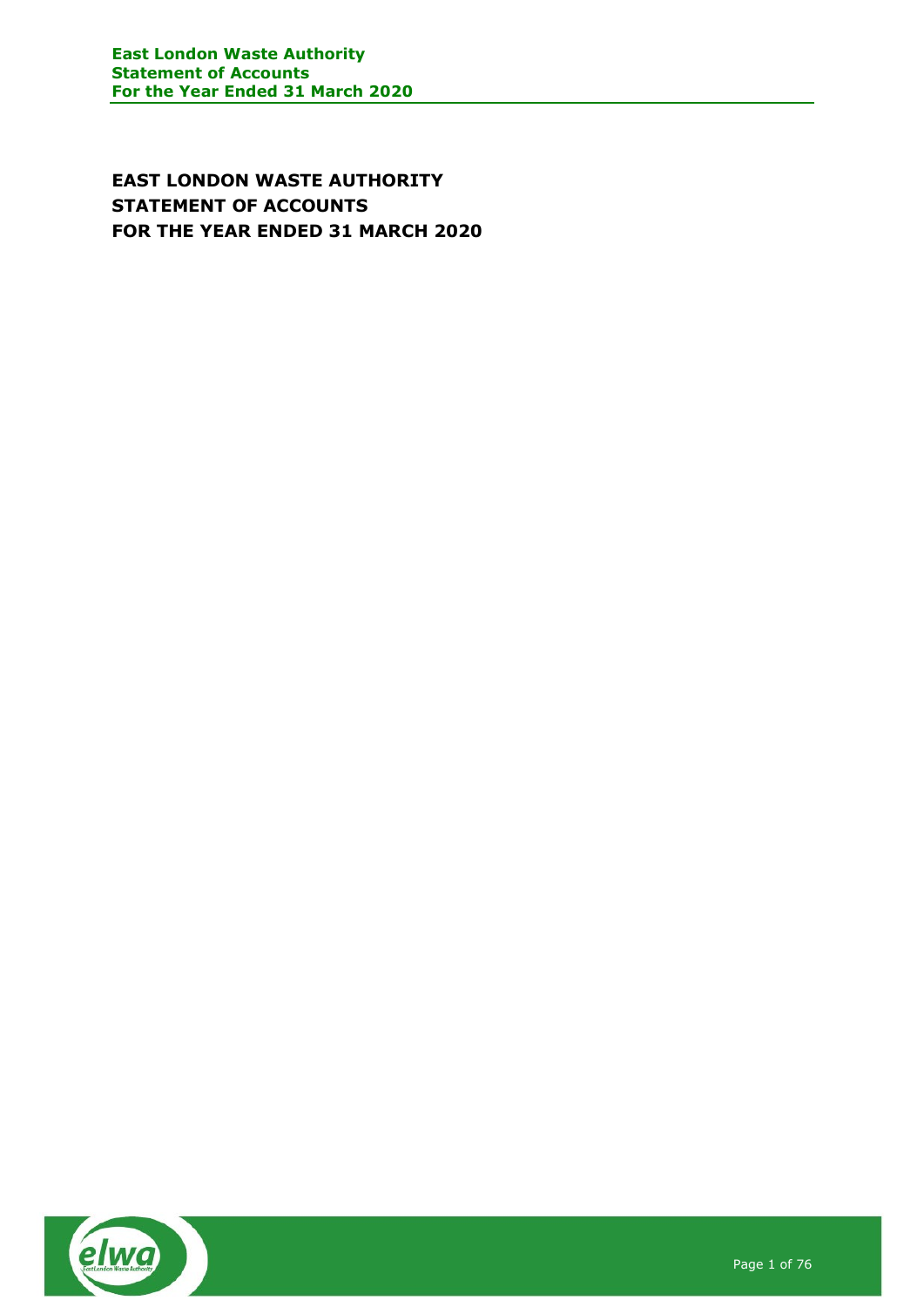# EAST LONDON WASTE AUTHORITY STATEMENT OF ACCOUNTS FOR THE YEAR ENDED 31 MARCH 2020

# **Contents**

| Independent auditor's report to the members of East London Waste Authority10 |
|------------------------------------------------------------------------------|
|                                                                              |
|                                                                              |
|                                                                              |
|                                                                              |
|                                                                              |
|                                                                              |
|                                                                              |
|                                                                              |
|                                                                              |
|                                                                              |
|                                                                              |

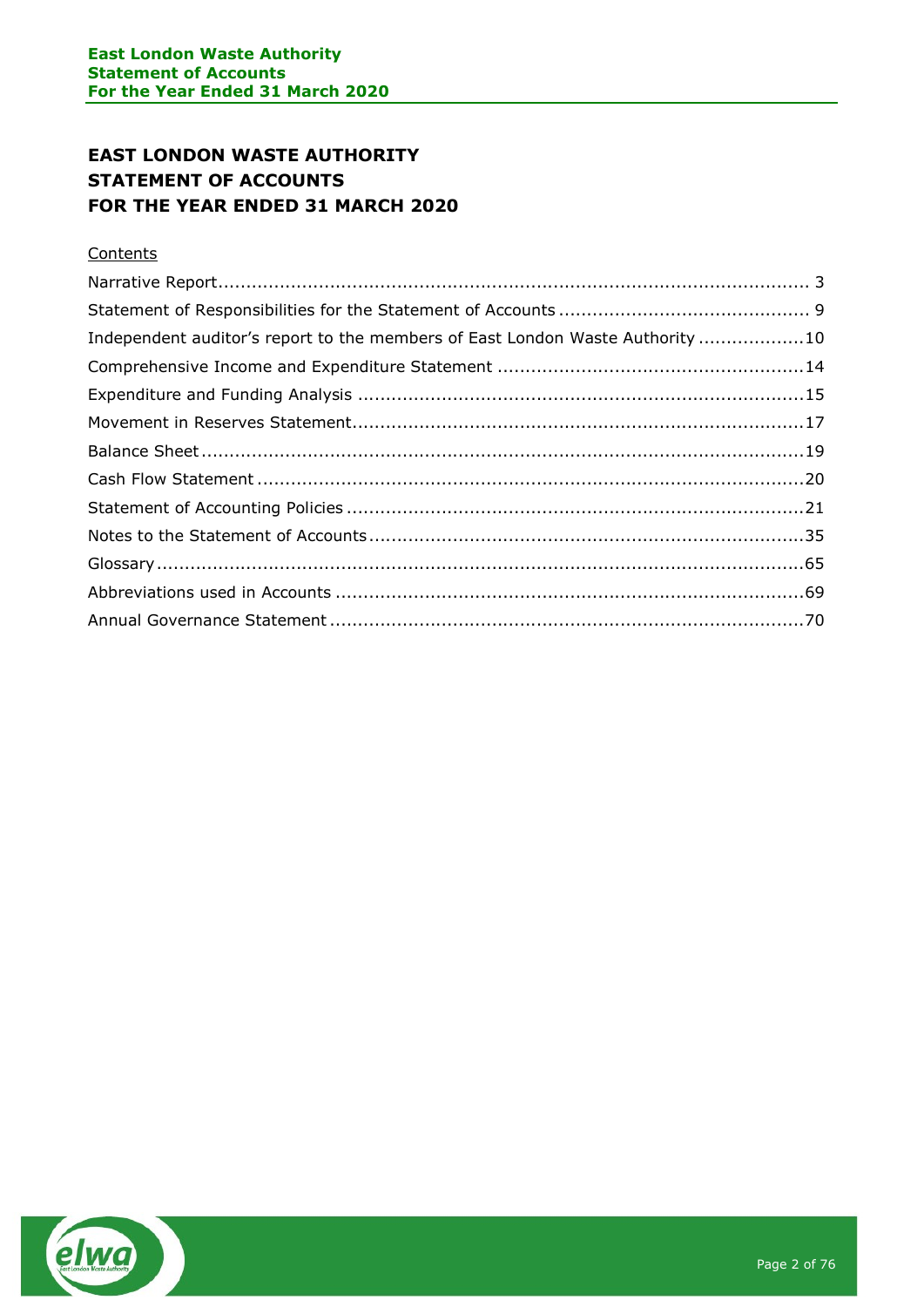## NARRATIVE REPORT

#### Preface

The narrative report is a statement of an authority's financial performance and demonstration of value for money of the use of its resources over the previous financial year. All public authorities in England are required by the Accounts and Audit Regulations 2015 to provide a narrative report with the Statement of Accounts (Accounts).

This publication presents the Authority's Accounts for the year ended 31 March 2020. Its purpose is to give clear and concise information about the financial affairs of the Authority to both Members of the Authority and the public.

Any enquiries about the Accounts or requests for further financial information should be addressed to the Finance Department, Lynton House, 255-259 High Road, Ilford, IG1 1NN.

#### Key Financial Statements

The Statement of Accounts for 2019/20 sets out the Authority's income and expenditure for the financial year ended 31 March 2020 along with a number of supplementary statements and disclosure notes. The financial statements have been prepared in accordance with CIPFA'S Code of Practice on Local Authority Accounting in the UK and International Financial Reporting Standards. The key financial statements and disclosure notes contained in the Statement of Accounts for 2019/20 are as follow:

- a) The Movement in Reserves Statement (MiRS) This Statement sets out the movement on the different reserves held by the Authority. It analyses the increase or decrease in the net worth of the Authority as a result of incurring expenses, gathering income and from movements in the fair value of the assets. It also analyses the movement between reserves in accordance with statutory provisions.
- b) The Comprehensive Income and Expenditure Statement (CIES) This Statement shows the accounting cost in the year of providing services in accordance with generally accepted accounting practices, rather than the amount to be funded from the levy. The Authority raises a levy to cover expenditure in accordance with statutory requirements; this may be different from the accounting cost. The levy position is shown in both the Expenditure and Funding Analysis and the Movement in Reserves Statement.
- c) The Expenditure and Funding Analysis This statement shows how annual expenditure is used and funded from resources in the Authority's Budgetary Control Report and reconciles it with the Comprehensive Income and Expenditure Statement, which shows those resources consumed or earned in accordance with generally accepted accounting practices.
- d) The Balance Sheet This records the Authority's year-end financial position. It shows the Authority's reserves, and its long and short-term assets and liabilities.
- e) The Cash Flow Statement This summarises the flows of cash that have taken place into and out of the Authority's bank accounts over the financial year. It shows cash flow movement as a result of the Authority's operations, investing activities and financing decisions.
- f) Notes to the Financial Statements The notes provide more detail about the items contained in the key financial statements, the Authority's Accounting Policies and other information to aid the understanding of the financial statements.

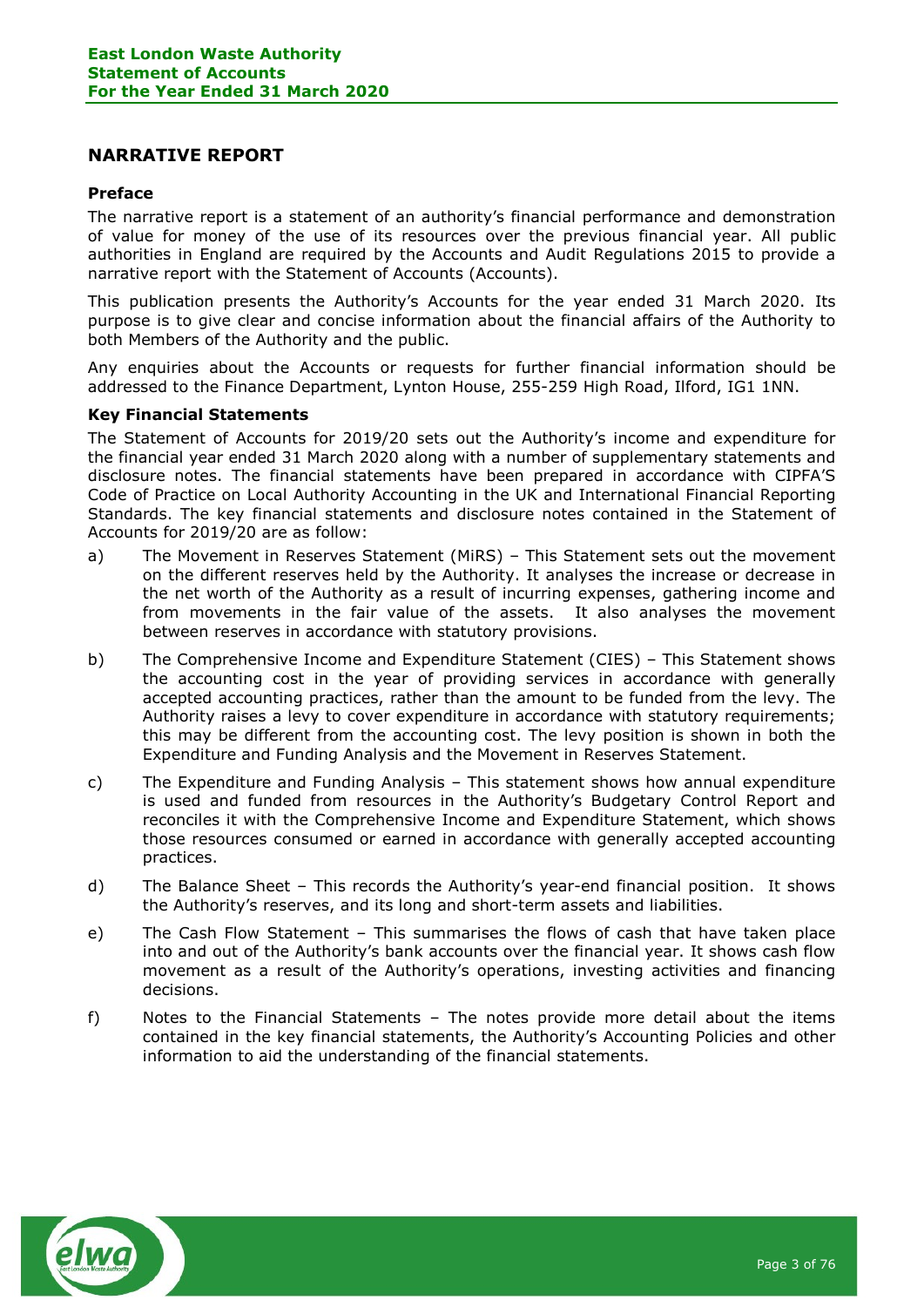## Organisational Overview and External Environment

The East London Waste Authority (ELWA, also referred to as the Authority) was created by regulations made under the Local Government Act 1985. From 1 April 1986, ELWA assumed responsibility for the disposal of waste arising in the area covered by the London Boroughs of Barking and Dagenham, Havering, Newham and Redbridge. The boroughs have a combined population of 1.1 million people living in over 430,000 households, and each is responsible for the collection of household waste in their areas for disposal by the Authority of over 445,000 tonnes.

The Authority's current strategy has the vision 'To provide an effective and efficient waste management service that is environmentally acceptable and delivers services that local people value', and can be found on the ELWA website at http://eastlondonwaste.gov.uk/elwasstrategy/. To prepare for the end of the existing Integrated Waste Management Services (IWMS) Contract in 2027, the Authority is working with the Constituent Councils to develop a new East London Joint Resources and Waste Strategy that will identify how waste and resources will be managed in the future. The strategy development, which got underway in early 2019, is proceeding with the following aims:

- a) to promote and implement sustainable municipal resources and wastes management policies in East London;
- b) to minimise the overall environmental impacts of resources and wastes management;
- c) to engage residents, community groups, local business and any other interested parties in the development and implementation of the above resources and wastes management policies; and
- d) to provide customer-focused, cost-effective, best value services.

The Authority is also continuing to engage in and monitor the development of proposals and initiatives under the national resources and waste strategy and the London Environment Strategy.

The Authority also seeks to bring about greater awareness of the environmental impact of waste through the Recycle for your Community Schools Programme.

The Statement of Accounts sets out the Authority's financial position for the year to 31 March 2020. Further information on the nature and purposes of the Authority's expenditure is contained in the annual Revenue and Capital Budgets and the Budget Control monitoring reports which can be accessed on the ELWA website, http://eastlondonwaste.gov.uk/meetings/

## Governance

The Annual Governance Statement accompanying the Statement of Accounts (Appendix A) covers the Authority's governance arrangements as well as internal control issues. The Managing Director has responsibility for the maintenance and development of the internal control environment. The framework for this is in the Constitution and support is provided by the regular review processes carried out by Internal Audit, External Audit and other review agencies.

## Performance

The principal activity driver on the ELWA's budget is the level of waste tonnage delivered from the four London Boroughs (Constituent Councils). Based on these council returns and officer analysis of historic waste patterns, potential population growth and economic recovery, the 2019/20 budget and levy setting process assumed 462,000 tonnes. Actual tonnage for the year was 447,131. This year the tonnages have been lower than initially forecast resulting in an underspend of  $£1.702m$  in respect of the operator payment. Waste tonnages vary due to a number of factors such as householder recycling behaviour and changes by companies in packaging their goods as well as the matters above in predicting forecasts and trends.

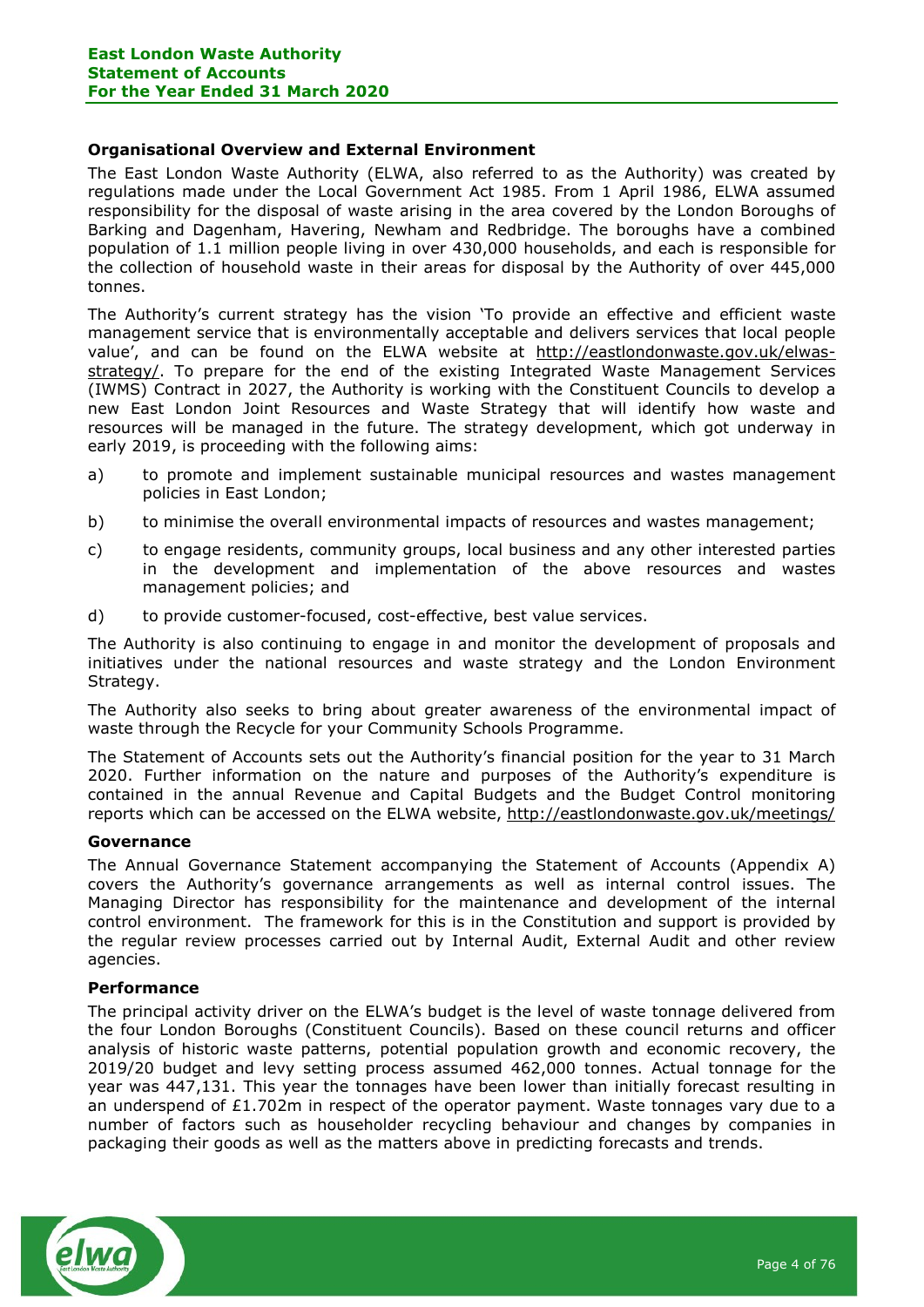ELWA's outturn includes income higher than initially budgeted in commercial waste income from Constituent Councils and royalty income.

Contract Waste recycling began the year well but, as expected, dipped over the winter months, ending the year on 26.1%. Household waste recycling, which purely measures household waste streams, ended on 28.4%. By both measures, performance improved on 2018/19.

The current diversion agreement incentivises the operator to divert from landfill as much waste as possible and thus passes the risk of diversion performance onto the operator. Consequently, diversion performance no longer affects the cost of the contract to ELWA with cost pressures determined by tonnage levels. The rate of diversion for 2019/20 was 99.83% against a contract target of 67.00%. This was the highest annual diversion performance to date. Barring complications such as a disruptive Brexit (which could affect exports of Refuse Derived Fuel to Europe) or possibly lasting effects of Covid-19 this level of diversion should be expected through 2020/21.

## Income and Expenditure Account

The Authority set a balanced budget for 2019/20 in accordance with government legislation. The budget set included a further contribution to building up the Strategy Reserve and maintaining a Revenue Reserve at £3.000m. The improved financial performance of the Authority has been outlined in the previous section.

| <b>Authority Revenue Outturn</b>                                                     | <b>Budget</b> | Actual    |
|--------------------------------------------------------------------------------------|---------------|-----------|
| to 31 March 2020                                                                     | £000          | £000      |
| Net expenditure on services                                                          | 68,979        | 64,323    |
| PFI grant                                                                            | (3,991)       | (3,991)   |
| Levy raised                                                                          | (67, 488)     | (67, 488) |
| Net revenue outturn before accountancy adjustments and<br>contribution from reserves | (2,500)       | (7, 156)  |
| Net contribution to reserves                                                         | 2,500         | 7,156     |
| <b>Net Revenue balance</b>                                                           |               |           |

As a result of the accounting adjustments that are required to be made under International Financial Reporting Standards (IFRS), the underspend for the year as shown in the Comprehensive Income and Expenditure Statement is a surplus of £6.293m. The table on page 6 provides a reconciliation between this net surplus figure and the final surplus of  $E7.156m$ , before contributions to reserves, as shown above. Further detailed analysis can be found in the Expenditure and Funding Analysis on pages 15-16 and Note 18.

## Reserves Strategy

The Authority maintains reserves to meet specific purposes. This is a vital part of its financial management arrangements that cushion the impact of uneven cash flows, avoid unnecessary temporary borrowing and minimise the impact of unexpected events or emergencies, including its approach to covering the costs arising out of the future development and planning for post 2027 waste disposal arrangements.

The Authority has agreed to set aside a minimum level of normal operational revenue balances based on an analysis of risk and its longer-term strategy. Both reserve balances and risk are regularly reviewed as part of the budget and levy setting process and Medium Term Financial Strategy.

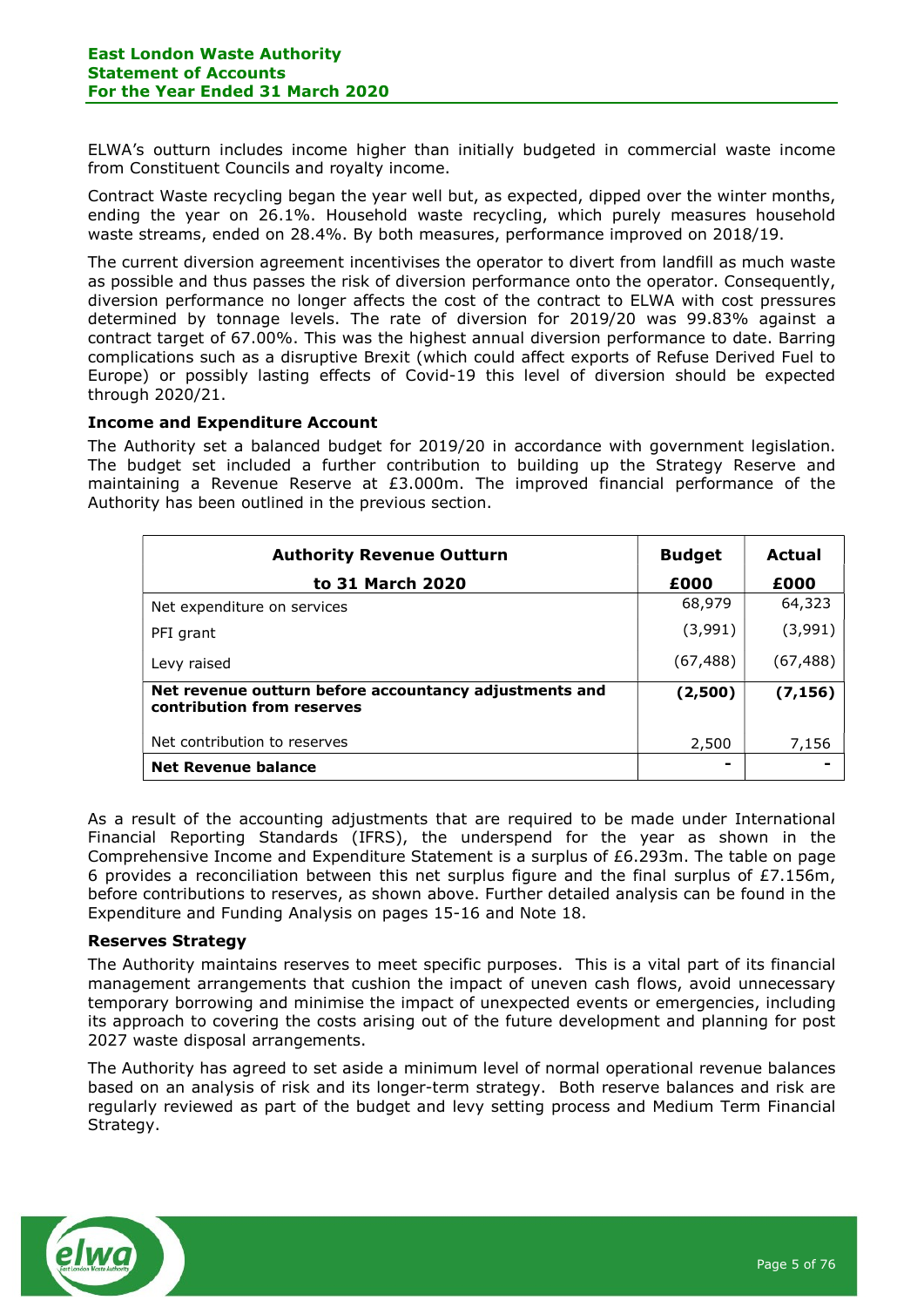Further details can be found in the 2019/20 Levy report (4 February 2019) and the 2020/21 Levy Report (10 February 2020). Both reports are available at: http://eastlondonwaste.gov.uk/meetings

The table below shows the final reserves balances as at 31 March 2020 and the anticipated levels for the next five financial years.

|                              | <b>Balance</b><br>as at 31<br>March<br>2020 | <b>Forecast</b><br><b>Balance</b><br>as at 31<br>March<br>2021 | <b>Forecast</b><br><b>Balance</b><br>as at 31<br>March<br>2022 | <b>Forecast</b><br><b>Balance</b><br>as at 31<br>March<br>2023 | <b>Forecast</b><br><b>Balance</b><br>as at 31<br>March<br>2024 | <b>Forecast</b><br><b>Balance</b><br>as at 31<br>March<br>2025 |
|------------------------------|---------------------------------------------|----------------------------------------------------------------|----------------------------------------------------------------|----------------------------------------------------------------|----------------------------------------------------------------|----------------------------------------------------------------|
|                              | £m                                          | Em                                                             | £m                                                             | £m                                                             | Em                                                             | £m                                                             |
| Strategy Reserve             | 18.265                                      | 16.460                                                         | 14.185                                                         | 13.403                                                         | 12.614                                                         | 10.818                                                         |
| Revenue Reserve              | 3.000                                       | 3.000                                                          | 3.000                                                          | 3.000                                                          | 3.000                                                          | 3.000                                                          |
| <b>Business Risk Reserve</b> | 3.000                                       | 3.000                                                          | 3.000                                                          | 3.000                                                          | 3.000                                                          | 3.000                                                          |
| Capital Reserve              | 0.100                                       | 0.100                                                          | 0.100                                                          | 0.100                                                          | 0.100                                                          | 0.100                                                          |

A net contribution of £7.156m was made to the Strategy Reserve in 2019/20, comprising a planned contribution of £2.500m and an additional contribution of £4.778m from the underspend for the year, offset by £0.122m of expenditure relating to the future waste strategy funded from the reserve. Future contributions to the Strategy Reserve are planned to build up the reserve to meet the costs arising out of the future development and planning for the post 2027 waste disposal arrangements referred to earlier.

## Reconciliation of the Accounting Adjustments required under IFRS

|                                                            | <b>Actual</b> | Actual   |
|------------------------------------------------------------|---------------|----------|
|                                                            | £000          | £000     |
| <b>Balance before accountancy adjustments</b>              |               | (7, 156) |
| Accountancy adjustments                                    |               | (1, 403) |
| Balance of net expenditure to be financed by reserves      |               | (8, 559) |
| <b>PFI contract accountancy adjustments</b> (see Note 25): |               |          |
| Service Charge                                             | (2,037)       |          |
| Lifecycle Asset Addition                                   | (1, 174)      |          |
| Contingent Rent                                            | (6, 462)      |          |
| Depreciation and Impairment of PFI assets                  | 6,313         |          |
| Interest Payable on Finance Leases                         | 5,626         | 2,266    |
| Surplus for the year after PFI adjustments                 |               | (6, 293) |
| <b>Movement between Revenue Reserve and Other Reserves</b> |               |          |
| Transfer from Capital Adjustment Account                   | (768)         |          |
| <b>Accumulated Absences Account</b>                        | 2             |          |
| Transfer to Pensions Reserve                               | (97)          |          |
| Strategy Reserve Transfer                                  | 7,156         | 6,293    |
| <b>Net Effect on Revenue Reserve</b>                       |               |          |
| Revenue Reserve Brought Forward                            |               | (3,000)  |
| <b>Revenue Reserve Carried Forward</b>                     |               | (3,000)  |

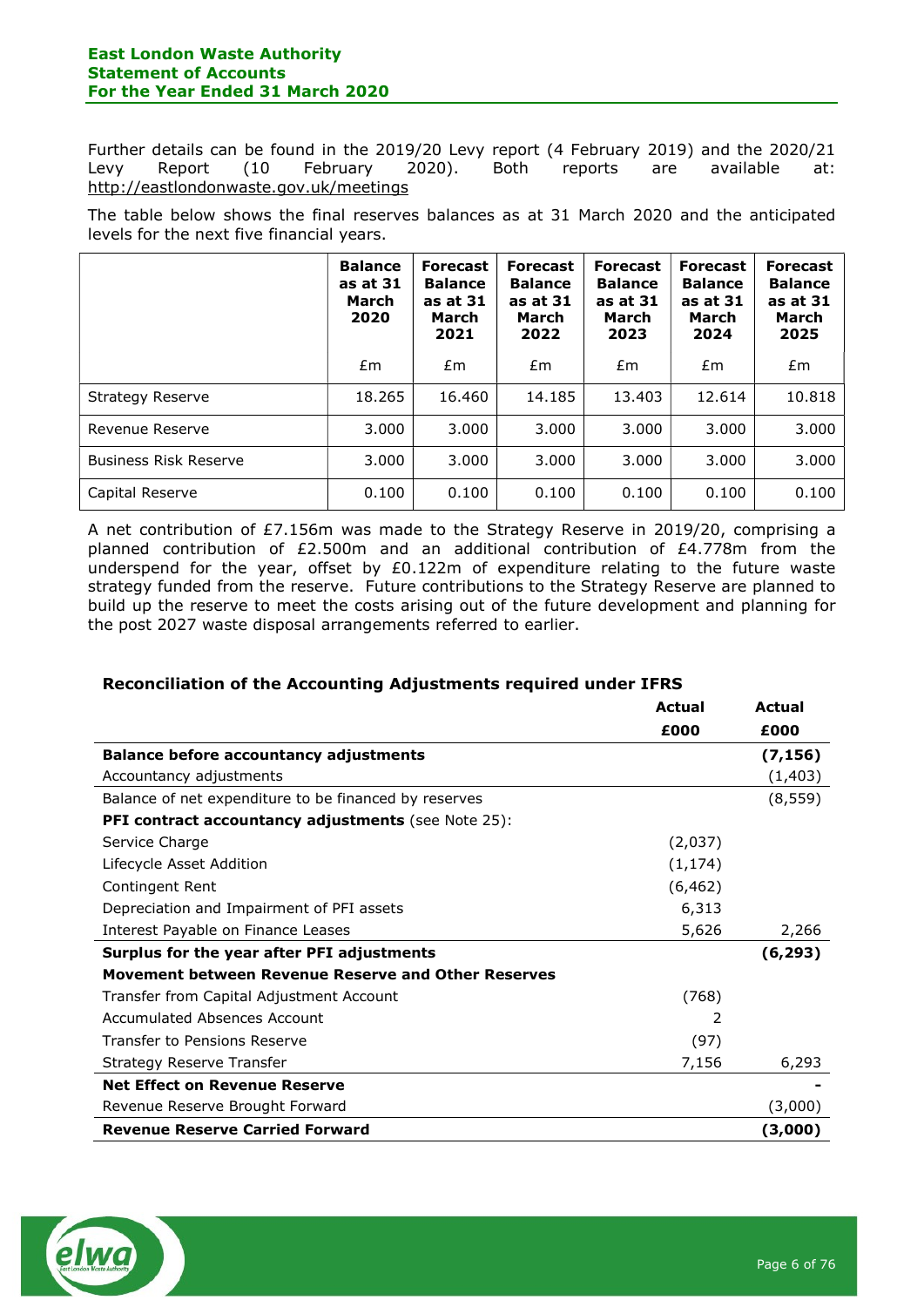The adjustments arising from IFRS compliant accounting treatment have had no impact on overall net expenditure and movements on reserves.

## Capital Programme/Borrowing Facilities

Since the introduction of the Prudential Code in 2004, the Authority can set its own capital spending limit as long as it is affordable, sustainable and prudent. The Local Government and Housing Act 1989 specifies that all new capital receipts generated from the sale of non-housing land, buildings and other assets are available to finance capital expenditure.

ELWA can borrow for any purpose for which it is legally entitled to incur expenditure. Loans can be raised for new capital requirements, to replace maturing debt and also to meet shortterm revenue cash flow deficits. No additional borrowing was required during 2019/20.

#### ELWA Operations

ELWA transferred its principal operations and contracts to Renewi UK Services Ltd as part of the 25-year Integrated Waste Management Strategy (IWMS), Contract partly backed by PFI funding, in December 2002. Since then ELWA's direct operational responsibilities have been in relation to its closed landfill sites. The Authority is responsible for three sites.

#### Local Government Pension Scheme (LGPS)

The Authority is legally obliged to offer guaranteed pension benefits to its employees. The statutory pension fund provider for the Authority is the London Pensions Fund Authority (LPFA). The LPFA Fund is maintained at a level to eventually meet the Authority's long-term liabilities for pension benefits, with the Authority's contributions fixed accordingly.

The results of the 2019 triennial actuarial valuation were used as part of the calculations for these accounts.

As at 31 March 2020 the Authority's estimated liability for retirement benefits exceeded the value of assets by £1.579m (31 March 2019: £1.458m) when valued in accordance with the accounting standards. The increase in the liability was due to the increase in the present value of the fund's obligation being greater than the increase in the fair value of the scheme's assets.

## Future Outlook, Risks and Opportunities

The Authority remains confident in future years that there is a clear strategy in continuing to deliver its vision to provide an effective and efficient waste management service that is environmentally acceptable and delivers services that local people value.

The current five-year Medium Term Financial Strategy to 2024/25 considers the major influences and activity drivers outlined earlier in this report and regularly reviews the risks the Authority faces which it manages through maintaining and adequate and prudent level of reserves. The average levy increase per year between 2020/21 and 2024/25 ranges from no increase to 5.31%, being a smoother profile than the previous Medium Term Financial Strategy, which aims to bring more stability to Constituent Council budget planning.

The Authority's 2019/20 financial position since setting the budget and levy for 2020/21 enables the Strategy Reserve and Business Risk Reserve to be increased. The profile of strategy expenditure will continue to be developed during 2020/21 and is a key factor in determining the level of the Strategy Reserve to be built up to fund the Authority's approach to covering the costs arising out of the future development and planning for post 2027 waste disposal arrangements.

The Authority will continue to work with the operator to find further ways to substantially reduce costs and with the Constituent Councils to reduce tonnages. Over the past few years, despite growth in housing and population, waste disposal tonnages have not increased but remained broadly static.

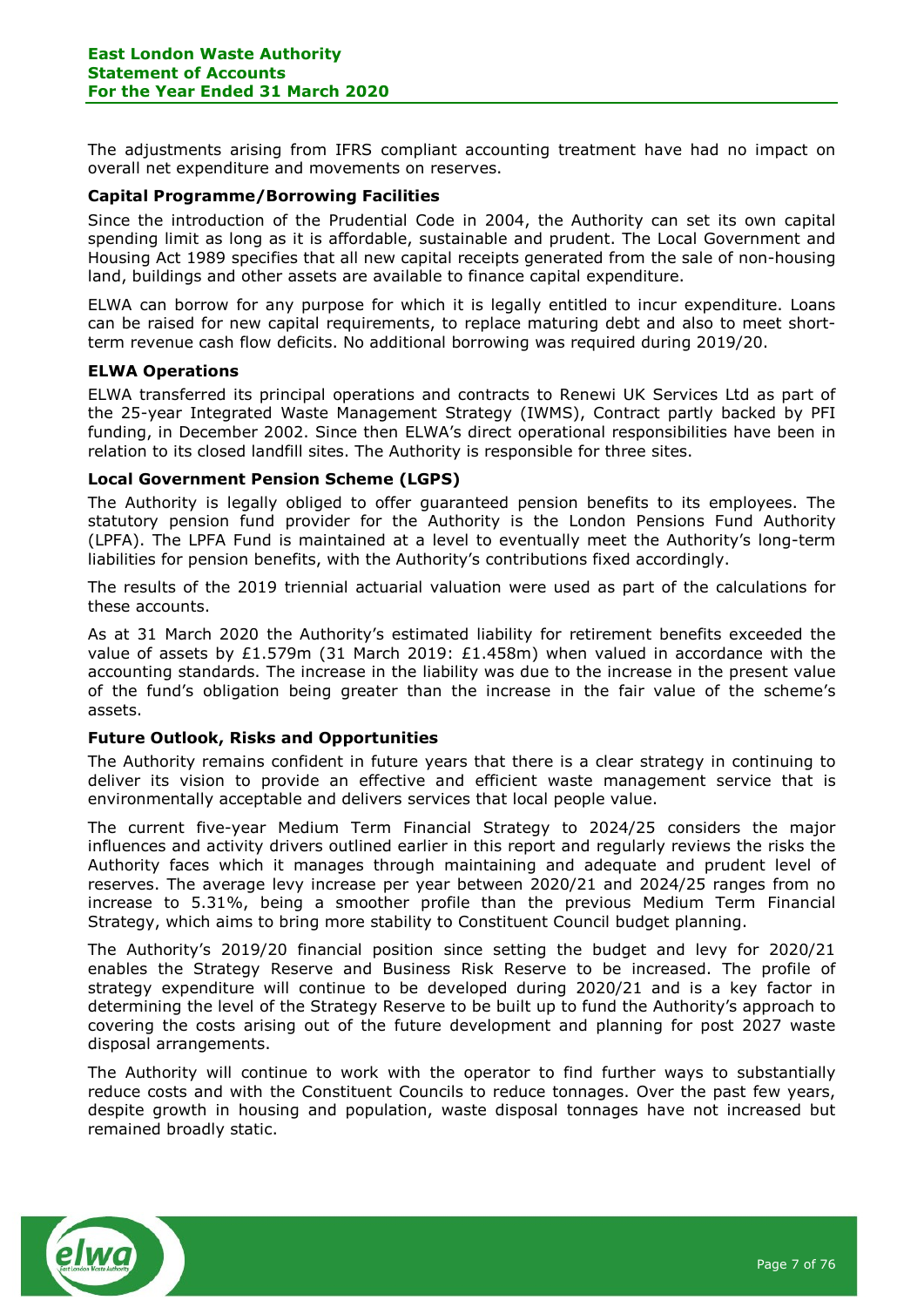#### Impact of the COVID-19 Pandemic

During March 2020 the Authority instigated procedures, in conjunction with the IWMS contractor and Constituent Councils, to ensure continuity of operations. In line with government guidance and legislation, the four reuse and recycling centres were closed to the public on 24 March and reopened on 11 May, following consultation with the four Constituent Councils and the Metropolitan Police, and in line with new government guidance.

The Authority has not incurred any direct material costs as a result of COVID-19. There is a risk, however, that additional expenditure or performance penalties incurred by the contractor could result in subsequent financial implications for the Authority. The Authority has contingency funding available within its 2020/21 approved budget and has healthy levels of reserves. In addition, it will explore options to seek Government funding for additional costs incurred as a result of COVID-19.

The Authority is funded by a levy on the four Constituent Councils and the agreements in place with the Constituent Councils stipulate payment of the levy. However, the financial impact of COVID-19 on Constituent Councils could impose constraints on future levy increases which in turn limits the Authority's capacity to increase the levy to fund its commitments.

#### Conclusion

The Statement of Accounts provides a detailed and comprehensive picture of the Authority's performance for 2019/20, as required by statute.

I would like to thank the ELWA staff, Finance staff and the relevant staff and colleagues in the four Constituent Councils who have helped to prepare this document.

A thorough understanding of the Authority's financial position is essential in the light of the financial challenges that it faces. I hope that Members of the Authority, residents of the Constituent Councils and other readers find this document useful.

Maria G Christofi, BA (Hons), FCCA, CPFA Finance Director 30 November 2020

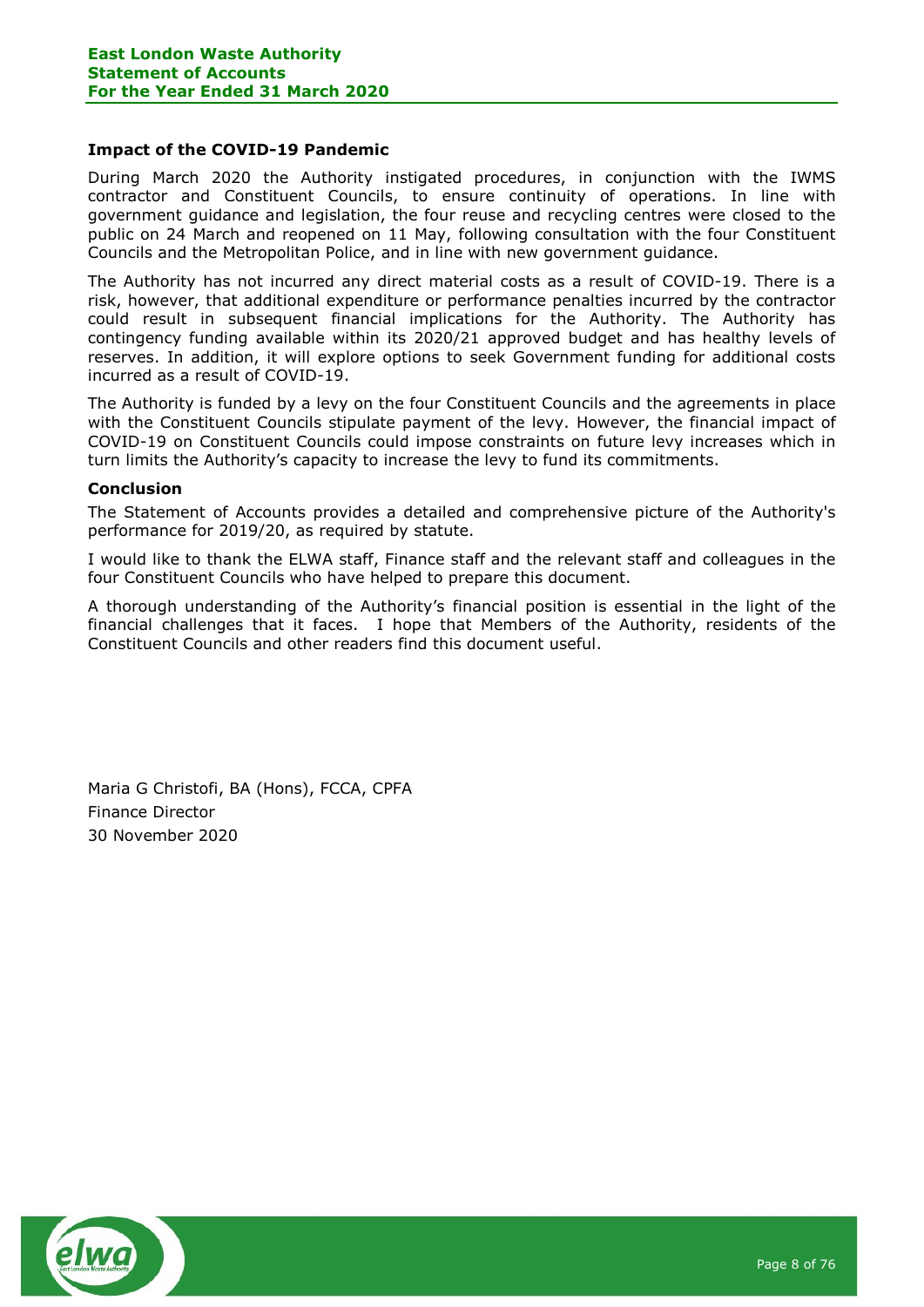# STATEMENT OF RESPONSIBILITIES FOR THE STATEMENT OF ACCOUNTS

## 1. The Authority's Responsibilities

- 1.1 The Authority is required to:
	- a) make arrangements for the proper administration of its financial affairs and to ensure that one of its officers has the responsibility for the administration of those affairs. In this Authority, that officer is the Finance Director.
	- b) manage its affairs to secure economic, efficient and effective use of resources and safeguard its assets.
	- c) approve the Statement of Accounts.

## 2. The Finance Director's Responsibilities

- 2.1 The Finance Director is responsible for the preparation of the Authority's Statement of Accounts in accordance with proper practices as set out in the CIPFA Code of Practice on Local Authority Accounting in the United Kingdom ('the Code').
- 2.2 In preparing this Statement of Accounts, the Finance Director has:
	- a) selected suitable accounting policies and then applied them consistently;
	- b) made judgements and estimates that were reasonable and prudent;
	- c) complied with the Code.
- 2.3 The Finance Director has also:
	- a) kept proper accounting records which were up to date;
	- b) taken reasonable steps for the prevention and detection of fraud and other irregularities.

## 3. Statement of the Finance Director

I certify that the Statement of Accounts presents a true and fair view of the Authority's financial position as at 31 March 2020 and of its income and expenditure for the year then ended.

Maria G Christofi, BA (Hons), FCCA, CPFA Finance Director 30 November 2020

## Approval of Accounts

The Statement of Accounts was approved by East London Waste Authority.

Cllr. John Howard Chair 30 November 2020

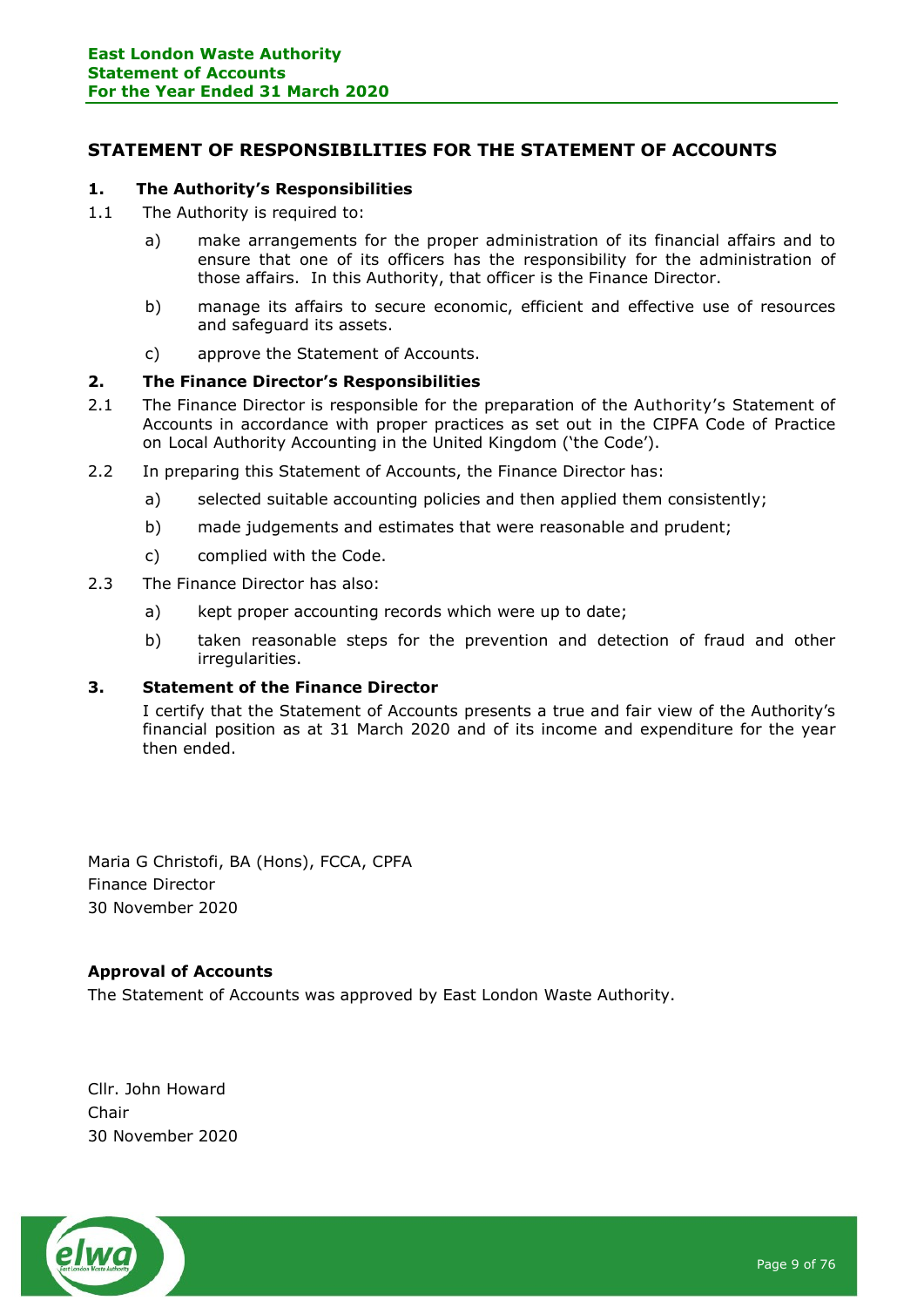## INDEPENDENT AUDITOR'S REPORT TO THE MEMBERS OF EAST LONDON WASTE **AUTHORITY**

## **Opinion**

We have audited the financial statements of East London Waste Authority for the year ended 31 March 2020 under the Local Audit and Accountability Act 2014. The financial statements comprise the:

- Comprehensive Income and Expenditure Statement,
- Movement in Reserves Statement,
- Balance Sheet,
- Cash Flow Statement,
- Related notes 1 to 29, the Expenditure and Funding Analysis and Statement of Accounting Policies.

The financial reporting framework that has been applied in their preparation is applicable law and the CIPFA/LASAAC Code of Practice on Local Authority Accounting in the United Kingdom 2019/20.

In our opinion the financial statements:

- give a true and fair view of the financial position of East London Waste Authority as at 31 March 2020 and of its expenditure and income for the year then ended; and
- have been prepared properly in accordance with the CIPFA/LASAAC Code of Practice on Local Authority Accounting in the United Kingdom 2019/20.

## Basis for opinion

We conducted our audit in accordance with International Standards on Auditing (UK) (ISAs (UK)) and applicable law. Our responsibilities under those standards are further described in the Auditor's responsibilities for the audit of the financial statements section of our report below. We are independent of the authority in accordance with the ethical requirements that are relevant to our audit of the financial statements in the UK, including the FRC's Ethical Standard and the Comptroller and Auditor General's (C&AG) AGN01, and we have fulfilled our other ethical responsibilities in accordance with these requirements.

We believe that the audit evidence we have obtained is sufficient and appropriate to provide a basis for our opinion.

## Conclusions relating to going concern

We have nothing to report in respect of the following matters in relation to which the ISAs (UK) require us to report to you where:

- the Finance Director's use of the going concern basis of accounting in the preparation of the financial statements is not appropriate; or
- the Finance Director has not disclosed in the financial statements any identified material uncertainties that may cast significant doubt about the Authority's ability to continue to adopt the going concern basis of accounting for a period of at least twelve months from the date when the financial statements are authorised for issue.

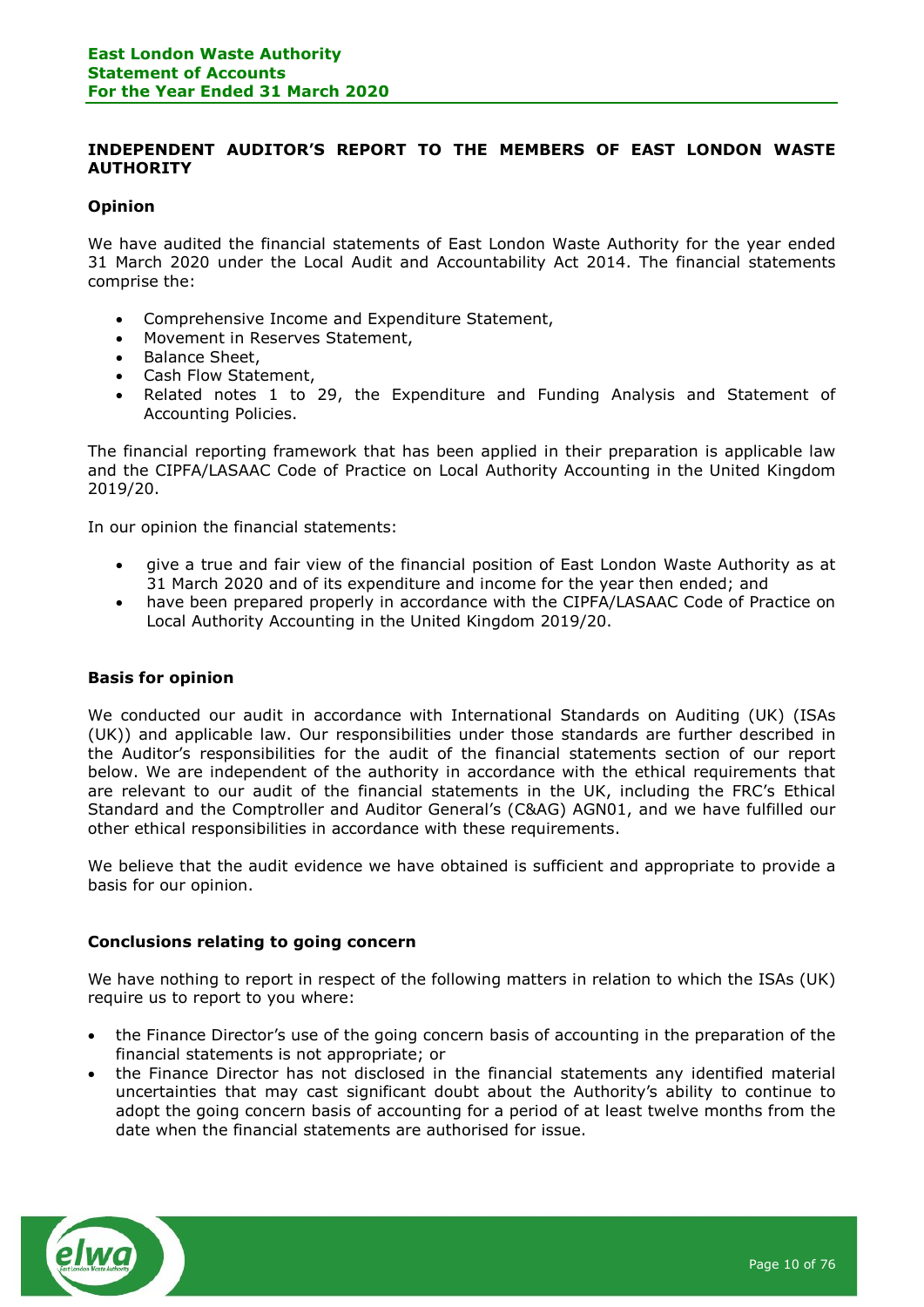#### Other information

The other information comprises the information included in Statement of Accounts for the year ended 31 March 2020, other than the financial statements and our auditor's report thereon. The Finance Director is responsible for the other information.

Our opinion on the financial statements does not cover the other information and, except to the extent otherwise explicitly stated in this report, we do not express any form of assurance conclusion thereon.

In connection with our audit of the financial statements, our responsibility is to read the other information and, in doing so, consider whether the other information is materially inconsistent with the financial statements or our knowledge obtained in the audit or otherwise appears to be materially misstated. If we identify such material inconsistencies or apparent material misstatements, we are required to determine whether there is a material misstatement in the financial statements or a material misstatement of the other information. If, based on the work we have performed, we conclude that there is a material misstatement of the other information, we are required to report that fact.

We have nothing to report in this regard.

## Opinion on other matters prescribed by the Local Audit and Accountability Act 2014

## Arrangements to secure economy, efficiency and effectiveness in the use of resources

In our opinion, based on the work undertaken in the course of the audit, having regard to the guidance issued by the Comptroller and Auditor General (C&AG) in April 2020, we are satisfied that, in all significant respects, East London Waste Authority put in place proper arrangements to secure economy, efficiency and effectiveness in its use of resources for the year ended 31 March 2020.

## Matters on which we report by exception

We report to you if:

- in our opinion the annual governance statement is misleading or inconsistent with other information forthcoming from the audit or our knowledge of the Authority;
- we issue a report in the public interest under section 24 of the Local Audit and Accountability Act 2014;
- we make written recommendations to the audited body under Section 24 of the Local Audit and Accountability Act 2014;
- we make an application to the court for a declaration that an item of account is contrary to law under Section 28 of the Local Audit and Accountability Act 2014;
- we issue an advisory notice under Section 29 of the Local Audit and Accountability Act 2014; or
- we make an application for judicial review under Section 31 of the Local Audit and Accountability Act 2014.

We have nothing to report in these respects

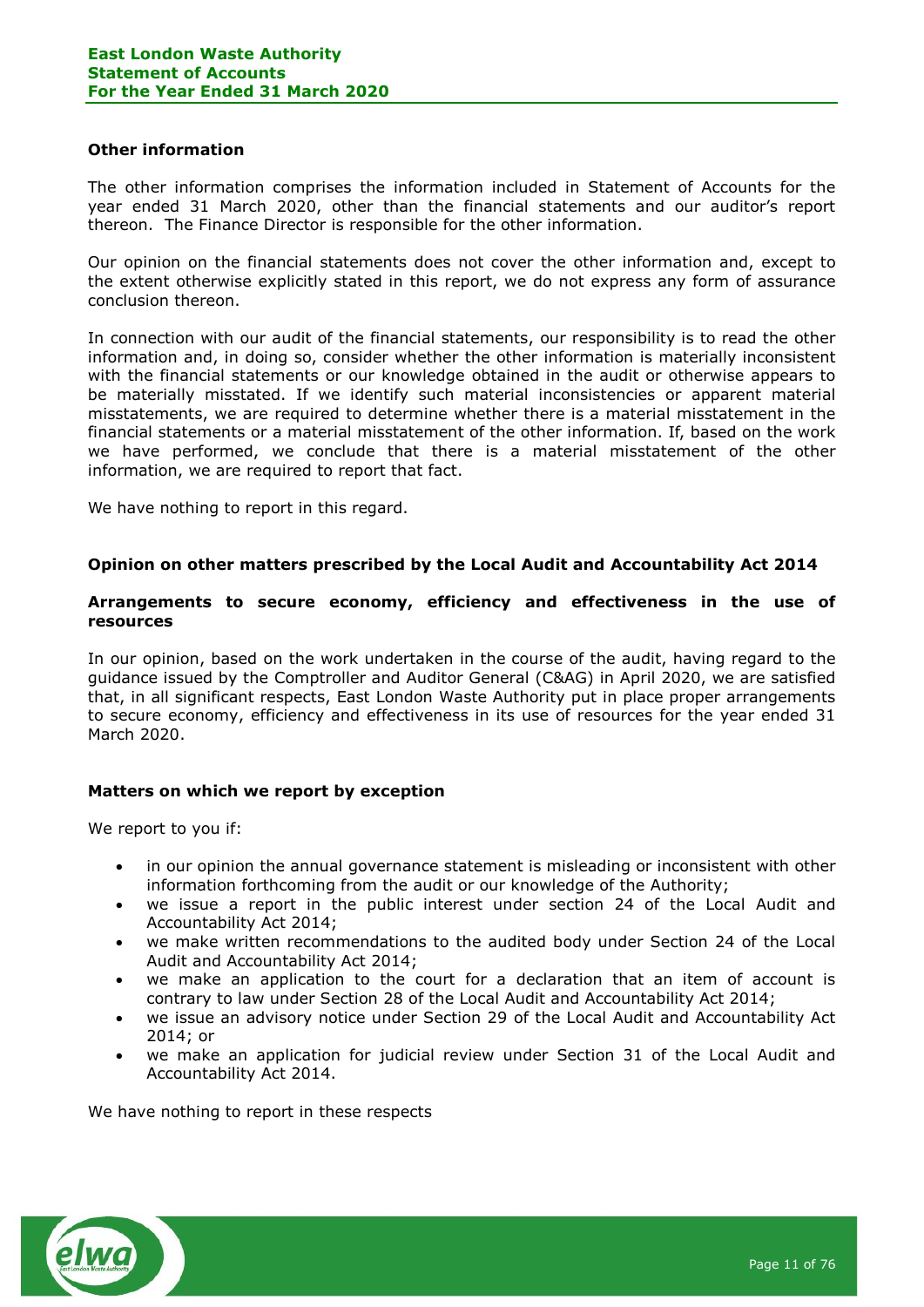#### Responsibility of the Finance Director

As explained more fully in the Statement of the Finance Director's Responsibilities for the Statement of Accounts set out on page 9, the Finance Director is responsible for the preparation of the Statement of Accounts, which includes the financial statements, in accordance with proper practices as set out in the CIPFA/LASAAC Code of Practice on Local Authority Accounting in the United Kingdom 2019/20, and for being satisfied that they give a true and fair view.

In preparing the financial statements, the Finance Director is responsible for assessing the Authority's ability to continue as a going concern, disclosing, as applicable, matters related to going concern and using the going concern basis of accounting unless the Authority either intends to cease operations, or have no realistic alternative but to do so.

The Authority is responsible for putting in place proper arrangements to secure economy, efficiency and effectiveness in its use of resources, to ensure proper stewardship and governance, and to review regularly the adequacy and effectiveness of these arrangements.

## Auditor's responsibilities for the audit of the financial statements

Our objectives are to obtain reasonable assurance about whether the financial statements as a whole are free from material misstatement, whether due to fraud or error, and to issue an auditor's report that includes our opinion. Reasonable assurance is a high level of assurance, but is not a guarantee that an audit conducted in accordance with ISAs (UK) will always detect a material misstatement when it exists. Misstatements can arise from fraud or error and are considered material if, individually or in the aggregate, they could reasonably be expected to influence the economic decisions of users taken on the basis of these financial statements.

A further description of our responsibilities for the audit of the financial statements is located on the Financial Reporting Council's website at https://www.frc.org.uk/auditorsresponsibilities. This description forms part of our auditor's report.

#### Scope of the review of arrangements for securing economy, efficiency and effectiveness in the use of resources

We have undertaken our review in accordance with the Code of Audit Practice, having regard to the guidance on the specified criterion issued by the Comptroller and Auditor General (C&AG) in April 2020, as to whether East London Waste Authority had proper arrangements to ensure it took properly informed decisions and deployed resources to achieve planned and sustainable outcomes for taxpayers and local people. The Comptroller and Auditor General determined this criterion as that necessary for us to consider under the Code of Audit Practice in satisfying ourselves whether East London Waste Authority put in place proper arrangements for securing economy, efficiency and effectiveness in its use of resources for the year ended 31 March 2020.

We planned our work in accordance with the Code of Audit Practice. Based on our risk assessment, we undertook such work as we considered necessary to form a view on whether, in all significant respects, East London Waste Authority had put in place proper arrangements to secure economy, efficiency and effectiveness in its use of resources.

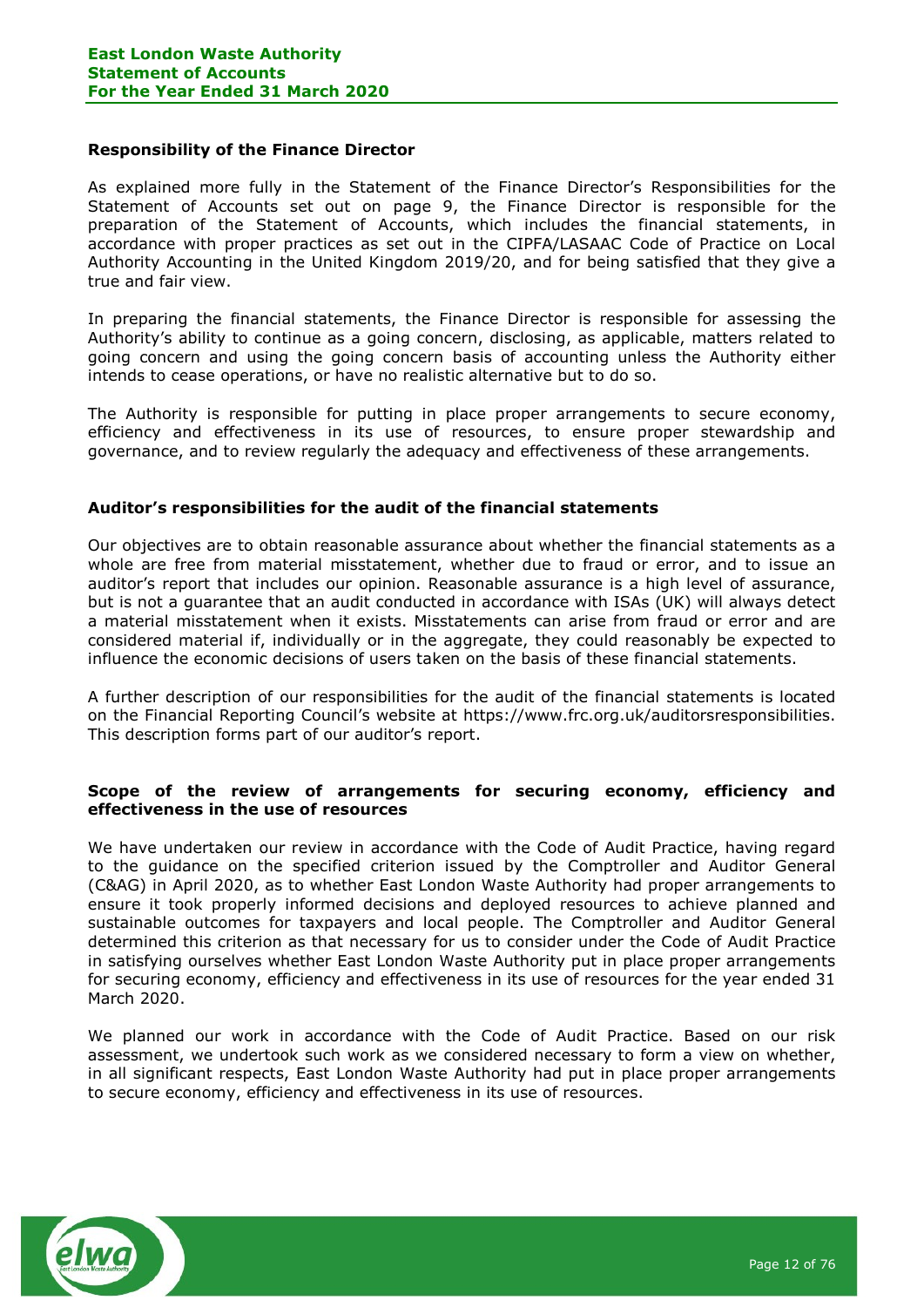We are required under Section 20(1)(c) of the Local Audit and Accountability Act 2014 to satisfy ourselves that the Authority has made proper arrangements for securing economy, efficiency and effectiveness in its use of resources. The Code of Audit Practice issued by the National Audit Office (NAO) requires us to report to you our conclusion relating to proper arrangements.

We report if significant matters have come to our attention which prevent us from concluding that the Authority has put in place proper arrangements for securing economy, efficiency and effectiveness in its use of resources. We are not required to consider, nor have we considered, whether all aspects of the Authority's arrangements for securing economy, efficiency and effectiveness in its use of resources are operating effectively.

## **Certificate**

We certify that we have completed the audit of the accounts of East London Waste Authority in accordance with the requirements of the Local Audit and Accountability Act 2014 and the Code of Audit Practice issued by the National Audit Office.

## Use of our report

This report is made solely to the members of East London Waste Authority, as a body, in accordance with Part 5 of the Local Audit and Accountability Act 2014 and for no other purpose, as set out in paragraph 43 of the Statement of Responsibilities of Auditors and Audited Bodies published by Public Sector Audit Appointments Limited. To the fullest extent permitted by law, we do not accept or assume responsibility to anyone other than the Authority and the Authority's members as a body, for our audit work, for this report, or for the opinions we have formed.

Deshre Huim  $Gmsk + \gamma ansLLV$ 

Debbie Hanson (Key Audit Partner) Ernst & Young LLP (Local Auditor) Luton

30 November 2020

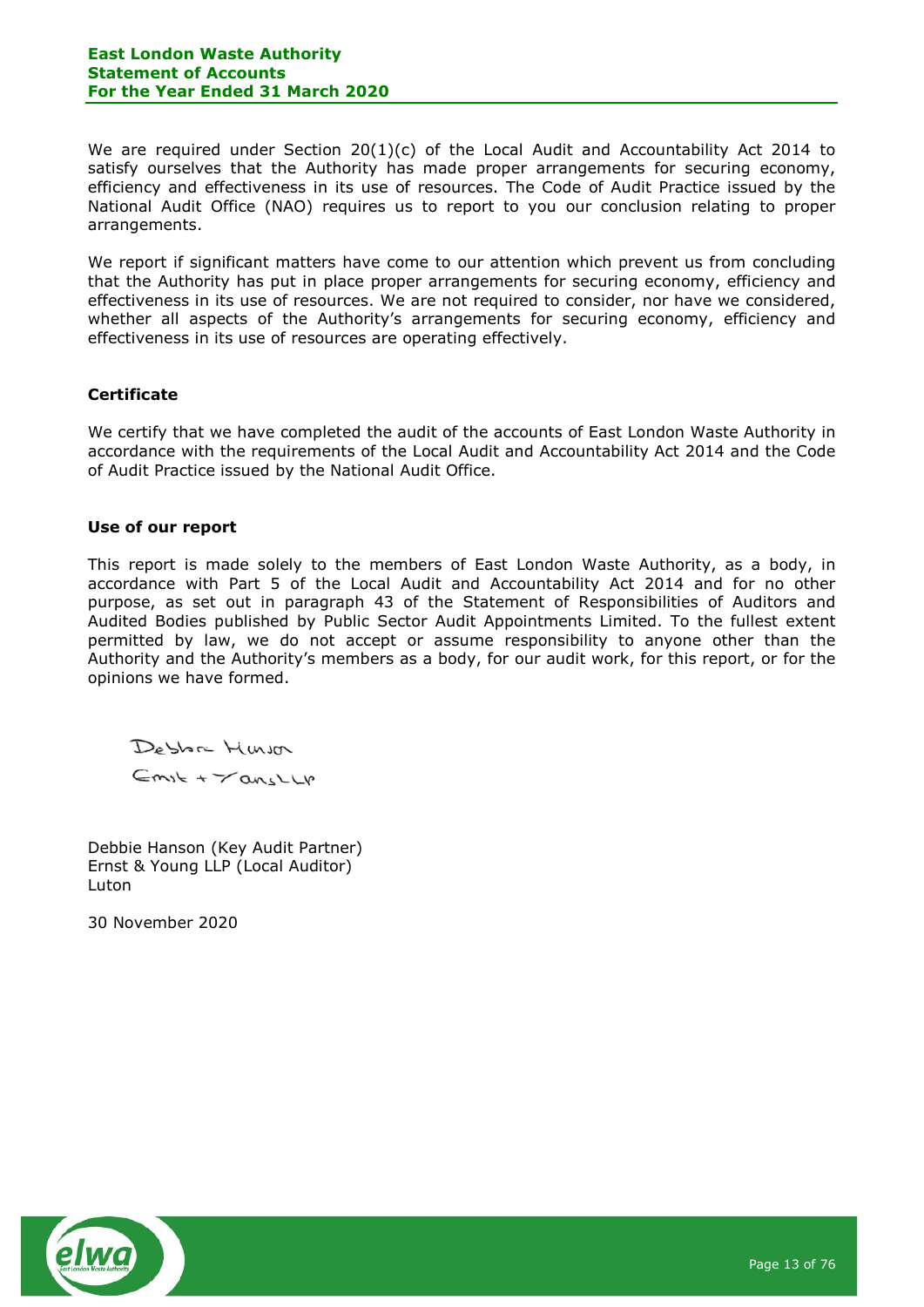# COMPREHENSIVE INCOME AND EXPENDITURE STATEMENT

This statement shows the accounting cost in the year of providing services in accordance with generally accepted accounting practices, rather than the amount to be funded from the levy. The Authority raises a levy to cover expenditure in accordance with statutory requirements; this may be different from the accounting cost. The levy position is shown in both the Expenditure and Funding Analysis and the Movement in Reserves Statement.

|                                    | 2018/19                       |                                             |                                                                                           |                                    | 2019/20                       |                                             |
|------------------------------------|-------------------------------|---------------------------------------------|-------------------------------------------------------------------------------------------|------------------------------------|-------------------------------|---------------------------------------------|
| <b>Gross</b><br><b>Expenditure</b> | <b>Gross</b><br><b>Income</b> | <b>Net</b><br><b>Expenditure</b><br>/Income |                                                                                           | <b>Gross</b><br><b>Expenditure</b> | <b>Gross</b><br><b>Income</b> | <b>Net</b><br><b>Expenditure</b><br>/Income |
| £000                               | £000                          | £000                                        |                                                                                           | £000                               | £000                          | £000                                        |
| 1,374                              |                               | 1,374                                       | Supplies and Services                                                                     | 1,761                              |                               | 1,761                                       |
| 45,421                             |                               | 45,421                                      | Service Charges (Note 25)                                                                 | 46,282                             |                               | 46,282                                      |
| 478                                |                               | 478                                         | <b>Employee Costs</b>                                                                     | 671                                |                               | 671                                         |
| 111                                |                               | 111                                         | Premises Related Expenditure                                                              | 145                                |                               | 145                                         |
| 8,490                              |                               | 8,490                                       | Depreciation and Impairment of Fixed<br>Assets (Note 8)                                   | 4,704                              |                               | 4,704                                       |
| 3,051                              |                               | 3,051                                       | Third Party Payments & Support<br>Services                                                | 3,092                              |                               | 3,092                                       |
|                                    | 2,957                         | (2,957)                                     | Commercial Waste Charges                                                                  |                                    | 3,202                         | (3,202)                                     |
|                                    | 3,991                         | (3,991)                                     | PFI and other Grants (Note 21)                                                            |                                    | 3,991                         | (3,991)                                     |
|                                    | 515                           | (515)                                       | Other Income                                                                              |                                    | 446                           | (446)                                       |
| 58,925                             | 7,463                         | 51,462                                      | <b>Cost of Services</b>                                                                   | 56,655                             | 7,639                         | 49,016                                      |
|                                    |                               |                                             |                                                                                           |                                    |                               |                                             |
| 8,500                              | 146                           | 8,354                                       | Financing and Investment Income and<br>Expenditure (Note 7)                               | 12,247                             | 229                           | 12,018                                      |
| ÷,                                 | 64,770                        | (64, 770)                                   | Income from Levy                                                                          | ÷                                  | 67,488                        | (67, 488)                                   |
|                                    | 295                           | (295)                                       | PFI Deferred Income released (Note<br>25)                                                 |                                    | 295                           | (295)                                       |
| 97                                 |                               | 97                                          | Programmed PFI Lifecycle excess<br>(Note 25)                                              | 456                                |                               | 456                                         |
| 67,522                             | 72,674                        | (5, 152)                                    | <b>Surplus on Provision of Services</b>                                                   | 69,358                             | 75,651                        | (6, 293)                                    |
|                                    |                               |                                             |                                                                                           |                                    |                               |                                             |
|                                    |                               | 1,222                                       | Deficit / (surplus) on revaluation of<br>Property, Plant and Equipment assets<br>(Note 8) |                                    |                               | (1,720)                                     |
|                                    | 178                           | (178)                                       | Actuarial (gains)/losses on pension<br>assets/liabilities (Note 26)                       | 24                                 |                               | 24                                          |
|                                    |                               | 1,044                                       | <b>Other Comprehensive Income and</b><br><b>Expenditure</b>                               |                                    |                               | (1,696)                                     |
|                                    |                               | (4, 108)                                    | <b>Total Comprehensive Income and</b><br><b>Expenditure</b>                               |                                    |                               | (7,989)                                     |

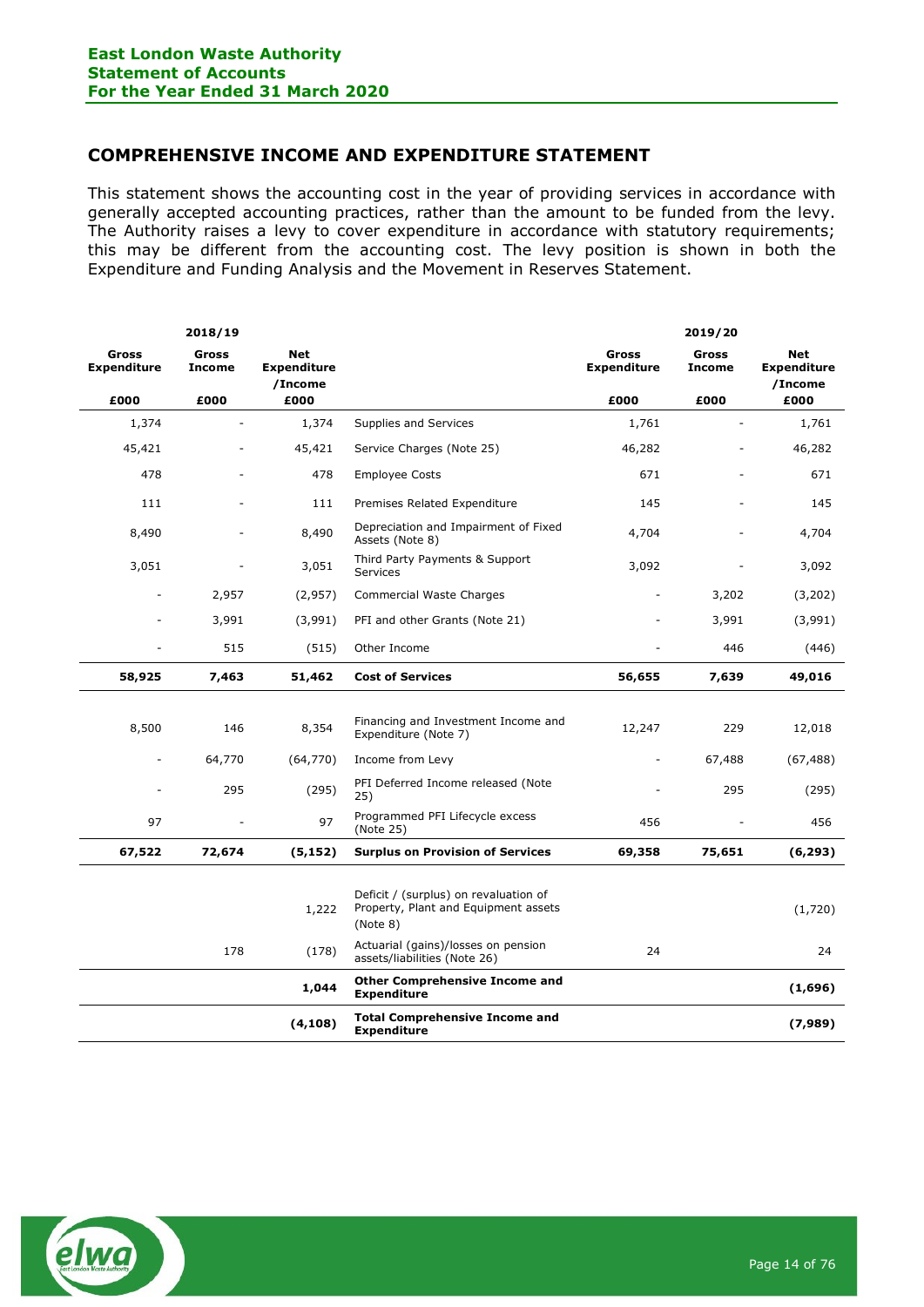# EXPENDITURE AND FUNDING ANALYSIS

The Expenditure and Funding Analysis shows how annual expenditure is used and funded from resources (government grant and the levy) by the Authority in comparison with those resources consumed or earned by the Authority in accordance with generally accepted accounting practices. It also shows how this expenditure is allocated for decision making purposes. Income and expenditure accounted for under generally accepted accounting practices is presented more fully in the Comprehensive Income and Expenditure Statement.

|                                                                                              | 2018/19                                                                 |                                                                                                                                   |                                                                   |                                                                                       | 2019/20                                                                 |                                                                                                                                   |
|----------------------------------------------------------------------------------------------|-------------------------------------------------------------------------|-----------------------------------------------------------------------------------------------------------------------------------|-------------------------------------------------------------------|---------------------------------------------------------------------------------------|-------------------------------------------------------------------------|-----------------------------------------------------------------------------------------------------------------------------------|
| <b>Net</b><br><b>Expenditure</b><br>chargeable<br>to the<br><b>Revenue</b><br><b>Reserve</b> | <b>Adjustments</b><br>between the<br>funding and<br>accounting<br>basis | <b>Net</b><br><b>Expenditure in</b><br>the<br><b>Comprehensive</b><br><b>Income and</b><br><b>Expenditure</b><br><b>Statement</b> |                                                                   | <b>Net</b><br><b>Expenditure</b><br>chargeable<br>to the<br>Revenue<br><b>Reserve</b> | <b>Adjustments</b><br>between the<br>funding and<br>accounting<br>basis | <b>Net</b><br><b>Expenditure in</b><br>the<br><b>Comprehensive</b><br><b>Income and</b><br><b>Expenditure</b><br><b>Statement</b> |
| £000                                                                                         | £000                                                                    | £000                                                                                                                              |                                                                   | £000                                                                                  | £000                                                                    | £000                                                                                                                              |
| 43                                                                                           | 1,331                                                                   | 1,374                                                                                                                             | Supplies and Services<br>(including Contingency<br>Expenditure)   | 195                                                                                   | 1,566                                                                   | 1,761                                                                                                                             |
| 62,078                                                                                       | (16, 657)                                                               | 45,421                                                                                                                            | Contractor / Service<br>Charge (Note 25)                          | 63,981                                                                                | (17, 699)                                                               | 46,282                                                                                                                            |
| 451                                                                                          | 27                                                                      | 478                                                                                                                               | <b>Employee Costs</b>                                             | 613                                                                                   | 58                                                                      | 671                                                                                                                               |
| 111                                                                                          |                                                                         | 111                                                                                                                               | Transport & Premises<br>Related Expenditure                       | 145                                                                                   |                                                                         | 145                                                                                                                               |
|                                                                                              | 8,490                                                                   | 8,490                                                                                                                             | Depreciation and<br><b>Impairment of Fixed Assets</b><br>(Note 8) |                                                                                       | 4,704                                                                   | 4,704                                                                                                                             |
| 3,051                                                                                        |                                                                         | 3,051                                                                                                                             | Third Party Payments &<br><b>Support Services</b>                 | 3,092                                                                                 |                                                                         | 3,092                                                                                                                             |
| (2,957)                                                                                      |                                                                         | (2,957)                                                                                                                           | Commercial Waste Charges                                          | (3,202)                                                                               |                                                                         | (3,202)                                                                                                                           |
| (3,991)                                                                                      |                                                                         | (3,991)                                                                                                                           | PFI and other Grants (Note<br>21)                                 | (3,991)                                                                               |                                                                         | (3,991)                                                                                                                           |
| (513)                                                                                        | (2)                                                                     | (515)                                                                                                                             | Other Income                                                      | (446)                                                                                 |                                                                         | (446)                                                                                                                             |
| 58,273                                                                                       | (6, 811)                                                                | 51,462                                                                                                                            | <b>Cost of Services</b>                                           | 60,387                                                                                | (11, 371)                                                               | 49,016                                                                                                                            |
| 176                                                                                          | (176)                                                                   |                                                                                                                                   | <b>Capital Financing Costs</b>                                    | 174                                                                                   | (174)                                                                   |                                                                                                                                   |
| (146)                                                                                        | 146                                                                     |                                                                                                                                   | Bank Interest Receivable                                          | (229)                                                                                 | 229                                                                     |                                                                                                                                   |
|                                                                                              | 8,354                                                                   | 8,354                                                                                                                             | Financing and Investment<br>Income and Expenditure<br>(Note 7)    |                                                                                       | 12,018                                                                  | 12,018                                                                                                                            |
| (64, 770)                                                                                    |                                                                         | (64, 770)                                                                                                                         | Income from Levy                                                  | (67, 488)                                                                             |                                                                         | (67, 488)                                                                                                                         |
|                                                                                              | (295)                                                                   | (295)                                                                                                                             | PFI Deferred Income<br>released (Note 25)                         |                                                                                       | (295)                                                                   | (295)                                                                                                                             |
|                                                                                              | 97                                                                      | 97                                                                                                                                | Programmed PFI Lifecycle<br>excess (Note 25)                      |                                                                                       | 456                                                                     | 456                                                                                                                               |
| (6, 467)                                                                                     | 1,315                                                                   | (5, 152)                                                                                                                          | <b>Surplus on Provision of</b><br><b>Services</b>                 | (7, 156)                                                                              | 863                                                                     | (6, 293)                                                                                                                          |

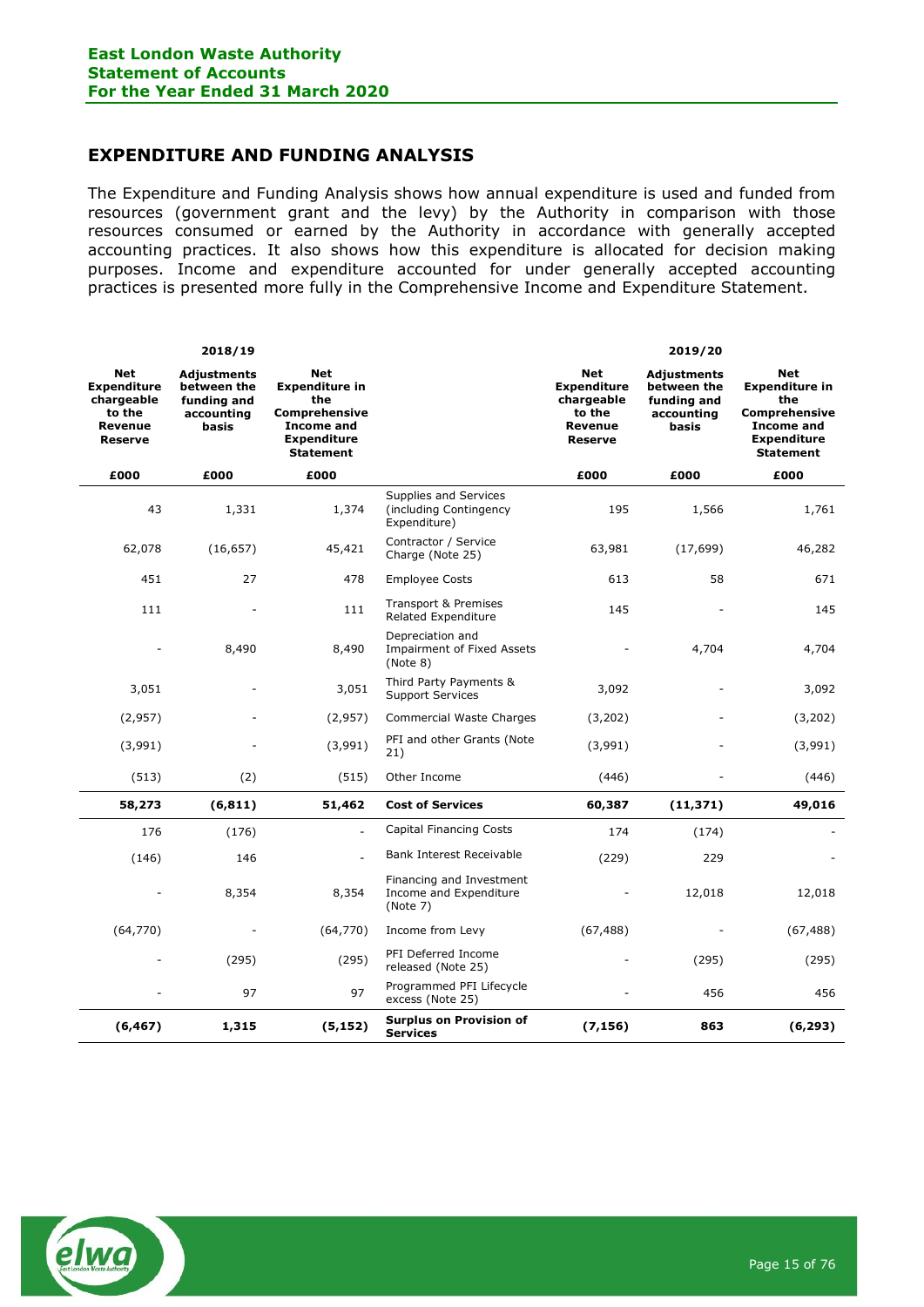|                                                                                | 2018/19                                                          |                                                                                                                                   |                                                   |                                                                                | 2019/20                                                          |                                                                                                                     |
|--------------------------------------------------------------------------------|------------------------------------------------------------------|-----------------------------------------------------------------------------------------------------------------------------------|---------------------------------------------------|--------------------------------------------------------------------------------|------------------------------------------------------------------|---------------------------------------------------------------------------------------------------------------------|
| Net<br><b>Expenditure</b><br>chargeable<br>to the<br>Revenue<br><b>Reserve</b> | Adjustments<br>between the<br>funding and<br>accounting<br>basis | <b>Net</b><br><b>Expenditure in</b><br>the<br><b>Comprehensive</b><br><b>Income and</b><br><b>Expenditure</b><br><b>Statement</b> |                                                   | Net<br><b>Expenditure</b><br>chargeable<br>to the<br>Revenue<br><b>Reserve</b> | Adjustments<br>between the<br>funding and<br>accounting<br>basis | Net<br><b>Expenditure in</b><br>the<br>Comprehensive<br><b>Income and</b><br><b>Expenditure</b><br><b>Statement</b> |
| £000                                                                           | £000                                                             | £000                                                                                                                              |                                                   | £000                                                                           | £000                                                             | £000                                                                                                                |
| (6, 467)                                                                       | 1,315                                                            | (5, 152)                                                                                                                          | <b>Surplus on Provision of</b><br><b>Services</b> | (7, 156)                                                                       | 863                                                              | (6, 293)                                                                                                            |
| (6, 467)                                                                       | 1,315                                                            | (5, 152)                                                                                                                          | <b>Net Expenditure</b><br>chargeable to Reserves  | (7, 156)                                                                       | 863                                                              | (6, 293)                                                                                                            |
| (10, 742)                                                                      |                                                                  |                                                                                                                                   | <b>Opening Usable Reserve</b><br><b>Balance</b>   | (17, 209)                                                                      |                                                                  |                                                                                                                     |
| (6, 467)                                                                       |                                                                  |                                                                                                                                   | Plus Surplus on Revenue<br>Reserve in Year        | (7, 156)                                                                       |                                                                  |                                                                                                                     |
| (17, 209)                                                                      |                                                                  |                                                                                                                                   | Usable Reserve Balance<br>C/Fwd                   | (24,365)                                                                       |                                                                  |                                                                                                                     |

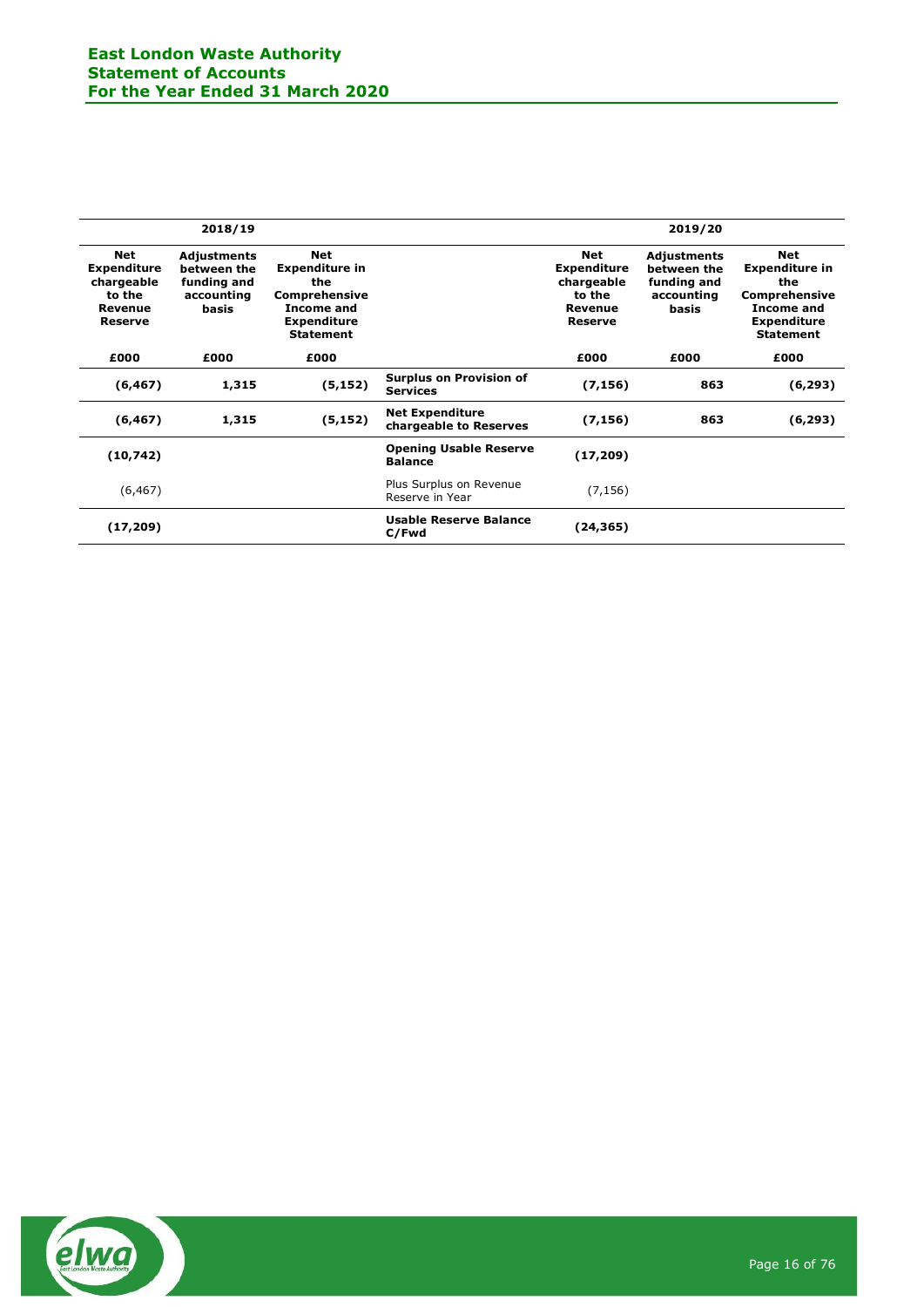# MOVEMENT IN RESERVES STATEMENT

## 2019/20 Movement

This statement shows the movement in the year on the different reserves held by the Authority, analysed into 'usable reserves' (i.e. those that can be applied to fund expenditure or reduce the levy) and 'other reserves'.

|                                                                                                 | Revenue Reserve Balance | Strategy Reserve                                  | Business Risk Reserve    | Capital Reserve (Revenue<br>Contributions) | Reserves<br>Usable<br>Total | Capital Adjustment Account | <b>Reserve</b><br>Revaluation | <b>Reserve</b><br>Pension | Absences Account<br>umulated<br>5<br>ACI | ပ္မ<br>Reserv<br>Unusable | <b>Total Authority Reserves</b> |
|-------------------------------------------------------------------------------------------------|-------------------------|---------------------------------------------------|--------------------------|--------------------------------------------|-----------------------------|----------------------------|-------------------------------|---------------------------|------------------------------------------|---------------------------|---------------------------------|
|                                                                                                 | £000                    | £000                                              | £000                     | £000                                       | £000                        | £000                       | £000                          | £000                      | £000                                     | £000                      | £000                            |
| <b>Balance at 31</b><br><b>March 2019</b>                                                       |                         | $(3,000)$ $(11,109)$ $(3,000)$ $(100)$ $(17,209)$ |                          |                                            |                             | (2,748)                    | (29, 777)                     | 1,458                     | 5                                        | (31,062)                  | (48, 271)                       |
| <b>Movement in</b><br><b>Reserves during</b><br>2019/20                                         |                         |                                                   |                          |                                            |                             |                            |                               |                           |                                          |                           |                                 |
| Total<br>Comprehensive<br>Income and<br>Expenditure                                             | (6, 293)                |                                                   | $\overline{\phantom{a}}$ | $\sim$                                     | (6, 293)                    | (1,776)                    | (1,720)                       | 24                        | $\overline{\phantom{a}}$                 | (3, 472)                  | (9,765)                         |
| Adjustment<br>between<br>accounting basis<br>and funding basis<br>under regulations<br>(Note 5) | 6,293                   | (7, 156)                                          | $\overline{\phantom{0}}$ |                                            | (863)                       | (341)                      | 1,109                         | 97                        | (2)                                      | 863                       |                                 |
| (Increase)/<br>Decrease in<br>2019/20                                                           |                         | $-$ (7,156)                                       | $\blacksquare$           | $\blacksquare$                             | (7, 156)                    | (2, 117)                   | (611)                         | 121                       | (2)                                      | (2,609)                   | (9,765)                         |
| <b>Balance at 31</b><br><b>March 2020</b>                                                       |                         | $(3,000)$ $(18,265)$ $(3,000)$ $(100)$ $(24,365)$ |                          |                                            |                             | (4, 865)                   | (30, 388)                     | 1,579                     |                                          | 3(33,671)                 | (58, 036)                       |

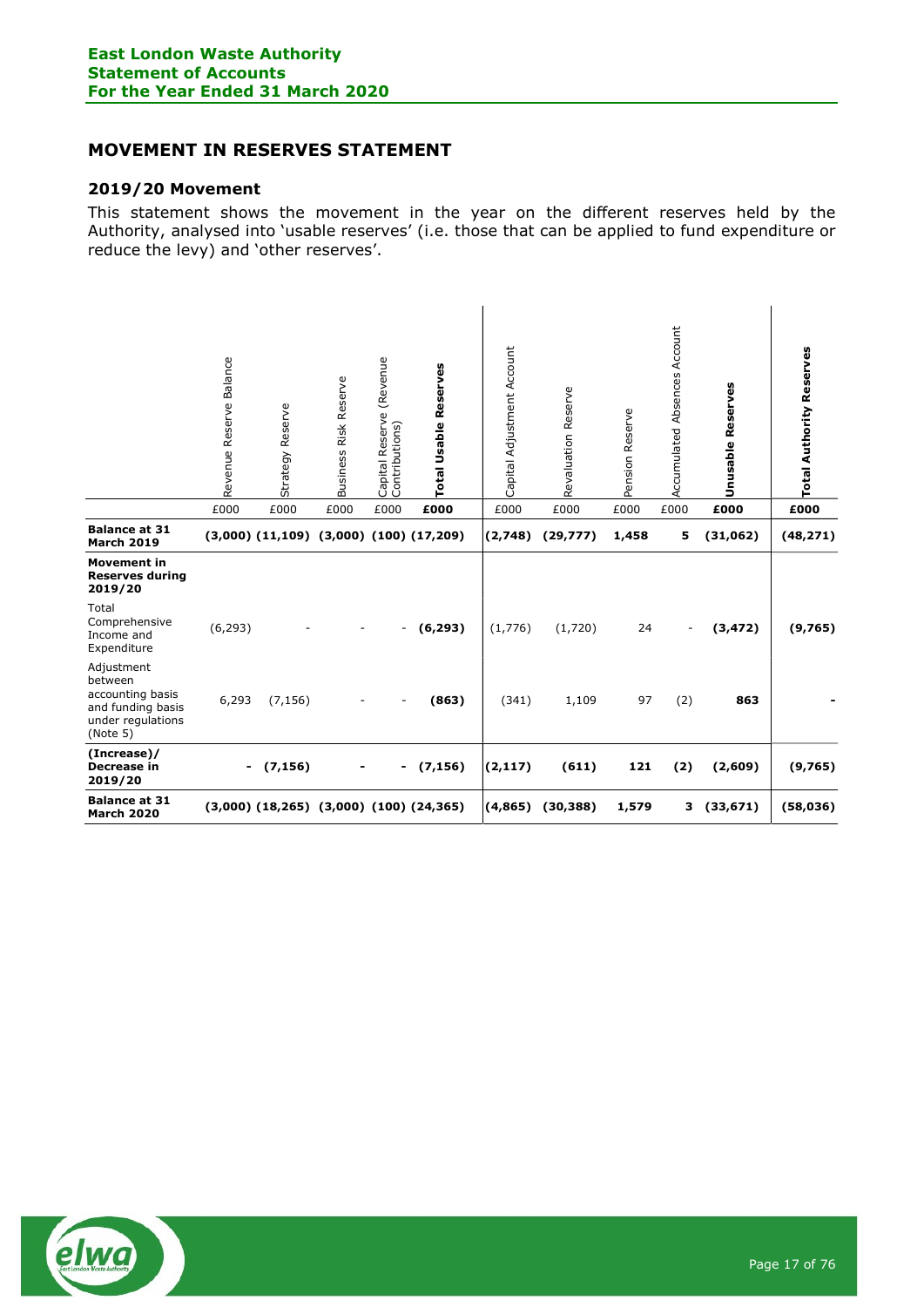# 2018/19 Movement

|                                                                                                 | Balance<br>Reserve<br>Revenue<br>£000 | Φ<br>Strategy Reserv<br>£000   | Capital Reserve (Revenue<br>Contributions)<br>£000 | Capital Receipts Reserve<br>£000 | <b>Total Usable Reserves</b><br>£000 | Adjustment Account<br>Capital<br>£000 | Revaluation Reserve<br>£000 | Pension Reserve<br>£000 | Account<br>Absences<br>Accumulated<br>£000 | yes<br>Reser<br>Unusable<br>£000 | <b>Total Authority Reserves</b><br>£000 |
|-------------------------------------------------------------------------------------------------|---------------------------------------|--------------------------------|----------------------------------------------------|----------------------------------|--------------------------------------|---------------------------------------|-----------------------------|-------------------------|--------------------------------------------|----------------------------------|-----------------------------------------|
| <b>Balance at 31</b><br><b>March 2018</b>                                                       | (3,000)                               |                                | $(6,642)$ $(1,000)$                                |                                  | $(100)$ $(10,742)$                   | 6,682                                 | (32,004)                    | 1,570                   | 3                                          | (23, 749)                        | (34, 491)                               |
| <b>Movement in</b><br><b>Reserves during</b><br>2018/19                                         |                                       |                                |                                                    |                                  |                                      |                                       |                             |                         |                                            |                                  |                                         |
| Total<br>Comprehensive<br>Income and<br>Expenditure                                             | (5, 152)                              |                                | $\overline{\phantom{a}}$                           | $\blacksquare$                   | (5, 152)                             | $\overline{\phantom{a}}$              | 1,222                       | (178)                   | $\overline{\phantom{a}}$                   | 1,044                            | (4, 108)                                |
| Adjustment<br>between accounting<br>basis and funding<br>basis under<br>regulations (Note<br>5) | 5,152                                 | (4, 467)                       | (2,000)                                            |                                  | $-$ (1,315)                          | (9,430)                               | 1,005                       | 66                      | 2                                          | (8, 357)                         | (9,672)                                 |
| (Increase)/<br>Decrease in<br>2018/19                                                           | $\blacksquare$                        |                                | $(4,467)$ $(2,000)$                                |                                  | $- (6,467)$                          | (9, 430)                              | 2,227                       | (112)                   | 2                                          | (7, 313)                         | (13,780)                                |
| <b>Balance at 31</b><br><b>March 2019</b>                                                       |                                       | $(3,000)$ $(11,109)$ $(3,000)$ |                                                    |                                  | $(100)$ $(17,209)$                   | (2,748)                               | (29, 777)                   | 1,458                   | 5                                          | (31,062)                         | (48, 271)                               |

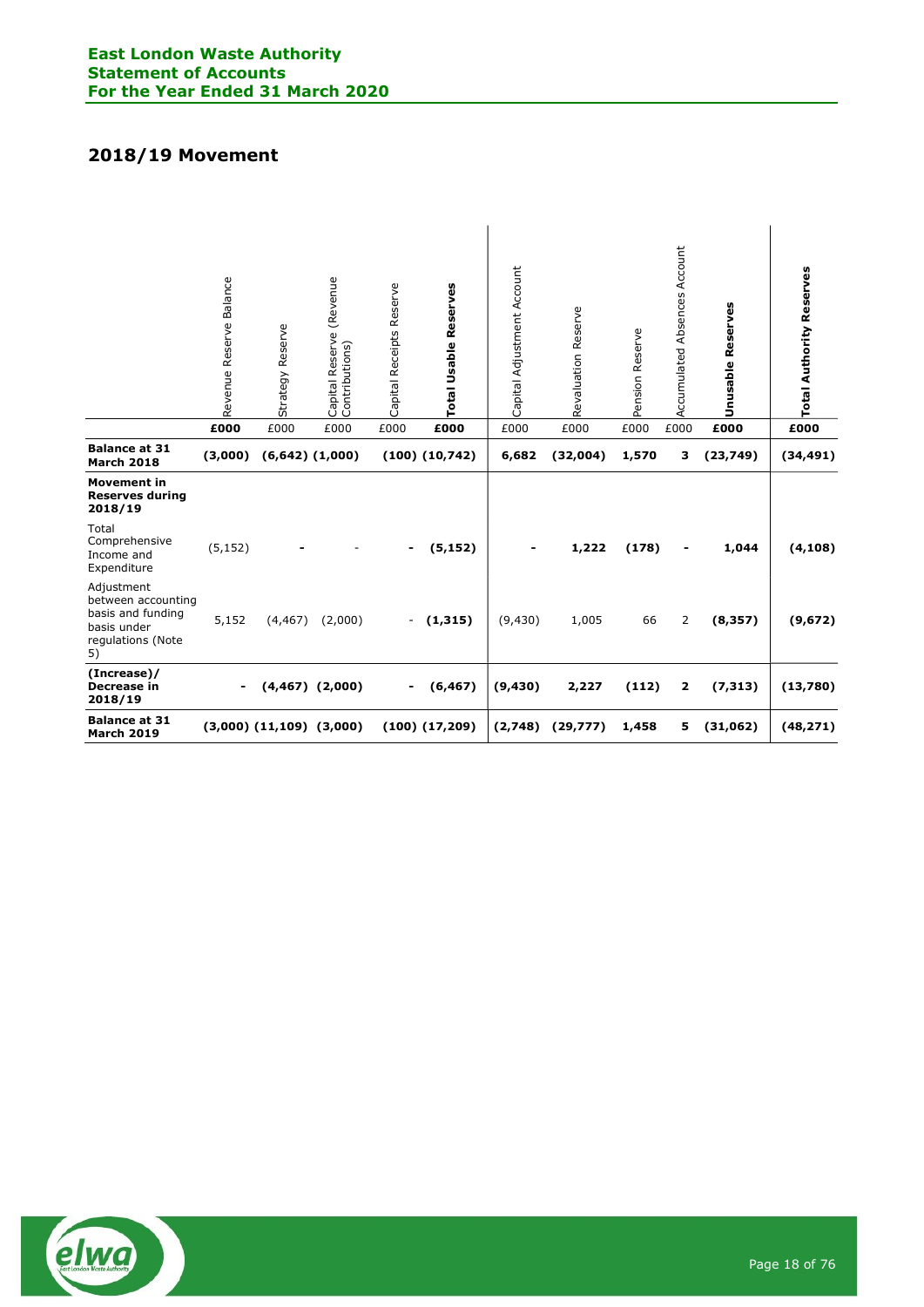# BALANCE SHEET

The Balance Sheet shows the value as at 31 March 2020 of the assets and liabilities recognised by the Authority. The net assets of the Authority (assets less liabilities) are matched by the reserves held by the Authority. Reserves are reported in two categories. The first category of reserves are usable reserves, i.e. those reserves that the Authority may use to provide services, subject to the need to maintain a prudent level of reserves and any statutory limitations on their use (for example the Capital Reserve that may only be used to fund capital and repay debt). The second category of reserves is those that the Authority is not able to use to provide services. This category of reserves includes reserves that hold unrealised gains and losses (for example the Revaluation Reserve), where amounts would only become available to provide services if the assets are sold, and reserves that hold timing differences shown in the Movement in Reserves Statement line 'Adjustments between accounting basis and funding basis under regulations'.

|                              | <b>Notes</b> | 31 March<br>2020<br>£000 | 31 March<br>2019<br>£000 |
|------------------------------|--------------|--------------------------|--------------------------|
| Property, Plant & Equipment  | 8            | 86,951                   | 88,761                   |
| <b>Non-current Assets</b>    |              | 86,951                   | 88,761                   |
| Short Term Investments       | 28           | 26,576                   | 20,924                   |
| Short term Debtors           | 10           | 5,580                    | 2,415                    |
| Cash and Cash Equivalents    | 11           | 34                       | 9                        |
| <b>Current Assets</b>        |              | 32,190                   | 23,348                   |
| Short Term Borrowing         | 28           | (476)                    | (26)                     |
| <b>Short Term Creditors</b>  | 12           | (7, 288)                 | (5,655)                  |
| <b>Current Liabilities</b>   |              | (7,764)                  | (5,681)                  |
| Long Term Borrowing          | 28           | (800)                    | (1,250)                  |
| PFI Finance Lease Liability  | 25           | (48, 531)                | (52, 723)                |
| Pension Liability            | 26           | (1, 579)                 | (1, 458)                 |
| PFI Deferred Income          | 25           | (2, 431)                 | (2,726)                  |
| <b>Long Term Liabilities</b> |              | (53, 341)                | (58, 157)                |
| <b>Net Assets</b>            |              | 58,036                   | 48,271                   |
| <b>Usable Reserves</b>       | 13/MIRS      | (24, 365)                | (17, 209)                |
| Unusable Reserves            | 14           | (33, 671)                | (31,062)                 |
| <b>Total Reserves</b>        |              | (58,036)                 | (48, 271)                |

Maria G Christofi, BA (Hons), FCCA, CPFA Finance Director 30 November 2020

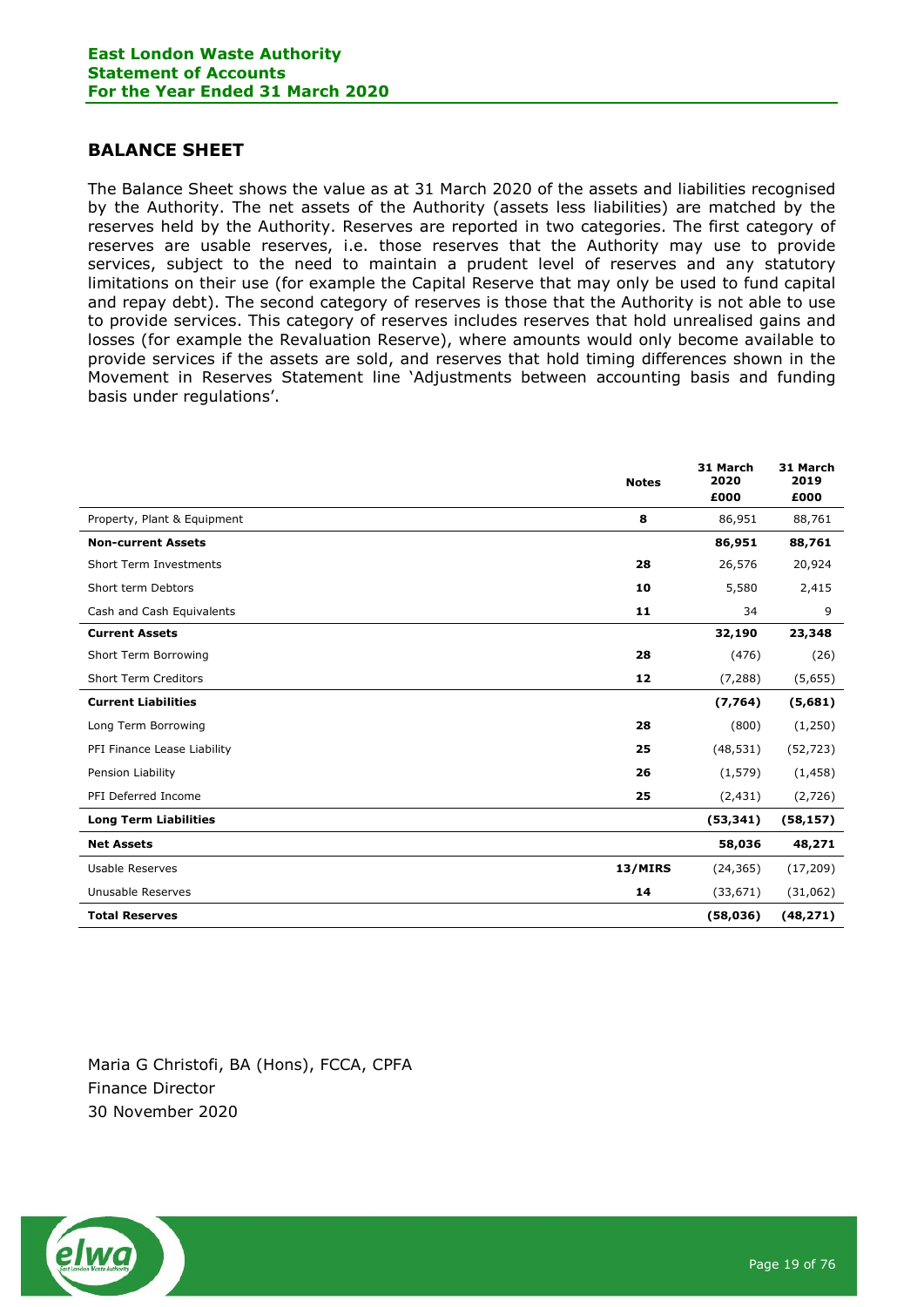# CASH FLOW STATEMENT

The Cash Flow Statement shows the changes in cash and cash equivalents of the Authority during the reporting period. The Statement shows how the Authority generates and uses cash and cash equivalents by classifying cash flows as operating, investing and financing activities. The amount of net cash flows arising from operating activities is a key indicator of the extent to which the operations of the Authority are funded by way of levy and grant income or from the recipients of services provided by the Authority. Investing activities represent the extent to which cash outflows have been made for resources which are intended to contribute to the Authority's future service delivery. Cash flows arising from financing activities are useful in predicting claims on future cash flows by providers of capital (i.e. borrowing) to the Authority.

|                                                                                | 2019/20<br>£000 | 2018/19<br>£000 |
|--------------------------------------------------------------------------------|-----------------|-----------------|
| Surplus on the provision of services                                           | 6,293           | 5,152           |
| Adjustments to net surplus on the provision of services for non-cash movements | 4,750           | 7,886           |
| <b>Net cash flows from Operating Activities (Note 15)</b>                      | 11,043          | 13,038          |
| Investing Activities (Note 16)                                                 | (6,826)         | (7,686)         |
| Financing Activities (Note 17)                                                 | (4, 192)        | (5, 371)        |
| Net increase / (decrease) in cash and cash equivalents                         | 25              | (19)            |
| Cash and cash equivalents at the beginning of the reporting period             | 9               | 28              |
| <b>Cash and cash equivalents at the end of the reporting period (Note 11)</b>  | 34              | 9               |

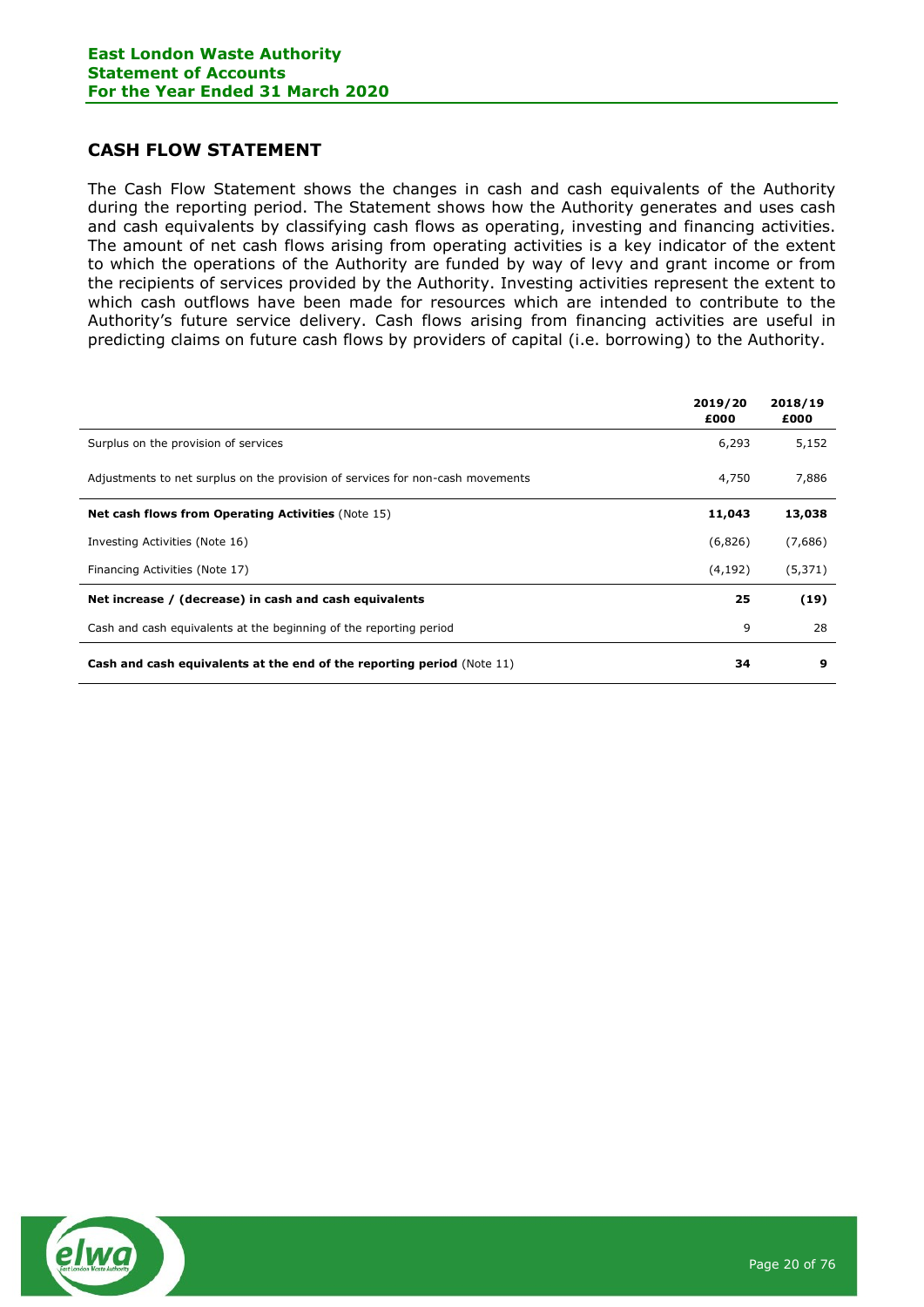# STATEMENT OF ACCOUNTING POLICIES

## 1. General Principles

The Statement of Accounts summarises the Authority's transactions for the 2019/20 financial year and its financial position as at 31 March 2020. The Authority is required to prepare an annual Statement of Accounts by the Accounts and Audit (England) Regulations 2015, which those Regulations require to be prepared in accordance with proper accounting practices. These practices primarily comprise the Code of Practice on Local Authority Accounting in the United Kingdom 2019/20 supported by International Financial Reporting Standards (IFRS). The accounting convention adopted in the Statement of Accounts is principally historical cost, modified by the revaluation of certain categories of non-current assets and financial instruments.

# 2. Going Concern

The concept of a going concern assumes that an authority's functions and services will continue in operational existence for the foreseeable future. The provisions in the Code of Practice on Local Authority Accounting in the United Kingdom 2019/20 (the Code) in respect of going concern reporting requirements reflect the economic and statutory environment in which local authorities operate. These provisions confirm that, as authorities cannot be created or dissolved without statutory prescription, they must prepare their financial statements on a going concern basis of accounting.

 East London Waste Authority carries out functions essential to the local community and is funded by a levy on the four Constituent Councils in accordance with The Joint Waste Disposal Authorities (Levies) (England) Regulations 2006. The agreements in place with the Constituent Councils stipulate payment of the levy and, consequently, it would not be appropriate for the Authority's financial statements to be provided on anything other than a going concern basis. The 2019/20 accounts which are drawn up under the Code therefore assume that the Authority's services will continue to operate for the foreseeable future.

In response to the restrictions put in place within the United Kingdom as a result of COVID-19 the Authority, in conjunction with the IWMS contractor and Constituent Councils, instigated temporary operational changes, which will have financial implications for the contractor. There is a possibility that a financial claim may be received during 2020/21 for losses incurred by the contractor; the value of such a claim, should one be received, is not known but would not be expected to be material to the Authority.

Should additional expenditure be incurred in 2020/21, the Authority has a contingency of £0.500m available within its approved budget in addition to a General Reserve and other earmarked reserves.

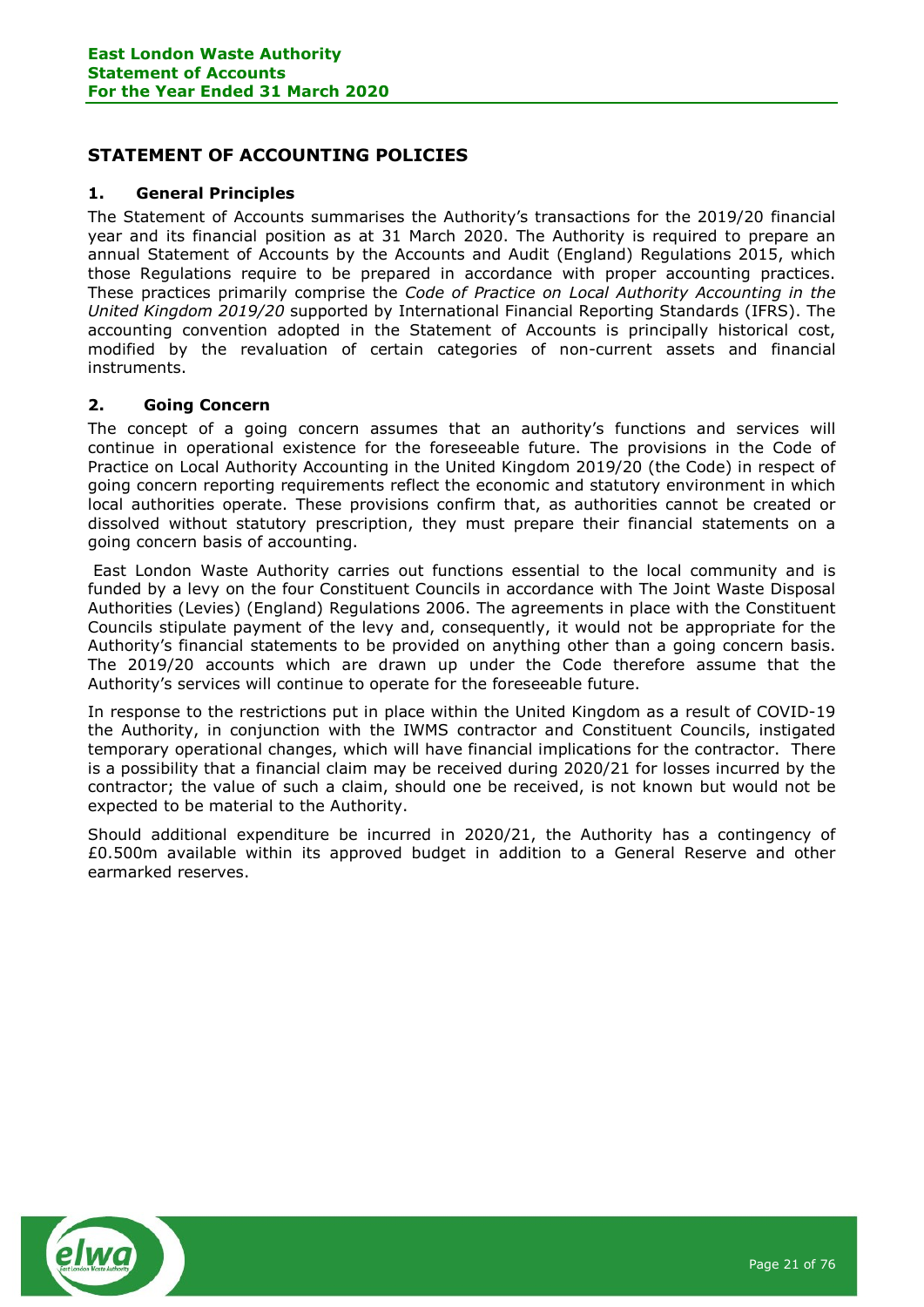|                              | <b>Balance</b><br>31 March<br>2020<br>£m | Purpose                                                                                                                                                                                          |
|------------------------------|------------------------------------------|--------------------------------------------------------------------------------------------------------------------------------------------------------------------------------------------------|
| General Reserve              | 3.000                                    | The Revenue Reserve is the general reserve held by<br>the Authority to enable it to manage risk and cope<br>with unforeseen events.                                                              |
| <b>Business Risk Reserve</b> | 3.000                                    | The Business Risk Reserve was created to cover any<br>risks such as those set out in the annual budget and<br>levy setting reports whilst maintaining the Revenue<br>Reserve balance at £3.000m. |
| <b>Strategy Reserve</b>      | 18.265                                   | The Strategy Reserve was established to cover costs<br>arising from the need to put in place post 2027<br>waste disposal arrangements.                                                           |
| Capital Reserve              | 0.100                                    | General capital reserve                                                                                                                                                                          |
|                              | 24.365                                   |                                                                                                                                                                                                  |

The Authority has been in a surplus position for each of the past three financial years and has had no cause to call on its reserves.

As at 31 March 2020, ELWA held £0.034m as cash and cash equivalents, £26.576m as shortterm investments and had total long term and short term borrowing of £1.276m. The Authority's cash flow projections demonstrate a positive cash and cash equivalents balance ranging from £34.000m to £45.000m between September 2020 and November 2021.

As set out above, the Authority holds reserves of £24.365m which are cash-backed by short term investments of £26.576m. Of these investments, £4.500m is in overnight money market funds and £22.000m is in investments maturing within a year. These can be drawn down at short notice over the going concern period to support the cash position if needed. The cashflow projections demonstrate that the Authority has no liquidity problems for the next 12 months and no requirement to resort to any borrowing for cash management purposes.

The Authority has not yet seen any other direct impacts nor incurred any direct material costs as a result of COVID-19.

The Authority reviews its finances regularly throughout the year, but particularly when it sets the budget and levy each February so that, if there are any unforeseen pressures, the Authority can adjust its future position (revenue and/or reserves) through the levy each time.

East London Waste Authority is in a strong and stable financial position with healthy levels of reserves. It sets a prudent budget and will continue to work with the operator to find further ways to substantially reduce costs and with the Constituent Councils to reduce tonnages. Throughout the period to 31 March 2022, the revenue reserve is not forecast to drop below £3.000m, which is the minimum required level as assessed by the Section 73 Officer.

The Authority remains satisfied, therefore, that it continues to be a going concern for 12 months from the date of the audit report and that it is appropriate that its financial statements are prepared on that basis.

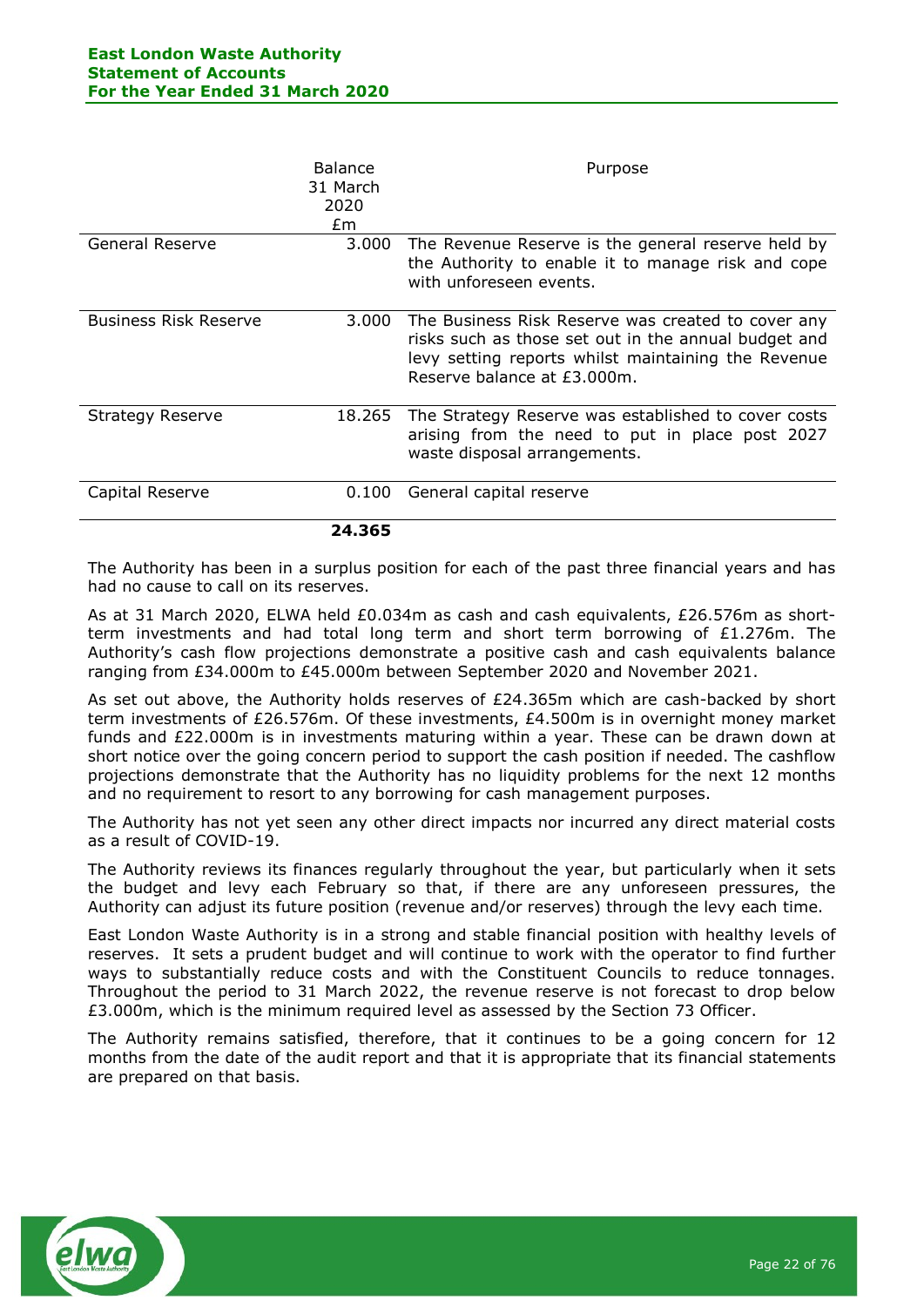## 3. Accruals of Income and Expenditure

The accounts have been prepared on the normal accruals basis whereby activity is accounted for in the year that it takes place, not when cash payments are made or received. Debtors and creditors are included in the Balance Sheet in respect of goods supplied and services rendered but not yet paid for at 31 March 2020.

When debts may not be settled, the balance of the debtor is written down and a charge made to revenue for the income that might not be recovered.

## 4. Cash and Cash Equivalents

Cash is represented by cash in hand and deposits with financial institutions repayable without penalty on notice of not more than 24 hours.

Cash equivalents are highly liquid investments that having originally been invested for no longer than three months are repayable on demand or readily convertible to known amounts of cash with insignificant risk of change in value. In the Cash Flow Statement, cash and cash equivalents are shown net of bank overdrafts that are repayable on demand and form an integral part of the Authority's cash management.

## 5. Prior Period Adjustments, Changes in Accounting Policies and Estimates and Errors

Prior period adjustments may arise as a result of a change in accounting policies or to correct a material error.

Changes in accounting estimates are accounted for prospectively, i.e. in the current and future years affected by the change and do not give rise to a prior period adjustment.

Changes in accounting policies are only made when required by proper accounting practices or the change provides more reliable or relevant information about the effect of transactions, other events and conditions on the Authority's financial position or financial performance.

Where a change is made, it is applied retrospectively (unless stated otherwise) by adjusting opening balances and comparative amounts for the prior period as if the new policy had always been applied. Material errors discovered in prior period figures are corrected retrospectively by amending opening balances and comparative amounts for the prior period.

## 6. Charges to Revenue for Non-current Assets

The Authority's accounts are charged with the following amounts to record the cost of holding non-current assets during the year:

- a) depreciation attributable to the assets used by the service;
- b) revaluation and impairment losses on assets used by the service where there are no accumulated gains in the Revaluation Reserve against which the losses can be written off;
- c) amortisation of intangible assets attributable to the service.

The Authority is not required to raise a levy to fund depreciation, revaluation and impairment losses or amortisation. However, it is required to make an annual contribution from revenue towards the reduction in its overall borrowing requirement. This is equal to an amount calculated on a prudent basis determined by the Authority in accordance with statutory guidance.

Depreciation, revaluation and impairment losses and amortisation are therefore replaced by a contribution in the Revenue Reserve called the Minimum Revenue Provision (MRP), by way of an adjusting transaction with the Capital Adjustment Account in the Movement in Reserves Statement.

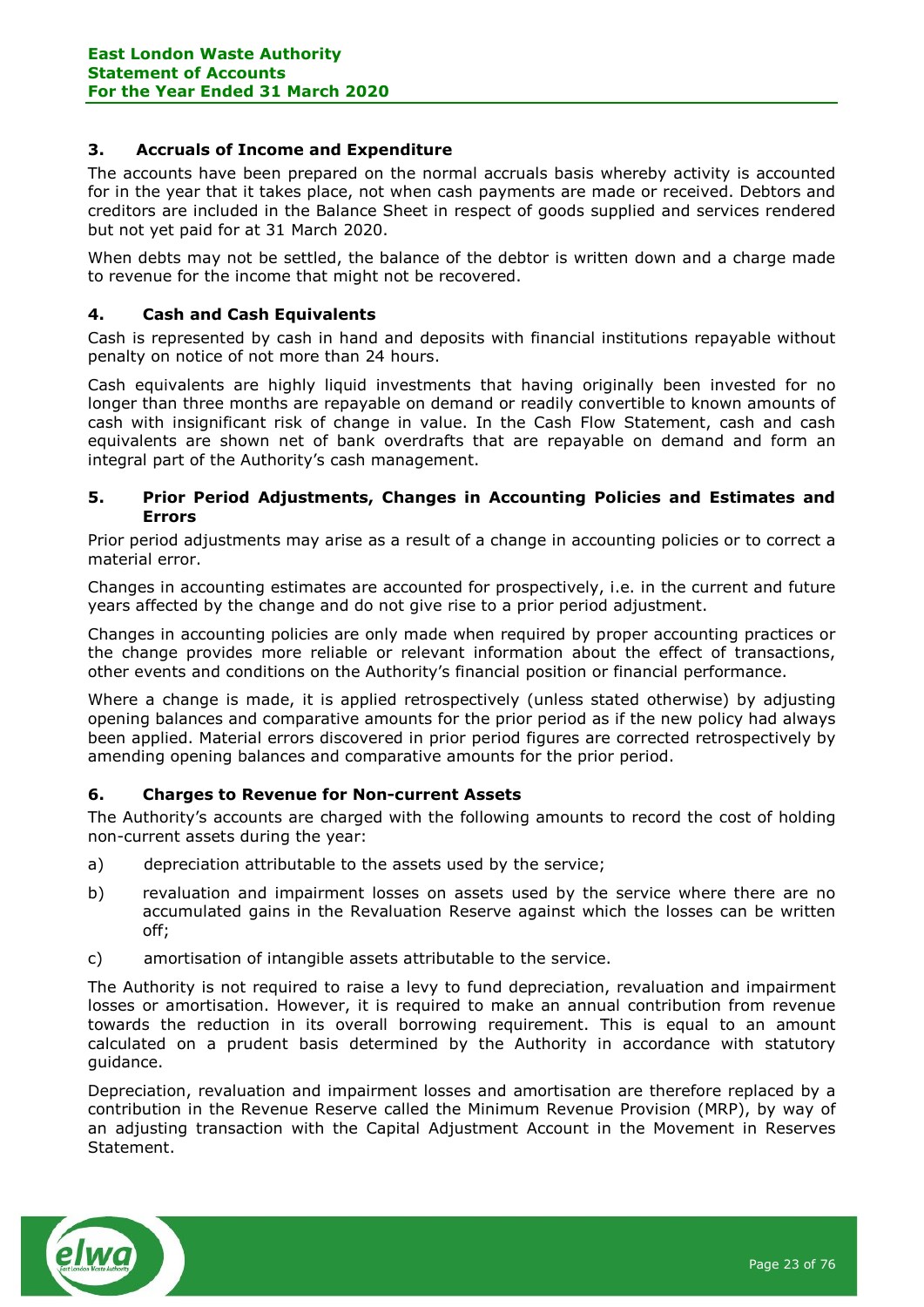## 7. Employee Benefits

## Benefits Payable during Employment

Short-term employee benefits are those due to be settled within 12 months of the year-end. They include benefits such as wages and salaries, paid annual leave and paid sick leave, bonuses and non-monetary benefits for current employees and are recognised as an expense for services in the year in which employees render service to the Authority. An accrual is made for the cost of holiday entitlements (or any form of leave, e.g. time off in lieu) earned by employees but not taken before the year-end which employees can carry forward into the next financial year. The accrual is made at the wage and salary rates applicable in the following accounting year, being the period in which the employee takes the benefit. The accrual is charged to the Surplus or Deficit on the Provision of Services, but then reversed out through the Movement in Reserves Statement so that holiday benefits are charged to revenue in the financial year in which the holiday absence occurs.

## Termination Benefits

Termination benefits are amounts payable as a result of a decision by the Authority to terminate an officer's employment before the normal retirement date or an officer's decision to accept voluntary redundancy. The benefits are charged on an accruals basis to the Comprehensive Income and Expenditure Statement when the Authority is demonstrably committed to the termination of the employment of an officer or group of officers and can no longer withdraw the offer or when the Authority recognises costs for restructuring.

Where termination benefits involve the enhancement of pensions, statutory provisions require the Comprehensive Income and Expenditure Statement to be charged with the amount payable by the Authority to the Pension Fund or pensioner in the year, not the amount calculated according to the relevant accounting standards. In the Movement in Reserves Statement, appropriations are required to and from the Pensions Reserve to remove the notional debits and credits for pension enhancement termination benefits and replace them with debits for the cash paid to the Pension Fund and pensioners and any such amounts payable but unpaid at the year-end.

# 8. Pension Provision

As part of the terms and conditions of employment of its officers, the Authority makes contributions towards the cost of post-employment benefits. Although these benefits will not actually be payable until employees retire, the Authority has a commitment to make the payments that need to be disclosed at the time that employees earn their future entitlement.

The Authority participates in the Local Government Pension Scheme (LGPS) administered by the London Pensions Fund Authority (LPFA). This is a funded defined benefit scheme.

Employees' and employers' contributions are paid into the LGPS. Employers' contribution rates are advised by the LPFA Fund's Actuary, Barnett Waddingham LLP, with the intention of balancing the pension liabilities with investment assets over time. Additional pension liabilities resulting from early retirements are met by the Authority's Comprehensive Income and Expenditure Statement and not by the Pension Fund. The Authority is required to account for pension costs in accordance with IAS 19 and to recognise in the accounts accrued benefits payments at the time that the employees earn their future benefit entitlements.

This has the following effect on the results of the current and prior period:

- a) The overall amount to be met from the levy has remained unchanged, but the costs disclosed for services after the replacement of actual employer's contributions with current service costs are £0.060m higher (£0.024m higher in 2018/19).
- b) Pension costs have decreased to £0.037m.

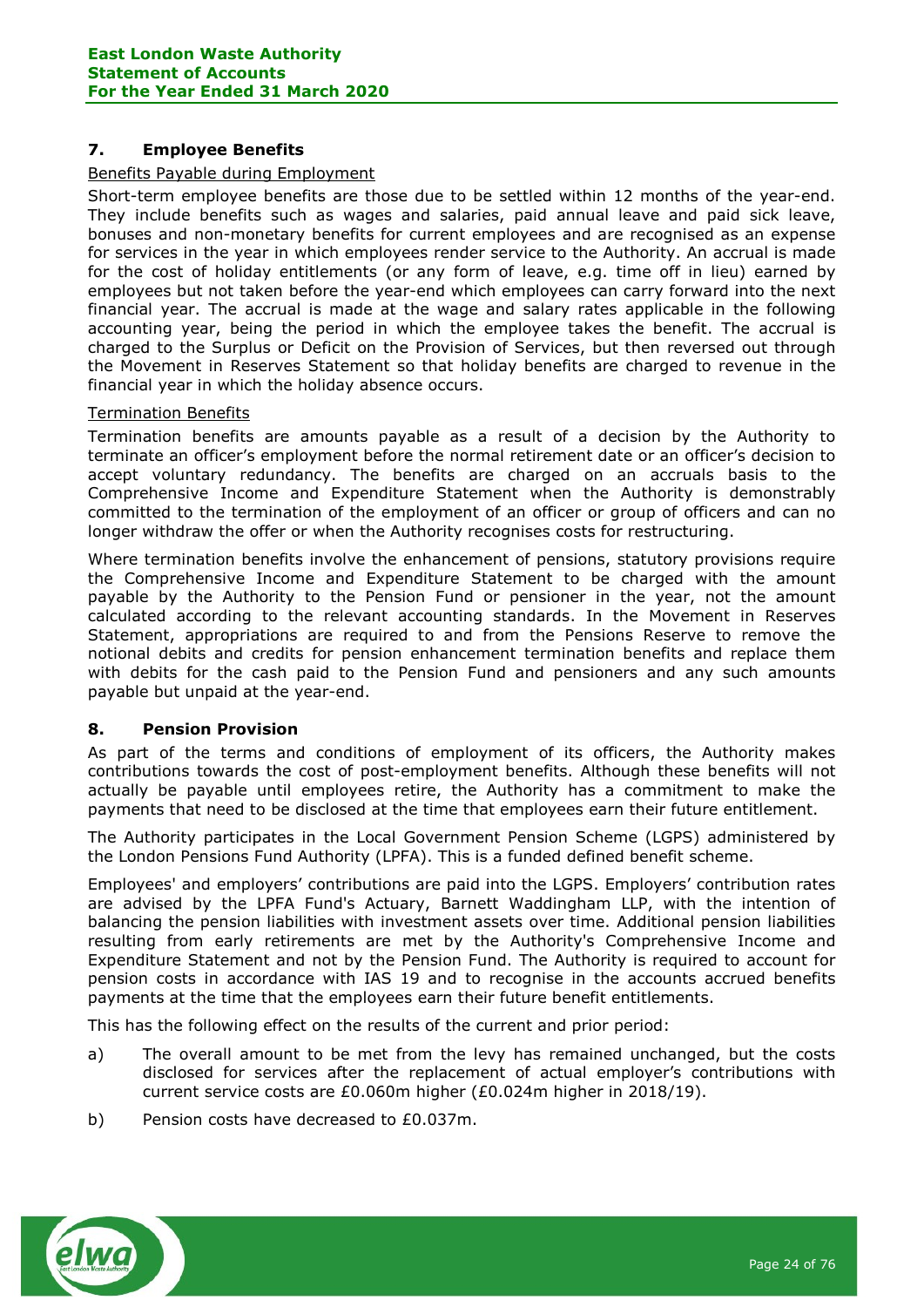- c) The liability in the Balance Sheet has increased and is now £1.579m (£1.458m in 2018/19).
- d) An actuarial loss of £0.024m (£0.178m gain in 2018/19) is recorded in the Comprehensive Income and Expenditure Statement and reflected in the Balance Sheet liability. Actuarial gains and losses arise from changes to assumptions and the differences between expected and actual returns. Further details are shown in Note 26.

## 9. Discretionary Benefits

The Authority also has restricted powers to make discretionary awards of retirement benefits in the event of early retirements. Any liabilities estimated to arise as a result of an award to any member of staff are accrued in the year of the decision to make the award and accounted for using the same policies as are applied to the Local Government Pension Scheme.

## 10. Financial Instruments

Financial instruments represent transactions, with a contract, which result in a financial asset for one entity and a financial liability for another. Financial instruments cover both financial liabilities and assets.

#### Financial Liabilities

Financial liabilities are recognised in the Balance Sheet when the Authority becomes a party to the contractual provisions of a financial instrument and are initially measured at fair value and are carried at their amortised cost. Annual charges to the Financing and Investment Income and Expenditure line in the Comprehensive Income and Expenditure Statement for interest payable are based on the carrying amount of the liability, multiplied by the effective rate of interest for the instrument. The effective interest rate is the rate that exactly discounts estimated future cash payments over the life of the instrument to the amount at which it was originally recognised.

For most of the borrowings that the Authority has, this means that the amount presented in the Balance Sheet is the outstanding principal repayable (plus accrued interest) and interest charged to the Comprehensive Income and Expenditure Statement is the amount payable for the year according to the loan agreement.

Where premiums and discounts have been charged to the Comprehensive Income and Expenditure Statement, regulations allow the impact on the Revenue Reserve balance to be spread over future years. The Authority has a policy of spreading the gain or loss over the term that was remaining on the loan against which the premium was payable or discount receivable when it was repaid. The reconciliation of amounts charged to the Comprehensive Income and Expenditure Statement to the net charge required against the Revenue Reserve balance is managed by a transfer to or from the Financial Instruments Adjustment Account in the Movement in Reserves Statement.

#### Financial Assets

Financial assets are classified based on a classification and measurement approach that reflects the business model for holding the financial assets and their cashflow characteristics. There are two main classes of financial assets measured at:

- a) amortised cost.
- b) fair value through profit or loss (FVPL).

The authority's business model is to hold investments to collect contractual cash flows. Financial assets are therefore classified as amortised cost, except for those whose contractual payments are not solely payment of principal and interest (i.e. where the cash flows do not take the form of a basic debt instrument).

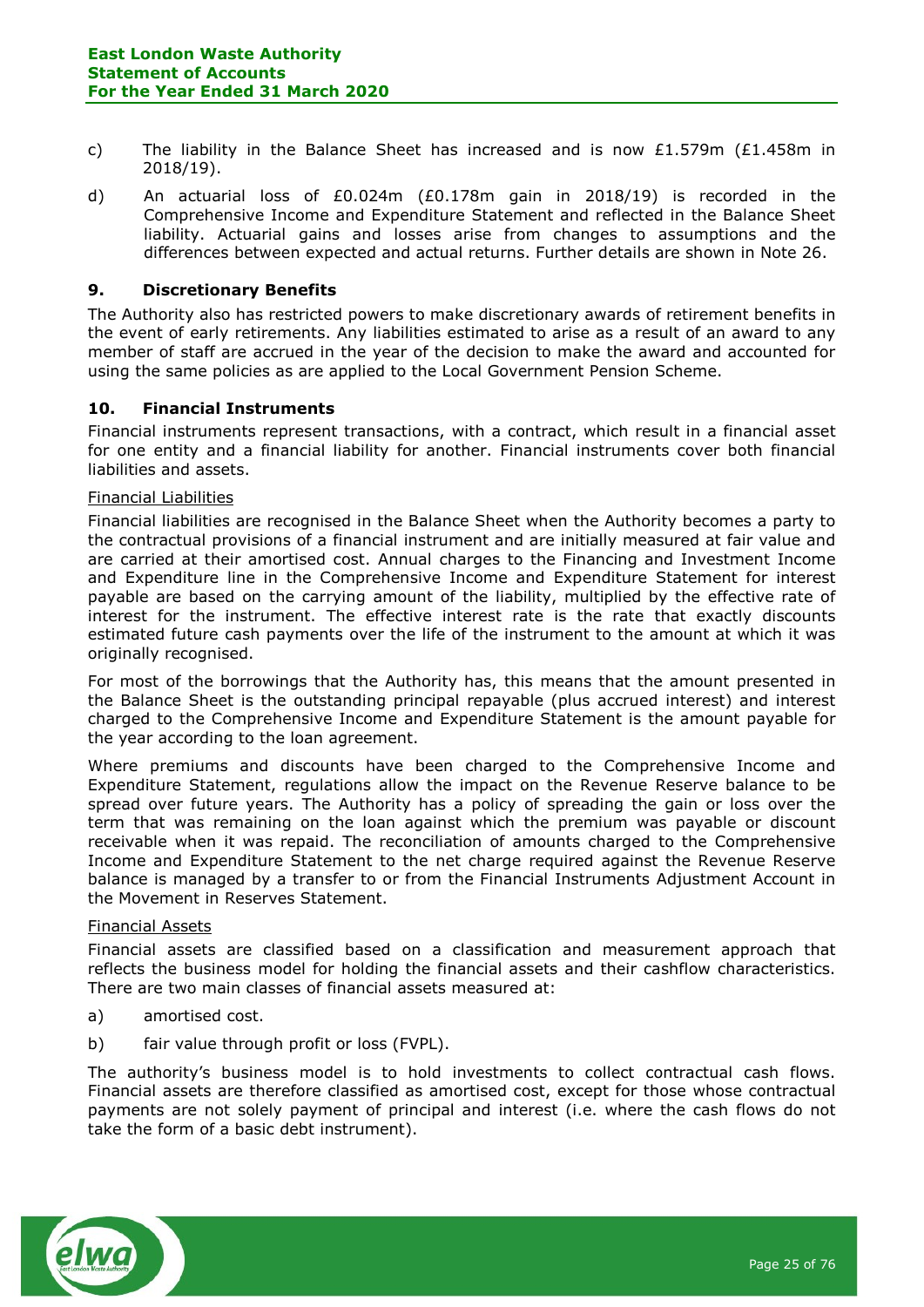### Financial Assets Measured at Amortised Cost

Financial assets measured at amortised cost are recognised in the Balance Sheet when the Authority becomes a party to the contractual provisions of a financial instrument and are initially measured at fair value. They are subsequently measured at their amortised cost. Annual credits to the Financing and Investment Income and Expenditure line in the Comprehensive Income and Expenditure Statement (CIES) for interest receivable are based on the carrying amount of the asset multiplied by the effective rate of interest for the instrument. For most of the financial assets held by the authority, this means that the amount presented in the Balance Sheet is the outstanding principal receivable (plus accrued interest) and interest credited to the CIES is the amount receivable for the year in the loan agreement.

Any gains and losses that arise on the derecognition of an asset are credited or debited to the Financing and Investment Income and Expenditure line in the CIES.

The Authority currently holds no investments longer than one year.

#### Expected Credit Loss Model

The Authority recognises expected credit losses on all of its financial assets held at amortised cost, either on a 12 month or lifetime basis. The Code requires that all local authorities shall not recognise a loss allowance for expected credit losses on a financial asset where the other party is central government or a local authority for which relevant statutory provisions prevent default.

The expected credit loss model also applies to lease receivables and contract assets and trade receivables (debtors) held by the Authority. The Authority adopts the simplified approach to impairment, in accordance with the Code, and measures the loss allowance at an amount equal to lifetime expected credit losses.

Impairment losses are calculated to reflect the expectation that the future cash flows might not take place because the borrower could default on their obligations. Credit risk plays a crucial part in assessing losses. Where risk has increased substantially since an instrument was initially recognised, losses are assessed on a lifetime basis. Where risk has not increased substantially or remains low, losses are assessed on the basis of 12 month expected losses.

Financial assets are amalgamated into the following groups to assess risk and associated loss allowances, also using a simplified approach contained in regulations for the later category.

- a) Group 1 Investments in line with treasury management policy including counterparties that have external credit ratings of B or better. Loss allowances will be assessed based on default risk;
- b) Group 2 Other assets, expected loss is based on provision matrix or default risk.

## Financial Assets Measured at Fair Value through Profit or Loss

Financial assets that are measured at FVPL are recognised on the Balance Sheet when the Authority becomes a party to the contractual provisions of a financial instrument and are initially measured and carried at fair value. Fair value gains and losses are recognised as they arrive in the Surplus or Deficit on the Provision of Services.

The fair value measurements of the financial assets are based on the following techniques:

- a) instruments with quoted market prices the market price
- b) other instruments with fixed and determinable payments discounted cash flow analysis.

The inputs to the measurement techniques are categorised in accordance with the following three levels:

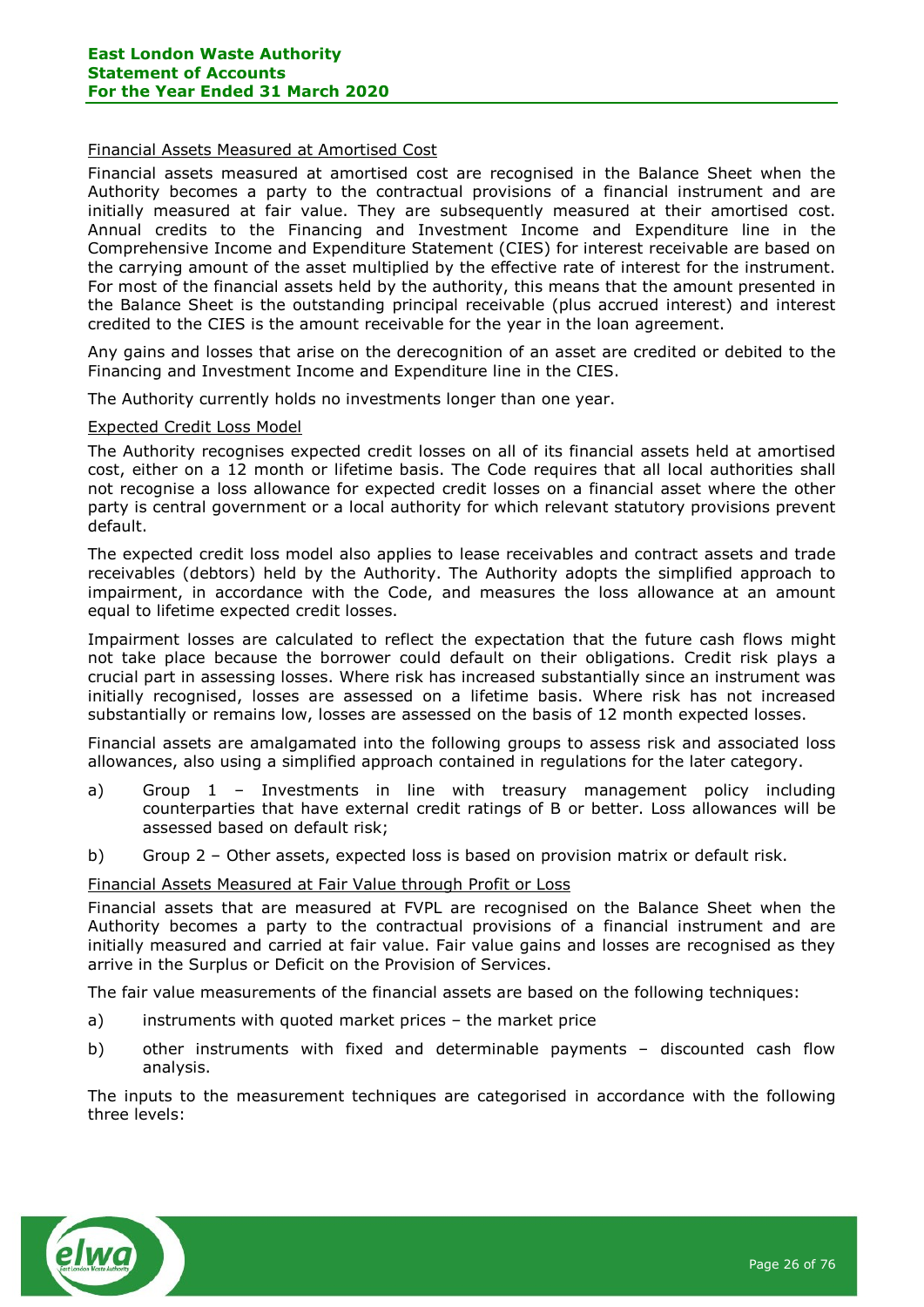- a) Level 1 inputs quoted prices (unadjusted) in active markets for identical assets that the Authority can access at the measurement date.
- b) Level 2 inputs inputs other than quoted prices included within Level 1 that are observable for the asset, either directly or indirectly.
- c) Level 3 inputs unobservable inputs for the asset.

Any gains and losses that arise on the derecognition of the asset are credited or debited to the Financing and Investment Income and Expenditure line in the Comprehensive Income and Expenditure Statement.

## 11. Government Grants and Contributions

Whether paid on account, by instalments or in arrears, Government grants and third party contributions and donations are recognised as due to the Authority when there is reasonable assurance that:

- a) The Authority will comply with the conditions attached to the payments, and
- b) The grants or contributions will be received.

Amounts recognised as due to the Authority are not credited to the Comprehensive Income and Expenditure Statement until conditions attached to the grant or contribution have been satisfied. Conditions are stipulations that specify that the future economic benefits or service potential embodied in the asset in the form of the grant or contribution are required to be consumed by the recipient as specified, or future economic benefits or service potential must be returned to the transferor.

Monies advanced as grants and contributions for which conditions have not been satisfied are carried in the Balance Sheet as creditors. When conditions are satisfied, the grant or contribution is credited to the Comprehensive Income and Expenditure Statement.

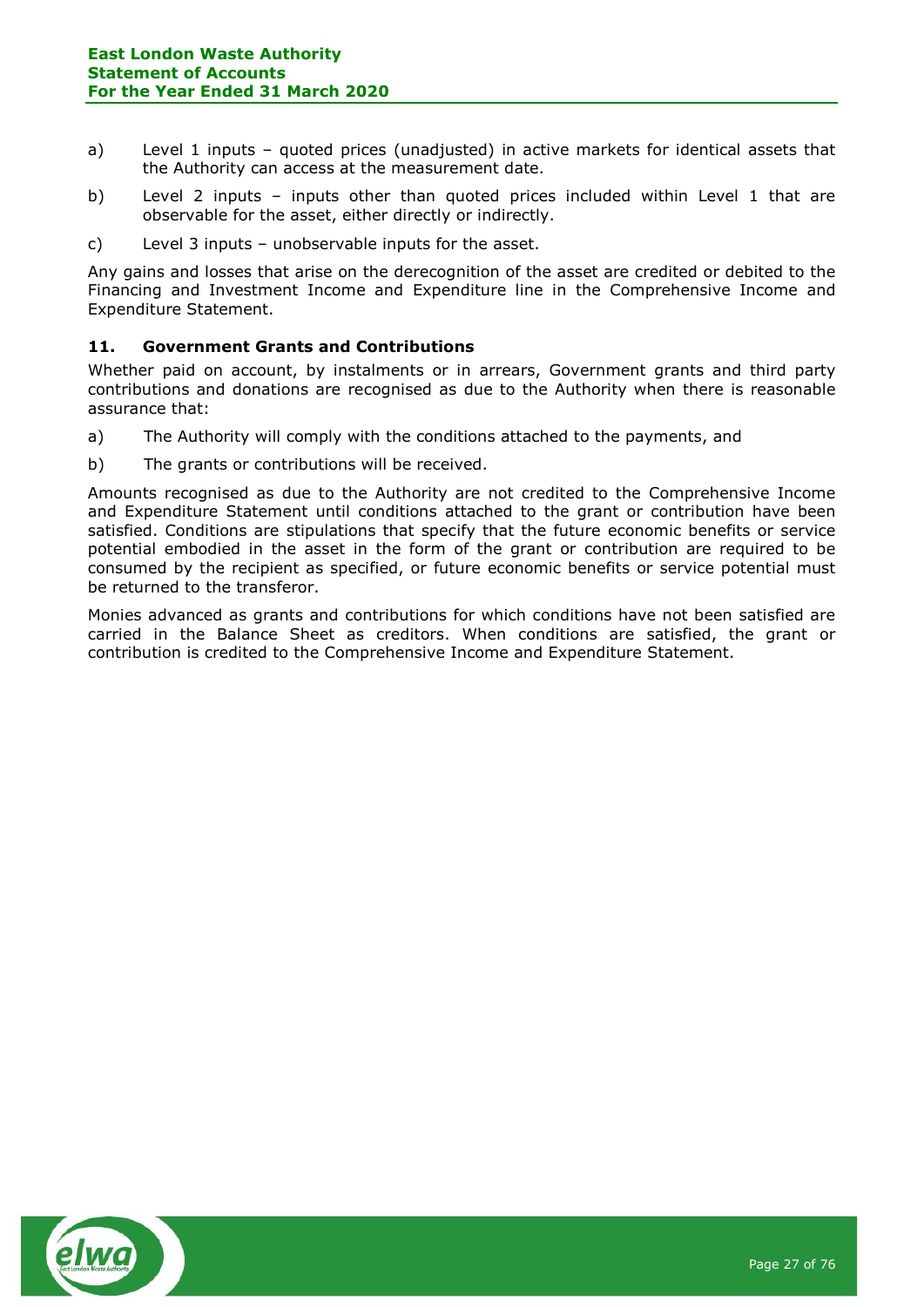## 12. Interests in Companies and Other Entities

The Authority annually reviews the extent to which other entities (in which the Authority has a material interest) need to be consolidated into Group Accounts. In consolidating the accounts, all transactions and balances between the Authority and the subsidiary would be eliminated in full.

In accordance with IAS 24 local authorities are required to prepare a full set of group Statement of Accounts where they have material interests in subsidiaries, associates and joint ventures. This also includes consideration of interests in other statutory bodies. The Authority does have a financial relationship with some bodies and this is explained in Note 22 to the Accounts.

## 13. Leases

Leases are classified as finance leases where the terms of the lease transfer substantially all the risks and rewards incidental to ownership of the property, plant or equipment from the lessor to the lessee. All other leases are classified as operating leases. Where a lease covers both land and buildings, the land and buildings elements are considered separately for classification. Arrangements that do not have the legal status of a lease but convey a right to use an asset in return for payment are accounted for under this policy where fulfilment of the arrangement is dependent on the use of specific assets.

## The Authority as Lessee

#### Finance Leases

Property, plant and equipment held under finance leases is recognised on the Balance Sheet at the commencement of the lease at its fair value measured at the lease's inception (or the present value of the minimum lease payments, if lower). The asset recognised is matched by a liability for the obligation to pay the lessor. Initial direct costs to the Authority are added to the carrying amount of the asset. Premiums paid on entry into a lease are applied to writing down the lease liability. Contingent rents are charged as expenses in the periods in which they are incurred.

Lease payments are apportioned between:

- a) A charge for the acquisition of the interest in the Property, Plant or Equipment applied to write down the lease liability, and
- b) A finance charge (debited to the Financing and Investment Income and Expenditure line in the Comprehensive Income and Expenditure Statement).

Property, Plant and Equipment recognised under finance leases is accounted for using the policies applied generally to such assets, subject to depreciation being charged over the lease term if this is shorter than the asset's estimated useful life (where ownership of the asset does not transfer to the Authority at the end of the lease period).

A prudent annual contribution is made from revenue funds towards the deemed capital investment in accordance with statutory requirements. Depreciation and revaluation and impairment losses are therefore substituted by a revenue contribution in the Revenue Reserve Balance, by way of an adjusting transaction with the Capital Adjustment Account in the Movement in Reserves Statement for the difference between the two.

#### Operating Leases

Rentals paid under operating leases are charged to the Comprehensive Income and Expenditure Statement as an expense of the services benefitting from use of the leased property, plant or equipment. Charges are made on a straight-line basis over the life of the lease, unless another systematic basis is more representative of the benefits received by the Authority.

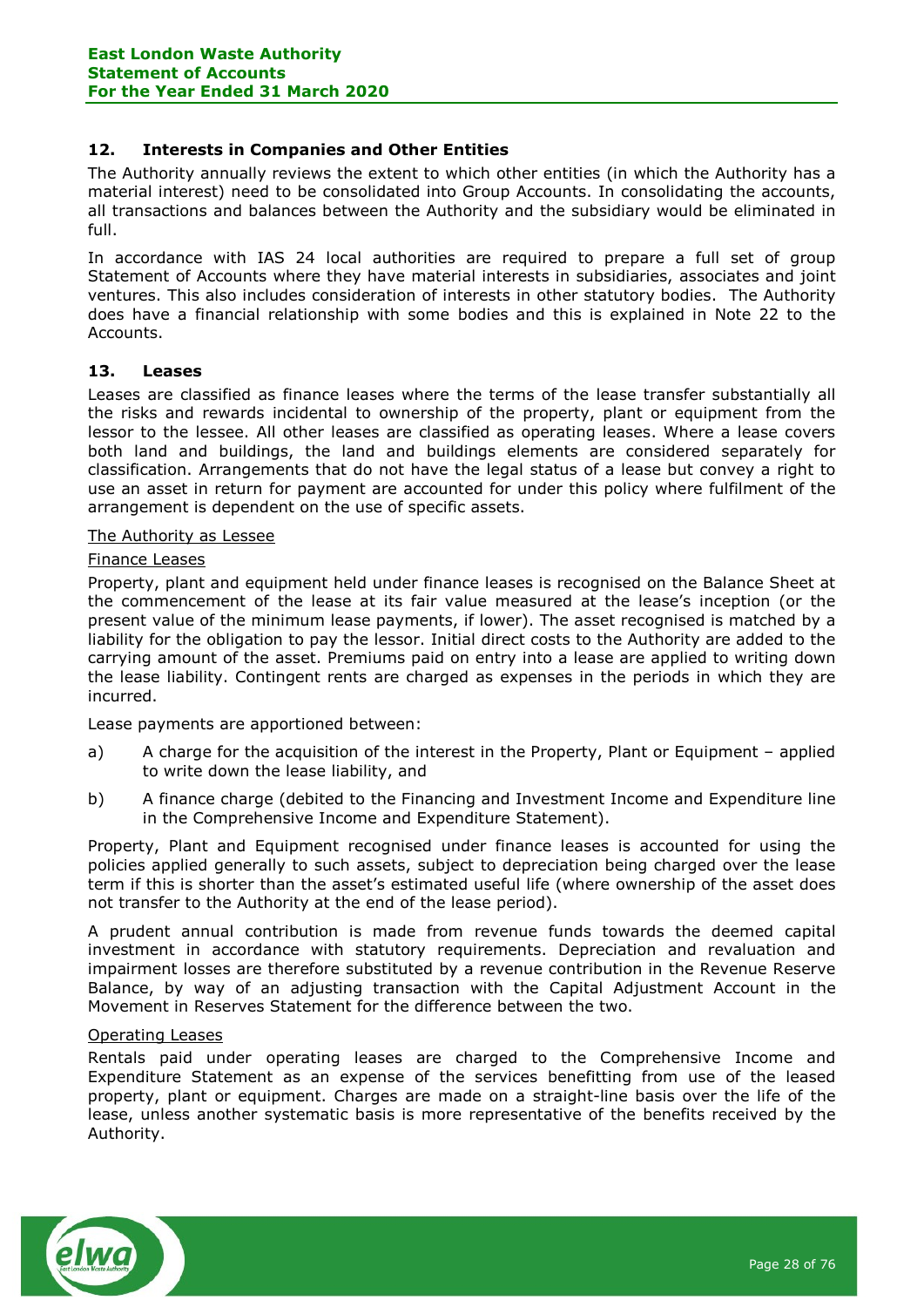#### The Authority as Lessor

#### Finance Leases

Where the Authority grants a finance lease over a property or an item of plant or equipment, the relevant asset is written out of the Balance Sheet as a disposal. At the commencement of the lease, the carrying amount of the asset in the Balance Sheet (whether Property, Plant and Equipment or Assets Held for Sale) is written off to Net Operating Expenditure in the Comprehensive Income and Expenditure Statement as part of the gain or loss on disposal. A gain, representing the Authority's net investment in the lease, is credited to the same line in the Comprehensive Income and Expenditure Statement also as part of the gain or loss on disposal (i.e. netted off against the carrying value of the asset at the time of disposal), matched by a lease (long-term debtor) asset in the Balance Sheet.

Lease rentals receivable are apportioned between:

- a) A charge for the acquisition of the interest in the property applied to write down the lease debtor (together with any premiums received), and
- b) Finance income (credited to the Financing and Investment Income and Expenditure line in the Comprehensive Income and Expenditure Statement).

The gain credited to the Comprehensive Income and Expenditure Statement on disposal is not permitted by statute to increase the Revenue Reserve balance and is required to be treated as a capital receipt. Where a premium has been received, this is posted out of the Revenue Reserve balance to the Capital Receipts Reserve in the Movement in Reserves Statement. Where the amount due in relation to the lease asset is to be settled by the payment of rentals in future financial years, this is posted out of the Revenue Reserve balance to the Deferred Capital Receipts Reserve in the Movement in Reserves Statement. When the future rentals are received, the element for the capital receipt for the disposal of the asset is used to write down the lease debtor. At this point, the deferred capital receipts are transferred to the Capital Receipts Reserve.

The written-off value of disposals is not a charge against the levy, as the cost of non-current assets is fully provided for under separate arrangements for capital financing. Amounts are therefore appropriated to the Capital Adjustment Account from the Revenue Reserve balance in the Movement in Reserves Statement.

## Operating Leases

Where the Authority grants an operating lease over a property or an item of plant or equipment, the asset is retained in the Balance Sheet. Rental income is credited to Other Operating Expenditure in the Comprehensive Income and Expenditure Statement. Credits are made on a straight-line basis over the life of the lease, even if this does not match the pattern of payments (e.g. there is a premium paid at the commencement of the lease). Initial direct costs incurred in negotiating and arranging the lease are added to the carrying amount of the relevant asset and charged as an expense over the lease term on the same basis as rental income.

## 14. Property, Plant and Equipment

Assets that have physical substance and are held for use in the production or supply of goods or services, for rental to others, or for administrative purposes and that are expected to be used during more than one financial year are classified as Property, Plant and Equipment.

#### Recognition

Expenditure on the acquisition, creation or enhancement of Property, Plant and Equipment is capitalised on an accruals basis, provided that it is probable that the future economic benefits or service potential associated with the item will flow to the Authority and the cost of the item can be measured reliably. Expenditure that maintains but does not add to an asset's potential

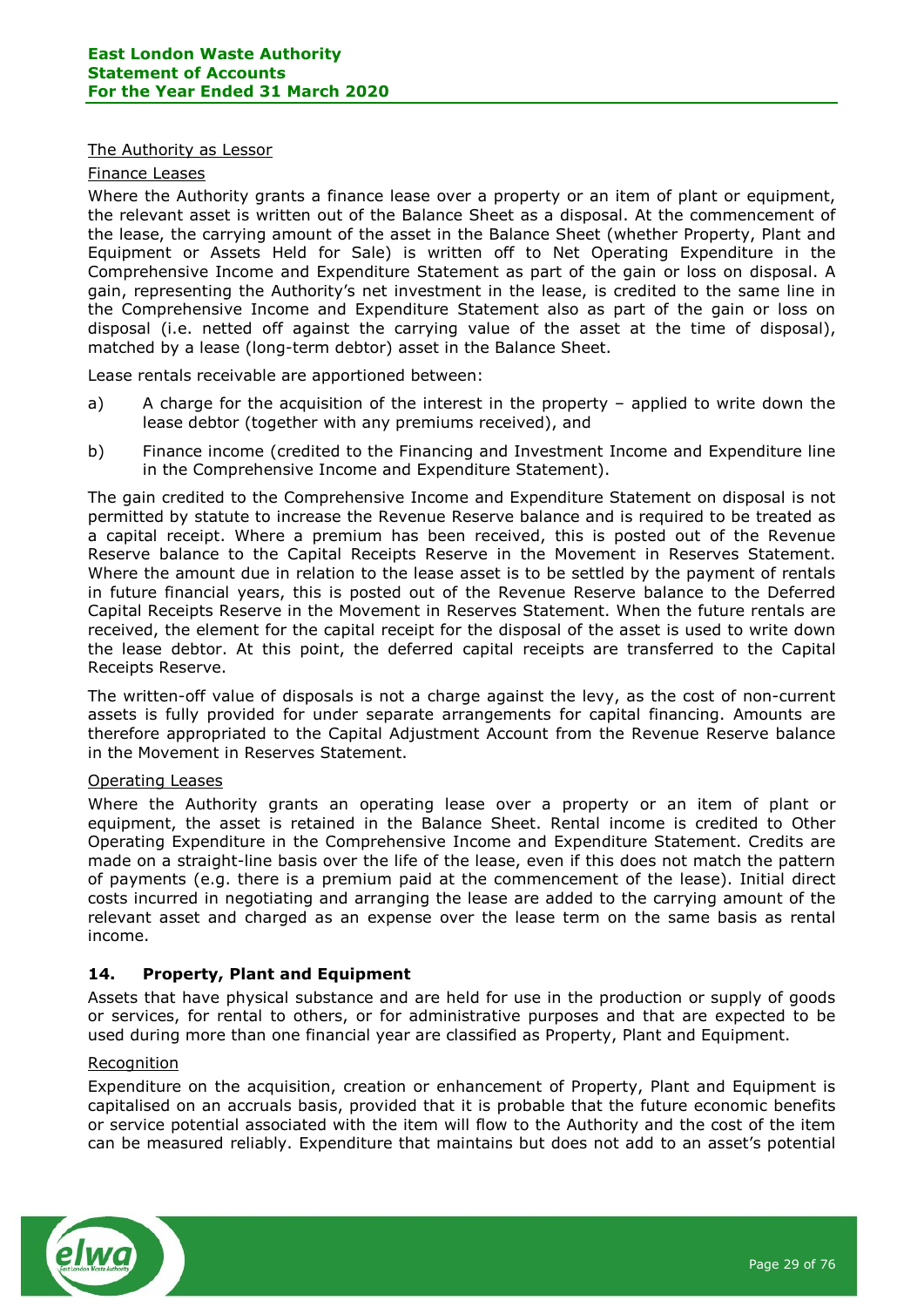to deliver future economic benefits or service potential (ie repairs and maintenance) is charged as an expense when it is incurred to the Comprehensive Income and Expenditure Statement.

Under the adaptation to International Financial Reporting Interpretations Committee (IFRIC) 12, a PFI asset should initially be recorded as both an asset and liability at the present value of the minimum lease payments, which is equal to the cost of the assets constructed in a PFI scheme.

#### Measurement

The last full revaluation of the PFI Scheme fixed assets was on 31 March 2020 by Wilks Head & Eve LLP, Chartered Surveyors, who are independent external RICS registered valuers. The valuation was prepared in accordance with the Red Book UK Appendix 5, Valuation of Local Authority Assets. Due to the specialised nature of the asset, the revaluation was carried out using both the Depreciated Replacement Cost and Existing Use Value methodologies in order to determine the fair value. Fixed assets are classified into the groupings required by the 2019/20 Code of Practice on Local Authority Accounting and are included in the Balance Sheet at fair value.

Non-current assets are revalued sufficiently regularly to ensure that their carrying value is not materially different from fair value but as a minimum are revalued every five years.

Properties regarded by the Authority as non-operational have been valued on the basis of surplus assets – which is fair value estimated at highest and best use from a market participant's perspective i.e. open market value.

Any surpluses arising from movements in the general level of prices will be credited to the Revaluation Reserve. Any deficit will be debited to the Revaluation Reserve where a credit balance exists for that specific asset, otherwise the debit will be reflected in the Comprehensive Income and Expenditure Statement.

The Revaluation Reserve contains revaluation gains recognised since 1 April 2007 only, the date of its formal implementation. Gains arising before that date have been consolidated into the Capital Adjustment Account.

## Impairment

Assets are assessed at each financial year-end as to whether there is any indication that an asset may be impaired. Where indications exist and any possible differences are estimated to be material, the recoverable amount of the asset is estimated and, where this is less than the carrying amount of the asset, an impairment loss is recognised for the shortfall. Where impairment losses are identified, they are accounted for as follows:

- a) Where there is a balance of revaluation gains for the asset in the Revaluation Reserve, the carrying amount of the asset is written down against that balance (up to the amount of the accumulated gains)
- b) Where there is no balance in the Revaluation Reserve or an insufficient balance, the carrying amount of the asset is written down against the relevant service line(s) in the Comprehensive Income and Expenditure Statement.
- c) Where an impairment loss is reversed subsequently, the reversal is credited to the Comprehensive Income and Expenditure Statement, up to the amount of the original loss, adjusted for depreciation that would have been charged if the loss had not been recognised.

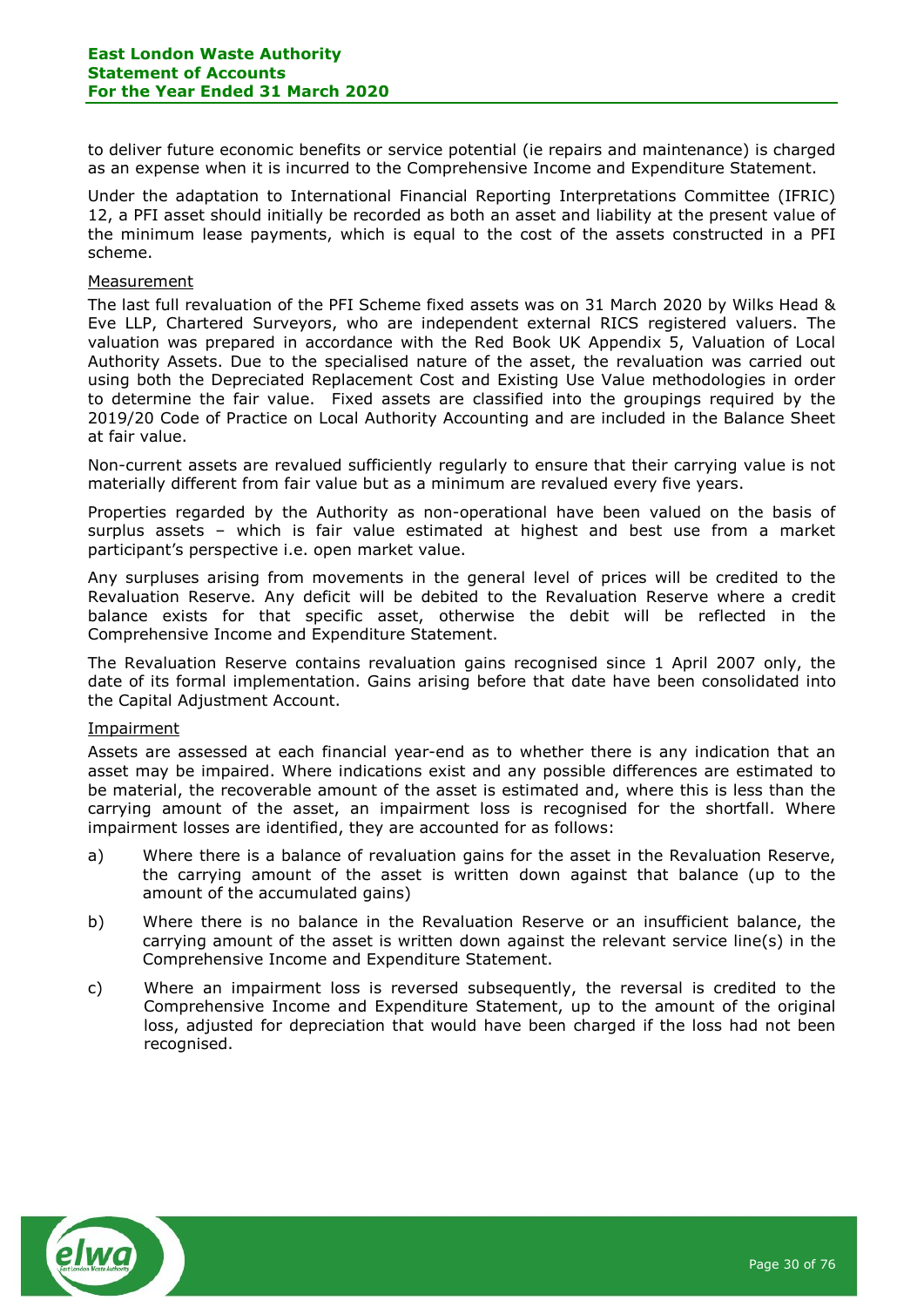## 15. Depreciation

Depreciation is provided for on all Property, Plant and Equipment assets by the systematic allocation of their depreciable amounts over their useful lives. An exception is made for assets without a determinable finite useful life (i.e. freehold land and certain community assets) and assets that are not yet available for use (i.e. assets under construction).

Operational assets are depreciated on a straight-line basis over the useful life of the asset as estimated by the valuer.

Where an item of Property, Plant and Equipment has major components whose cost is significant in relation to the total cost of the item, the components are depreciated separately.

Revaluation gains are also depreciated, with an amount equal to the difference between current depreciation charged on assets and the depreciation that would have been chargeable based on their historical cost being transferred each year from the Revaluation Reserve to the Capital Adjustment Account.

# 16. Component Accounting

The Code requires that each part of an item of Property, Plant and Equipment with a cost that is significant in relation to the total asset cost is depreciated separately. A significant part of an item of Property, Plant and Equipment may have a useful life and a depreciation method that are the same as the useful life and the depreciation method of another significant part of that same item. Such parts may be grouped in determining the depreciation charge.

The following asset classes will not be considered for componentisation:

- a) Equipment as considered immaterial;
- b) Infrastructure;
- c) Asset classes that are not depreciated such as land, investment property, surplus assets, community assets and assets held for sale.

The principal asset that the Authority holds on its balance sheet relates to its PFI asset. This can be broken down into six individual sites.

For component depreciation the Authority will only consider sites:

- a) with a cost or fair value above 3.5% of the total PFI asset;
- b) and then will only separate components with a cost or fair value of more than 20% of the individual asset;

The six sites that make up the PFI are:

- a) Jenkins Lane Bio Mrf, Mrf and RRC Site (Beckton)
- b) Frog Island Bio Mrf and Mrf (Rainham)
- c) Frizlands Lane RRC Site (Dagenham)
- d) Gerpins Lane RRC Site (Havering)
- e) Chigwell Road RRC Site (Woodford)
- f) Ilford Recycling Centre (Ilford)

## 17. Private Finance Initiative (PFI) and Similar Contracts

PFI and similar contracts are agreements to receive services, where the responsibility for making available the Property, Plant and Equipment needed to provide the services passes to the PFI contractor. As the Authority is deemed to control the services that are provided under its PFI schemes, and as ownership of the Property, Plant and Equipment will pass to the

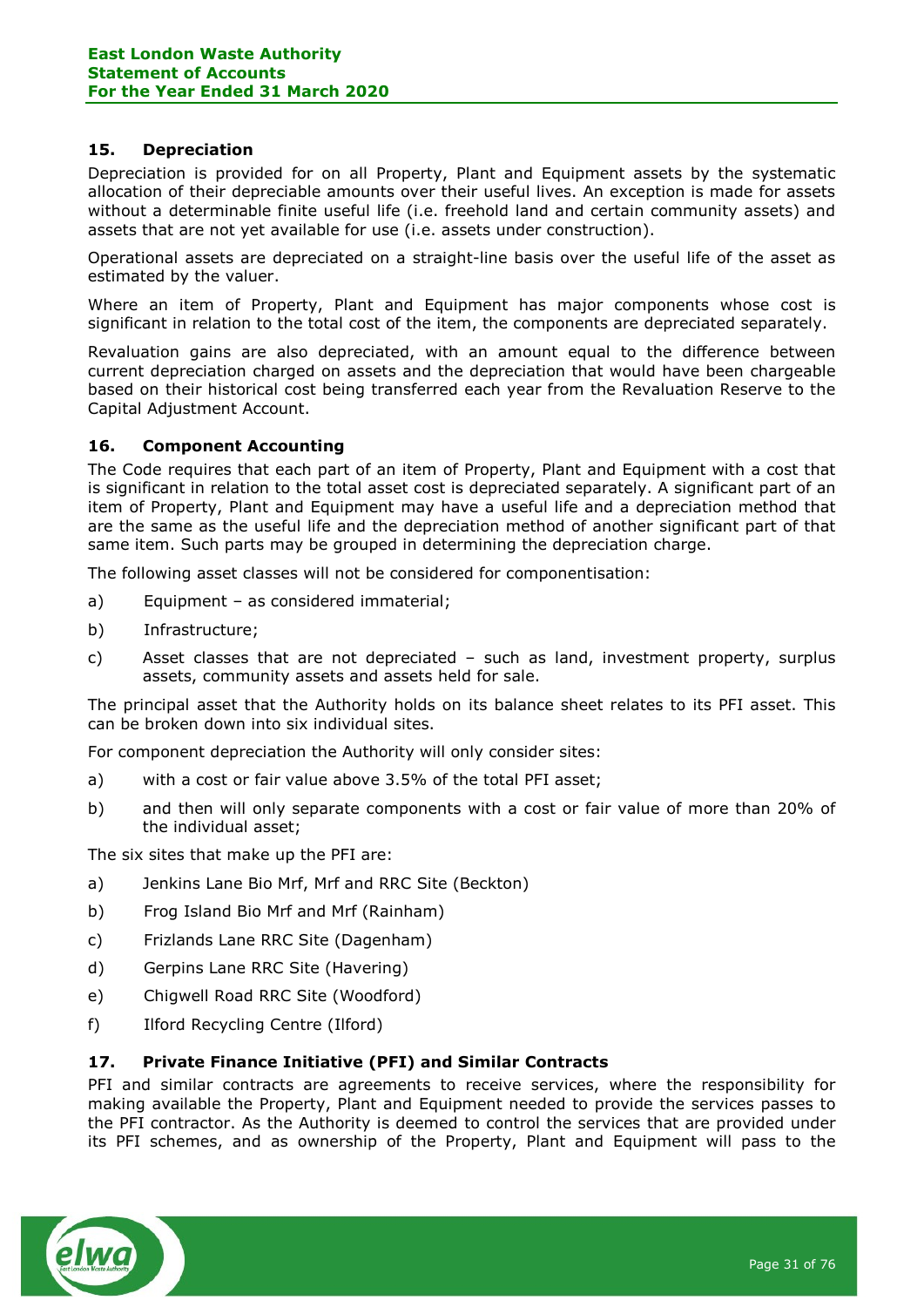Authority at the end of the contracts for no additional charge, the Authority carries the assets used under the contracts on its Balance Sheet as part of Property, Plant and Equipment.

In December 2002, the Authority entered into a PFI contract.

In accordance with IFRIC 12, all PFI arrangements have been reflected on the Authority's balance sheet. The financial liability has been recognised in accordance with the finance lease principles under International Accounting Standard (IAS) 17.

The non-current assets associated with the contract have been recognised in the Authority's Balance Sheet at fair value, and the assets will be revalued and depreciated in line with the Authority's policies for accounting for Property, Plant and Equipment.

The annual amounts payable to the PFI operator are analysed into five elements:

- a) The fair value of services received during the year, which is charged to the Comprehensive Income and Expenditure Statement.
- b) An interest charge of 5.99% reflecting the implicit rate of interest on the finance lease on the outstanding balance sheet liability, which is charged to the Comprehensive Income and Expenditure Statement.
- c) Contingent rent, which relates to any increase in the amount to be paid for property arising during the contract. This is debited to the Financing and Investment Income and Expenditure line in the Comprehensive Income and Expenditure Statement.
- d) The payment towards the liability, which writes down the liability towards the PFI operator in the Balance Sheet (calculated using the same principles as for a finance lease).
- e) Lifecycle replacement costs. When appropriate, a proportion of the amounts payable is posted to the Balance Sheet as a prepayment and then recognised as additions to Property, Plant and Equipment when the relevant works are eventually carried out.

## 18. Reserves

The Authority sets aside specific amounts as reserves for future purposes or to cover contingencies. Reserves are created by appropriating amounts out of the Revenue Reserve Balance in the Movement in Reserves Statement. When expenditure to be financed from a reserve is incurred, it is charged to the appropriate category in that year to score against the Surplus or Deficit on the Provision of Services in the Comprehensive Income and Expenditure Statement. The reserve is then transferred back into the Revenue Reserve balance in the Movement in Reserves Statement so that there is no net charge against the levy for the expenditure.

The Revenue Reserve is the statutory fund into which all the receipts of an Authority are required to be paid and from which all liabilities of the Authority are to be met, except to the extent that statutory rules might provide otherwise.

The Strategy Reserve has been set up to meet the costs arising out of the post 2027 waste disposal arrangements. It is used for revenue costs including feasibility works relating to site options and appraisals, pre planning work and elements of the planning approval process e.g. procurement of design, build and operate contract.

The Business Risk Reserve has been set up to cover potential business risk.

A Capital Reserve (revenue contribution) exists primarily to enable expenditure to be financed without the need to borrow or use capital receipts.

The Capital Receipts Reserve holds the proceeds from the disposal of land or other assets, which are restricted by statute from being used other than to fund new capital expenditure or

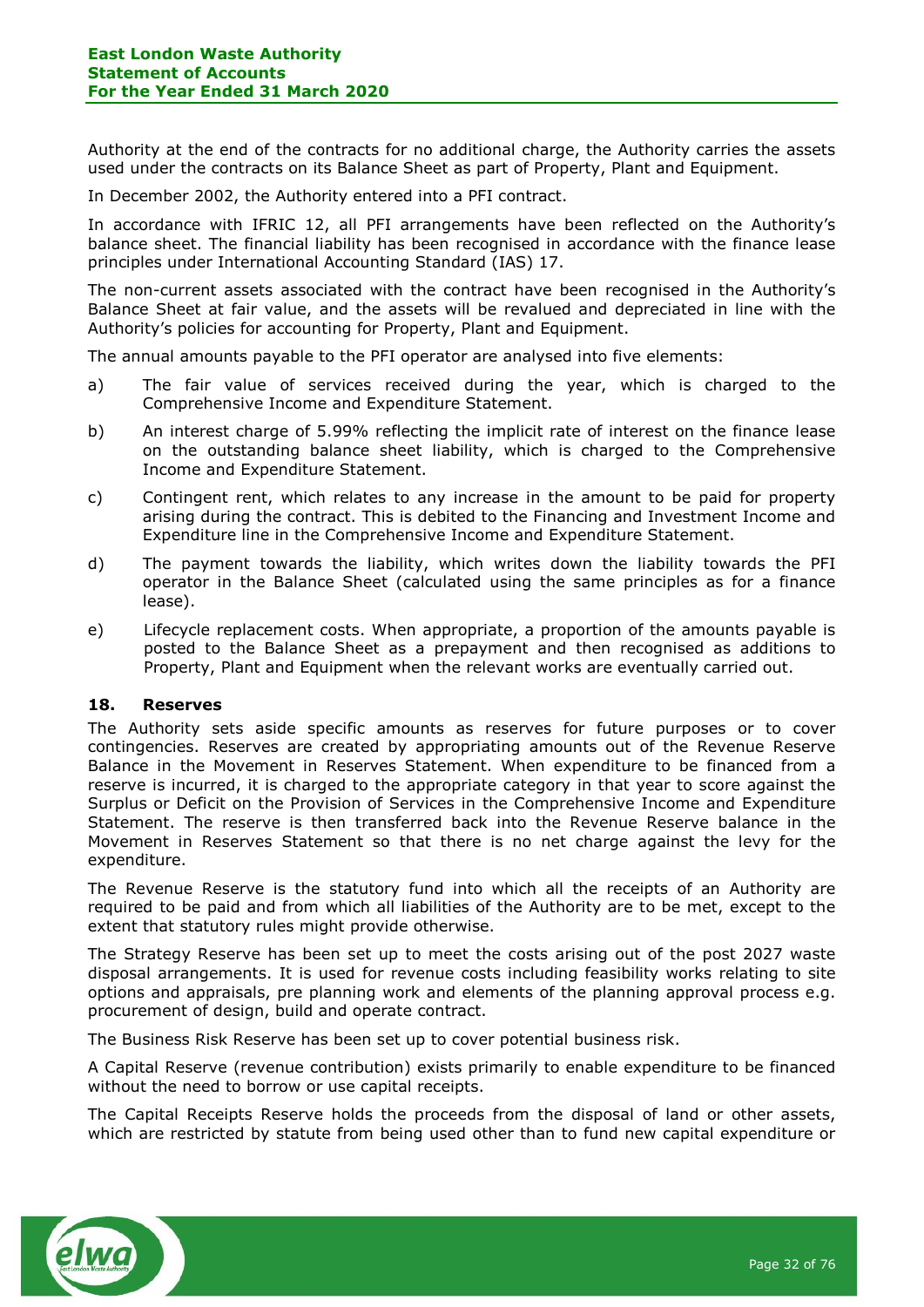to be set aside to finance historical capital expenditure. The balance on the reserve shows the resources that have yet to be applied for these purposes at the year-end.

The Pensions Reserve has been set up as part of the requirement to comply with IAS 19, Accounting for Pension Costs. It represents the actuarially calculated deficit between the value of all pension liabilities and the assets held by the London Pensions Fund Authority (LPFA) as at 31 March 2020. The deficit also includes the difference between the cost of statutorily required payments to the LPFA and the IAS 19 accounting cost charged to the Net Cost of Services in the Comprehensive Income and Expenditure Statement. Further information relating to the Net Pension Liability is shown in Note 26 to the Accounts.

The Capital Adjustment Account is a non-cash backed reserve, which represents amounts set aside from revenue resources and capital receipts to finance expenditure on fixed assets and also for the repayment of external loans and certain other capital financing transactions.

From 1 April 2007, the Authority is required to record unrealised revaluation gains and losses arising from holding fixed assets in a designated Revaluation Reserve. The reserve is matched by fixed assets within the Balance Sheet and therefore not available to finance expenditure.

The Accumulated Absences Account reflects untaken leave balances outstanding as at 31 March 2020.

## 19. Value Added Tax

All expenditure and income figures in the accounts are stated exclusive of Value Added Tax.

## 20. Fair Value Measurement

The Authority measures some of its non-financial assets such as surplus assets and some of its financial instruments such as equity at fair value at each reporting date. Fair value is the price that would be received to sell an asset or paid to transfer a liability in an orderly transaction between market participants at the measurement date. The fair value measurement assumes that the transaction to sell the asset or transfer the liability takes place either:

- a) in the principal market for the asset or liability, or
- b) in the absence of a principal market, in the most advantageous market for the asset or liability.

The Authority measures the fair value of an asset or liability using the assumptions that market participants would use when pricing the asset or liability, assuming that market participants act in their economic best interest.

When measuring the fair value of a non-financial asset, the Authority takes into account a market participant's ability to generate economic benefits by using the asset in its highest and best use or by selling it to another market participant that would use the asset in its highest and best use.

The Authority uses valuation techniques that are appropriate in the circumstances and for which sufficient data is available, maximising the use of relevant observable inputs and minimising the use of unobservable inputs.

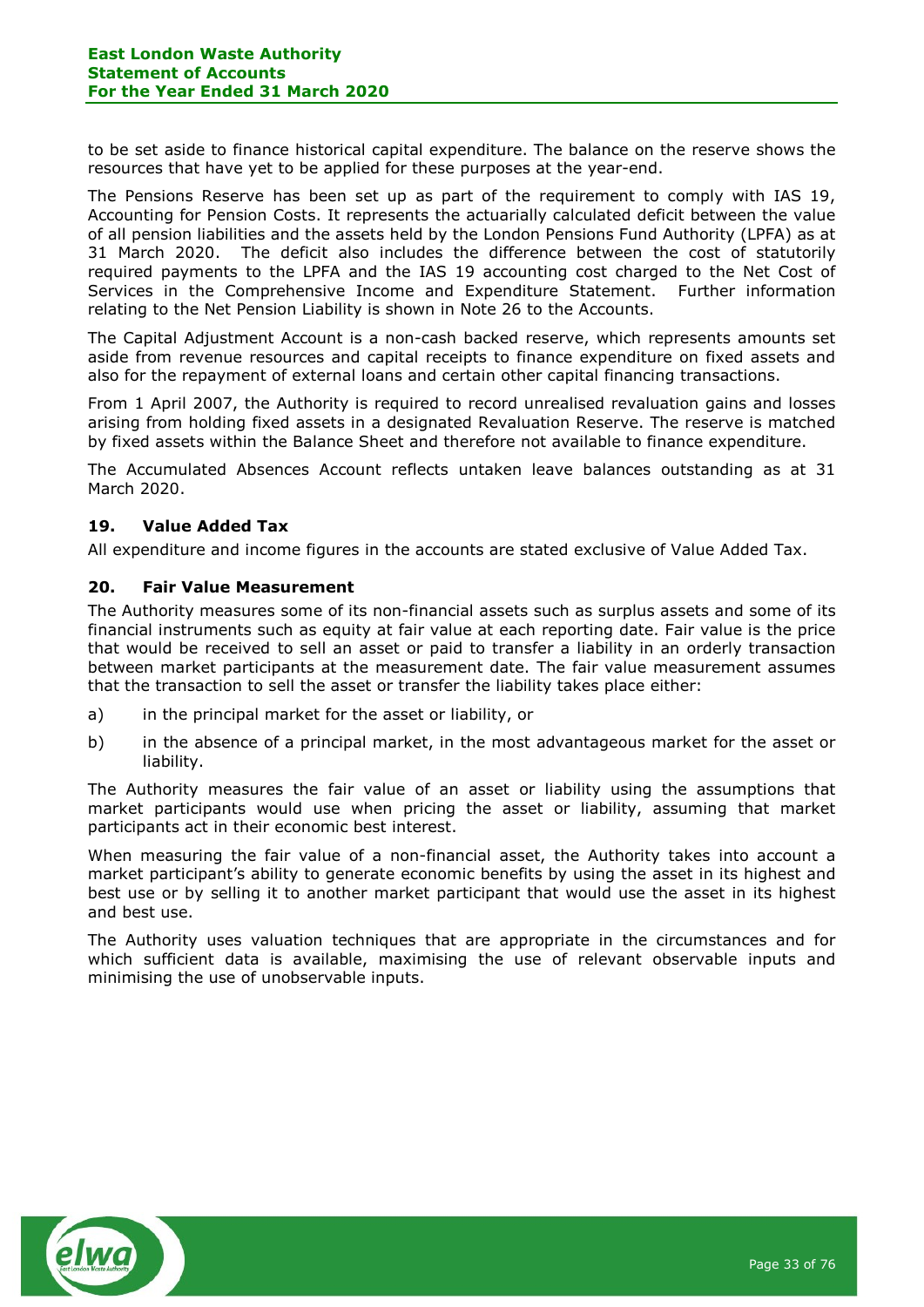Inputs to the valuation techniques in respect of assets and liabilities for which fair value is measured or disclosed in the Authority's financial statements are categorised within the fair value hierarchy, as follows:

- c) Level 1 quoted prices (unadjusted) in active markets for identical assets or liabilities that the Authority can access at the measurement date
- d) Level 2 inputs other than quoted prices included within Level 1 that are observable for the asset or liability, either directly or indirectly
- e) Level 3 unobservable inputs for the asset or liability.

## 21. Financial Relationship between the Authority and Constituent Councils

Many of the Authority's day to day administrative and support functions during the year were run on an agency basis utilising resources from the London Boroughs of Barking and Dagenham, Havering, Newham and Redbridge.

## 22. Provisions and Contingent Liabilities

## Provisions

Provisions are made where an event has taken place that gives the Authority a legal or constructive obligation that probably requires settlement by a transfer of economic benefits or service potential, and a reliable estimate can be made of the amount of the obligation. For instance, the Authority may be involved in a court case that could eventually result in the making of a settlement or the payment of compensation.

Provisions are charged as an expense to the Comprehensive Income and Expenditure Statement in the year that the Authority becomes aware of the obligation, and are measured at the best estimate at the Balance Sheet date of the expenditure required to settle the obligation, taking into account relevant risks and uncertainties.

When payments are eventually made, they are charged to the provision carried in the Balance Sheet. Estimated settlements are reviewed at the end of each financial year. Where it becomes less than probable that a transfer of economic benefits will now be required (or a lower settlement than anticipated is made), the provision is reversed and credited back to the Comprehensive Income and Expenditure Statement.

Where some or all of the payment required to settle a provision is expected to be recovered from another party (e.g. from an insurance claim), this is only recognised as income if it is virtually certain that reimbursement will be received if the Authority settles the obligation.

## Contingent Liabilities

A contingent liability arises where an event has taken place that gives the Authority a possible obligation whose existence will only be confirmed by the occurrence or otherwise of uncertain future events not wholly within the control of the Authority. Contingent liabilities also arise in circumstances where a provision would otherwise be made but either it is not probable that an outflow of resources will be required or the amount of the obligation cannot be measured reliably.

Contingent liabilities are not recognised in the Balance Sheet but disclosed in a note to the accounts.

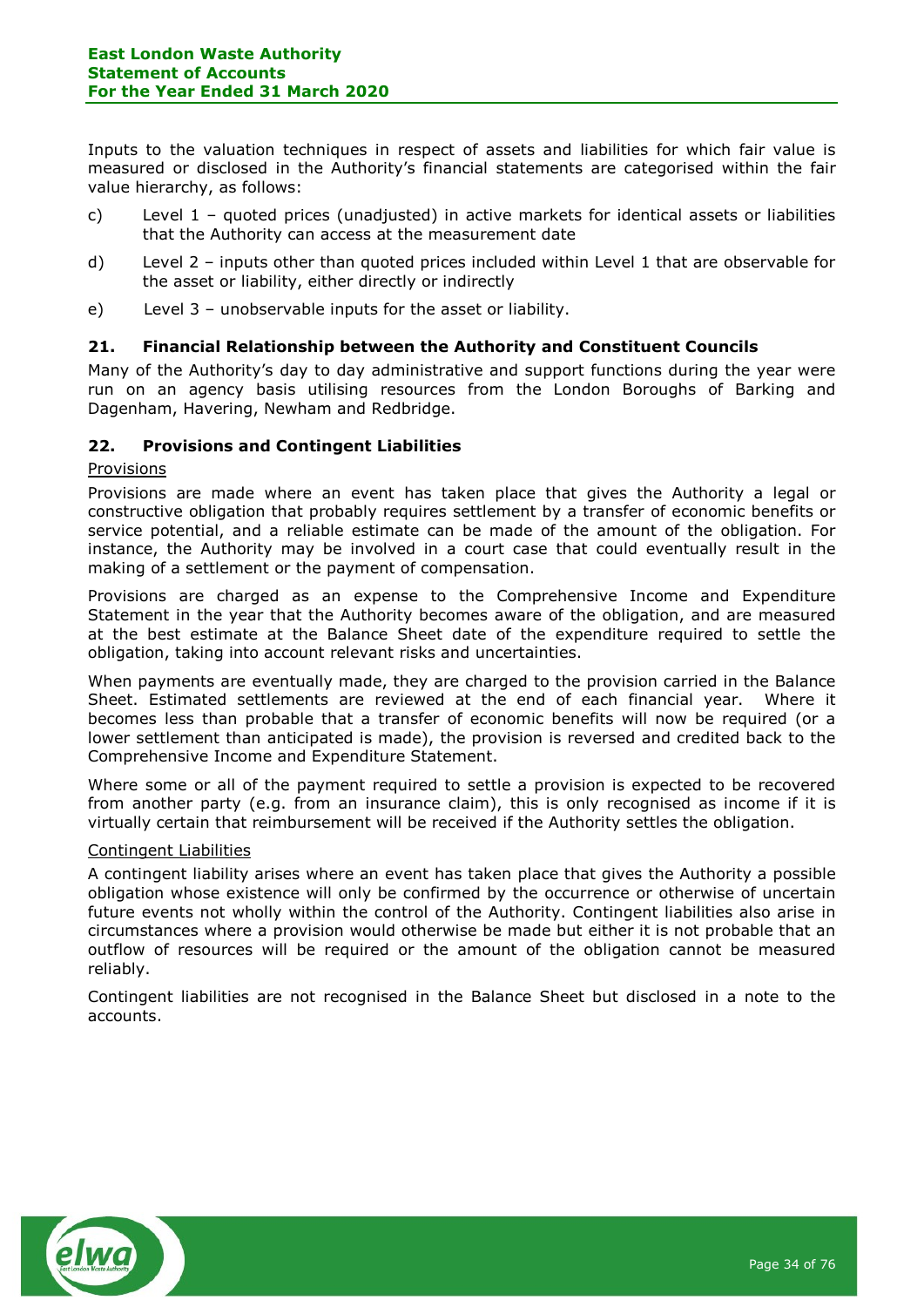# NOTES TO THE STATEMENT OF ACCOUNTS

## 1. Adoption of Accounting Standards that have been issued but not yet been Adopted

Under the Code of Practice on Local Authority Accounting in the United Kingdom 2019/20 (the Code) the Authority is required to disclose information relating to the expected impact of an accounting change that will be required by a new accounting standard that has been issued but not yet adopted by the Code.

This applies to the adoption of the following new or amended standards within the 2020/21 Code:

- a) Amendments to IAS 28 Investments in Associates and Joint Ventures: Long-term Interests in Associates and Joint Ventures
- b) Annual Improvements to IFRS Standards 2015–2017 Cycle
- c) Amendments to IAS 19 Employee Benefits: Plan Amendment, Curtailment or Settlement.

These accounting policy changes come into effect from 1 April 2020 and are not expected to have a material impact on the Authority's financial statements.

## 2. Critical Judgements in applying Accounting Policies

In applying the accounting policies set out in the Statement of Accounting Policies section of the Statement of Accounts, the Authority has had to make certain judgments about complex transactions or those involving uncertainty about future events. The only critical judgement made in the Statement of Accounts is as follows:

There is a high degree of uncertainty about future levels of Government funding for local government. The Authority is funded by a levy on the four Constituent Councils. The agreements in place with the Constituent Councils stipulate payment of the levy. However, the Constituent Councils are subject to pressures that will impose constraints on future levy increases. This in turn limits the Authority's capacity to increase the levy to fund its commitments.

#### 3. Assumptions made about the future and other major sources of estimation uncertainty

The Statement of Accounts contains estimated figures that are based on assumptions made by the Authority about the future or that are otherwise uncertain. Estimates are made taking into account historical experience, current trends and other relevant factors. However, because balances cannot be determined with certainty, actual results could be materially different from the assumptions and estimates.

The items in the Authority's Balance Sheet at 31 March 2020 for which there is significant risk of material adjustment in the forthcoming financial year are as follows:

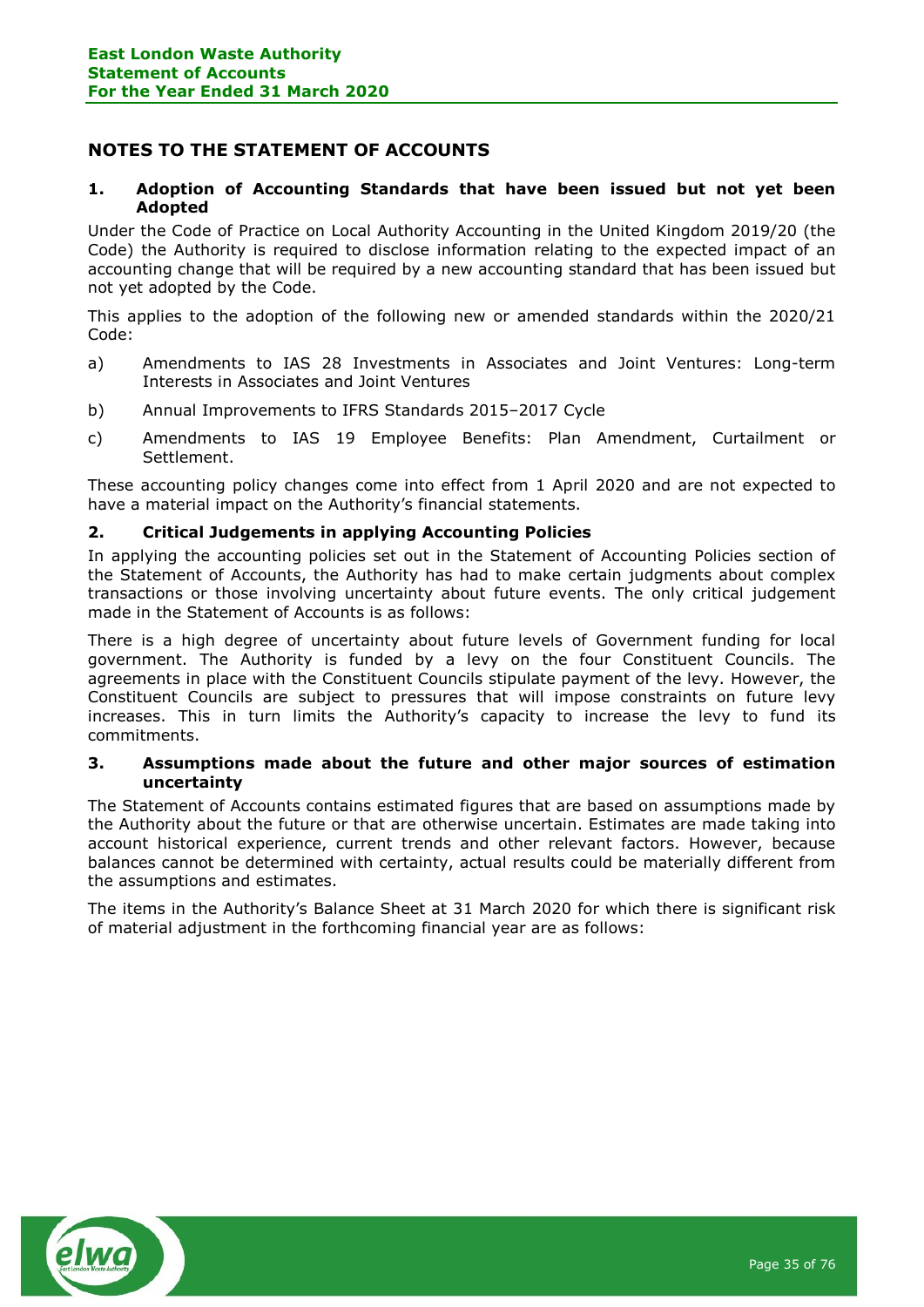| <b>Item</b>                         | <b>Uncertainties</b>                                                                                                                                                                                                                                                                                                                                                                                                        | <b>Effect if actual results differ from</b><br>assumptions                                                                                                                                                                                                                                                                                                                             |
|-------------------------------------|-----------------------------------------------------------------------------------------------------------------------------------------------------------------------------------------------------------------------------------------------------------------------------------------------------------------------------------------------------------------------------------------------------------------------------|----------------------------------------------------------------------------------------------------------------------------------------------------------------------------------------------------------------------------------------------------------------------------------------------------------------------------------------------------------------------------------------|
| Private<br>Finance<br>Initiative    | The PFI contract costs are based on<br>estimation over a period of 25 years.<br>The assumptions made at the beginning<br>of the contract will be subject to<br>unknown future change.                                                                                                                                                                                                                                       | The write down of the PFI liability in the<br>balance sheet is based upon a capital<br>model calculated at the start of the<br>contract and is not affected by annual<br>fluctuation. Therefore any increase or<br>decrease in the actual cost of the<br>service for each year will impact on the<br>comprehensive income and expenditure<br>account and revenue reserve.              |
| Pensions                            | Estimation of the net liability to pay<br>pensions depends on a number of<br>complex judgements relating to the<br>discount rate used, the rate at which<br>salaries are projected to increase,<br>changes in retirement ages, mortality<br>rates and expected returns on pension<br>fund assets. A consulting actuary is<br>engaged to provide the Authority with<br>expert advice about the assumptions to<br>be applied. | The effects on the present value of the<br>pension total obligation can be<br>measured. For instance, a 0.1%<br>decrease in the discount rate<br>assumption would result in the total<br>obligation increasing by £0.068m.<br>However, the assumptions interact in<br>complex ways. The Authority's actuary<br>uses their experience to make the<br>necessary adjustments accordingly. |
| Property,<br>Plant and<br>Equipment | Assets are depreciated over useful lives<br>that are dependent on assumptions<br>about the level of repairs and<br>maintenance that will be incurred in<br>relation to individual assets.                                                                                                                                                                                                                                   | If the useful life of assets is reduced,<br>depreciation increases and the carrying<br>amount of the assets falls. For example,<br>based upon current depreciation a one<br>year's reduction in useful life would<br>result in an increased depreciation of<br>£0.525m per year.                                                                                                       |

# 4. Events after the Balance Sheet date

The Statement of Accounts was authorised for issue by the Finance Director on 19 May 2020. Events taking place after this date are not reflected in the Statement of Accounts or notes. Where events taking place before this date provide information about conditions existing at 31 March 2020, the figures in the Statement of Accounts and notes have been adjusted in all material respects to reflect the impact of this information.

There are no events after the balance sheet date that require an adjustment to be made to the Statement of Accounts or are expected to have a material impact on the Authority's financial position.

# 5. Adjustment between the accounting basis and funding basis under regulations

This note details the adjustments that are made to the total comprehensive income and expenditure recognised by the Authority in the year in accordance with proper accounting practice in order to calculate the resources that are specified by statutory provisions as being available to the Authority to meet future capital and revenue expenditure.

For descriptions of the reserves refer to accounting policy 18 on pages 32-33.

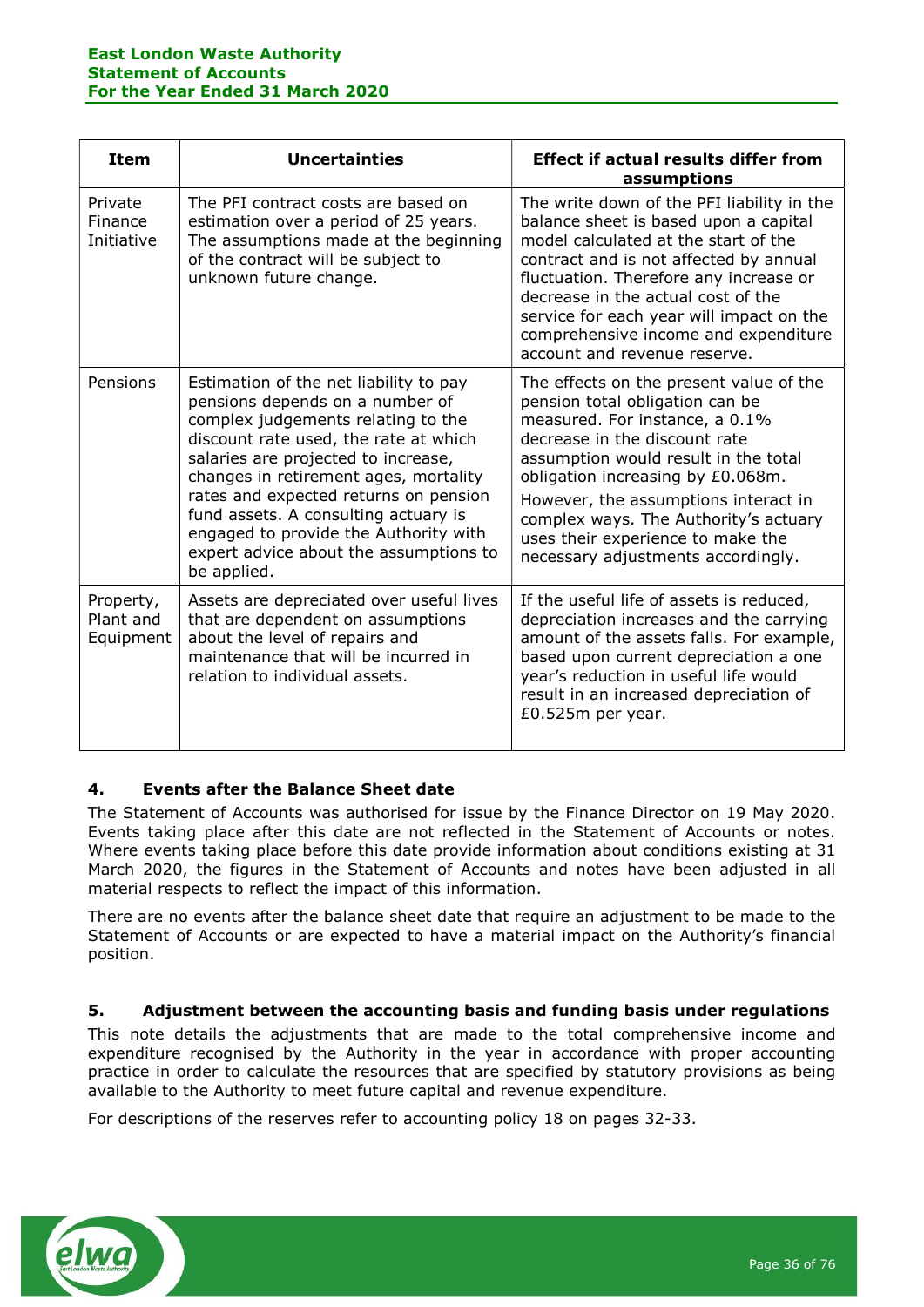# 2019/20

|                                                                                                                                                                                                            | Revenue<br><b>Reserve</b><br><b>Balance</b> | <b>Strategy</b><br><b>Reserve</b> | <b>Movement in</b><br>Unusable<br><b>Reserves</b> |
|------------------------------------------------------------------------------------------------------------------------------------------------------------------------------------------------------------|---------------------------------------------|-----------------------------------|---------------------------------------------------|
| <b>Adjustments to Revenue Resources:</b>                                                                                                                                                                   | £000                                        | £000                              | £000                                              |
| Amounts by which income and expenditure included in the Comprehensive<br>Income and Expenditure Statement are different from revenue for the year<br>calculated in accordance with statutory requirements: |                                             |                                   |                                                   |
| Pensions costs transferred to (or from) the Pensions Reserve (see note 26)                                                                                                                                 | (97)                                        |                                   | 97                                                |
| Holiday pay - transferred to the Accumulated Absences Account                                                                                                                                              | (3)                                         |                                   | 3                                                 |
| <b>Total adjustments to Revenue Resources</b>                                                                                                                                                              | (100)                                       |                                   | 100                                               |
| <b>Adjustments between Revenue and Capital Resources:</b>                                                                                                                                                  |                                             |                                   |                                                   |
| Statutory provision for the repayment of debt (transfer from the Capital Adjustment<br>Account)                                                                                                            | 51                                          |                                   | (51)                                              |
| Reversal of charges for depreciation and impairment of PFI non-current assets<br>(transfer to/from the Capital Adjustment Account)                                                                         | (4,704)                                     |                                   | 4,704                                             |
| Statutory provision for the financing of PFI capital investment<br>(transfer to/from the Capital Adjustment Account)                                                                                       | 5,366                                       |                                   | (5,366)                                           |
| Prior year adjustments to PFI unitary charge                                                                                                                                                               | (1,776)                                     |                                   | 1,776                                             |
| Reversal of PFI deferred income credit (transfer to/from Capital Adjustment Account)                                                                                                                       | 295                                         |                                   | (295)                                             |
| <b>Total adjustments between Revenue and Capital Resources</b>                                                                                                                                             | (768)                                       |                                   | 768                                               |
| <b>Other adjustments between Reserves:</b>                                                                                                                                                                 |                                             |                                   |                                                   |
| Contribution to Strategy Reserve                                                                                                                                                                           | 7,156                                       | (7, 156)                          |                                                   |
| Reversal of previous year's accumulated absence                                                                                                                                                            | 5                                           |                                   | (5)                                               |
| <b>Total adjustments between Reserves</b>                                                                                                                                                                  | 7,161                                       | (7, 156)                          | (5)                                               |
| <b>Total Adjustments as shown in Movement in Reserves Statement</b>                                                                                                                                        | 6,293                                       | (7, 156)                          | 863                                               |

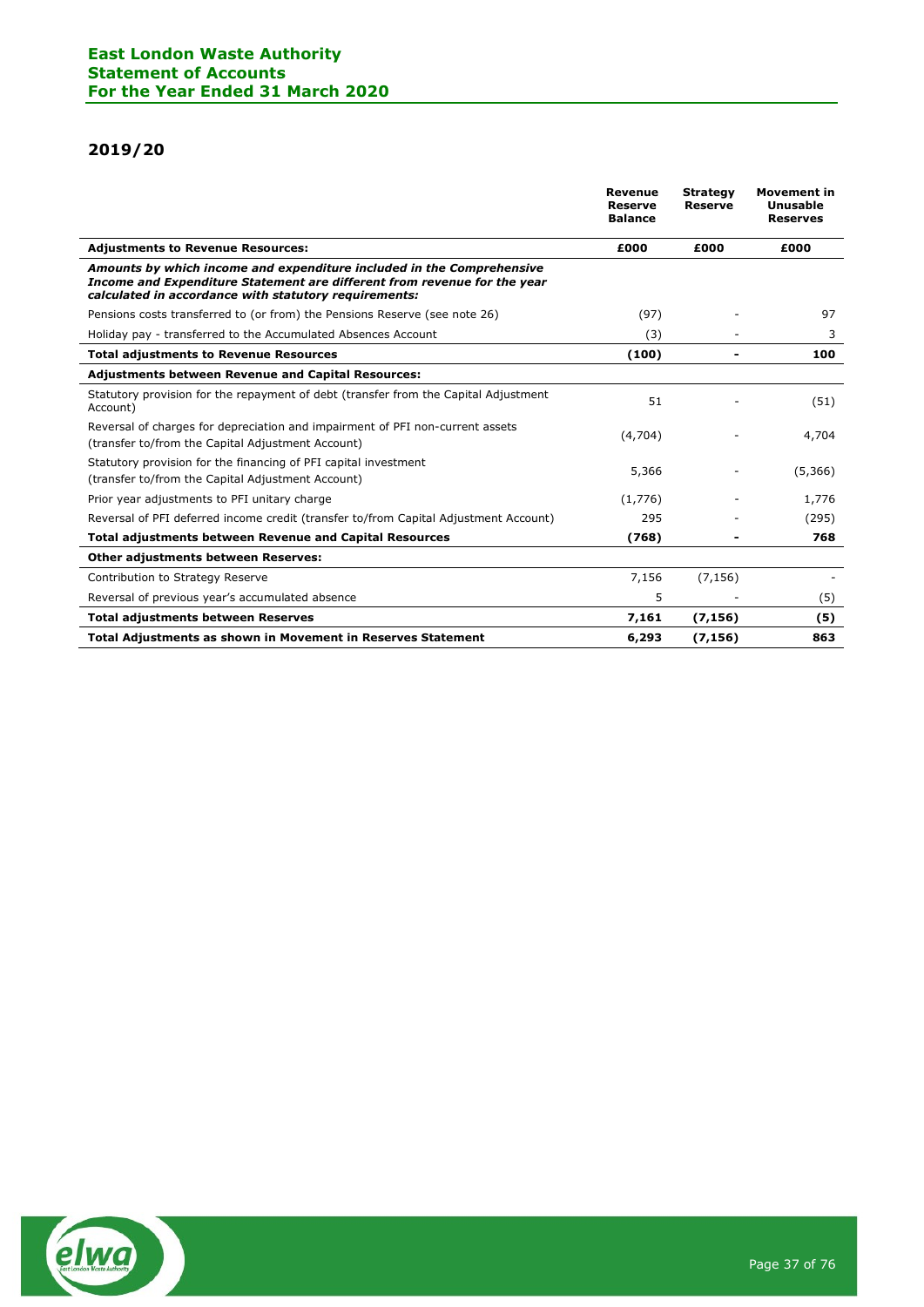## 2018/19

|                                                                                                                                                                                                                      | <b>Revenue</b><br><b>Reserve</b><br><b>Balance</b> | <b>Strategy</b><br><b>Reserve</b> | <b>Business</b><br><b>Risk</b><br><b>Reserve</b> | <b>Movement in</b><br>Unusable<br><b>Reserves</b> |
|----------------------------------------------------------------------------------------------------------------------------------------------------------------------------------------------------------------------|----------------------------------------------------|-----------------------------------|--------------------------------------------------|---------------------------------------------------|
| <b>Adjustments to Revenue Resources:</b>                                                                                                                                                                             | £000                                               | £000                              | £000                                             | £000                                              |
| Amounts by which income and expenditure included in the<br><b>Comprehensive Income and Expenditure Statement are different</b><br>from revenue for the year calculated in accordance with statutory<br>requirements: |                                                    |                                   |                                                  |                                                   |
| Pensions costs transferred to (or from) the Pensions Reserve (see note<br>26)                                                                                                                                        | (66)                                               |                                   |                                                  | 66                                                |
| Holiday pay - transferred to the Accumulated Absences Account                                                                                                                                                        | (5)                                                |                                   |                                                  | 5                                                 |
| <b>Total adjustments to Revenue Resources</b>                                                                                                                                                                        | (71)                                               |                                   |                                                  | 71                                                |
| Adjustments between Revenue and Capital Resources:                                                                                                                                                                   |                                                    |                                   |                                                  |                                                   |
| Statutory provision for the repayment of debt (transfer<br>from the Capital Adjustment Account)                                                                                                                      | 54                                                 |                                   |                                                  | (54)                                              |
| Reversal of charges for depreciation and impairment of PFI non-current<br>assets                                                                                                                                     | (8,490)                                            |                                   |                                                  | 8,490                                             |
| (transfer to/from the Capital Adjustment Account)                                                                                                                                                                    |                                                    |                                   |                                                  |                                                   |
| Statutory provision for the financing of PFI capital investment<br>(transfer to/from the Capital Adjustment Account)                                                                                                 | 6,894                                              |                                   |                                                  | (6,894)                                           |
| Reversal of PFI deferred income credit (transfer to/from Capital<br>Adjustment Account)                                                                                                                              | 295                                                |                                   |                                                  | (295)                                             |
| <b>Total adjustments between Revenue and Capital Resources</b>                                                                                                                                                       | (1, 247)                                           |                                   |                                                  | 1,247                                             |
| <b>Other adjustments between Reserves:</b>                                                                                                                                                                           |                                                    |                                   |                                                  |                                                   |
| Contribution to Strategy and Business Risk Reserves                                                                                                                                                                  | 6,467                                              | (4, 467)                          | (2,000)                                          |                                                   |
| Reversal of previous year's accumulated absence                                                                                                                                                                      | 3                                                  |                                   |                                                  | (3)                                               |
| <b>Total adjustments between Reserves</b>                                                                                                                                                                            | 6,470                                              | (4, 467)                          | (2,000)                                          | (3)                                               |
| Total Adjustments as shown in Movement in Reserves Statement                                                                                                                                                         | 5,152                                              | (4,467)                           | (2,000)                                          | 1,315                                             |

# 6. Movements in Earmarked Reserves

This note sets out the amounts set aside from the Revenue Reserve balances in earmarked reserves to provide financing for future expenditure plans and the amounts posted back from earmarked reserves to meet Revenue Reserve expenditure in 2019/20.

|                              | <b>Balance at 1</b><br><b>April 2018</b> | <b>Transfers in</b><br>2018/19 | <b>Balance at 31</b><br><b>March 2019</b> | <b>Transfers in</b><br>2019/20 | <b>Balance at 31</b><br><b>March 2020</b> |
|------------------------------|------------------------------------------|--------------------------------|-------------------------------------------|--------------------------------|-------------------------------------------|
|                              | £000                                     | £000                           | £000                                      | £000                           | £000                                      |
| <b>Revenue Reserve:</b>      |                                          |                                |                                           |                                |                                           |
| <b>Strategy Reserve</b>      | (6, 642)                                 | (4, 467)                       | (11, 109)                                 | (7, 156)                       | (18, 265)                                 |
| <b>Business Risk Reserve</b> | (1,000)                                  | (2,000)                        | (3,000)                                   | -                              | (3,000)                                   |
| Capital Reserve (RCCO)       | (100)                                    | ۰                              | (100)                                     | -                              | (100)                                     |
| Capital Receipts             | $\overline{\phantom{a}}$                 | ۰                              | $\overline{\phantom{a}}$                  | ۰                              | -                                         |
| <b>Total</b>                 | (7, 742)                                 | (6, 467)                       | (14,209)                                  | (7, 156)                       | (21,365)                                  |

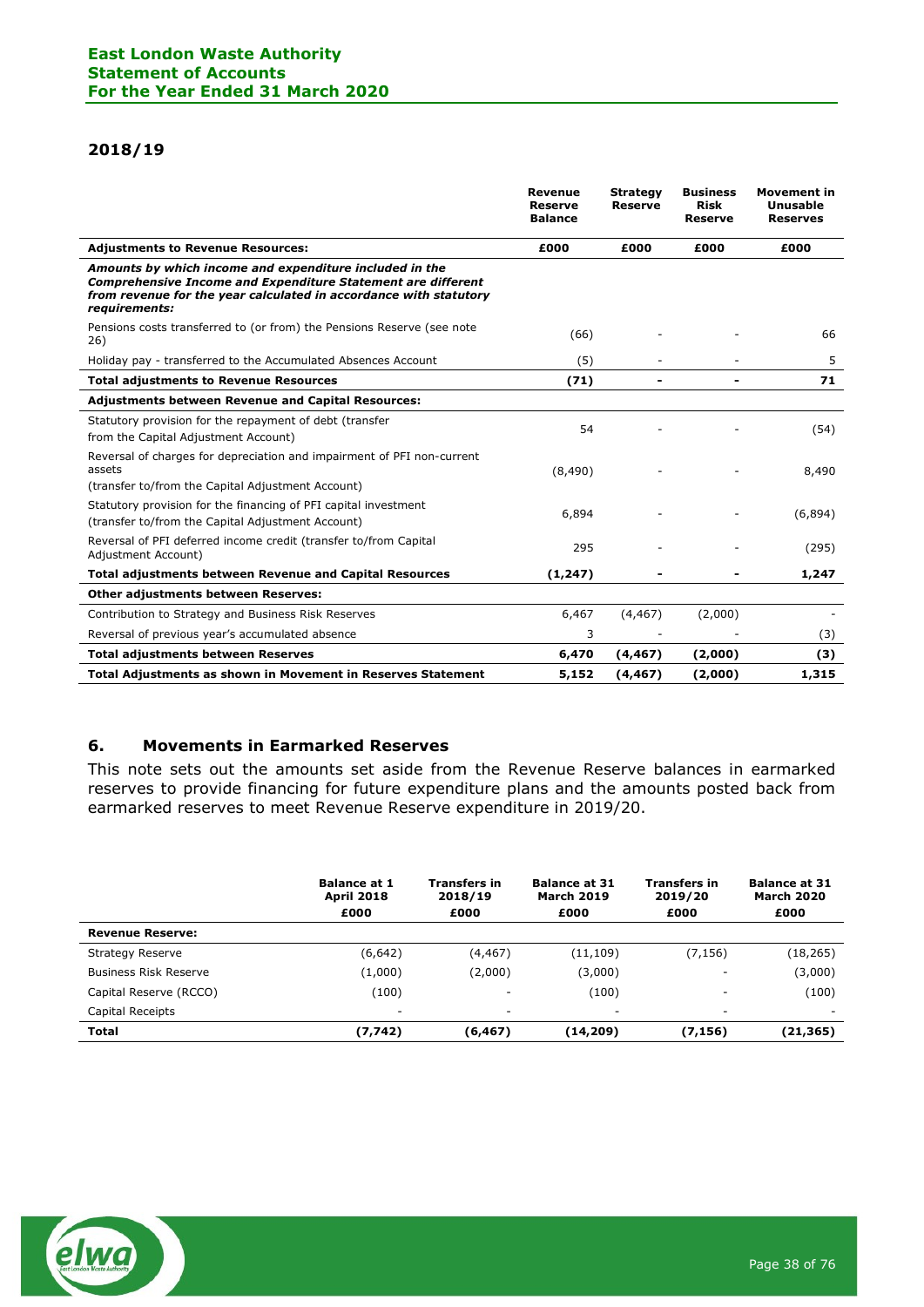# 7. Financing and Investment Income and Expenditure

|                                        | 2019/20 | 2018/19 |
|----------------------------------------|---------|---------|
|                                        | £000    | £000    |
| Interest payable and similar charges   | 5,748   | 4,042   |
| Net pensions interest cost             | 37      | 42      |
| Contingent Rent                        | 6,462   | 4,416   |
| Interest receivable and similar income | (229)   | (146)   |
| <b>Total</b>                           | 12,018  | 8,354   |

# 8. Property, Plant and Equipment

# Movement of Balances in 2019/20

|                                                                                              | <b>Total</b><br>Property,<br><b>Plant and</b><br>Equipment | <b>PFI Assets</b><br>included in<br>Property,<br><b>Plant and</b><br>Equipment |
|----------------------------------------------------------------------------------------------|------------------------------------------------------------|--------------------------------------------------------------------------------|
|                                                                                              | £000                                                       | £000                                                                           |
| <b>Cost or Valuation</b>                                                                     |                                                            |                                                                                |
| At 1 April 2019                                                                              | 89,381                                                     | 88,560                                                                         |
| Additions - lifecycle costs                                                                  | 1,174                                                      | 1,174                                                                          |
| Revaluation increases / (decreases) recognised in the Revaluation Reserve                    | (3, 473)                                                   | (3, 473)                                                                       |
| Revaluation increases recognised in the Surplus on the Provision of Services                 | 738                                                        | 738                                                                            |
| At 31 March 2020                                                                             | 87,820                                                     | 86,999                                                                         |
| <b>Accumulated Depreciation and Impairment</b>                                               |                                                            |                                                                                |
| At 1 April 2019                                                                              | 620                                                        | 613                                                                            |
| Depreciation charge                                                                          | 6,315                                                      | 6,313                                                                          |
| Depreciation and impairment reversal written out to the Revaluation Reserve upon revaluation | (5, 193)                                                   | (5, 193)                                                                       |
| Impairment reversals recognised in the Surplus on the Provision of Services                  | (873)                                                      | (873)                                                                          |
| At 31 March 2020                                                                             | 869                                                        | 860                                                                            |
| <b>Net Book Value</b>                                                                        |                                                            |                                                                                |
| At 31 March 2019                                                                             | 88,761                                                     | 87,947                                                                         |
| At 31 March 2020                                                                             | 86,951                                                     | 86,139                                                                         |

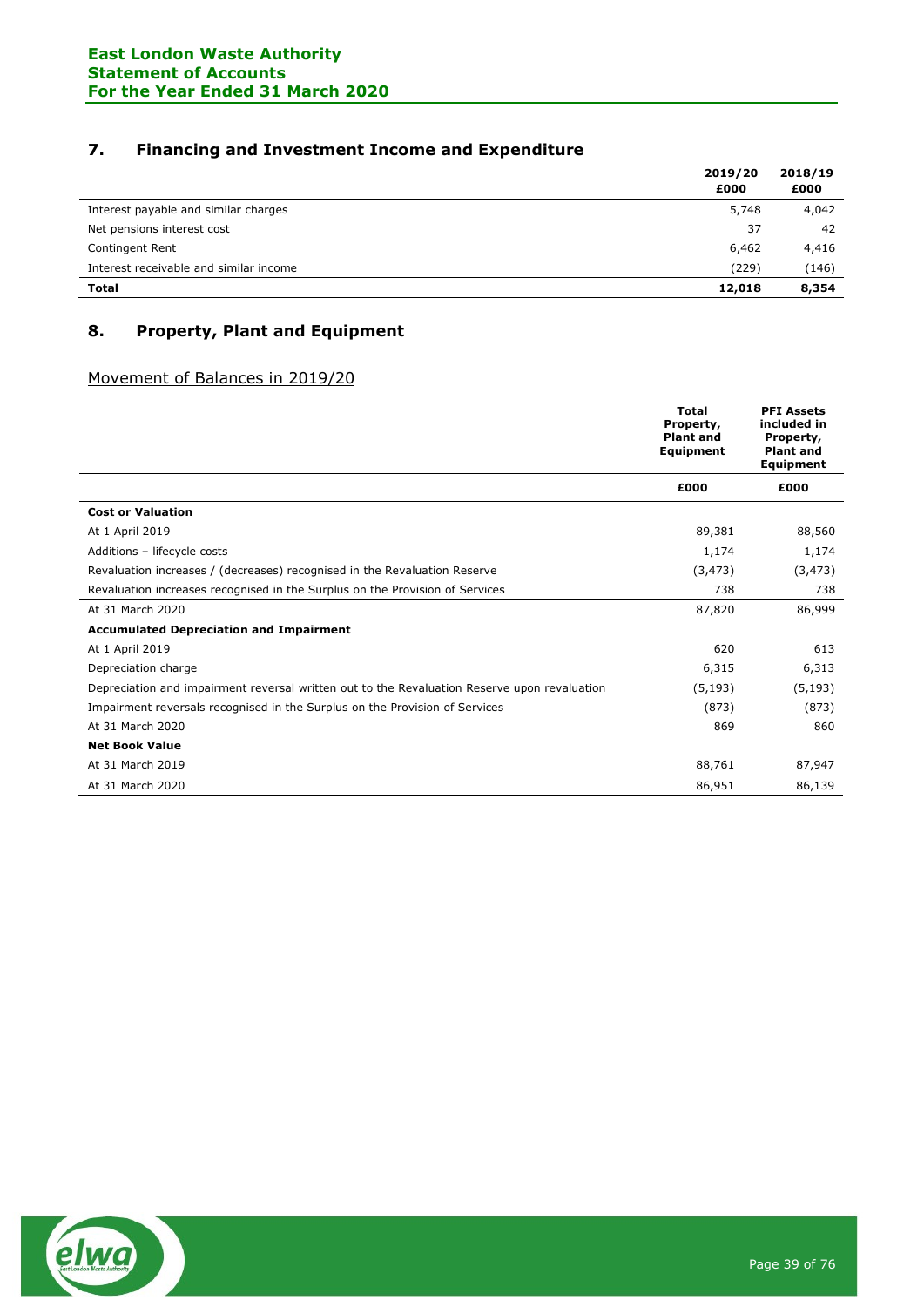## Comparative Movements in 2018/19

|                                                                              | <b>Total</b><br>Property,<br><b>Plant and</b><br>Equipment | <b>PFI Assets</b><br>included in<br>Property,<br><b>Plant and</b><br>Equipment |
|------------------------------------------------------------------------------|------------------------------------------------------------|--------------------------------------------------------------------------------|
|                                                                              | £000                                                       | £000                                                                           |
| <b>Cost or Valuation</b>                                                     |                                                            |                                                                                |
| At 1 April 2018                                                              | 114,539                                                    | 113,717                                                                        |
| Additions - lifecycle costs                                                  | 1,640                                                      | 1,640                                                                          |
| Disposals                                                                    | (115)                                                      | (115)                                                                          |
| Revaluation decreases recognised in the Revaluation Reserve                  | (24, 405)                                                  | (24, 405)                                                                      |
| Revaluation decreases recognised in the Surplus on the Provision of Services | (2, 278)                                                   | (2, 278)                                                                       |
| At 31 March 2019                                                             | 89,381                                                     | 88,560                                                                         |
| <b>Accumulated Depreciation and Impairment</b>                               |                                                            |                                                                                |
| At 1 April 2018                                                              | 17,591                                                     | 17,588                                                                         |
| Depreciation charge                                                          | 6,212                                                      | 6,208                                                                          |
| At 31 March 2019                                                             | (23, 183)                                                  | (23, 183)                                                                      |
| <b>Net Book Value</b>                                                        | 620                                                        | 613                                                                            |
| At 31 March 2018                                                             | 96,948                                                     | 96,129                                                                         |
| At 31 March 2019                                                             | 88,761                                                     | 87,947                                                                         |

## Additions and Revaluations

Additions relate to PFI lifecycle costs and PFI assets leased for no additional cost for the duration of the contract (See Note 25).

Equipment required to be measured at fair value is revalued sufficiently regularly and at least every five years. All valuations are carried out by qualified external valuers. In estimating fair value, regard has been had to the nature of the asset and its use, location and size.

The PFI asset was revalued in 2019/20 as at 31 March 2020. Due to the specialised nature of the asset, the revaluation was carried out using both the Depreciated Replacement Cost and Existing Use Value methodologies in order to determine the fair value.

## Depreciation

Depreciation has been calculated on a straight-line basis based on a remaining useful life.

From 1 April 2015, the Authority's assets are assessed as per the Authority's component accounting policy (see page 31).

Non-operational Property, Plant and Equipment (Surplus Assets)

The Authority does not have material surplus assets.

In 2016/17, the Authority purchased a flare for the Aveley Landfill site for £0.052m.

The total fair value of the landfill sites as at 31 March 2020 is £0.770m. The next valuation is due in 2022.

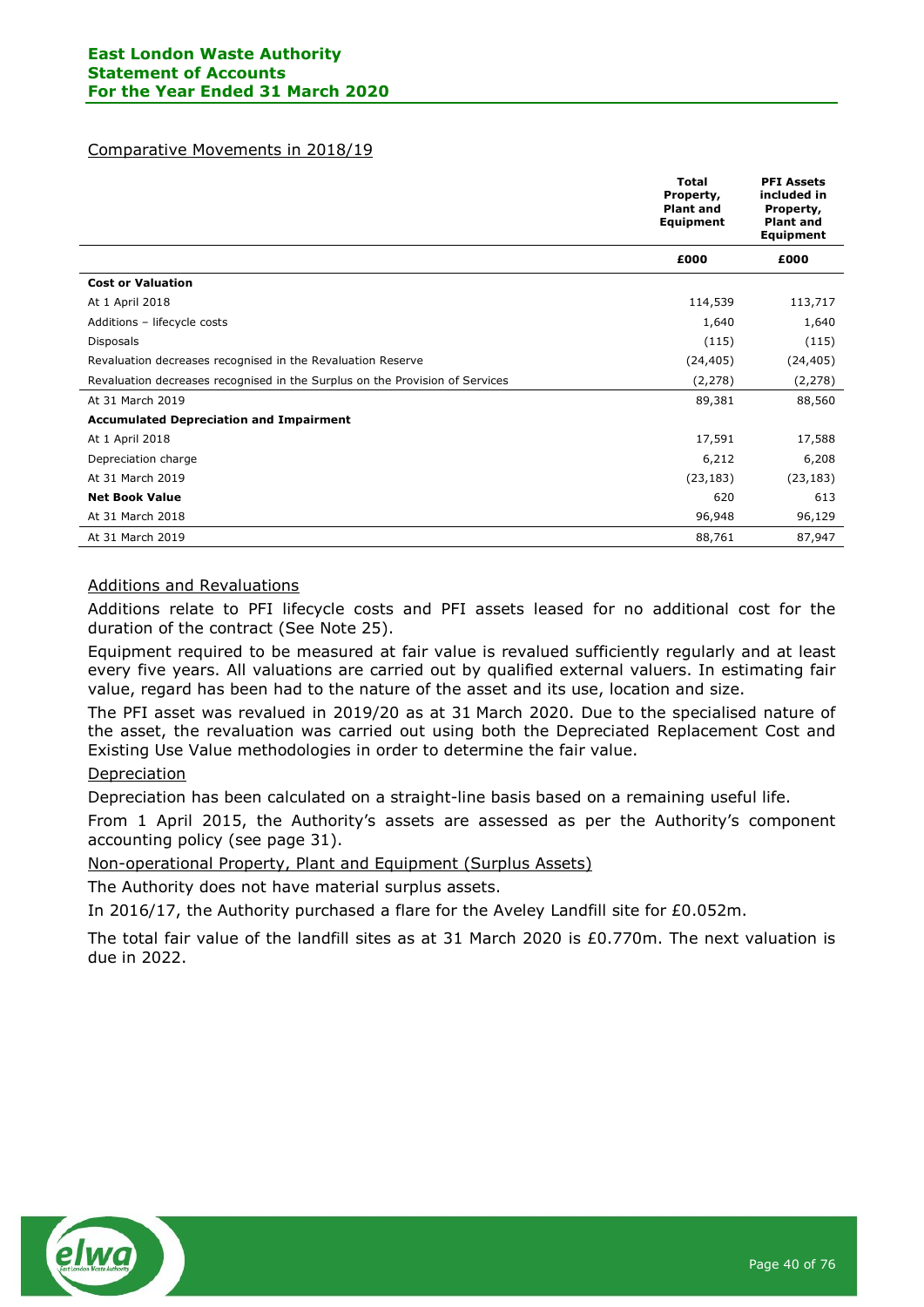## 9. Investments

The Authority previously owned 100% of the share capital of ELWA Limited, its Local Authority Waste Disposal Company (LAWDC). On 23 December 2002, as part of the IWMS/PFI Contract, the Authority transferred all of its equity shareholding to Shanks Waste Management Limited through their holding company ELWA Holdings Limited.

Following the transfer, the Authority owns 19 Class 'A' non-equity, voting shares in ELWA Limited with a nominal value of £0.01p each. ELWA Limited commenced trading on 24 December 2002 and its principal activity is the operation of waste disposal services for ELWA. The net assets of ELWA Limited as at 31 March 2019 were £16.736m (31 March 2018: £15.159m). The profit after taxation for the year ended 31 March 2019 was £1.363m (2017/18: £0.666m). The 2019/20 accounts will be available in July 2020.

During 2010/11, Shanks Waste Management Limited sold 80% of its equity shareholding in ELWA Holdings Limited to the John Laing Group.

On 28 February 2017 Shanks Group plc merged with Van Gansewinkel Groep BV to form Renewi plc.

Copies of the Statement of Accounts of ELWA Limited can be obtained from Renewi plc, Dunedin House, Auckland Park, Mount Farm, Milton Keynes MK1 1BU.

In the opinion of the Directors, the investment in ELWA Limited is not of material interest for the purposes of Group Accounts as defined in the Code and therefore, there is no requirement to produce Group Accounts.

Cash investments are managed by the London Borough of Redbridge and held in cash deposits on behalf of the Authority in accordance with the Authority's Treasury Management Strategy. Note 29 shows further details.

## 10. Short Term Debtors

|                                | 31 March<br>2020 | 31 March<br>2019 |
|--------------------------------|------------------|------------------|
|                                | £000             | £000             |
| <b>Trade Receivables</b>       |                  |                  |
| Other local authorities        | 1,380            | 1,336            |
| Prepayments                    |                  |                  |
| Other entities and individuals | 1,482            | 1,079            |
| Other Receivable Amounts       |                  |                  |
| Central government bodies      | 2,718            | ۰                |
| Total                          | 5,580            | 2,415            |

## 11. Cash and Cash Equivalents

The balance of Cash and Cash Equivalents is made up of the following elements:

|                                 | 31 March<br>2020<br>£000 | 31 March<br>2019<br>£000 |
|---------------------------------|--------------------------|--------------------------|
| Short term deposits             | 34                       |                          |
| Total Cash and Cash Equivalents | 34                       |                          |

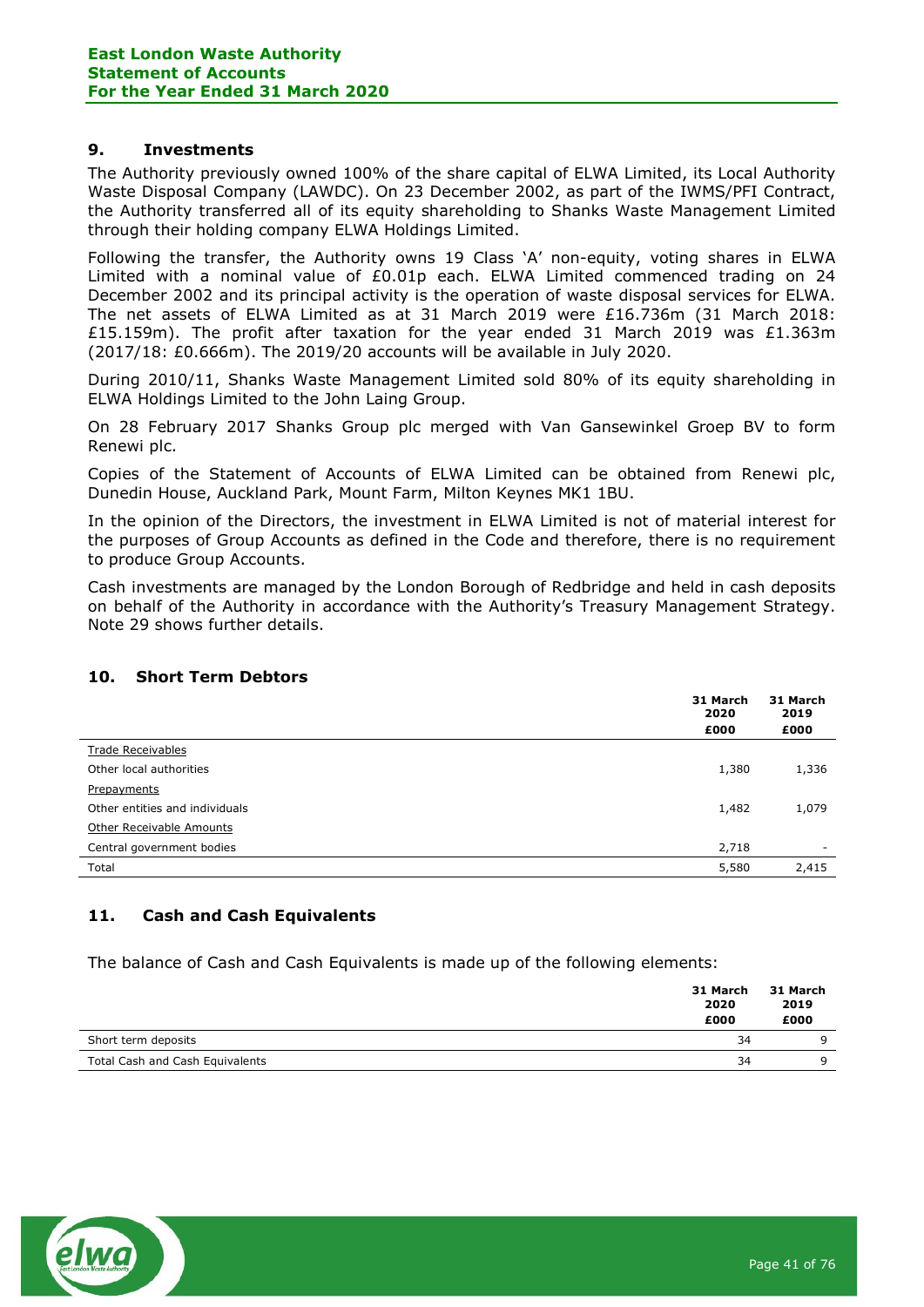## 12. Short Term Creditors

|                                | 31 March<br>2020 | 31 March<br>2019 |
|--------------------------------|------------------|------------------|
|                                | £000             | £000             |
| <b>Trade Payables</b>          |                  |                  |
| Other local authorities        | (1, 536)         | (242)            |
| Other entities and individuals | (5,710)          | (4,672)          |
| Other Payables                 |                  |                  |
| Central government bodies      | (2)              | (727)            |
| Other entities and individuals | (40)             | (14)             |
| Total                          | (7, 288)         | (5,655)          |

## 13. Usable Reserves

Movements in the Authority's usable reserves are detailed in the Movement in Reserves Statement, with further analysis in notes 5 and 6.

## 14. Unusable Reserves

|                                | 2019/20<br>£000 | 2018/19<br>£000 |
|--------------------------------|-----------------|-----------------|
| <b>Revaluation Reserve</b>     | (30, 388)       | (29, 777)       |
| Capital Adjustment Account     | (4,865)         | (2,748)         |
| Pensions Reserve               | 1,579           | 1,458           |
| Accumulated Absences Account   | 3               |                 |
| <b>Total Unusable Reserves</b> | (33, 671)       | (31,062)        |

## Revaluation Reserve

The Revaluation Reserve contains the gains made by the Authority arising from increases in the value of its Property, Plant and Equipment. The balance is reduced when assets with accumulated gains are:

- Revalued downwards or impaired and the gains are lost;
- Used in the provision of services and the gains are consumed through depreciation, or
- Disposed of and the gains are realised.

The Reserve was created in 2009/10 and contains revaluation gains accumulated since 1 April 2007. Accumulated gains arising before that date are consolidated into the balance on the Capital Adjustment Account.

|                                                                                                                           | 2019/20<br>£000 | 2018/19<br>£000 |
|---------------------------------------------------------------------------------------------------------------------------|-----------------|-----------------|
| Balance at 1 April                                                                                                        | (29, 777)       | (32,004)        |
| Upward revaluation of non-current assets not posted to the Provision of Services                                          | (1,720)         |                 |
| Downward revaluation of assets and impairment losses not charged to the surplus / deficit on the Provision<br>of Services | ۰               | 1,222           |
| Difference between fair value depreciation and historical cost depreciation written off to Capital Adjustment<br>Account  | 1,109           | 1,005           |
| Balance at 31 March                                                                                                       | (30,388)        | (29,777)        |

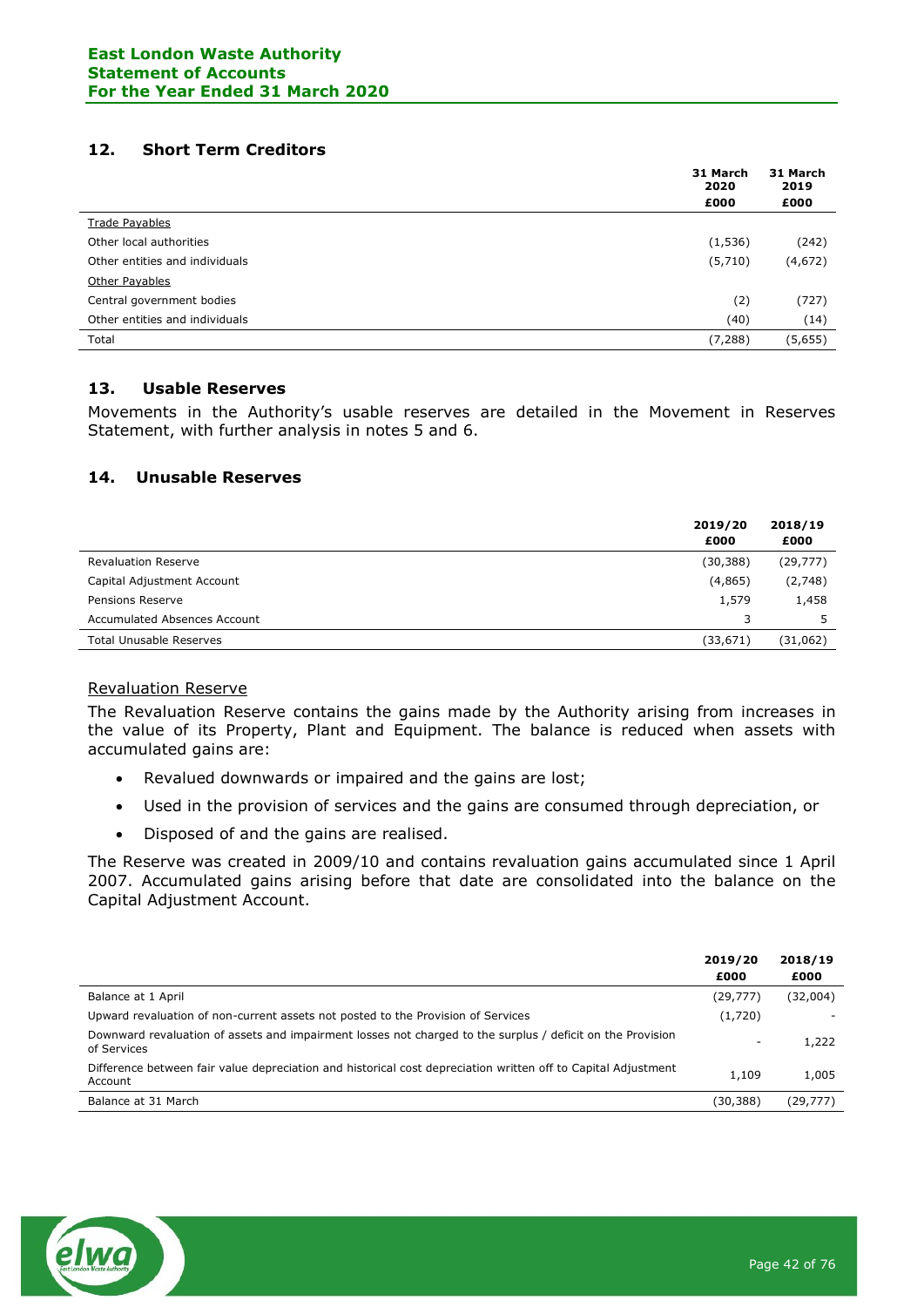### Capital Adjustment Account

The Capital Adjustment Account absorbs the timing difference arising from the different arrangements for accounting for the consumption of non-current assets and for financing the acquisitions, construction or additions to those assets under statutory provisions. The account is debited with the cost of acquisition, construction or subsequent costs as depreciation, impairment losses and amortisations are charged to the Comprehensive Income and Expenditure Statement (with reconciling postings from the Revaluation Reserve to convert fair value figures to a historical cost basis). The account is credited with the amounts set aside by the Authority as finance for the costs of acquisition, construction and subsequent costs. In the early years of the PFI, the capital element of the Unitary Charge, which dictates the MRP charge, was less than the depreciation on the assets. This will even out over the life of the PFI.

|                                                                                                                              | 2019/20<br>£000 | 2018/19<br>£000 |
|------------------------------------------------------------------------------------------------------------------------------|-----------------|-----------------|
| Balance at 1 April                                                                                                           | (2,748)         | 6,682           |
| Reversal of charges for depreciation and impairment of non-current assets                                                    | 4,704           | 8,490           |
| Statutory provision for the financing of PFI capital investment                                                              | (5,366)         | (6,894)         |
| Statutory provision for the repayment of debt                                                                                | (51)            | (54)            |
| Adjustment to statutory provision for the financing of PFI capital investment                                                |                 | (9,672)         |
| Difference between fair value depreciation and historical cost depreciation written out of the<br><b>Revaluation Reserve</b> | (1, 109)        | (1,005)         |
| PFI Leased Asset deferred credit released to Comprehensive Income and Expenditure Statement                                  | (295)           | (295)           |
| Balance at 31 March                                                                                                          | (4, 865)        | (2,748)         |
|                                                                                                                              |                 |                 |

## Pensions Reserve

The Pensions Reserve absorbs the timing differences arising from the different arrangements for accounting for post-employment benefits and for funding benefits in accordance with statutory provisions. The Authority accounts for post-employment benefits in the Comprehensive Income and Expenditure Statement as the benefits are earned by employees accruing years of service, updating the liabilities recognised to reflect inflation, changing assumptions and investment returns on any resources set aside to meet the costs. However, statutory arrangements require benefits earned to be financed as the Authority makes employer's contributions to the pension fund or eventually pays any pensions for which it is directly responsible. The debit balance on the Pensions Reserve therefore shows a substantial shortfall in the benefits earned by past and current employees and the resources the Authority has set aside to meet them. The statutory arrangements will ensure that funding will have been set aside by the time the benefits come to be paid.

|                                                                          | 2019/20<br>£000 | 2018/19<br>£000 |
|--------------------------------------------------------------------------|-----------------|-----------------|
| Balance at 1 April                                                       | 1,458           | 1,570           |
| Actuarial losses / (gains) on pension assets and liabilities             | 24              | (178)           |
| Employer's pension contributions and direct payments payable in the year | 97              | 66              |
| Balance at 31 March                                                      | 1,579           | 1,458           |

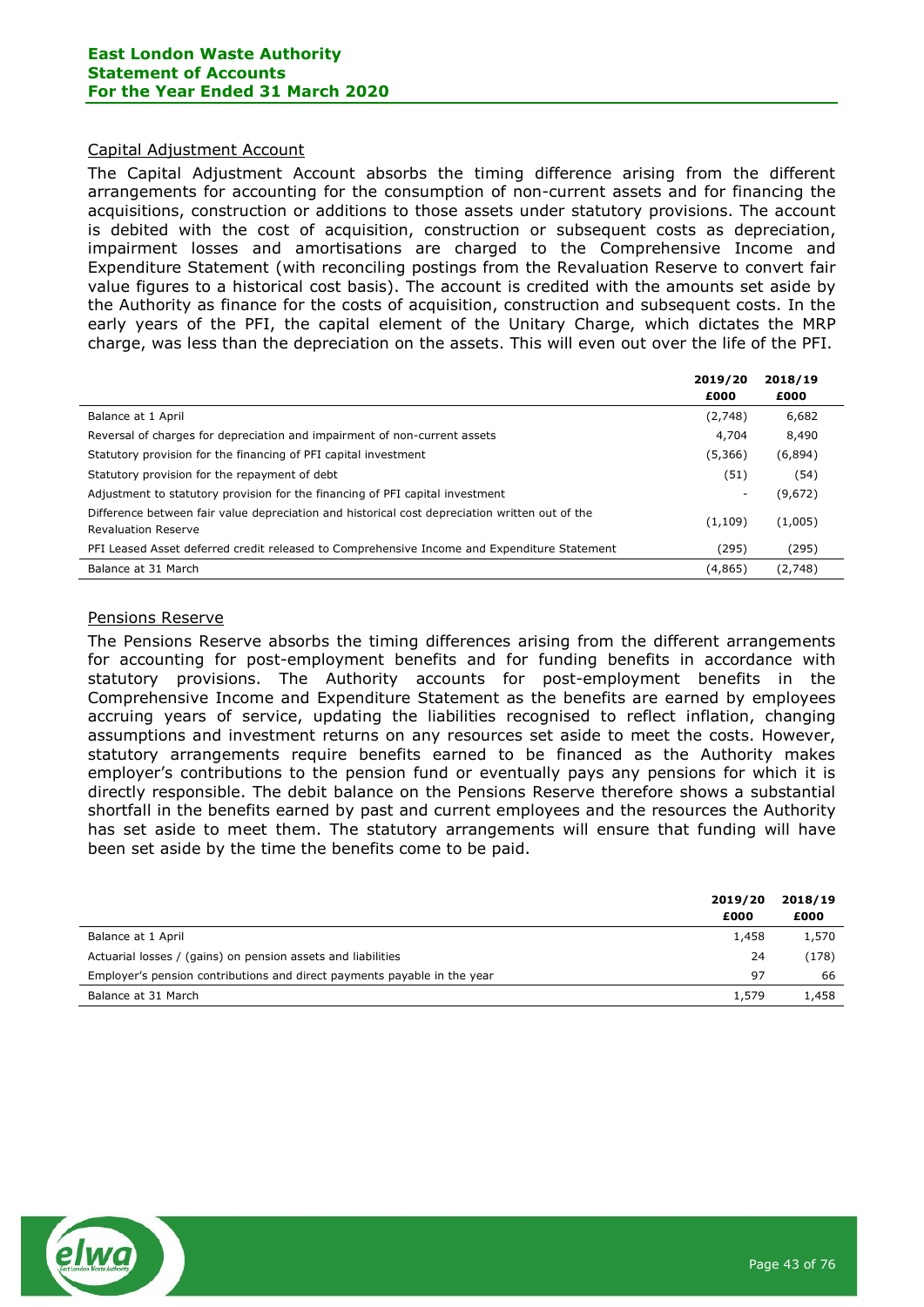## Accumulated Absences Account

The Accumulated Absences Account absorbs the differences that would otherwise arise in the Revenue Reserve Balance from accruing for compensated absence earned but not taken in the year, e.g. annual leave entitlement carried forward at 31 March. Statutory arrangements require that the impact on the Revenue Reserve Balance is neutralised by transfers to or from the Account.

|                                                                                                                                                                                                                                                                       | 2019/20<br>£000 | 2018/19<br>£000 |
|-----------------------------------------------------------------------------------------------------------------------------------------------------------------------------------------------------------------------------------------------------------------------|-----------------|-----------------|
| Balance at 1 April                                                                                                                                                                                                                                                    |                 |                 |
| Settlement or cancellation of previous year accrual                                                                                                                                                                                                                   | (5)             | (3)             |
| Amounts accrued at the end of the current year by which officer remuneration charged to the Comprehensive<br>Income and Expenditure Statement on an accruals basis is different from remuneration chargeable in the year<br>in accordance with statutory requirements |                 |                 |
| Balance at 31 March                                                                                                                                                                                                                                                   |                 |                 |

## 15. Cash Flow Statement – Operating Activities

The cash flows for operating activities include the following items:

|                   | 2019/20<br>£000 | 2018/19<br>£000 |
|-------------------|-----------------|-----------------|
| Interest Received | 229             | 146             |
| Interest Paid     | (5,748)         | (4,041)         |
| Net Interest      | (5, 519)        | (3,895)         |

## Cash Flow for Operating Activities:

|                                                                                                            | 2019/20<br>£000 | 2018/19<br>£000 |
|------------------------------------------------------------------------------------------------------------|-----------------|-----------------|
| Net Surplus on the Provision of Services                                                                   | 6,293           | 5,152           |
| Adjustments to net surplus or deficit on the provision of services for the following non-cash<br>movements |                 |                 |
| Depreciation and impairment                                                                                | 4,704           | 8,490           |
| Increase/(decrease) in creditors and provisions                                                            | 1,633           | (230)           |
| Increase in debtors and payments in advance                                                                | (3, 165)        | (145)           |
| Actuarial adjustments on pension assets/liabilities                                                        | 97              | 66              |
| Prior year adjustments to PFI unitary charge                                                               | 1,776           |                 |
| Other non-cash adjustments                                                                                 | (295)           | (295)           |
|                                                                                                            | 4,750           | 7,886           |
| Net cash flows from operating activities                                                                   | 11,043          | 13,038          |

# 16. Cash Flow Statement – Investing Activities

|                                                 | 2019/20  | 2018/19  |
|-------------------------------------------------|----------|----------|
|                                                 | £000     | £000     |
| Purchase of Property, Plant and Equipment       | (1, 174) | (1,640)  |
| Net movement in short-term investments          | (5,652)  | (6, 161) |
| Proceeds of sale of Property, Plant & Equipment | -        | 115      |
| Net cash flows from investing activities        | (6.826)  | (7,686)  |

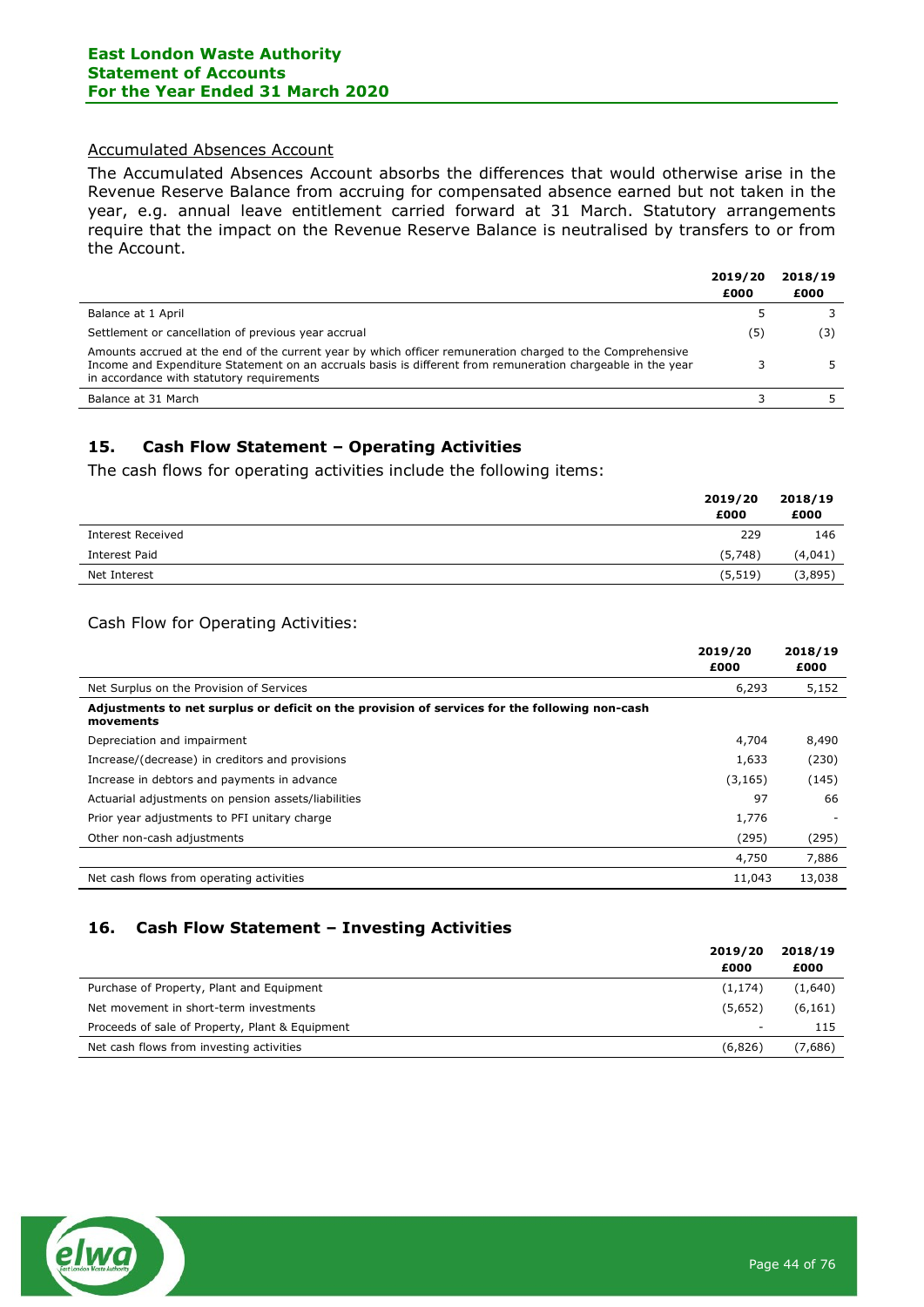## 17. Cash Flow Statement – Financing Activities

|                                                                                                                                 | 2019/20<br>£000 | 2018/19<br>£000 |
|---------------------------------------------------------------------------------------------------------------------------------|-----------------|-----------------|
| Cash payments for the reduction of the outstanding liabilities relating to the finance leases on balance sheet<br>PFI contracts | (4.192)         | (5,371)         |
| Net cash flows from financing activities                                                                                        | (4.192)         | (5, 371)        |
|                                                                                                                                 |                 |                 |

## 18. Note to the Expenditure and Funding Analysis

This note provides a reconciliation of the main adjustments to Net Expenditure Chargeable to the Revenue Reserve Balance to arrive at the amounts in the Comprehensive Income and Expenditure Statement.

The relevant transfers between reserves are explained in the Movement in Reserves Statement.

## 2019/20

#### Adjustments Between Funding and Accounting Basis

| Adjustments from Revenue Reserve to arrive at the<br><b>Comprehensive Income and Expenditure Statement</b><br>amounts                                                          | <b>Adjustments</b><br>for Capital<br><b>Purposes</b> | Net change for the<br><b>Pensions</b><br>Adjustments | Other<br><b>Adjustments</b> | <b>Total</b><br><b>Adjustments</b> |
|--------------------------------------------------------------------------------------------------------------------------------------------------------------------------------|------------------------------------------------------|------------------------------------------------------|-----------------------------|------------------------------------|
|                                                                                                                                                                                | £000                                                 | £000                                                 | £000                        | £000                               |
| Supplies and Services including Contingency Expenditure                                                                                                                        |                                                      | ٠                                                    | 1,566                       | 1,566                              |
| Contractor Service Charge                                                                                                                                                      | (16, 133)                                            | -                                                    | (1, 566)                    | (17, 699)                          |
| <b>Employee Costs</b>                                                                                                                                                          |                                                      | 58                                                   |                             | 58                                 |
| Depreciation and Impairment of Fixed Assets                                                                                                                                    | 4,704                                                | ٠                                                    |                             | 4,704                              |
| <b>Cost of Services</b>                                                                                                                                                        | (11, 429)                                            | 58                                                   |                             | (11, 371)                          |
| <b>Capital Financing Costs</b>                                                                                                                                                 | (174)                                                | ۰                                                    |                             | (174)                              |
| <b>Bank Interest Receivable</b>                                                                                                                                                |                                                      |                                                      | 229                         | 229                                |
| Financing and Investment Income and Expenditure                                                                                                                                | 12,210                                               | 37                                                   | (229)                       | 12,018                             |
| PFI Deferred Income Released                                                                                                                                                   | (295)                                                |                                                      |                             | (295)                              |
| Programmed Lifecycle Excess                                                                                                                                                    | 456                                                  |                                                      |                             | 456                                |
| <b>Deficit on Provision of Services</b>                                                                                                                                        | 768                                                  | 95                                                   |                             | 863                                |
| Difference between Usable Reserve Surplus or<br>Deficit and Comprehensive Income and Expenditure<br><b>Statement Surplus or Deficit on the Provision of</b><br><b>Services</b> | 768                                                  | 95                                                   |                             | 863                                |

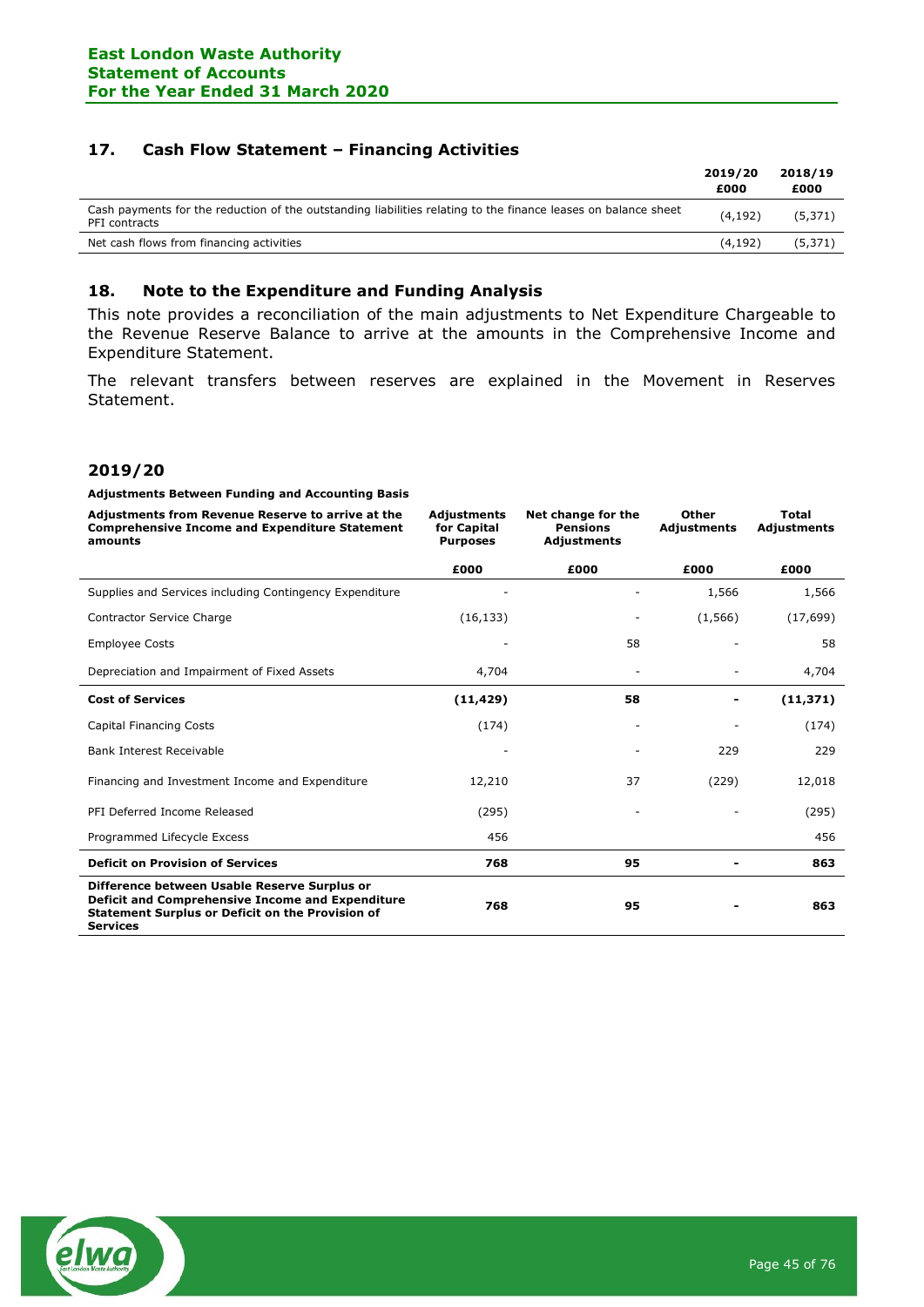## 2018/19

#### Adjustments Between Funding and Accounting Basis

| Adjustments from Revenue Reserve to arrive at the<br><b>Comprehensive Income and Expenditure Statement</b><br>amounts                                                          | <b>Adjustments</b><br>for Capital<br><b>Purposes</b> | Net change for<br>the Pensions<br>Adjustments | Other<br><b>Adjustments</b> | <b>Total</b><br><b>Adjustments</b> |
|--------------------------------------------------------------------------------------------------------------------------------------------------------------------------------|------------------------------------------------------|-----------------------------------------------|-----------------------------|------------------------------------|
|                                                                                                                                                                                | £000                                                 | £000                                          | £000                        | £000                               |
| Supplies and Services including Contingency Expenditure                                                                                                                        |                                                      |                                               | 1,331                       | 1,331                              |
| Contractor Service Charge                                                                                                                                                      | (15, 326)                                            |                                               | (1, 331)                    | (16, 657)                          |
| <b>Employee Costs</b>                                                                                                                                                          |                                                      | 27                                            | $\overline{\phantom{m}}$    | 27                                 |
| Depreciation and Impairment of Fixed Assets                                                                                                                                    | 8,490                                                |                                               |                             | 8,490                              |
| Other Income                                                                                                                                                                   |                                                      |                                               | (2)                         | (2)                                |
| <b>Cost of Services</b>                                                                                                                                                        | (6,836)                                              | 27                                            | (2)                         | (6, 811)                           |
| <b>Capital Financing Costs</b>                                                                                                                                                 | (176)                                                |                                               |                             | (176)                              |
| <b>Bank Interest Receivable</b>                                                                                                                                                |                                                      |                                               | 146                         | 146                                |
| Financing and investment income and Expenditure                                                                                                                                | 8,458                                                | 42                                            | (146)                       | 8,354                              |
| PFI Deferred Income released                                                                                                                                                   | (295)                                                |                                               |                             | (295)                              |
| Programmed Lifecycle Excess                                                                                                                                                    | 97                                                   |                                               |                             | 97                                 |
| (Surplus) or Deficit on Provision of Services                                                                                                                                  | 1,248                                                | 69                                            | (2)                         | 1,315                              |
| Difference between Usable Reserve Surplus or Deficit<br>and Comprehensive Income and Expenditure<br><b>Statement Surplus or Deficit on the Provision of</b><br><b>Services</b> | 1,248                                                | 69                                            | (2)                         | 1,315                              |

## Adjustments for Capital Purposes

This column includes PFI adjustments for contingent rent, interest, capital and lifecycle costs (see note 25) as well as depreciation and impairment, and for:

- a) Capital disposals with a transfer of income on disposal of assets and the amounts written off for those assets.
- b) Financing and investment income and expenditure the statutory charges for capital financing i.e. Minimum Revenue Provision and other revenue contributions are deducted from other income and expenditure as these are not chargeable under generally accepted accounting practices.
- c) Capital receipts used to fund capital expenditure and deferred income released relating to the use of PFI contractor leased assets.

#### Net Change for the Pensions Adjustments

Net change for the removal of pension contributions and the addition of IAS 19 Employee Benefits pension related expenditure and income:

- d) For services this represents the removal of the employer pension contributions made by the Authority as allowed by statute and the replacement with current service costs and past service costs.
- e) For financing and investment income and expenditure the net interest on the defined benefit liability is charged to the CIES.

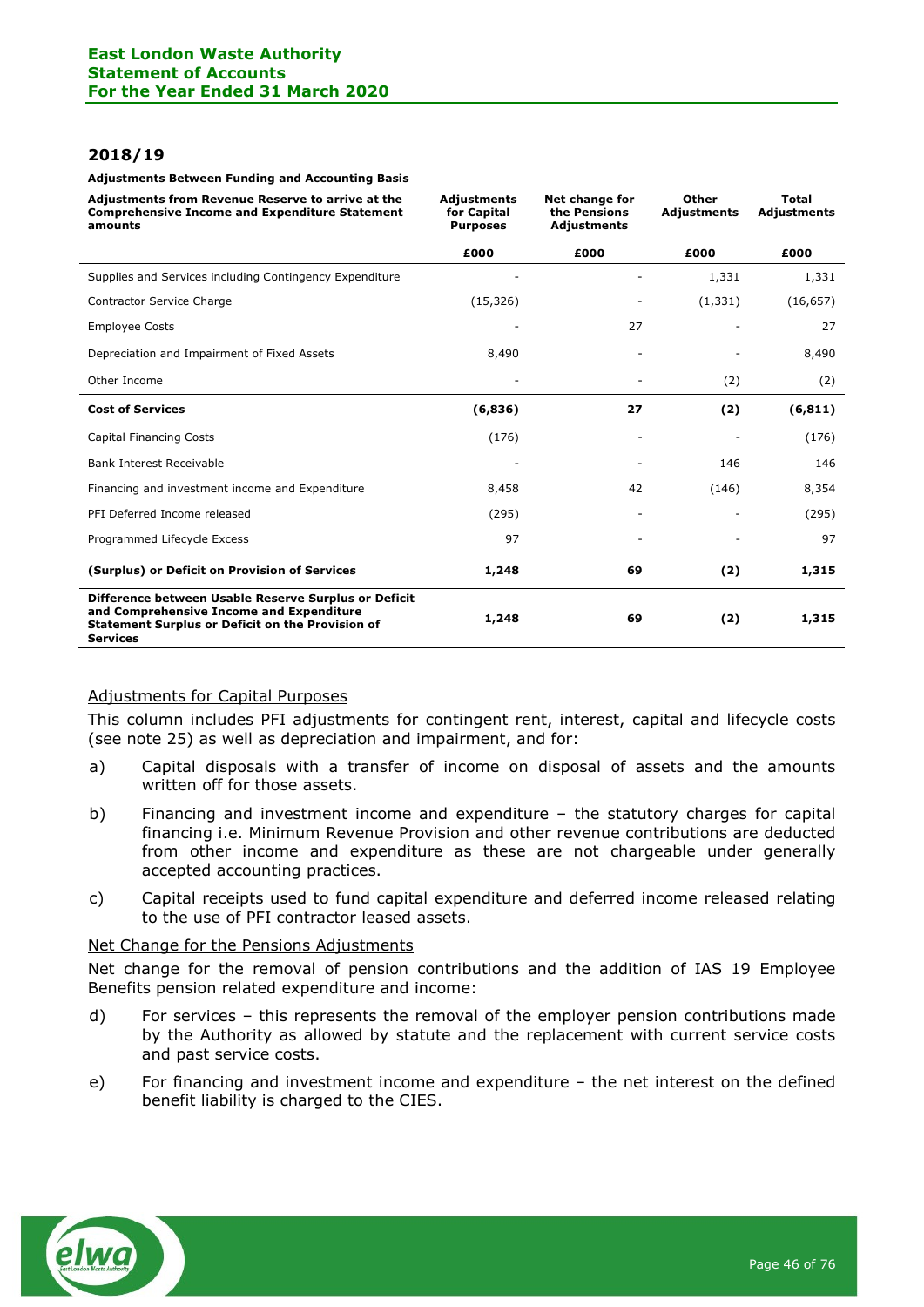## Other Adjustments

Other adjustments represent amounts debited/credited to the Comprehensive Income and Expenditure Statement and amounts payable/receivable to be recognised under statute:

- f) Accumulated absences adjustments.
- g) Timing differences in funding.
- h) Internal movements of non PFI grant to grant income and contractor insurance to supplies and services.
- i) For financing and investment income and expenditure internal movement relating to bank interest receivable.

## 19. Officers' Remuneration

The remuneration paid to the Authority's senior employees is as follows:

#### 2019/20

|                   | Remuneration | <b>Pension</b><br><b>Contribution</b> | <b>Total</b> |
|-------------------|--------------|---------------------------------------|--------------|
|                   |              |                                       |              |
| Managing Director | 117,300      | 16,187                                | 133,487      |

## 2018/19

|                                             | Remuneration | Pension<br><b>Contribution</b> | Total   |
|---------------------------------------------|--------------|--------------------------------|---------|
|                                             |              |                                |         |
| Interim Managing Director (Apr - July 2018) | 40,132       | -                              | 40,132  |
| Managing Director (From May 2018)           | 103,253      | 14,249                         | 117,502 |

The Authority does not directly employ the Finance Director, who is employed by the London Borough of Redbridge. During 2019/20 the Finance Director received an honorarium of £10,000 (2018/19: £5,000) for services provided.

In addition to the employee's and employer's pension contributions deducted in regard to each pensionable ELWA employee, the London Pensions Fund Authority (LPFA) levies a further charge on the Authority based on their valuation of the pension fund. This additional charge of £37,589 for 2019/20 (2018/19: £36,710) cannot be attributed to any particular officer and is declared here for reasons of transparency.

The number of employees excluding senior officers whose remuneration, excluding employer's pension contributions, was £50,000 or more was:

| <b>Remuneration Band</b> | 2019/20<br>Number of<br>employees | 2018/19<br>Number of<br>employees |
|--------------------------|-----------------------------------|-----------------------------------|
| £55,000 - £59,999        | ٠                                 |                                   |
| £60,000 - £64,999        |                                   |                                   |
| £70,000 - £74,999        |                                   |                                   |
|                          |                                   |                                   |

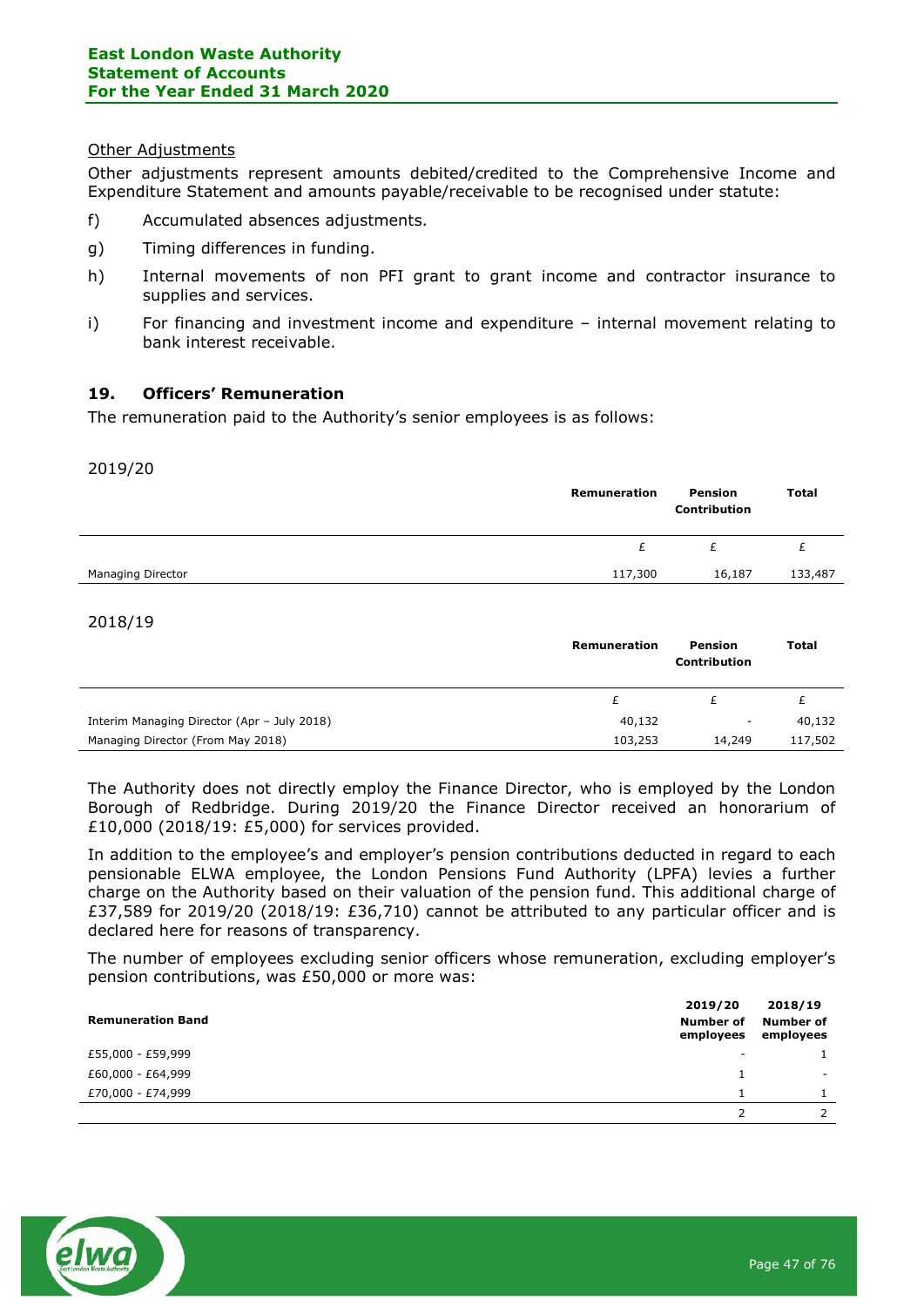In 2019/20 there was one compulsory redundancy in the cost band £0 - £20,000 and no other departures (2018/19: no departures). The total cost of the exit package was £13,728.

## 20. External Audit Costs

The Authority has incurred the following costs in relation to the audit of the Statement of Accounts provided by the Authority's external auditors:

|                                                                                                                                             | 2019/20 | 2018/19 |
|---------------------------------------------------------------------------------------------------------------------------------------------|---------|---------|
|                                                                                                                                             | £000    | £000    |
| Fees payable to EY with regard to external audit services carried out by the appointed auditor for the year                                 | 14      | 14      |
| Additional fees payable to EY in respect of external audit services carried out by the appointed auditor for<br>the previous financial year | 14      |         |
| Total                                                                                                                                       | 28      |         |

## 21. Grant Income

The Authority credited the following grants to the Comprehensive Income and Expenditure Statement:

|                                               | 2019/20<br>£000 | 2018/19<br>£000 |
|-----------------------------------------------|-----------------|-----------------|
| PFI/Waste Infrastructure Capital Grant (WICG) | 3,991           | 3,991           |
| Total                                         | 3,991           | 3,991           |
|                                               |                 |                 |

For PFI/WICG grant details refer to notes 22 and 25.

## 22. Related Party Transactions

Since 1 April 1986, ELWA has assumed the statutory responsibility for the disposal of waste arising in the area covered by the London Boroughs of Barking and Dagenham, Havering, Newham and Redbridge and has an interest in ELWA Limited. The Members of the Authority have official appointments within their respective Constituent Councils.

The Department for Environment, Food and Rural Affairs award the PFI Grant which is also known as the Waste Infrastructure Capital Grant. Further details are in Note 25.

The Code requires the disclosure of interests between the Authority and its related parties which are not disclosed elsewhere in the Statement of Accounts.

The material expenditure and income transactions with these related parties are as follows:

|                     | 2019/20                    |                | 2018/19                    |                |
|---------------------|----------------------------|----------------|----------------------------|----------------|
|                     | <b>Expenditure</b><br>£000 | Income<br>£000 | <b>Expenditure</b><br>£000 | Income<br>£000 |
| Barking & Dagenham  | 810                        | (13, 366)      | 1,209                      | (12, 974)      |
| Havering            | 963                        | (17, 523)      | 954                        | (16, 245)      |
| Newham              | 866                        | (20, 915)      | 849                        | (19, 882)      |
| Redbridge           | 464                        | (18, 886)      | 458                        | (18,627)       |
| <b>ELWA Limited</b> | 64,926                     | (407)          | 61,392                     | (453)          |

Income received from the Constituent Councils relates mainly to the levy raised and charges for commercial waste disposal. Expenditure is for tonne mileage costs, recycling initiatives, rent payable for property leases and service level agreements for administrative and financial services provided. Further details can be found in the Authority's budget monitoring report which forms part of the agenda at the Authority's statutory meetings.

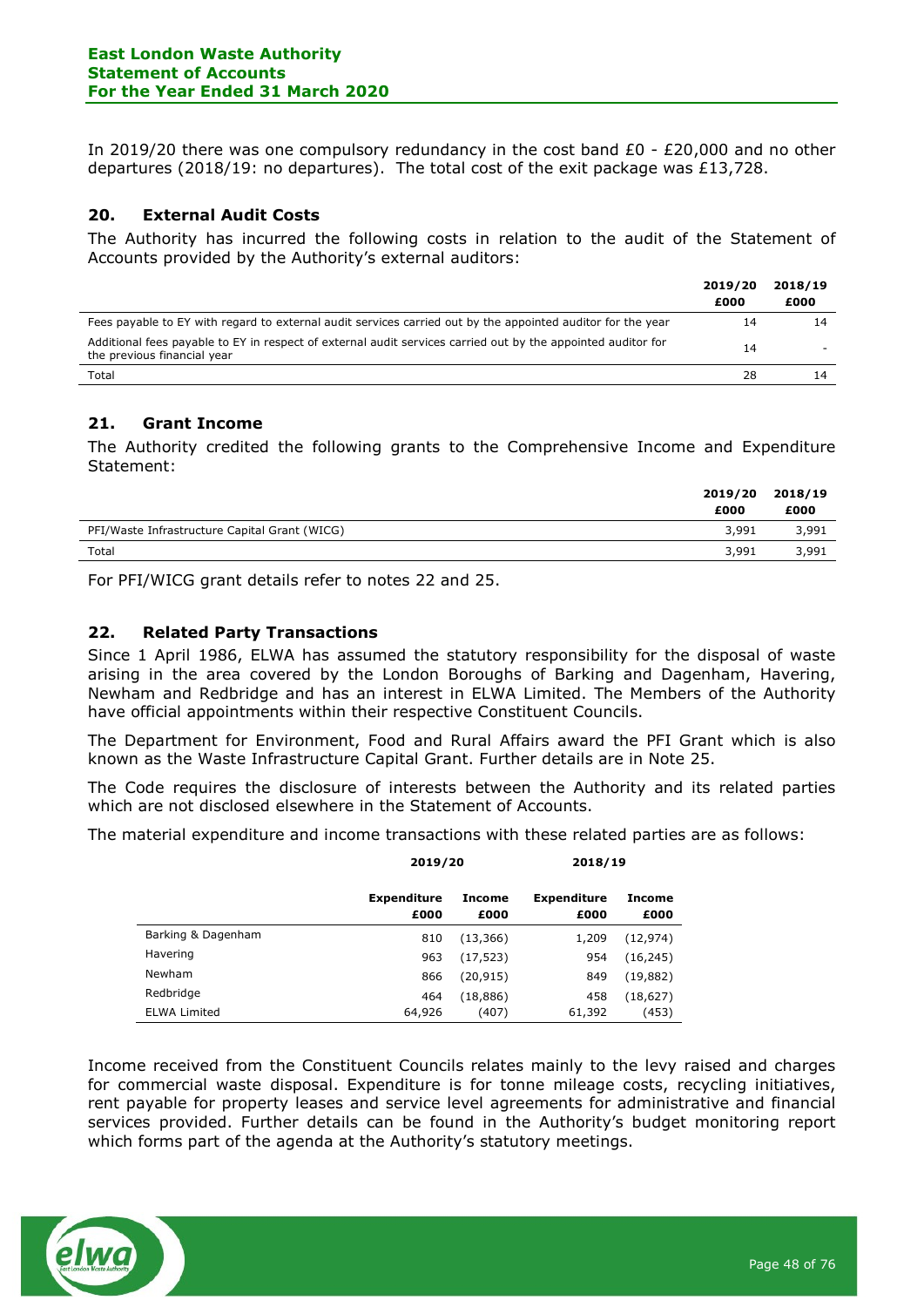## Members of the Authority and Chief Officers

The following Members and Officers have made declarations of their interests in the following organisations, which arise from official Authority Appointments.

## Membership of Other Organisations

| Councillor Steven Kelly:     | Director of ELWA Limited (to 3 May 2018)          |
|------------------------------|---------------------------------------------------|
| Councillor Dorothy Akwaboah: | Director of ELWA Limited (appointed 29 June 2018) |

## 23. Leases

### Authority as Lessee

### Operating Leases

The Authority has acquired its civic amenity and recycling sites by entering into operating leases with the four Constituent Councils. Each lease is to the year 2032 with rent reviews taking place every five years. The last rent review was during 2018/19 with effect from 1 January 2018. Based upon current figures, the minimum lease payments due in future years are:

|                           | 2019/20<br>£000 | 2018/19<br><b>Restated</b><br>£000 |
|---------------------------|-----------------|------------------------------------|
| Up to one year            | 358             | 358                                |
| Two to Five Years         | 1,430           | 1,430                              |
| Six Years to end of lease | 2,860           | 3,218                              |
|                           | 4,648           | 5,006                              |

The expenditure charged to the Third Party Payments line in the Comprehensive Income and Expenditure Statement during the year in relation to these leases was  $£0.357m$  (2018/19: £0.367m).

As at 31 March 2019, the future minimum lease payments total has been increased by £1.788m. The prior year comparatives have been restated to reflect the correct end dates of the leases which were previously understood to end in 2027 in line with the PFI contract.

## Authority as Lessor

## Operating Leases

The Authority leases out land and property under operating leases for community service and economic development purposes.

## **Subleases**

The civic amenity and recycling sites have subsequently been sublet to ELWA Ltd as part of the PFI contract at nil value.

### Other leases

Other leases totalled £0.038m for 2019/20 (2018/19: £0.039m).

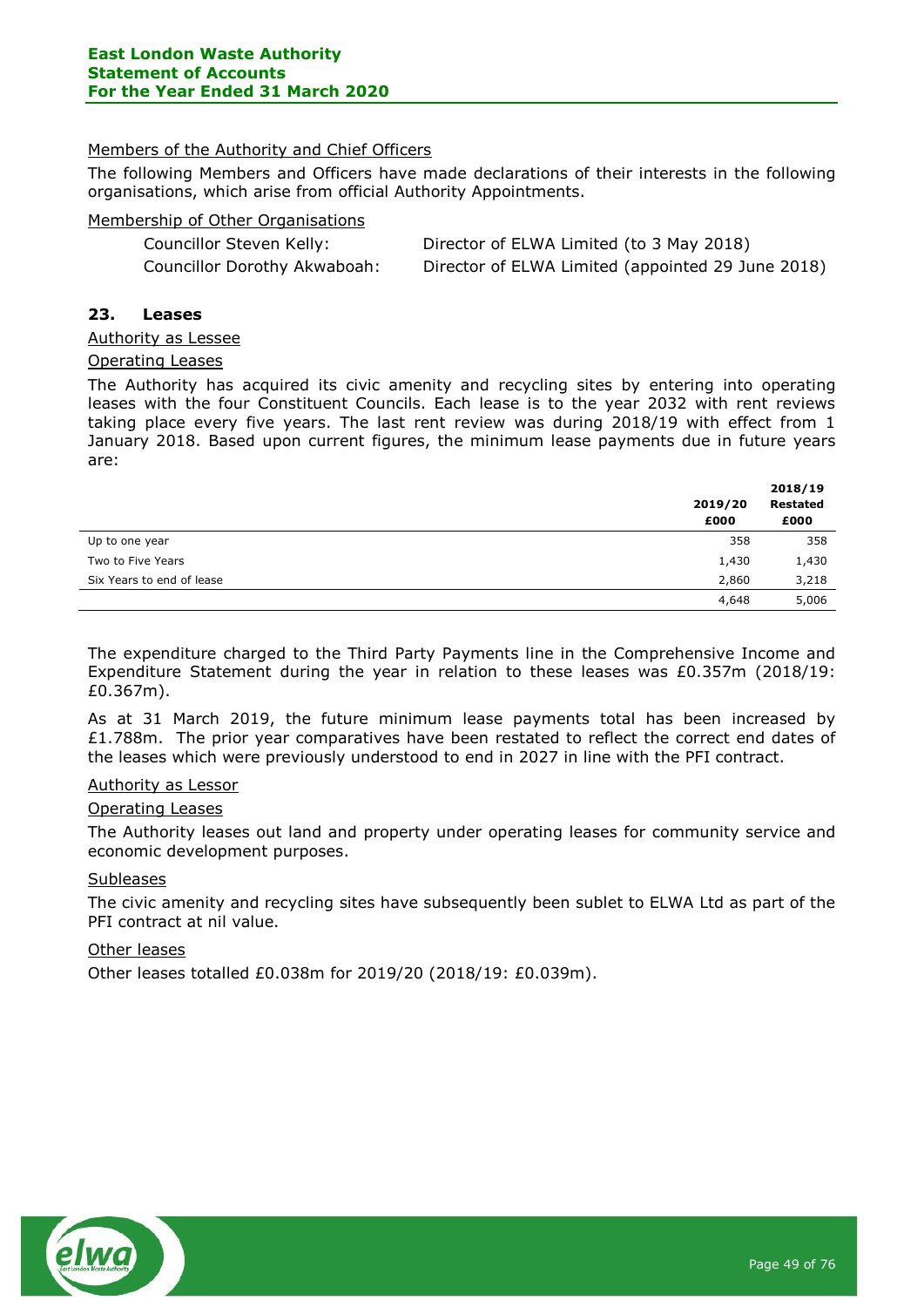## 24. Capital Expenditure and Capital Financing

Capital expenditure additions of £1.174m relate to PFI Lifecycle costs as referred to in note 25. This was financed by revenue through the unitary payment.

The total amount of capital expenditure incurred in the year is shown in the table below (including the value of assets acquired under finance leases and PFI contracts), together with the resources that have been used to finance it.

Where capital expenditure is to be financed in future years by charges to revenue as assets are used by the Authority, the expenditure results in an increase in the Capital Financing Requirement (CFR), a measure of the capital expenditure incurred historically by the Authority that has yet to be financed.

The audited 2018/19 accounts included an adjustment of  $E3.020m$  to the opening balance to reflect a change in the calculation of the CFR from a net to a gross basis. In the current year accounts, this adjustment has been combined with the opening CFR at 1 April 2018 in the comparative figures. This is not a prior year adjustment as there is no change to the overall opening position, merely a change in presentation. A prior year adjustment has been made in relation to the movements in the CFR in the 2018/19 figures. This is to reflect an adjustment to the PFI liability at 31 March 2019 which was accounted for within the financial statements in 2018/19 but which was not reflected in the CFR calculation within the notes to the accounts. As a result, the closing CFR for 2018/19 was overstated by £9.672m.

|                                                                          |          | 2018/19         |
|--------------------------------------------------------------------------|----------|-----------------|
|                                                                          | 2019/20  | <b>Restated</b> |
|                                                                          | £000     | £000            |
| Opening Capital Financing Requirement                                    | 56,184   | 71,575          |
| <b>Capital Investment:</b>                                               |          |                 |
| Property, Plant and Equipment                                            | 1,174    | 1,640           |
| <b>Sources of Finance:</b>                                               |          |                 |
| Direct Revenue Contributions                                             | (1, 174) | (1,640)         |
| Minimum Revenue Provision/the Statutory Repayment of Loans Fund Advances | (4, 537) | (5,719)         |
| Adjustment to PFI Liability due to changes in calculation                |          | (9,672)         |
| Closing Capital Financing Requirement                                    | 51,647   | 56,184          |
| <b>Explanation of movements in year:</b>                                 |          |                 |
| Assets acquired under PFI Contract                                       | 1,174    | 1,640           |
| Adjustment to PFI Liability due to changes in calculation                |          | (9,672)         |
| Decrease in underlying need for borrowing                                | (5,711)  | (7, 359)        |
| Decrease in Capital Financing Requirement                                | (4,537)  | (15, 391)       |

## 25. Private Finance Initiatives and Similar Contracts

The IWMS/PFI Contract, which commenced on 24 December 2002, is for 25 years. ELWA Limited is implementing a capital investment programme of more than £100m in new waste management facilities over the life of the contract. The design, building, alteration, financing and operation of the waste management facilities required for provision of the IWMS, together with any associated risks, will be the responsibility of ELWA Limited.

The assets used to provide the service are recognised on the Authority's Balance Sheet. Movements in their value over the year are detailed in the analysis of the movement on the Property, Plant and Equipment balance in Note 8.

The Government provides PFI grant funding based upon a Notional Credit Approval of £47m, equivalent to approximately £85m over 25 years. In 2010/11 the Government changed the annual PFI grant funding from a declining balance basis to an annuity basis with a final payment to be made in 2026/27. This did not affect the overall total grant in cash terms which has remained the same.

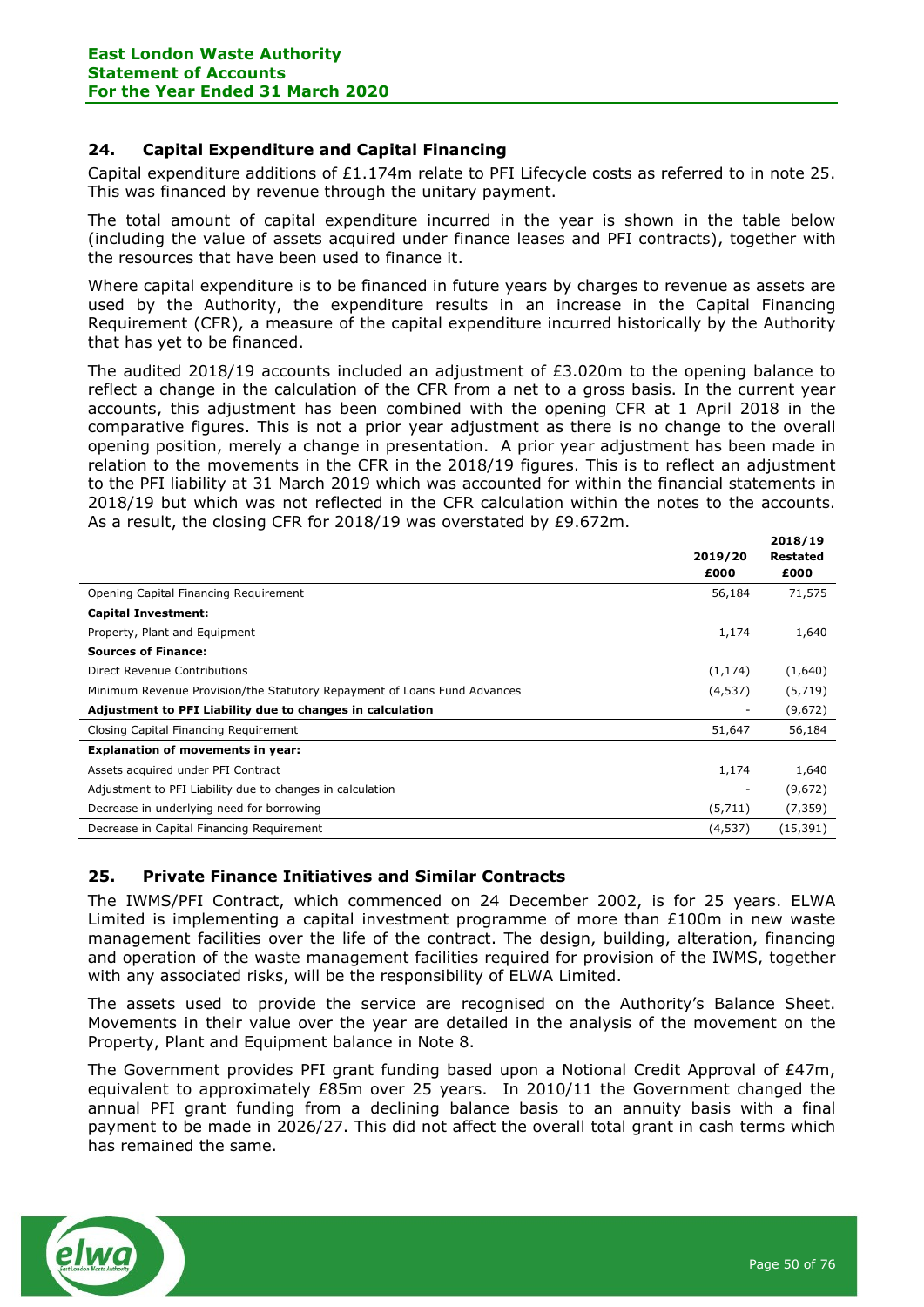The Code requires that PFI schemes are accounted for in a manner that is consistent with the adaptation of IFRIC 12 'Service Concession Arrangements' contained in the Government's Financial Reporting Manual (FreM). The contract complies with these criteria, and the relevant accounting guidance has been applied as outlined in the Authority's Accounting Policies, detailed on pages 31-32.

### Future Contractual Obligations

The Authority makes an agreed payment each year which is increased each year by inflation and can be reduced if the contractor fails to meet availability and performance standards in any year but which is otherwise fixed. Payments remaining to be made under the PFI contract at 31 March 2020 (excluding any estimation of inflation and availability / performance deductions) are as follows:

|                              | <b>Payment</b><br>for<br><b>Services</b> | Reimbursement<br>of Capital<br><b>Expenditure</b> | <b>Interest</b> | Total   |
|------------------------------|------------------------------------------|---------------------------------------------------|-----------------|---------|
|                              | £000                                     | £000                                              | £000            | £000    |
| Payable in 2020/21           | 16,706                                   | 4,032                                             | 4,230           | 24,968  |
| Payable within 2 to 5 years  | 66,822                                   | 20,928                                            | 12,920          | 100,670 |
| Payable within 6 to 10 years | 50,116                                   | 23,571                                            | 3,821           | 77,508  |
| Total                        | 133,644                                  | 48,531                                            | 20,971          | 203,146 |

Although the payments made to the contractor are described as unitary payments, they have been calculated to compensate the contractor for the fair value of the services they provide, the capital expenditure incurred and interest payable whilst the capital expenditure remains to be reimbursed. The liability outstanding to pay the liability to the contractor for capital expenditure incurred is as follows.

#### PFI Finance Liability

|                                                                      | 2019/20                  | 2018/19  |
|----------------------------------------------------------------------|--------------------------|----------|
|                                                                      | £000                     | £000     |
| Balance outstanding at start of the year                             | 52,723                   | 67,766   |
| Payments during the year                                             | (4, 192)                 | (5, 371) |
| Additional adjustment to PFI Liability due to changes in calculation | $\overline{\phantom{a}}$ | (9,672)  |
| Balance outstanding at year end                                      | 48,531                   | 52,723   |

#### Unitary Charge

In accordance with accounting requirements for PFI schemes, the Unitary Charge payment to the contractor has to reflect all the charges relating to the PFI contract for that year. The accounting standard requires that the service, interest, capital, lifecycle and contingent rent elements of the Unitary Charge are separated as shown in the table below, with the service, interest, rent and lifecycle elements being charged to the Comprehensive Income and Expenditure Statement.

|                                              | 2019/20<br>£000 | 2018/19<br>£000 |
|----------------------------------------------|-----------------|-----------------|
| Payments to Renewi                           | 62,414          | 60,747          |
| Capital Repayment                            | (4, 192)        | (5,371)         |
| Prior year adjustments to PFI unitary charge | 1,776           |                 |
| Interest Payable                             | (5,626)         | (3, 919)        |
| Programmed Lifecycle Costs                   | (1,628)         | (1,620)         |
| Contingent Rent                              | (6, 462)        | (4,416)         |
| <b>Service Charges</b>                       | 46,282          | 45,421          |

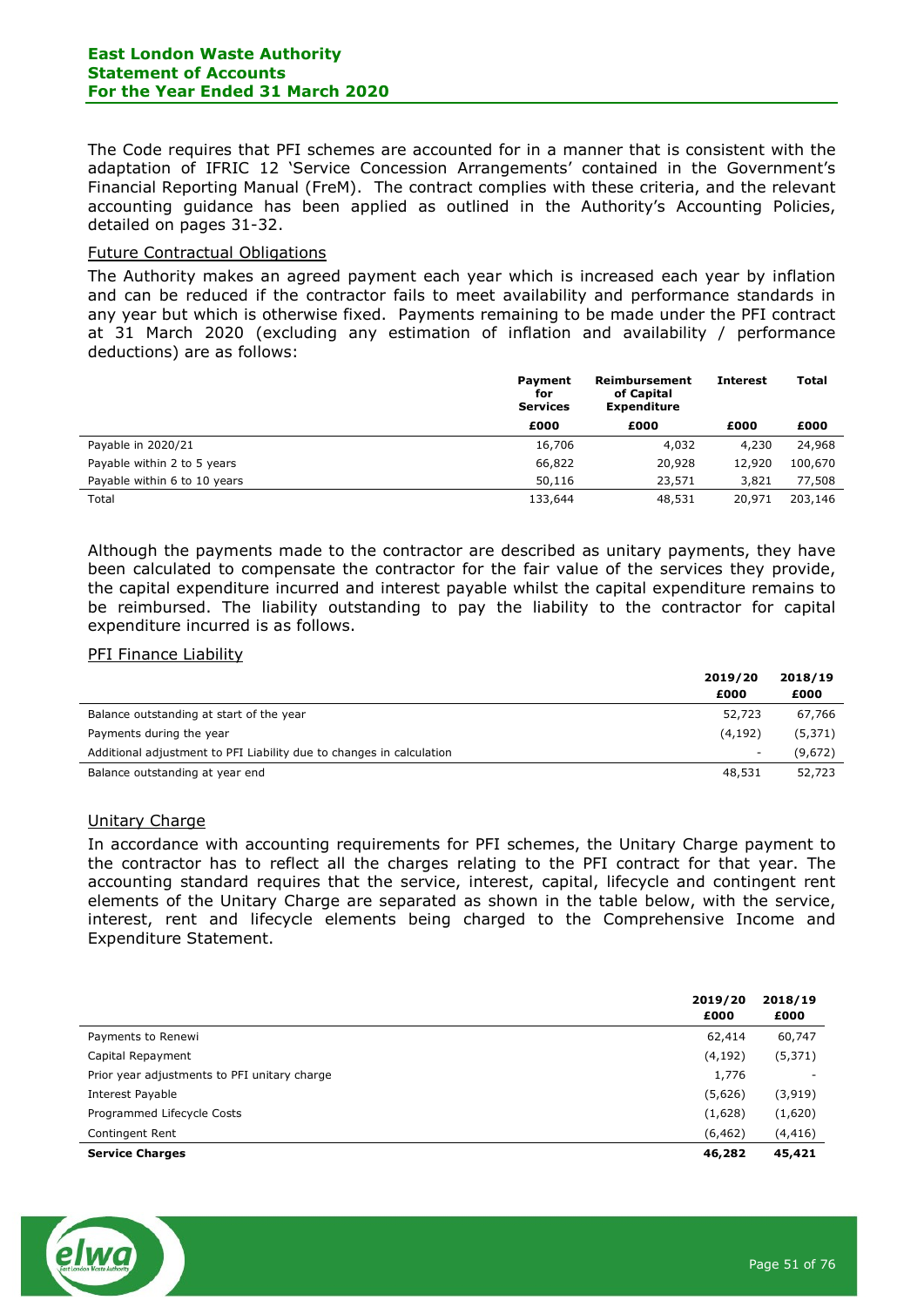The 2019/20 programmed lifecycle cost of £1.494m has been charged to the Unitary Payment. The actual lifecycle cost incurred by the PFI contractor totalled  $£1.174m$ . The excess between programmed and actual lifecycle costs has been charged to the Comprehensive Income and Expenditure Statement.

During 2016/17 the contractor provided assets to the value of £2.700m for no additional cost for the duration of the contract. These leased assets with a contra liability have been added to the Balance Sheet. As their benefit is consumed, the related deferred income is released to the Comprehensive Income and Expenditure account.

## PFI Deferred Income

|                                                                            |         | 2018/19         |
|----------------------------------------------------------------------------|---------|-----------------|
|                                                                            | 2019/20 | <b>Restated</b> |
|                                                                            | £000    | £000            |
| Balance B/fwd                                                              | 2,726   | 3,020           |
| Deferred income released to Comprehensive Income and Expenditure Statement | (295)   | (294)           |
| <b>Balance C/fwd</b>                                                       | 2,431   | 2,726           |

## 26. Defined Benefit Pension Schemes

### Participation in Pension Schemes

As part of the terms and conditions of employment of its officers, the Authority makes contributions towards the cost of post-employment benefits. Although these benefits will not actually be payable until employees retire, the Authority has a commitment to make the payments (for those benefits) and to disclose them at the time that employees earn their future entitlement.

## Transactions Relating to Post-Employment Benefits

The Authority recognises the cost of retirement benefits in the reported cost of services when they are earned by employees, rather than when the benefits are eventually paid as pensions. However, the charge that is required to be made against the levy is based on the cash payable in the year, so the real cost of post-employment/retirement benefits is reversed out of the Revenue Reserve via the Movement in Reserves Statement.

The following transactions have been made in the Comprehensive Income and Expenditure Statement and the Revenue Reserve balance via the movement in Reserves Statement during the year:

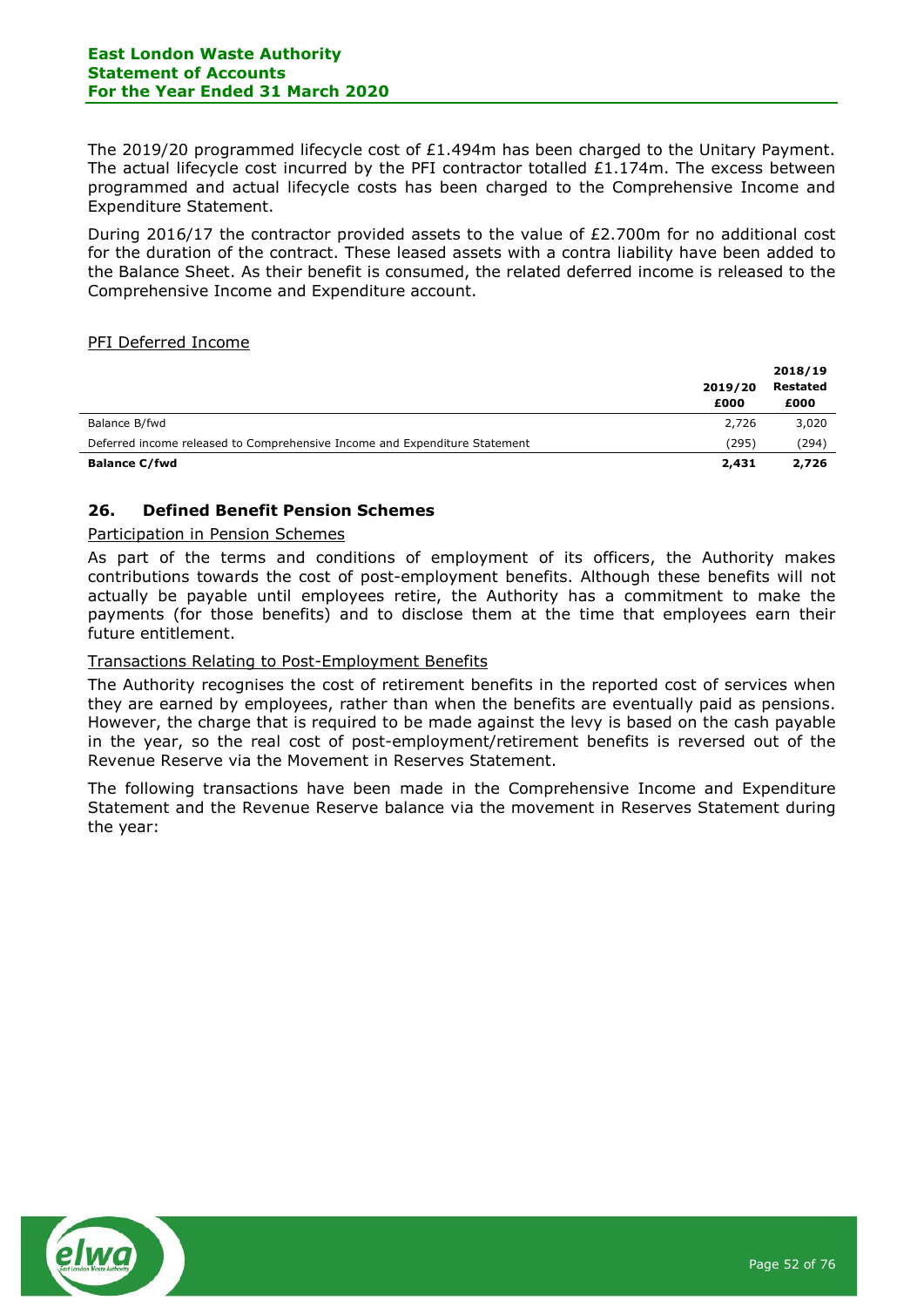## East London Waste Authority Statement of Accounts For the Year Ended 31 March 2020

|                                                                                                                                                 | 2019/20<br>£000 | 2018/19<br>£000 |
|-------------------------------------------------------------------------------------------------------------------------------------------------|-----------------|-----------------|
| <b>Comprehensive Income and Expenditure Statement</b>                                                                                           |                 |                 |
| Cost of Services, Employee and Support Services:                                                                                                |                 |                 |
| Current Service Cost                                                                                                                            | 154             | 100             |
| Financing and Investment Income and Expenditure:                                                                                                |                 |                 |
| Net Interest Expense                                                                                                                            | 33              | 39              |
| <b>Administration Expenses</b>                                                                                                                  | 4               | 3               |
| Total Post Employment Benefit charged to the Surplus or Deficit on the Provision of Services                                                    | 191             | 142             |
| Other Post Employment Benefit charged to the Comprehensive Income and Expenditure Statement                                                     |                 |                 |
| Re-measurement of the net defined benefit liability comprising:                                                                                 |                 |                 |
| Return on plan assets                                                                                                                           | 127             | (172)           |
| Other actuarial losses on assets                                                                                                                | 95              |                 |
| Change in financial assumptions                                                                                                                 | (302)           | 180             |
| Change in demographic assumptions                                                                                                               | 59              | (186)           |
| Experience loss on defined benefit obligation                                                                                                   | 45              |                 |
| <b>Total Re-measurements</b>                                                                                                                    | 24              | (178)           |
| Total Post Employment Benefit charged to the Comprehensive Income and Expenditure<br><b>Statement</b>                                           | 215             | (36)            |
| <b>Movement in Reserve Statement</b>                                                                                                            |                 |                 |
| Reversal of net charges made to the Surplus or Deficit on the Provision of Services for post-employment<br>benefits in accordance with the Code | (24)            | 178             |
| Actual amount charged against the Revenue Reserve Balance for pensions in the year                                                              | (97)            | (66)            |
| <b>Employer's contributions payable to scheme</b>                                                                                               | 94              | 76              |

The underlying assets and liabilities attributable to the Authority with the London Pensions Fund Authority (LPFA) as at 31 March 2020 are as follows:

## Reconciliation of present value of the scheme liabilities (defined benefit obligation):

|                                                                    | <b>Funded Liabilities</b><br><b>Local Government Pension</b><br><b>Scheme</b> |                 |
|--------------------------------------------------------------------|-------------------------------------------------------------------------------|-----------------|
|                                                                    | 2019/20<br>£000                                                               | 2018/19<br>£000 |
| Opening balance at 1 April                                         | 4,289                                                                         | 4,219           |
| Current service cost                                               | 154                                                                           | 100             |
| Interest cost                                                      | 99                                                                            | 106             |
| Contributions by scheme participants                               | 36                                                                            | 22              |
| Actuarial losses / (gains) from changes in demographic assumptions | 59                                                                            | (186)           |
| Actuarial (gains) / losses from changes in financial assumptions   | (302)                                                                         | 180             |
| Experience loss on defined benefit obligation                      | 45                                                                            |                 |
| Benefits paid                                                      | (327)                                                                         | (152)           |
| Closing balance at 31 March                                        | 4,053                                                                         | 4,289           |

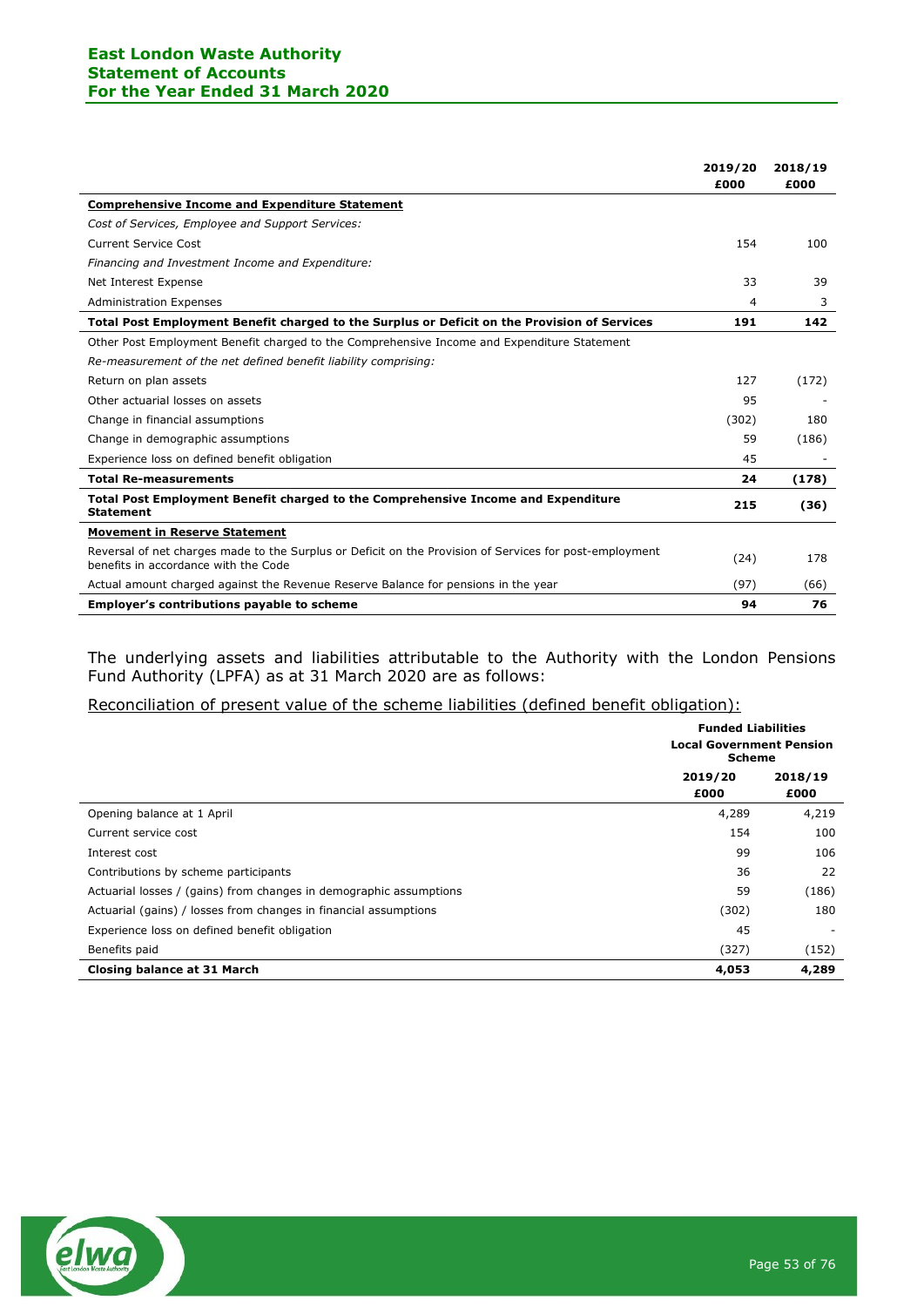### Reconciliation of the movements in the fair value of scheme (plan) assets:

|                                      |                 | <b>Funded Assets</b><br><b>Local Government Pension</b><br><b>Scheme</b> |  |
|--------------------------------------|-----------------|--------------------------------------------------------------------------|--|
|                                      | 2019/20<br>£000 | 2018/19<br>£000                                                          |  |
| Opening fair value of scheme assets  | 2,831           | 2,649                                                                    |  |
| Interest income                      | 66              | 67                                                                       |  |
| Return on plan assets less interest  | (127)           | 172                                                                      |  |
| Other actuarial losses               | (95)            | $\overline{\phantom{a}}$                                                 |  |
| Administration expenses              | (4)             | (3)                                                                      |  |
| Employer contributions               | 94              | 76                                                                       |  |
| Contributions by scheme participants | 36              | 22                                                                       |  |
| Benefits paid                        | (327)           | (152)                                                                    |  |
| Closing fair value of scheme assets  | 2,474           | 2,831                                                                    |  |

The expected return on scheme assets is determined by considering the expected returns available on the assets underlying the current investment policy. Expected yields on fixed interest investments are based on gross redemption yields as at the Balance Sheet date.

The LPFA Fund's assets consist of the following categories at fair value, by proportion of the total assets held:

| <b>Assets</b>           | 2019/20<br>% | 2019/20<br>£000 | 2018/19<br>$\frac{6}{9}$ | 2018/19<br>£000 |
|-------------------------|--------------|-----------------|--------------------------|-----------------|
| Equities                | 54           | 1,339           | 54                       | 1,540           |
| Target Return Portfolio | 25           | 603             | 27                       | 755             |
| Infrastructure          |              | 173             | 6                        | 171             |
| Property                | 9            | 226             | 9                        | 266             |
| Cash                    | 5            | 131             | 4                        | 99              |
|                         |              |                 |                          |                 |
| <b>Total</b>            | 100          | 2,472           | 100                      | 2,831           |

Expected returns on equity investments reflect long-term real rates of return experienced in the respective markets.

The total return on the fund assets for the year to 31 March 2020 is  $E(0.061)$ m (2018/19: £0.239m).

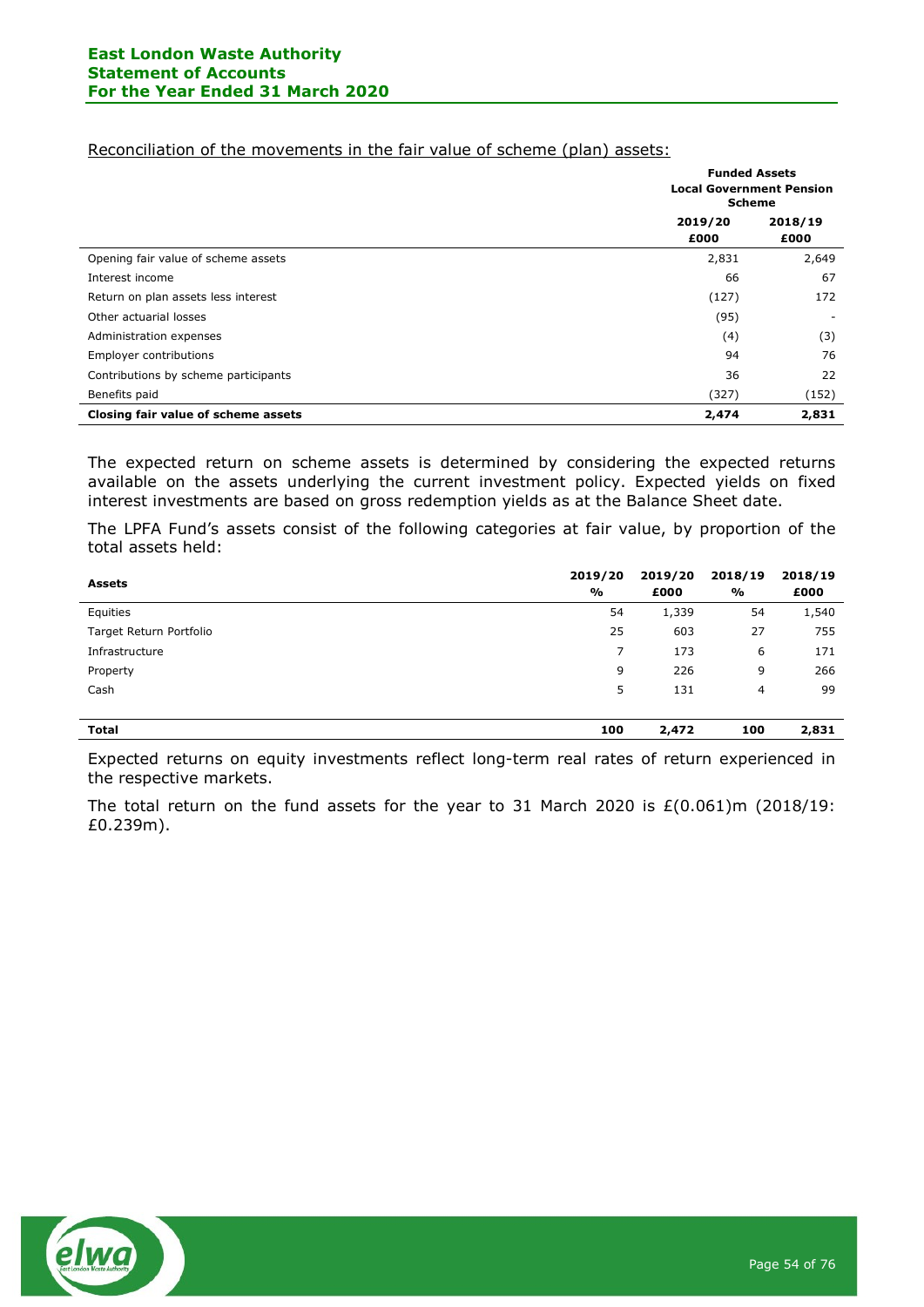### The asset share as at 31 January 2020 is as follows:

| <b>Employer Asset Share - Bid Value</b> | <b>31 January 2020</b>                 |          |            |
|-----------------------------------------|----------------------------------------|----------|------------|
|                                         |                                        | % Quoted | % Unquoted |
| <b>Equities</b>                         |                                        |          |            |
| Segregated                              | <b>Real Estate</b>                     | 1.4      |            |
|                                         | Consumer, Discretionary                | 4.9      |            |
|                                         | Consumer, Staples                      | 7.2      |            |
|                                         | Energy                                 | 0.4      |            |
|                                         | Financials                             | 5.7      |            |
|                                         | <b>Health Care</b>                     | 2.7      |            |
|                                         | Industrials                            | 5.0      |            |
|                                         | <b>Information Technology</b>          | 6.9      |            |
|                                         | Materials                              | 1.1      |            |
|                                         | Communication services                 | 2.5      |            |
|                                         | <b>Utilities</b>                       | 1.2      |            |
| Unsegregated:                           | Trade Cash/Pending                     | 2.1      |            |
|                                         | Synthetic Equity (Futures)             | 0.9      |            |
| <b>Private Equity</b>                   |                                        |          | 8.3        |
| <b>Fixed Income</b>                     |                                        | 4.9      |            |
| <b>Total Return</b>                     | Investment/Hedge Funds and unit trusts | 12.1     |            |
| <b>Credit</b>                           |                                        |          | 7.4        |
| <b>Infrastructure</b>                   |                                        |          | 7.0        |
| <b>Real Estate</b>                      |                                        |          | 9.1        |
| Cash                                    | Cash                                   | 2.0      |            |
|                                         | LDI                                    | 6.2      |            |
|                                         | Currency Hedge (Forward Contracts)     |          | 0.9        |
| Rounding                                |                                        | 0.1      |            |
| <b>Total</b>                            |                                        | 67.3%    | 32.7%      |

## Pension Assets and Liabilities Recognised in the Balance Sheet

The amount in the Balance Sheet arising from the Authority's obligation in respect of its defined benefit plans is as follows:

|                                                       | <b>Funded Liabilities</b><br><b>Local Government Pension</b><br><b>Scheme</b> |                  |  |
|-------------------------------------------------------|-------------------------------------------------------------------------------|------------------|--|
|                                                       |                                                                               |                  |  |
|                                                       | 31 March<br>2020                                                              | 31 March<br>2019 |  |
|                                                       | £000                                                                          | £000             |  |
| Present value of the defined benefit obligation       | 4,053                                                                         | 4,289            |  |
| Fair value of plan assets                             | (2, 474)                                                                      | (2,831)          |  |
| Net liability arising from defined benefit obligation | 1,579                                                                         | 1,458            |  |

The liabilities show the underlying commitments that the Authority has in the long run to pay post-employment (retirement) benefits. The net pension liability of £1.579m (2018/19:  $£1.458m)$  has a substantial impact on the net worth of the Authority as recorded in the Balance Sheet. However, statutory arrangements for funding the deficit mean that there is no material direct impact on the financial position of the Authority. The deficit in respect of LPFA Fund liabilities will be made good by increased contributions to the LPFA Fund over the remaining working life of the employees (i.e. before payments fall due), as assessed by the scheme actuary.

The projected employer contributions for the year to 31 March 2021 are £0.095m.

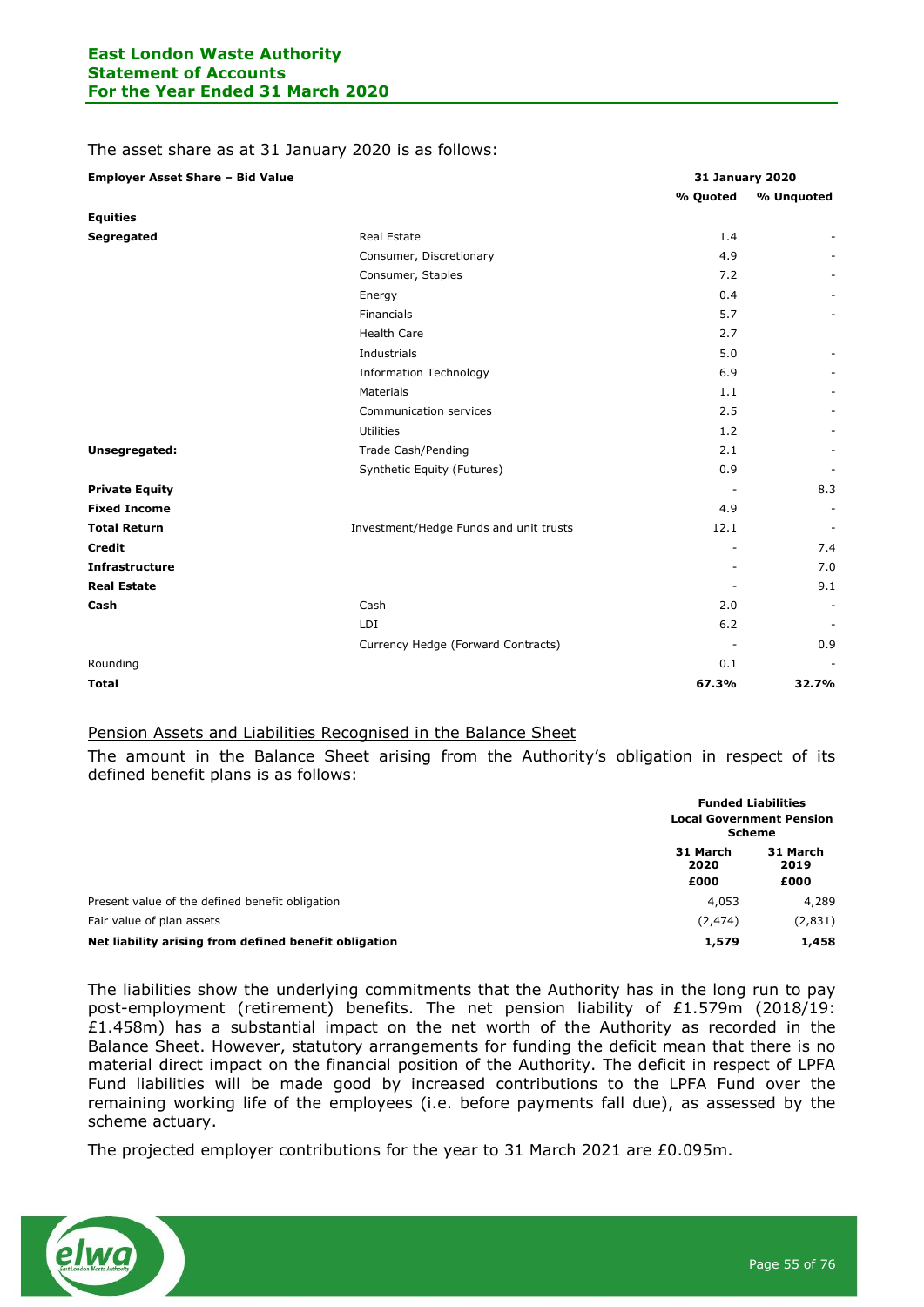### Basis for Estimating Assets and Liabilities

Liabilities have been assessed on an actuarial basis using the projected unit method, an estimate of the pensions that will be payable in future years dependent on assumptions about mortality rates, salary levels, etc. Liabilities have been assessed by Barnett Waddingham LLP, an independent firm of actuaries, who use a roll forward approach, based on the results of the last full valuation of the LPFA Fund as at 31 March 2019, adjusting for known membership and scheme changes where applicable.

The principal assumptions used by the LPFA actuary have been:

|                                         | 2019/20                     | 2019/20           | 2018/19           |
|-----------------------------------------|-----------------------------|-------------------|-------------------|
|                                         | Weighted<br>by<br>liability | <b>Unweighted</b> | <b>Unweighted</b> |
| <b>Mortality assumptions</b>            |                             |                   |                   |
| Longevity at 65 for current pensioners: |                             |                   |                   |
| Men                                     | 21.1                        | 21.1              | 21.1              |
| Women                                   | 24.5                        | 24.5              | 24.5              |
| Longevity at 65 for future pensioners:  |                             |                   |                   |
| Men                                     | 22.9                        | 22.9              | 22.9              |
| Women                                   | 26.1                        | 26.1              | 26.1              |
|                                         |                             |                   |                   |
|                                         |                             | 2019/20           | 2018/19           |
| <b>Financial Assumptions:</b>           |                             |                   |                   |
| Rate of Inflation CPI                   |                             | 1.90%             | 2.45%             |
| Rate of increase in salaries            |                             | 2.90%             | 3.95%             |
| Rate of increase in pensions            |                             | 1.90%             | 2.45%             |
| Rate for discounting scheme liabilities |                             | 2.35%             | 2.40%             |

The estimation of the defined benefit obligations is sensitive to the actuarial assumptions set out in the previous table.

The sensitivity analysis in the following table has been determined based on reasonably possible changes of the assumptions occurring at the end of the reporting period and assumes for each change that the assumption analysed changes while all the other assumptions remain constant. For example, the sensitivity analysis impact figure for longevity is based solely on the assumption of life expectancy increasing or decreasing for men and women. In practice this is unlikely to occur as a change in one assumption may affect the other assumptions due to their being interrelated. The estimations in the sensitivity analysis have followed the accounting policies for the scheme, i.e. on an actuarial basis using the projected unit credit method. The methods and types of assumptions used in preparing the sensitivity analysis below did not change from those used in the previous period.

#### Sensitivity Analysis

|                                                                  | <b>Impact on the Defined Benefit</b><br>Obligation in the Scheme - based<br>on £4.053m (2019/20) |                                             |  |
|------------------------------------------------------------------|--------------------------------------------------------------------------------------------------|---------------------------------------------|--|
|                                                                  | Increase in<br><b>Assumption by</b><br>0.1%                                                      | Decrease in<br><b>Assumption by</b><br>0.1% |  |
|                                                                  | £000                                                                                             | £000                                        |  |
| <b>Adjustment to:</b>                                            |                                                                                                  |                                             |  |
| - discount rate                                                  | 3,986                                                                                            | 4,121                                       |  |
| - long term salary increase                                      | 4,053                                                                                            | 4,053                                       |  |
| - pension increases and deferred revaluation                     | 4,121                                                                                            | 3,986                                       |  |
| - life expectancy assumptions (increase of decrease by one year) | 4,188                                                                                            | 3,922                                       |  |

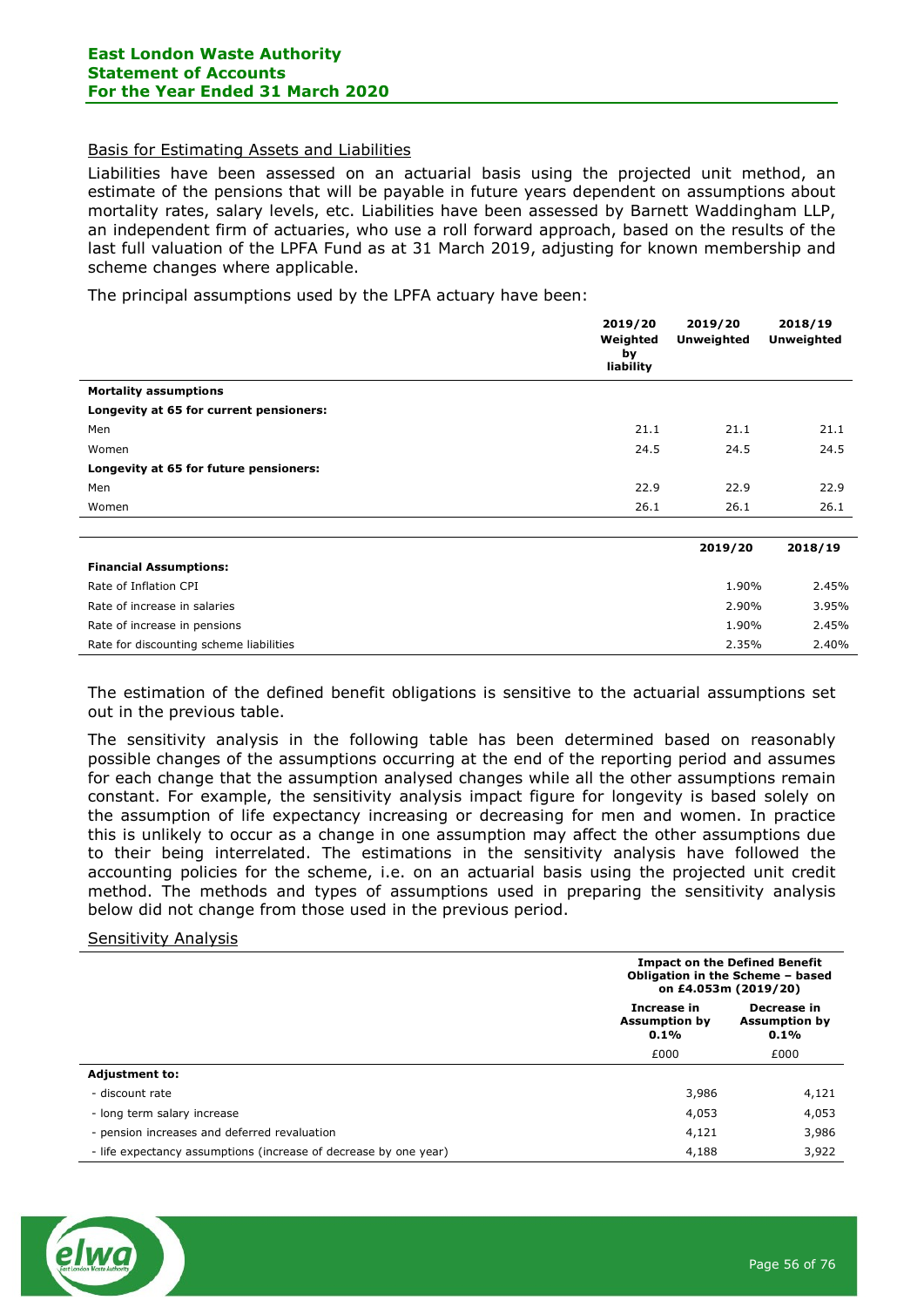## 27. Contingent Liabilities

As at 31 March 2020 the Authority had two contingent liabilities:

### Fly Tipping Clearance

There is an ongoing possibility that the Authority will have to remove and dispose of waste which was illegally fly tipped at one of the Authority's closed landfill sites.

It is difficult to determine the final cost of dealing with the waste. The Authority has no information on the land levels before the fly-tipping, therefore it is difficult to estimate how much waste there is.

Remedying the illegal waste activity would include surveys, equipment and manpower as well as landfill tax and clean-up/environment costs. Removal of the waste and disposal to landfill is seen as a last resort. If the waste has to be removed then other options will be explored to utilise this material elsewhere as the majority of the material is inert. Depending on the action taken the cost could be anything between  $£0.010m$  (to tidy the site) and in excess of  $£1.000m$ if 100% of the material is disposed of to landfill.

### Fire Prevention Improvements

Insurance in the waste market in recent years has seen the insurance premiums increase. The fire at the Authority's Mechanical Biological Treatment (MBT) facility on Frog Island in 2014 and fires at other waste facilities elsewhere in the country have increased the perceived level of risk. The Contractor is working with its insurers and the Authority on agreeing the level of need for a range of changes to reduce fire risks, and at 31 March 2020 it remains open as to whether (and if so, to what extent) the Authority will have to contribute towards the costs of any such changes that may be required.

## 28. Financial Instruments

The following categories of financial instruments are carried in the Balance Sheet.

| <b>Financial Assets</b>       | Current                              |                          |                          |                          |                          |
|-------------------------------|--------------------------------------|--------------------------|--------------------------|--------------------------|--------------------------|
|                               | <b>Debtors</b><br><b>Investments</b> |                          | <b>Total</b>             |                          |                          |
|                               | 31 March<br>2020<br>£000             | 31 March<br>2019<br>£000 | 31 March<br>2020<br>£000 | 31 March<br>2019<br>£000 | 31 March<br>2020<br>£000 |
| Amortised cost                | 26,576                               | 20,924                   | $\overline{\phantom{0}}$ | Ξ.                       | 26,576                   |
| Other financial assets        | $\overline{\phantom{0}}$             | ۰                        | 5,580                    | 2,415                    | 5,580                    |
| <b>Total financial assets</b> | 26,576                               | 20,924                   | 5,580                    | 2,415                    | 32,156                   |

| <b>Financial Liabilities</b>       | <b>Non-Current</b>       |                          | Current                               |                          |                          |                          |                          |
|------------------------------------|--------------------------|--------------------------|---------------------------------------|--------------------------|--------------------------|--------------------------|--------------------------|
|                                    | <b>Borrowings</b>        |                          | <b>Creditors</b><br><b>Borrowings</b> |                          |                          | <b>Total</b>             |                          |
|                                    | 31 March<br>2020<br>£000 | 31 March<br>2019<br>£000 | 31 March<br>2020<br>£000              | 31 March<br>2019<br>£000 | 31 March<br>2020<br>£000 | 31 March<br>2019<br>£000 | 31 March<br>2020<br>£000 |
| Amortised cost                     | (800)                    | (1,250)                  | (476)                                 | (26)                     |                          | ۰                        | (1,276)                  |
| Other financial liabilities        |                          | ۰                        | ۰                                     | $\overline{\phantom{a}}$ | (7, 288)                 | (5,655)                  | (7, 288)                 |
| <b>Total financial liabilities</b> | (800)                    | (1,250)                  | (476)                                 | (26)                     | (7, 288)                 | (5,655)                  | (8, 564)                 |

IFRS 9 introduced fundamental changes to the classification of financial assets. For the Authority, those items previously identified as Loans and Receivables from 1 April 2018 now fall within the Amortised Cost Business Model.

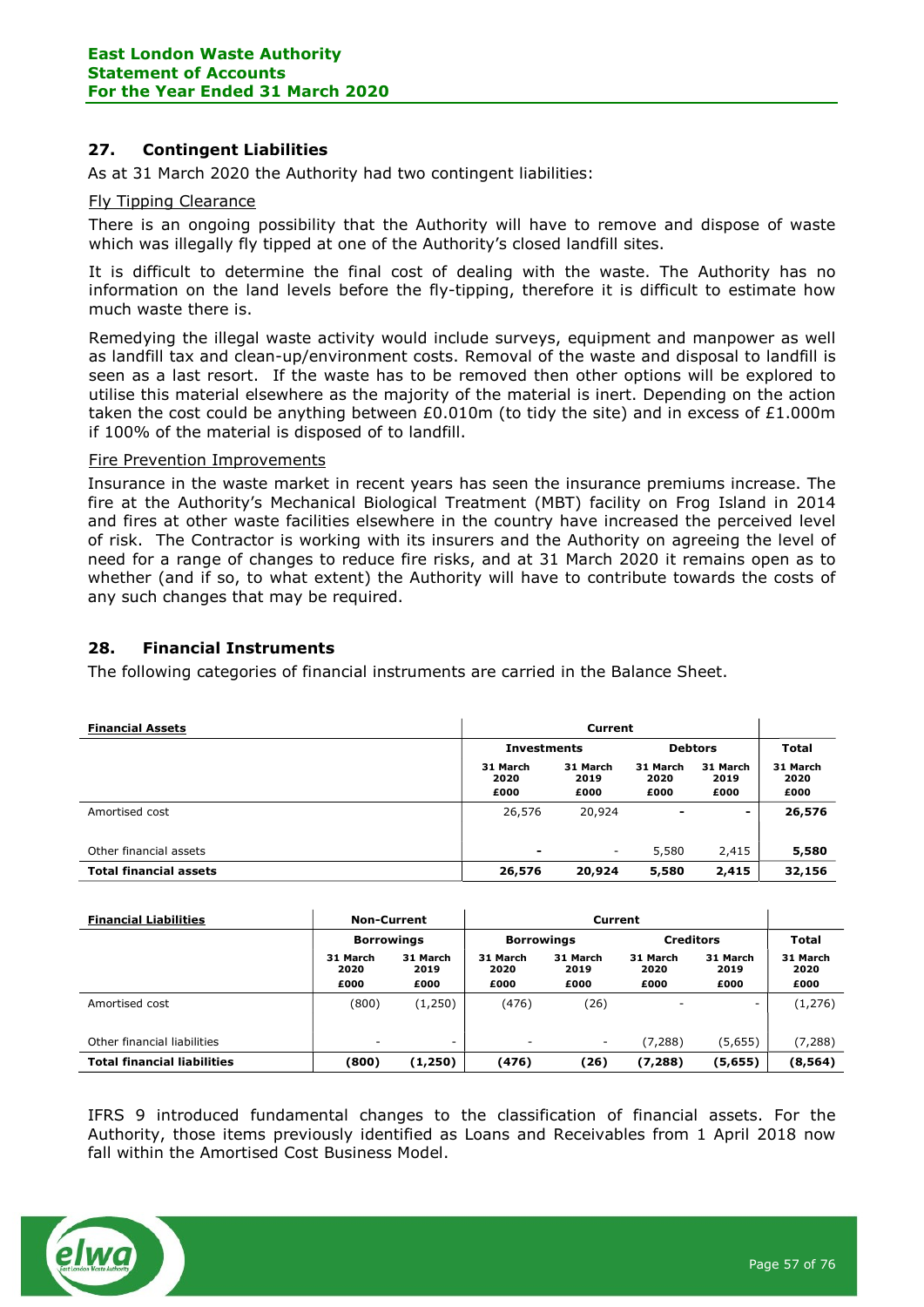The Code of Practice states that disclosures of fair value are not required when the carrying amount is a reasonable approximation of fair value, for example, for financial instruments such as short-term trade receivables and payables.

Due to the simplified long term and short-term nature of the Authority's financial assets and liabilities, the reclassification and re-measurements required by IFRS 9 has had no impact on the accounts.

The impact of Financial Instruments on the Comprehensive Income and Expenditure Statement is as follows:

#### Income, Expense, Gains and Losses

|                                                                    | 2019/20                                                                       |                                                                   |                                                                               | 2018/19                                                           |
|--------------------------------------------------------------------|-------------------------------------------------------------------------------|-------------------------------------------------------------------|-------------------------------------------------------------------------------|-------------------------------------------------------------------|
|                                                                    | <b>Surplus or</b><br>Deficit on the<br><b>Provision of</b><br><b>Services</b> | Other<br><b>Comprehensive</b><br>Income and<br><b>Expenditure</b> | <b>Surplus or</b><br>Deficit on the<br><b>Provision of</b><br><b>Services</b> | <b>Other</b><br>Comprehensive<br>Income and<br><b>Expenditure</b> |
|                                                                    | £000                                                                          | £000                                                              | £000                                                                          | £000                                                              |
| <b>Financial Assets measured at amortised</b><br>cost              |                                                                               |                                                                   |                                                                               |                                                                   |
| Interest revenue (note 7)                                          | (229)                                                                         |                                                                   | (146)                                                                         |                                                                   |
| <b>Total Income</b>                                                | (229)                                                                         |                                                                   | (146)                                                                         |                                                                   |
| <b>Financial Liabilities measured at amortised</b><br>cost         |                                                                               |                                                                   |                                                                               |                                                                   |
| Interest expense (note 7)                                          | 5,748                                                                         |                                                                   | 4,042                                                                         |                                                                   |
| Contingent rent (note 7)                                           | 6,462                                                                         |                                                                   | 4,416                                                                         |                                                                   |
| Pension interest and expected return on pension<br>assets (note 7) | 37                                                                            |                                                                   | 42                                                                            |                                                                   |
| <b>Total Expense</b>                                               | 12,247                                                                        |                                                                   | 8,500                                                                         |                                                                   |
| <b>Total</b>                                                       | 12,018                                                                        |                                                                   | 8,354                                                                         |                                                                   |

The Fair Values of Financial Assets and Financial Liabilities that are not measured at Fair Value (but for which Fair Value Disclosures are required)

Except for those financial assets carried at fair value, all other financial liabilities and financial assets held by the Authority are carried in the Balance Sheet at amortised cost.

Their fair value can be assessed by calculating the present value of the cash flows that take place over the remaining life of the instruments, using the following assumptions:

- a) For loans from the PWLB payable, PWLB premature repayment rates have been applied to provide the fair value under PWLB debt redemption procedures. An additional note to the tables sets out the alternative fair value measurement applying the borrowing rates, highlighting the impact of the alternative valuation;
- b) For loans receivable prevailing benchmark market rates have been used to provide the fair value;
- c) No early repayment or impairment is recognised;
- d) Where an instrument has a maturity of less than 12 months or is a trade or other receivable the fair value is taken to be the carrying amount or the billed amount;
- e) The fair value of trade and other receivables is taken to be the invoiced or billed amount.

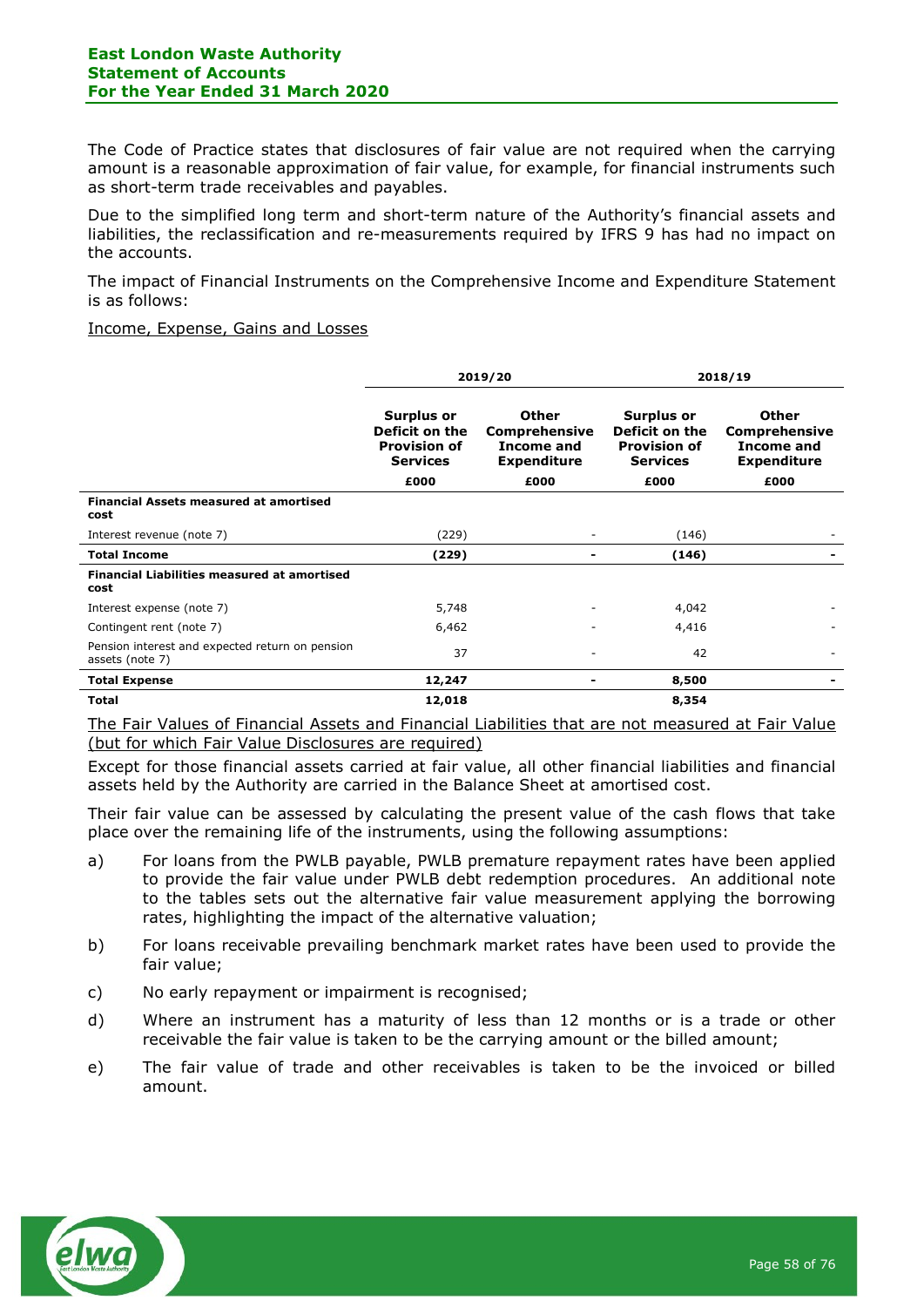The fair values calculated are as follows:

|                                    | 31 March 2020                           |        | <b>31 March 2019</b> |                   |
|------------------------------------|-----------------------------------------|--------|----------------------|-------------------|
|                                    | <b>Fair Value</b><br>Carrying<br>amount |        | Carrying<br>amount   | <b>Fair Value</b> |
|                                    | £000                                    | £000   | £000                 | £000              |
| <b>Financial Liabilities</b>       |                                         |        |                      |                   |
| Long Term PFI Liabilities          | 48,531                                  | 48,531 | 52,723               | 52,723            |
| Long Term Public Works Loan Board  | 800                                     | 1,627  | 1,250                | 2,128             |
| Short Term Public Works Loan Board | 476                                     | 488    | 26                   | 26                |
| Short Term Creditors (note 12)     | 7,288                                   | 7,288  | 5,655                | 5,655             |
| <b>Financial Assets</b>            |                                         |        |                      |                   |
| Short Term Debtors (note 10)       | 5,580                                   | 5,580  | 2,415                | 2,415             |
| Short Term Cash Investments        | 26,576                                  | 26,576 | 20,924               | 20,924            |

The fair value of Public Works loan Board (PWLB) loans as at 31 March 2020 is £2.115m. (31 March 2019: £2.128m). This is calculated using the premature repayment rate published by the PWLB on 31 March 2020, using level 2 inputs and making the following assumptions:

- a) Estimated ranges of interest rates at 31 March 2020 are 0.02% to 0.73% for loans from the PWLB.
- b) No early repayment or impairment is recognised.
- c) Where an instrument will mature in the next 12 months, the carrying amount is assumed to approximate to fair value.

The fair value of the Public Works Loan Board (PWLB) loans is greater than the carrying amount because the Authority's portfolio of loans includes a number of fixed rate loans where the interest rate payable is higher than the rates available for similar loans in the current market at the balance sheet date. This shows a notional future loss (based on economic conditions at 31 March 2020) arising from a commitment to pay interest to lenders above current market rates.

The Authority has pledged no collateral in respect of repayment of any loan to another entity.

The carrying value of financial instruments reported on the Balance Sheet includes interest on loans and investments.

Short-term debtors and creditors are carried at cost as this is a fair approximation of their value. The valuation of PFI and finance lease liabilities have been based on level 2 inputs using a discounted cashflow analysis, with the most significant inputs being the discount rate.

Transfers between Levels of the Fair Value Hierarchy

There have been no transfers between input levels during the year.

Changes in the Valuation Technique

There has been no change in the valuation technique used during the year for the financial instruments.

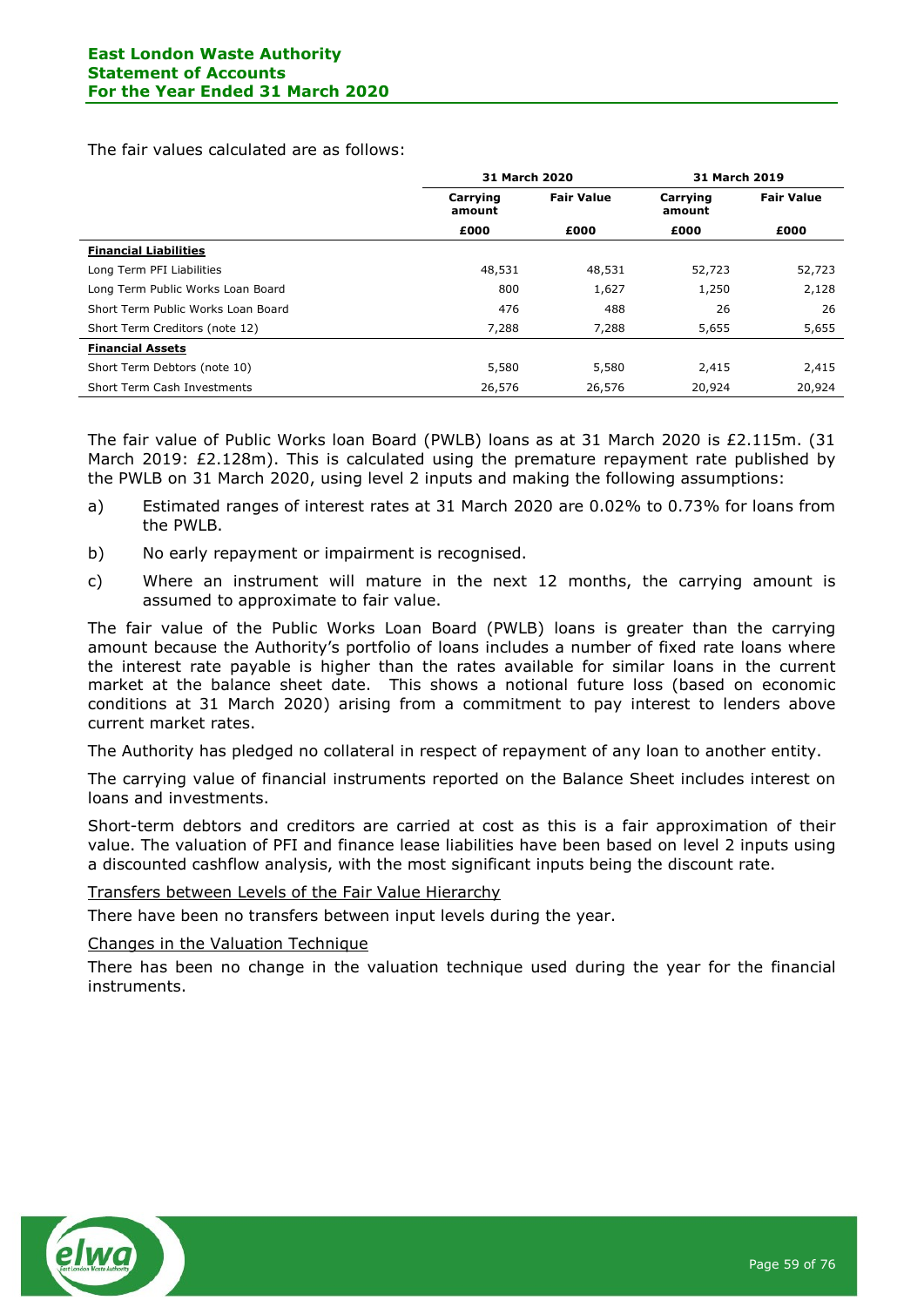Fair value hierarchy for financial assets and financial liabilities that are not measured at fair value:

| Recurring fair value measurements                                      | Other significant observable inputs<br>(Level 2)<br><b>31 March 2020</b> | Other significant observable inputs<br>(Level 2)<br>31 March 2019 |
|------------------------------------------------------------------------|--------------------------------------------------------------------------|-------------------------------------------------------------------|
|                                                                        | £000                                                                     | £000                                                              |
| Financial liabilities<br>Financial liabilities held at amortised cost: |                                                                          |                                                                   |
| Long Term PFI Liabilities                                              | 48,531                                                                   | 52,723                                                            |
| Long Term Public Works Loan Board                                      | 800                                                                      | 1,250                                                             |
| Short Term Public Works Loan Board                                     | 476                                                                      | 26                                                                |
| Short Term Creditors (note 12)                                         | 7,288                                                                    | 5,655                                                             |
| <b>Total</b>                                                           | 57,095                                                                   | 59,654                                                            |
| Financial assets<br>Financial assets held at amortised cost:           |                                                                          |                                                                   |
| Short Term Debtors (note 10)                                           | 5,580                                                                    | 2,415                                                             |
| Short Term Cash Investments                                            | 26,576                                                                   | 20,924                                                            |
| <b>Total</b>                                                           | 32,156                                                                   | 23,339                                                            |

As at 31 March 2020 the Authority had not entered into any financial guarantees.

## 29. Nature and Extent of Risks arising from Financial Instruments

### Overall Procedures for Managing Risk

The Authority's activities expose it to a variety of financial risks:

- a) Credit risk the possibility that other parties might fail to pay amounts due to the Authority.
- b) Liquidity Risk the possibility that the Authority might not have funds available to meet its commitments to make payments.
- c) Market risk the possibility that financial loss might arise for the Authority as a result of changes in such measures as interest rates and stock market movements.

The Authority's overall risk management programme focuses on the unpredictability of financial markets and seeks to minimise potential adverse effects on the resources available to fund its services. Risk management is carried out by the London Borough of Redbridge's central treasury team, under policies approved by the Authority in the annual Treasury Management Strategy. The Authority provides written principles for overall risk management as well as written policies covering specific areas such as interest rate risk, credit risk and the investment of surplus cash.

#### Credit Risk

Credit risk arises from deposits with banks and financial institutions, as well as credit exposures to the Authority's customers.

This risk is minimised through the Annual Investment Strategy, which is available on the Authority's website.

#### Credit Risk Management Practices

The Authority's credit risk management practices are set out in the Annual Investment Strategy. The Authority maintains written principles for overall risk management, as well as written policies covering specific areas such as interest rate risk, credit risk, and the investment of surplus cash through Treasury Management Practices (TMP's). The TMP's are a requirement of the Code of Practice and are reviewed periodically.

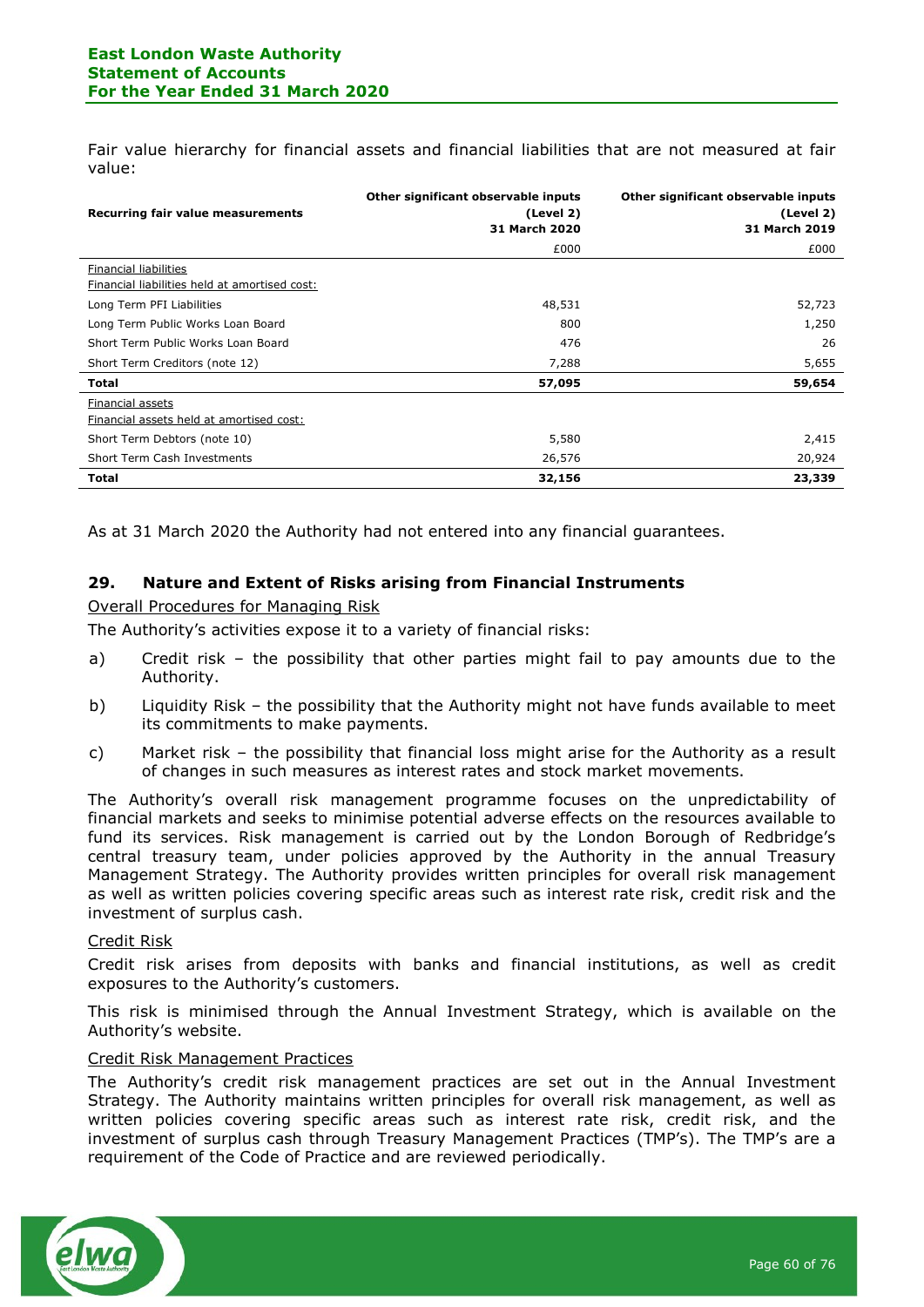The procedures for risk management are set out through a legal framework set out in the Local Government Act 2003 and the associated regulations. These require the Authority to comply with the CIPFA Prudential Code, the CIPFA Treasury Management in the Public Services Code of Practice and Investment Guidance issued through the Act. Overall these procedures require the Authority to manage risk in the following ways:

- a) by formally adopting and following the requirements of the Code of Practice;
- b) by approving annually in advance Prudential Indicators for the following three years limiting:
	- a) the Authority's overall borrowing;
	- b) maximum and minimum exposure to fixed and variable interest rates;
	- c) maximum and minimum debt repayment profile;
	- d) maximum annual exposure to investments maturing beyond one year.

The Investment Strategy for the forthcoming year sets out criteria for both investing and selecting investment counterparties in compliance with government guidance. The Strategy's objective is to prioritise the security and liquidity of the Authority's investments over the investment yield. Performance is reported bi-annually to the Authority. The Annual Investment Strategy for 2019/20 was approved by the Authority Members on 4 February 2019 and is available to view on the Authority's website – item 6 at: https://eastlondonwaste.gov.uk/wpcontent/uploads/04.02.19-Agenda-Pack-Public-final.pdf

## Credit risk arising from deposits with Banks and Financial Institutions

Deposits are not made with banks and financial institutions unless they are rated independently and meet the Authority's credit criteria, which are restricted to the upper end of the independent credit rating criteria. In addition, investment values are set taking into account the institutions' credit rating and the duration of lending. The Authority has also set limits as to the maximum percentage of the investment portfolio that can be placed with any one class of institution and this is monitored on a daily basis. All transactions in relation to deposits were in line with the Authority's approved credit ratings.

The Annual Investment Strategy requires the Authority to maintain a counterparty list that follows the criteria set out in the Treasury Management Practices. Creditworthiness is assessed by the use of credit ratings provided by Fitch, Moody's and Standard & Poor's to assess an institution's long and short-term financial strength along with its individual and support ratings. Other information provided by brokers, advisers and financial and economic reports is also collated and assessed and then used to produce a matrix to monitor each individual institution against the Authority's criteria.

Any counterparty whose ratings fall to the extent that they no longer meet the credit criteria are immediately removed from the lending list. Only highly rated counterparties may be included on the lending list such as:

- a) UK Part Nationalised Banks.
- b) Building Societies with assets in excess of £3.000bn.
- c) AAA rated Money Market Funds.
- d) The UK Government (Debt Management Office and Gilts).
- e) Other Local Authorities.
- f) Enhanced Cash Funds.
- g) Non-UK Government and Supranational Institutions.

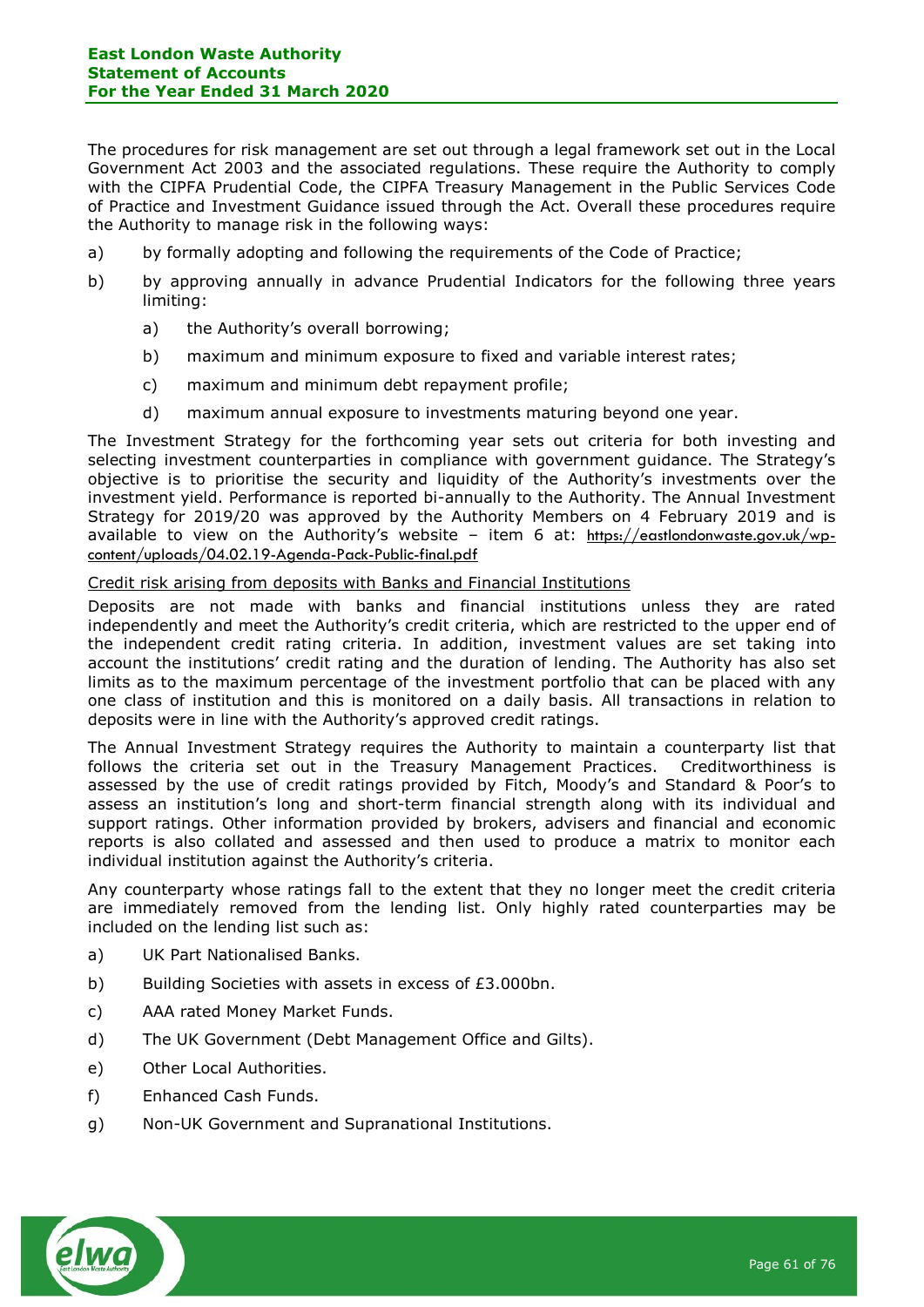Customers for goods and services are assessed, taking into account their financial position, past experience and other factors, with individual credit limits being set in accordance with internal ratings in accordance with parameters set by the Authority.

The Authority's maximum exposure to credit risk in relation to its investments in banks and building societies of £26.500m cannot be assessed generally as the risk of any institution failing to make interest payments or repay the principal sum will be specific to each individual institution. Recent experience has shown that it is rare for such entities to be unable to meet their commitments. A risk of irrecoverability applies to all of the Authority's deposits, but there was no evidence at 31 March 2020 that this was likely to crystallise.

In addition, the diversification of investments also provides additional security. The maximum percentages of the investment portfolio, which may be invested in each class of assets, are detailed:

| <b>Asset Class Percentages</b>                                        |                                                                                   |                                              |  |  |  |
|-----------------------------------------------------------------------|-----------------------------------------------------------------------------------|----------------------------------------------|--|--|--|
| <b>Type of Asset</b>                                                  | % of Total Investment as set<br>by 2019/20 Treasury<br><b>Management Strategy</b> | % of Total Investment as<br>at 31 March 2020 |  |  |  |
|                                                                       | $\frac{9}{0}$                                                                     | %                                            |  |  |  |
| UK Government                                                         | 100                                                                               |                                              |  |  |  |
| <b>Local Authorities</b>                                              | 85                                                                                | 19                                           |  |  |  |
| UK Banks - Specified                                                  | 80                                                                                | 64                                           |  |  |  |
| Money Market Funds                                                    | 40                                                                                | 17                                           |  |  |  |
| Building Societies - Specified                                        | 45                                                                                |                                              |  |  |  |
| <b>Total Unspecified Investments</b>                                  | 50                                                                                |                                              |  |  |  |
| Non-UK Banks - Specified (subject to group limit)                     | 40                                                                                |                                              |  |  |  |
| Non-UK Government and Supranational Bonds (subject to group<br>limit) | 30                                                                                | ۰.                                           |  |  |  |
| Total Group Non-UK Investments                                        | 40                                                                                |                                              |  |  |  |
| Corporate Bonds                                                       | 15                                                                                |                                              |  |  |  |

The asset class percentages are well within the upper limits prescribed in the Authority's Treasury Management Strategy for 2019/20.

The boundary is set at  $E2.000m$  for long-term investments as specified in the Authority's Treasury Management Strategy. The Authority currently has no investments for longer than one year.

No breaches of the Authority's counter-party criteria occurred during the reporting period and the Authority does not expect any losses from non-performance by any of its counterparties in relation to deposits.

## Amounts Arising from Expected Credit Losses

Using the expected credit loss model the calculated loss allowance for investments at amortised cost is negligible therefore having no impact on the carrying value of investments.

## Credit risk arising from Authority's exposure from other debtors

There is no impairment allowance for doubtful debt as 31 March 2020 (£nil provision at 31 March 2019), as all outstanding debtors are expected to pay.

No credit limits were exceeded during the reporting period and the Authority does not expect any losses from non-performance by any of its counterparties in relation to deposits.

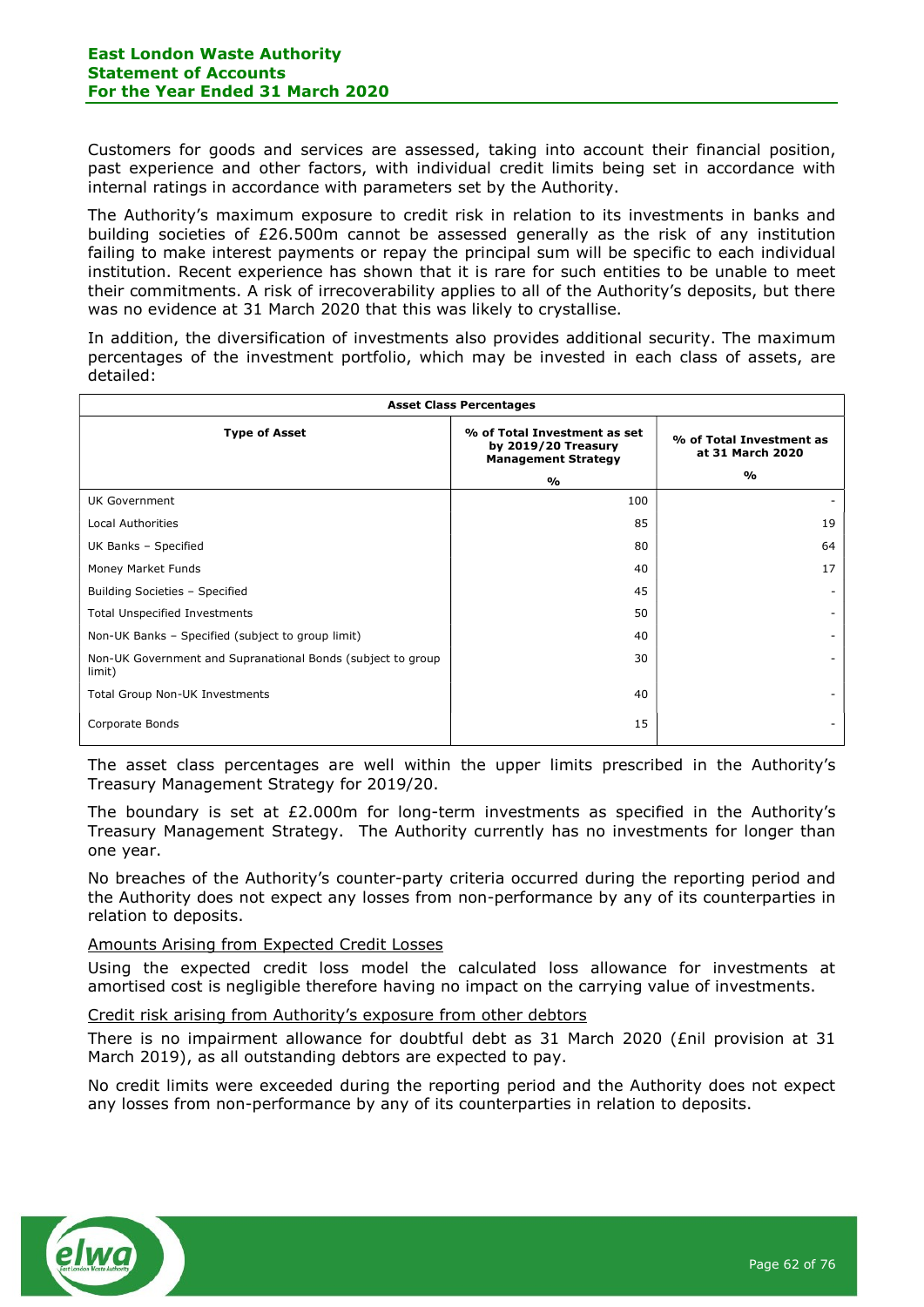Invoiced payments for services are either required in advance or due at the time the service is provided. As at 31 March 2020, £0.579m (31 March 2019: £0.614m) is due to the Authority from its trade debtors, which are mainly other local authorities, the total being past its due date. The past due but not impaired amount can be analysed by age as follows:

| <b>Invoiced Payments for Services</b> | 2019/20<br>£000 | 2018/19<br>£000 |
|---------------------------------------|-----------------|-----------------|
| Three months or less                  | 579             | 614             |
| Total                                 | 579             | 614             |

### Liquidity Risk

The Authority manages its liquidity position through the risk management procedures above (the setting and approval of Prudential Indicators and the approval of the treasury and investment strategy reports). It has a comprehensive cash flow management system that seeks to ensure that cash is available as needed. If unexpected movements happen, the Authority has ready access to borrowings from the money markets and the Public Works Loans Board. There is no significant risk that it will be unable to raise finance to meet its commitments under financial instruments. Instead, the risk is that the Authority will be bound to replenish a significant proportion of its borrowings at a time of unfavourable interest rates. The Authority sets limits on the proportion of its fixed rate borrowing during specified periods. The strategy is to ensure that no more than 37% of loans are due to mature within any one year through a combination of careful planning of new loans taken out and (where it is economic to do so) making early repayments.

As at 31 March 2020, all of the Authority's outstanding loans were with the PWLB.

### Refinancing and Maturity Risk

The maturity analysis for borrowing is as follows:

| <b>Renewal Period</b>      | <b>Market Loans</b><br>Outstanding<br>as at<br>31 March<br>2020<br>£000 | Limit of<br>Projected<br><b>Fixed Rate</b><br><b>Borrowing</b><br>for Each<br>Period<br>% | % of Total<br><b>Borrowing as</b><br>at 31 March<br>2020<br>$\mathbf{O}/\mathbf{O}$ | % of Total<br><b>Borrowing as</b><br>at 31 March<br>2019<br>% |
|----------------------------|-------------------------------------------------------------------------|-------------------------------------------------------------------------------------------|-------------------------------------------------------------------------------------|---------------------------------------------------------------|
| Less than one year         | 476                                                                     | 35                                                                                        | 35                                                                                  | 2                                                             |
| Between one and two years  |                                                                         |                                                                                           | ۰.                                                                                  | 35                                                            |
| Between two and five years | ۰                                                                       | ۰                                                                                         | ٠                                                                                   |                                                               |
| Between five and ten years | 430                                                                     | 35                                                                                        | 35                                                                                  | 28                                                            |
| More than 10 Years         | 370                                                                     | 30                                                                                        | 30                                                                                  | 35                                                            |
| Total                      | 1,276                                                                   | 100                                                                                       | 100                                                                                 | 100                                                           |

All trade and other payables are due to be paid in less than one year.

## Market Risk

The Authority is exposed to risk in terms of its exposure to interest rate movements on its borrowings and investments. Movements in interest rates have a complex impact on the Authority. For instance, a rise in interest rates would have the following effects:

- a) Borrowings at fixed rates the fair value of the liabilities will fall.
- b) Investments at fixed rates the fair value of the assets will fall.

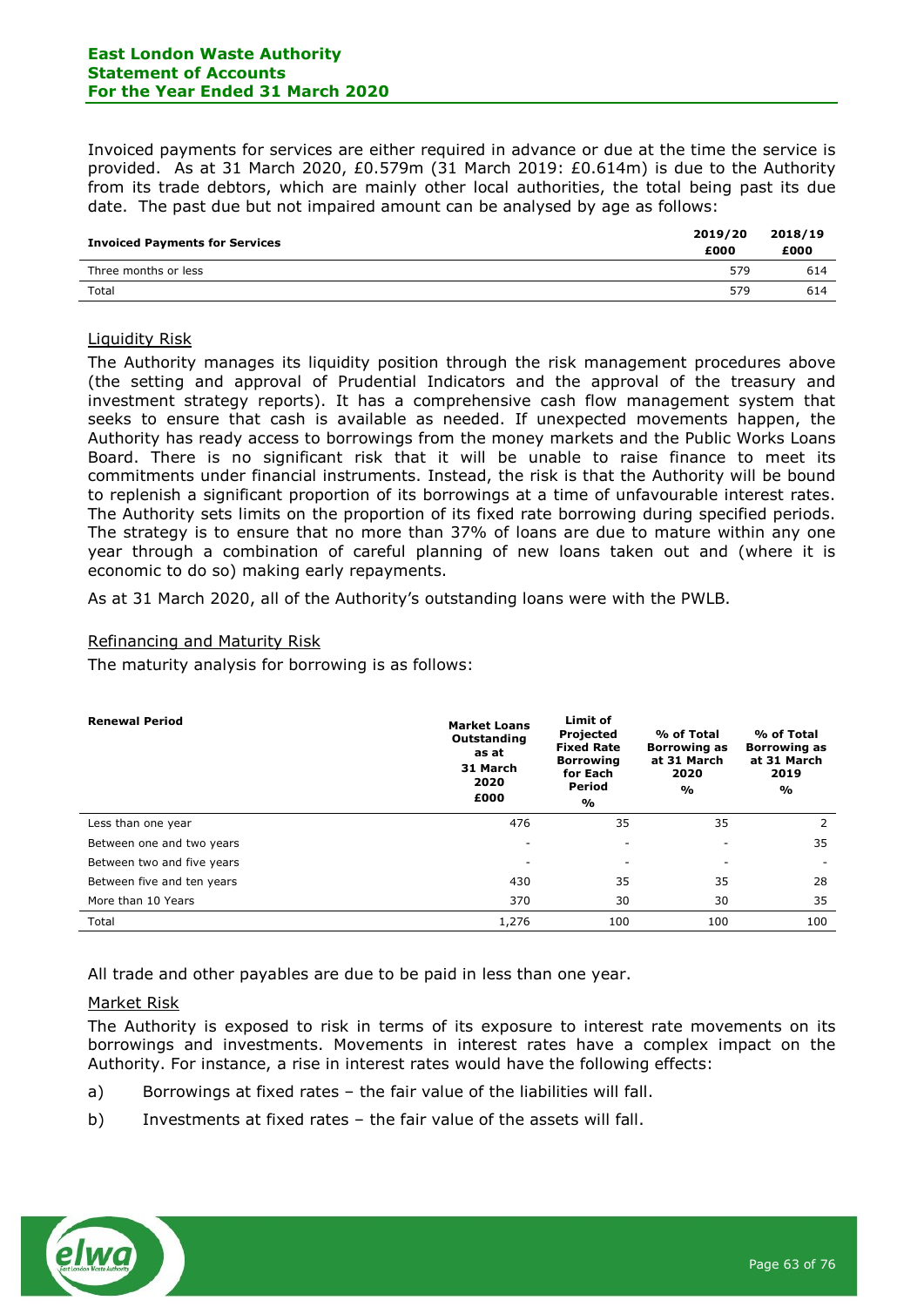- c) Borrowing at variable rates the interest expense charged to the Surplus and Deficit on the Provision of Services will rise.
- d) Investments at variable rates the interest income credited to the Surplus and Deficit on the Provision of Services will rise.

Borrowings are not carried at fair value, so nominal gains and losses on fixed rate borrowings would not impact on the Surplus and Deficit on the Provision of Services or Other Comprehensive Income and Expenditure. However, changes in interest payable and receivable on variable rate borrowings and investments will be posted to the Surplus or Deficit on the Provision of Services and affect the Revenue Reserve Balance.

The Authority has the following strategies to manage interest rate risk:

- a) Setting a maximum for the Authority's borrowings at variable rates. For 2019/20 all the Authority's borrowings were at fixed rates.
- b) Prudent borrowing and repayments arrangements, by limiting the net annual repayment of debt to the outstanding debt.

The Authority, through the London Borough of Redbridge Treasury Management team, has an active strategy for assessing interest rate exposure that feeds into the setting of the annual budget and which is used to monitor performance throughout the year. This allows any adverse changes to be responded to and accommodated quickly.

According to this assessment strategy, at 31 March 2020, if discount rates had been 1% higher with all other variables held constant, the financial effect would be:

|                                                                                                                                | £000 |
|--------------------------------------------------------------------------------------------------------------------------------|------|
| Decrease in fair value of long term fixed rate investments assets - No impact on Other<br>Comprehensive Income and Expenditure |      |
| Decrease in fair value of fixed rate borrowings liabilities - No impact on Other Comprehensive Income<br>and Expenditure       | 119  |

As at 31 March 2020 the Authority holds no variable interest rate investments or borrowings as they are all at fixed rates. Therefore, there is no predicted impact for this on the Comprehensive Income and Expenditure Statement.

The impact of a 1% fall in discount rates would be as above but with the movements being reversed. These assumptions are based on the same methodology as used in the Note 28 – Fair Values of Financial Assets and Liabilities.

## Price Risk

The Authority, excluding its Pension Fund, does not invest in equity shares and therefore is not exposed to losses arising from movement in the price of shares.

### Foreign Exchange Risk

The Authority, excluding its Pension Fund, has no financial assets or liabilities denominated in foreign currencies and therefore has no exposure to loss arising from movements in exchange rates.

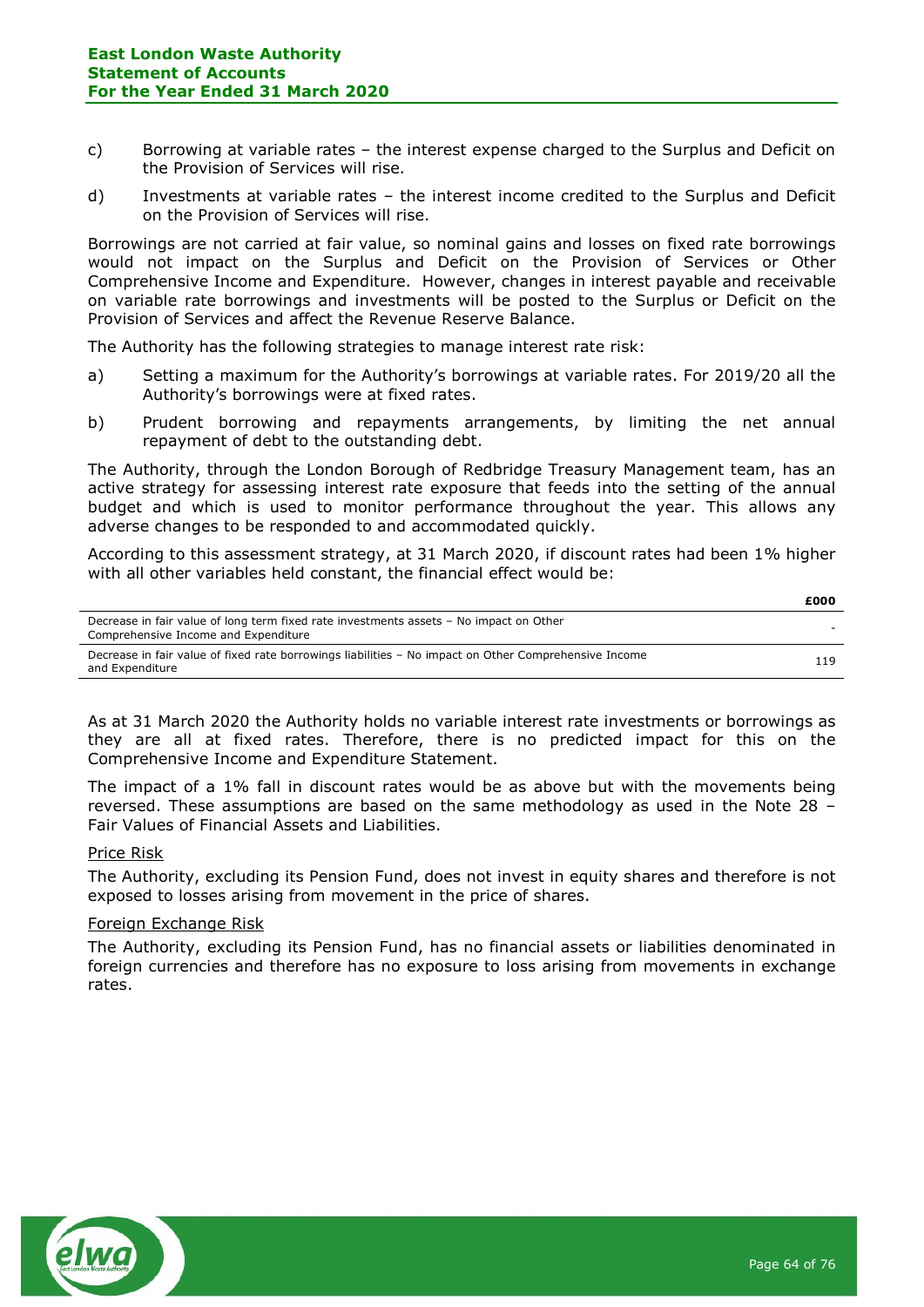### Glossary

### Actuary

An independent consultant who advises on the financial position of the Pension Fund.

### Actuarial Valuation

The Actuary reviews the assets and liabilities of the Pension Fund and reports to the Authority on the fund's financial position and recommended employers' contribution rates.

### Accruals

The amounts by which receipts or payments are increased in order to record the full income and expenditure incurred in an accounting period.

### **Amortisation**

The writing off of a charge or loan balance over a period of time. A measure of the costs of economic benefits derived from intangible assets that are consumed during the period.

### Balance Sheet

A statement of all the assets, liabilities and other balances of the Authority at the end of an accounting period.

### **Budget**

A forecast of future expenditure plans for the Authority. Detailed revenue budgets are prepared each year and it is on the basis of these figures that the Levy is set. Budgets are revised towards the year-end to take account of inflation, changes in patterns of services, and other factors.

### Capital Expenditure

Expenditure on the acquisition of non-current or intangible assets, or expenditure that adds to the value of an existing asset.

#### Capital Adjustment Account

Represents amounts set aside from revenue resources or capital receipts to finance expenditure on assets or for the repayment of external loans and certain other capital financing transactions.

#### Capital Receipt

Income received from the sale of a capital asset such as land or buildings.

### Carrying Value (Book Value)

For Financial Instruments, this value is the amount to be recognised on the Balance Sheet. Financial Assets and Liabilities need to be recognised in the Balance Sheet at fair value or at amortised cost.

#### Cash

Comprises cash in hand and available-on-demand deposits.

#### Cash Equivalents

Are short-term, highly liquid investments that are readily convertible to known amounts of cash and which are subject to an insignificant risk of changes in value.

#### Cashflow

A statement that shows the changes in cash and cash equivalents during the financial year.

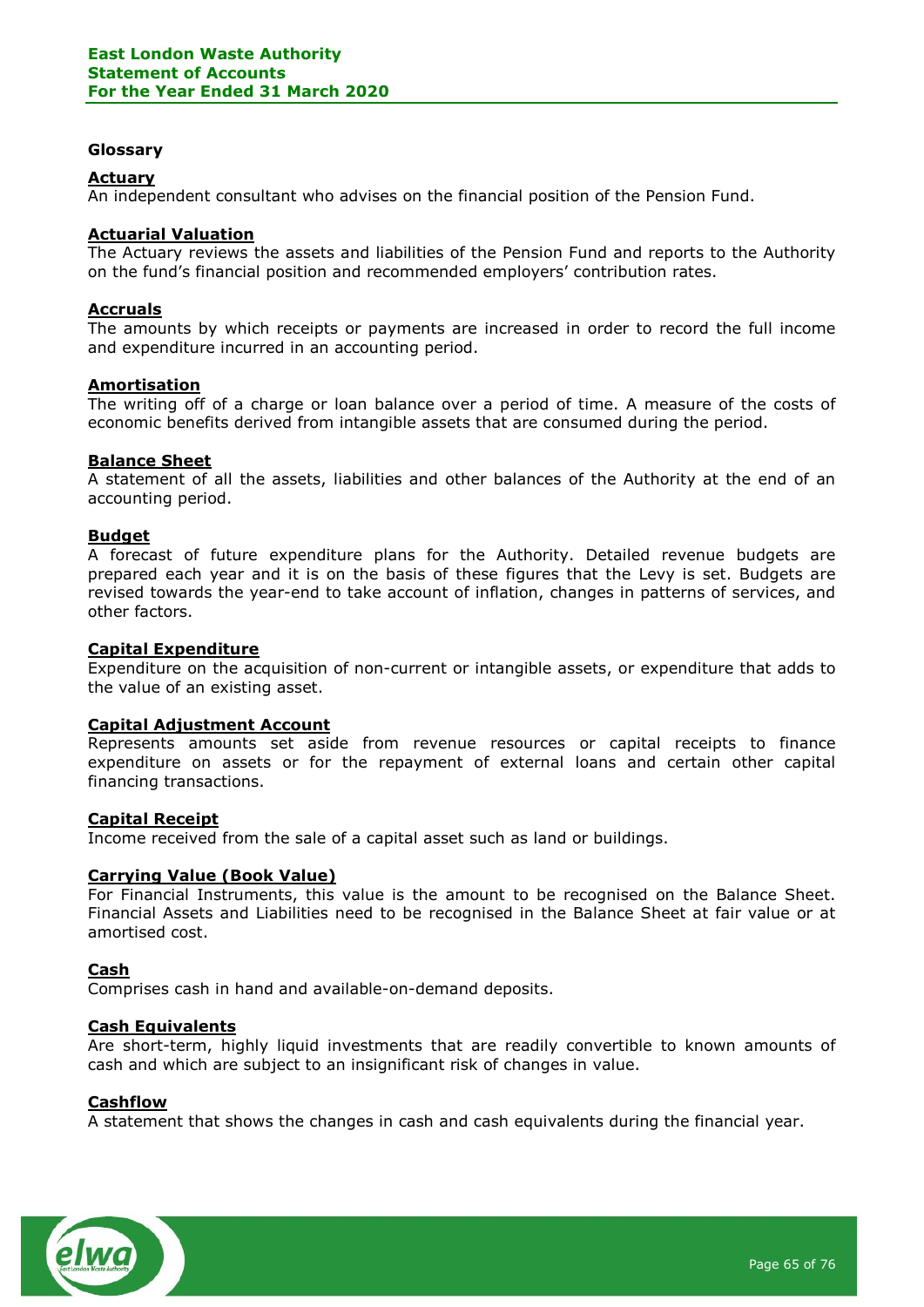## Comprehensive Income and Expenditure Statement

A Statement showing the net cost of the Authority's services during the year. It demonstrates how costs have been financed from general Government Grants and Income from Local Taxpayers.

### Contingent Liability

A possible obligation arising from a past event whose existence will be confirmed by the occurrence of one or more uncertain future events not wholly within the control of the Authority, or a present obligation arising from past events where it is not probable that there will be an associated cost or the amount of the obligation cannot be accurately measured.

## Credit Ratings for Investments

A scoring system used by credit rating agencies such as Fitch, Moodys and Standard and Poors to indicate the credit-worthiness and other factors of Governments, Banks, Building Societies, and other financial Institutions.

### **Creditors**

Amount of money owed by the Authority for goods and services received but not paid for as at 31 March.

### **Debtors**

Amount of money owed to the Authority by individuals and organisations for goods and services provided but where income was not received as at 31 March.

#### Defined Benefit Scheme

A pension scheme where the benefits payable on retirement are determined by predetermined formula and not dependent on market returns.

#### **Depreciation**

A measure of the cost of the economic benefits of the tangible fixed asset consumed during the year which is charged to the revenue account.

## Depreciation Replacement Cost

The current cost of replacing or recreating an asset with its modern equivalent asset less deduction for all physical deterioration and all relevant obsolesce and optimisation.

#### Earmarked Reserves

Amounts set aside for a specific purpose to meet future commitments or potential liabilities, for which it is not appropriate to establish provisions.

#### Fair Value

The amount that an asset can be exchanged or a liability settled between knowledgeable and willing parties in an arm's length transaction.

#### Finance Lease

A finance lease is where a finance company owns an asset and leases it to the Lessor in exchange for rentals. The Lessor will remain a large part, or all of the cost of the assets in rentals. At the end of the lease, the Lessee has the option to acquire ownership of the asset by paying, the last rental, or a final purchase price. This is a lease that substantially transfers the risks and rewards of a fixed asset to the lessee. With a Finance Lease, the present value of the lease payments would equate to the fair value of the leased asset.

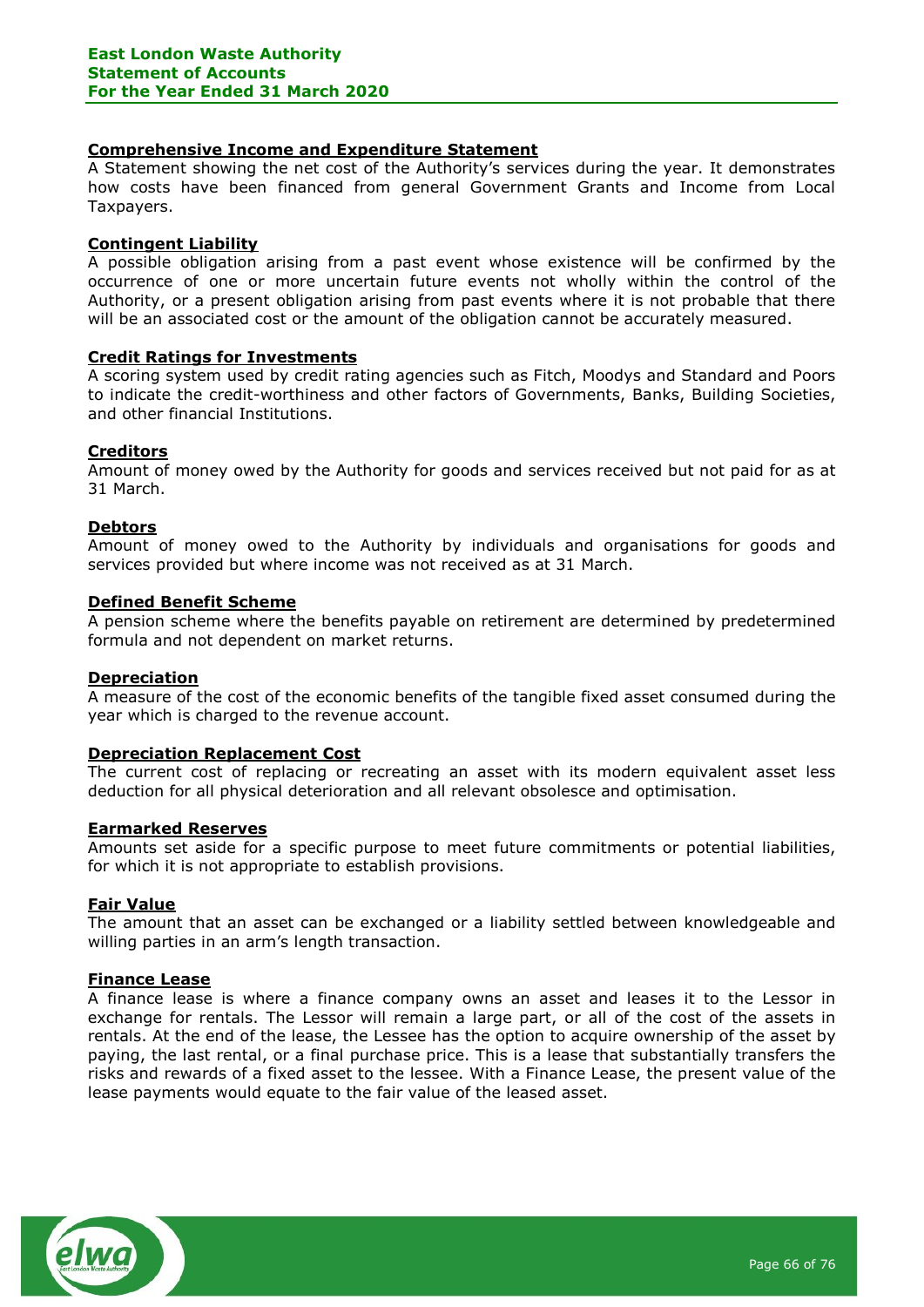## Financial Instruments Adjustment Account (FIAA)

Provides a balancing mechanism between the different rates at which gains and losses are recognised under the Code and are required by Statute to be met from the General Fund.

## Financing activities

Are activities that result in changes in the size and composition of the principal, received from or repaid to external providers of finance.

## Historic Cost

The actual cost of an asset in terms of past consideration as opposed to its current value.

## IAS 19

A complex accounting standard based on the principle that an organisation should account for retirement benefits when it is committed to do so even though the benefits will not be paid for years in the future.

## Impairment

A reduction in the valuation of an asset caused by consumption of economic benefits or by a general fall in prices.

## Infrastructure Assets

Assets that have an indeterminate life and, although valuable, do not have a readily realisable value e.g. roads.

### Intangible Assets

Non-financial assets that do not have physical substance but are identifiable and controlled by the Authority, for example purchased software licences.

Minimum Revenue Provision (MRP)

The amount that has to be charged to revenue to provide for the redemption of debt.

## Net Book Value

The amount at which assets are included in the Balance Sheet after depreciation has been provided for.

## Net Realisable Value

The open market value of the asset less the expenses to be incurred in realising the asset.

Non-Current Assets

Assets that yield benefits to the Authority and the services it provides for a period of more than one year.

#### Operating Lease

This is a lease other than a finance lease. An operating lease contract allows the use of an asset, but does not convey rights similar to ownership of the asset. The lessee pays rentals to the lease company and, the asset is returned at the end of the lease period. Operational Assets

Assets held, occupied, used or consumed by the Authority in the direct delivery of its service.

## **Outturn**

The actual level of expenditure and income for the year.

## Post Balance Sheet Events

Those events that relate to the accounting year, both favourable and unfavourable, which occur between the Balance Sheet date and the date on which the Statement of Accounts is signed by the Chief Financial Services Officer.

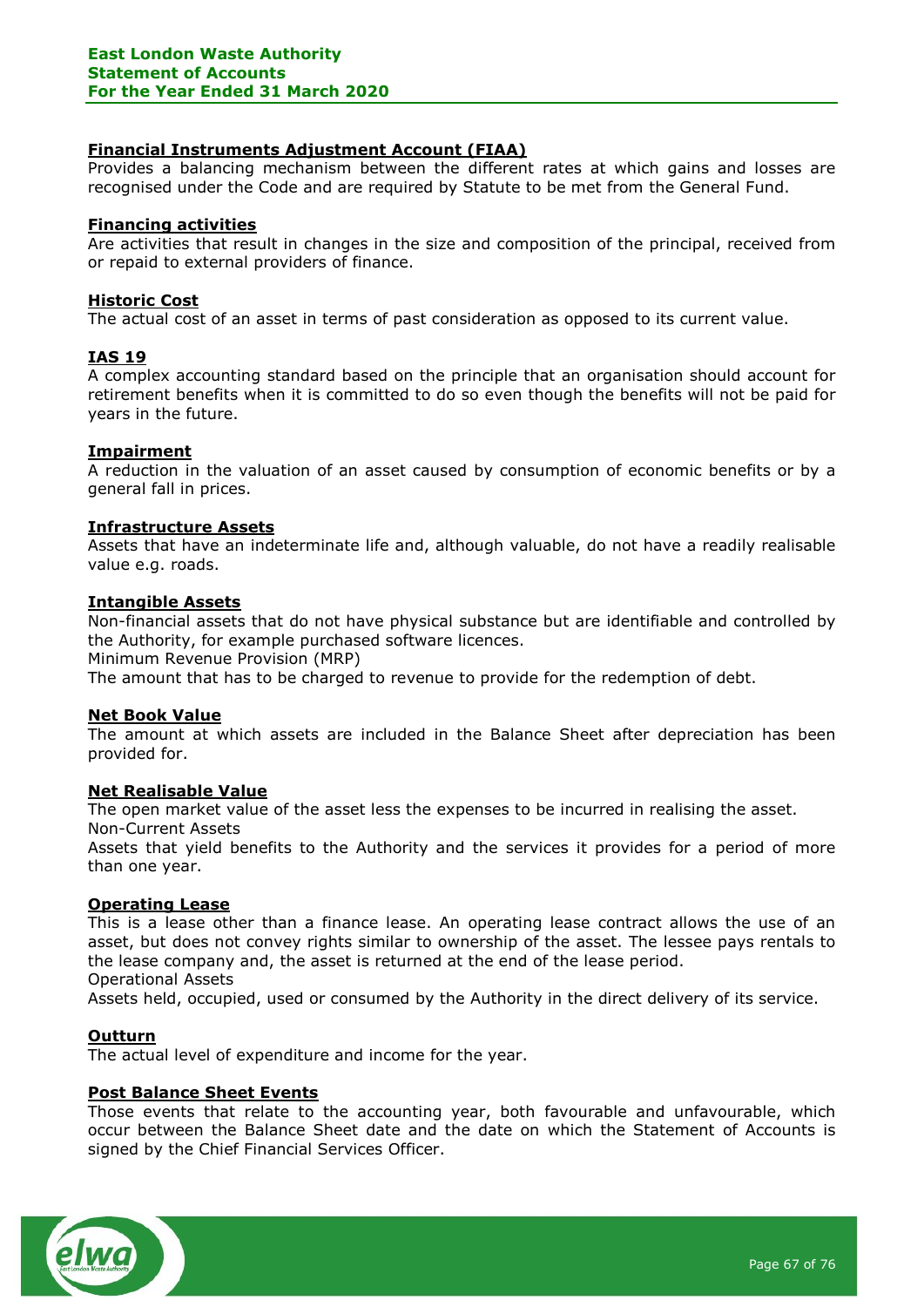## Private Finance Initiative

A Central Government initiative whereby contracts are let to private sector suppliers for both services and capital investment in return for a unitary payment, which may be reduced if performance targets are not met.

### Projected Unit Method

Actuarial valuation method whose key feature is to assess future service cost; the Actuary calculates the employer's contribution rate, which will meet the cost of benefits accruing in the year after the valuation date. This method is considered appropriate for a Pension Fund open to new members.

### **Provisions**

Amounts set aside for liabilities and losses, which are certain or very likely to occur but where the exact amount or timing of the payment are uncertain. Public Works Loans Board (PWLB) Central Government Agency, which funds much of Local Government borrowing.

### Public Works Loans Board (PWLB)

Central Government Agency, which funds much of local government borrowing.

#### Reserves

Amounts set aside that do not fall within the definition of a provision, to fund items of anticipated expenditure. These include general reserves or balances, which every Authority must maintain as a matter of prudence.

#### Revaluation Reserve

Represents the increase in value of the Authority's land and building assets from 1 April 2007.

#### Revenue Expenditure

The day-to-day expenditure of the Authority, e.g. pay, goods and services and capital financing charges.

### Revenue Reserve

ELWA's main Revenue Account from which is met the cost of providing most of the Authority's services.

### Surplus or Deficit on the Provision of Services

The total of income less expenses, excluding the components of Other Comprehensive Income and Expenditure.

#### Support Services

Activities of a professional, technical and administrative nature which are not local authority services in their own right, but support main frontline services.

#### Total Comprehensive Income and Expenditure

Comprises all components of Surplus or Deficit on the Provision of Services and of Other Comprehensive Income and Expenditure.

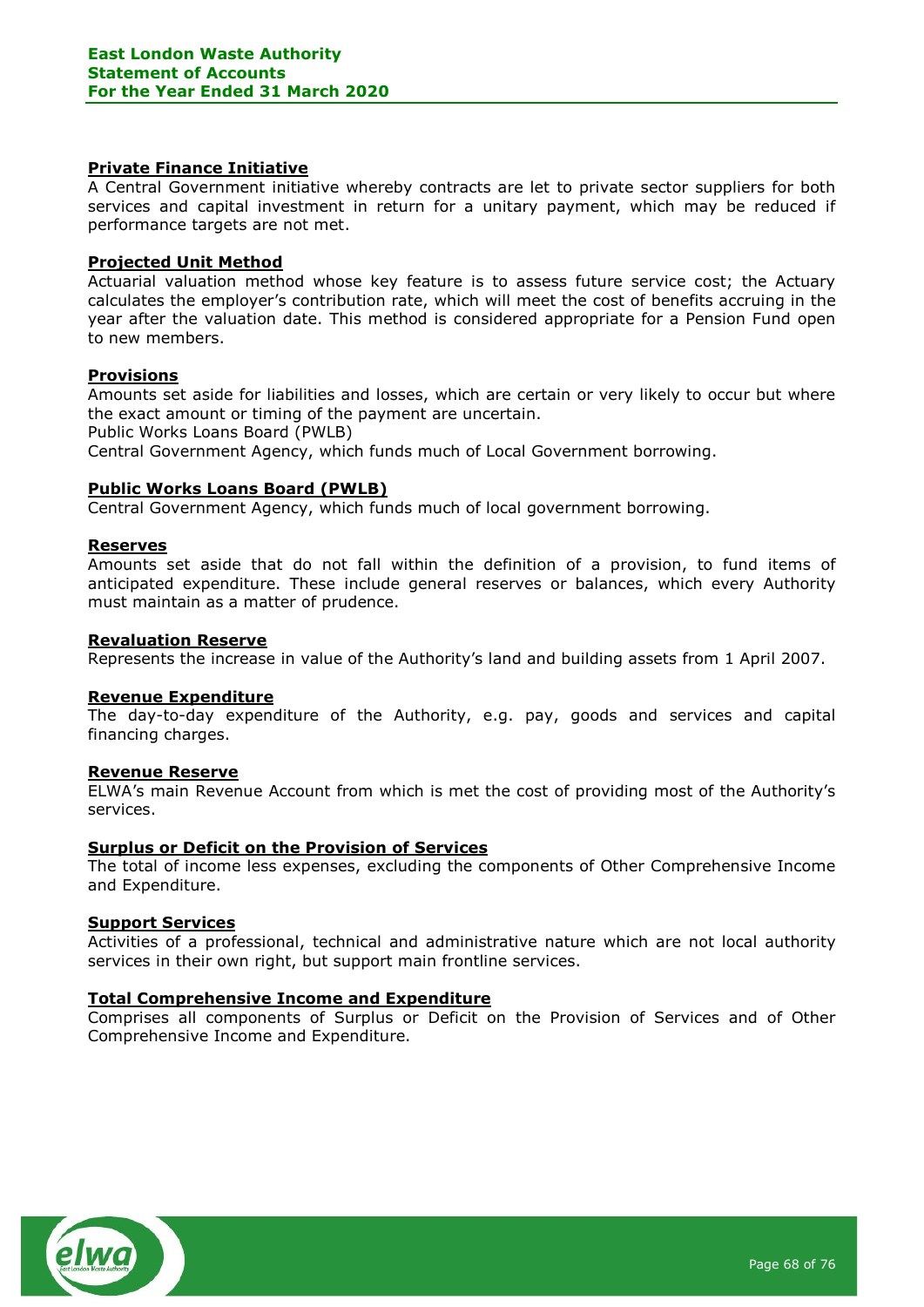# ABBREVIATIONS USED IN ACCOUNTS

| AGS          | Annual Governance Statement                                 |
|--------------|-------------------------------------------------------------|
| <b>CFR</b>   | Capital Financing Requirement                               |
| <b>CIES</b>  | Comprehensive Income and Expenditure Statement              |
| <b>CIPFA</b> | Chartered Institute of Public Finance and Accountancy       |
| <b>ELWA</b>  | East London Waste Authority                                 |
| IAS.         | International Accounting Standards                          |
| <b>IFRIC</b> | International Financial Reporting Interpretations Committee |
| <b>IFRS</b>  | International Financial Reporting Standards                 |
| <b>IWMS</b>  | Integrated Waste Management Strategy                        |
| <b>LGPS</b>  | Local Government Pension Scheme                             |
| <b>LPFA</b>  | London Pensions Fund Authority                              |
| <b>MIRS</b>  | Movement in Reserves Statement                              |
| <b>MRP</b>   | Minimum Revenue Provision                                   |
| PFI          | Private Finance Initiative                                  |
| <b>PWLB</b>  | Public Works Loans Board                                    |

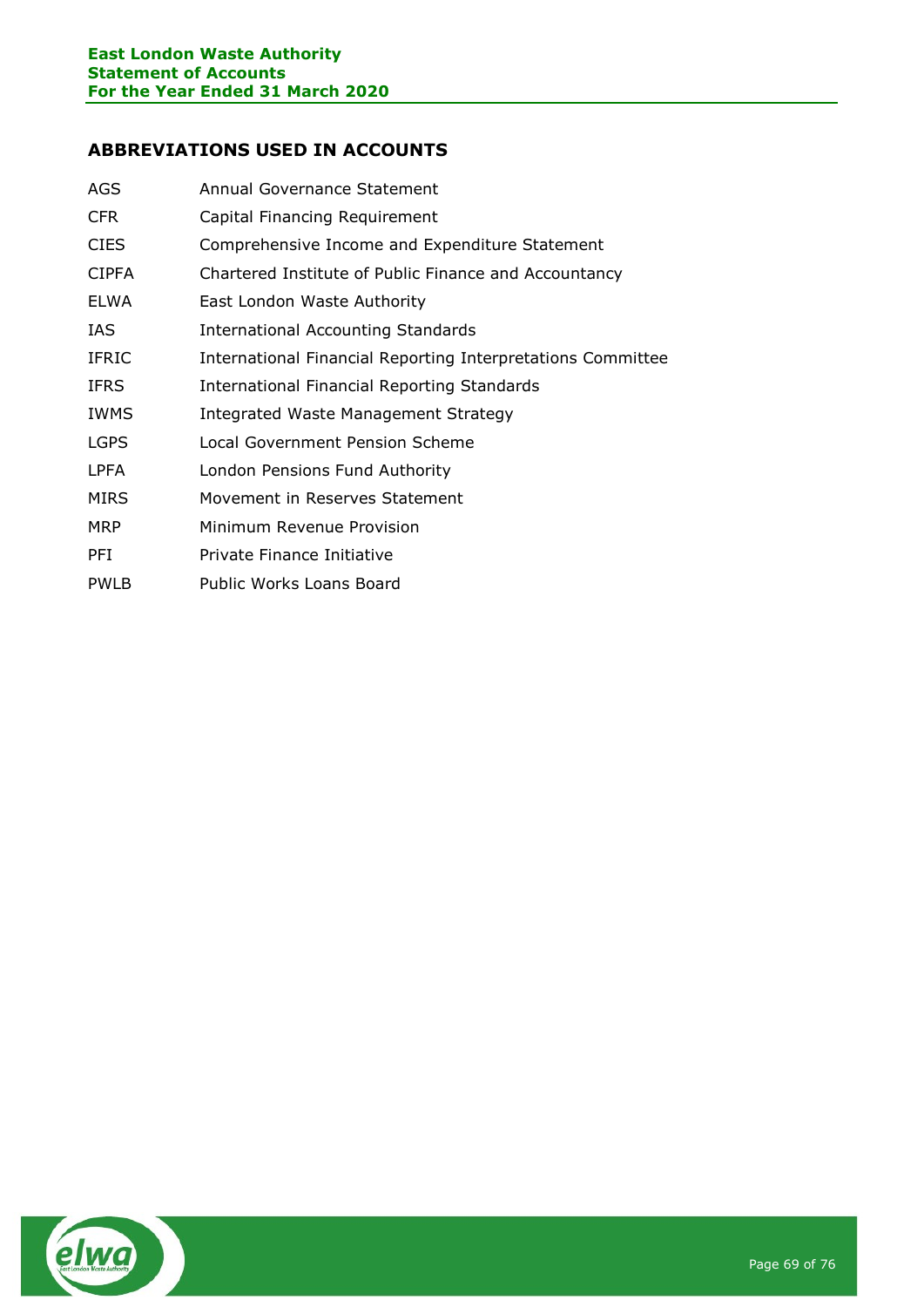# ANNUAL GOVERNANCE STATEMENT

## Introduction

Each year the East London Waste Authority (Authority) is required by regulation to produce a statement that details the framework for making decisions and controlling the resources of the Authority. The statement covers the Authority's governance arrangements as well as internal control issues. This statement should enable stakeholders to have substantial assurance that decisions are properly made and public money is being properly spent on citizens' behalf. The statement below complies with the Accounts and Audit Regulations 2015.

## Scope of Responsibility

The Authority is responsible for ensuring that its business is conducted in accordance with the law and proper standards and that public money is safeguarded, properly accounted for and used economically, efficiently and effectively. The Authority also has a duty under the Local Government Act 1999 to make arrangements to secure continuous improvement in the way in which its functions are exercised, having regard to a combination of economy, efficiency and effectiveness.

In discharging these obligations, the Authority is required by Regulation 5 of the Accounts and Audit Regulations 2015 to put in place proper arrangements for the governance of its affairs, and facilitating the effective exercise of its functions, which includes arrangements for the management of risk and evaluating the effectiveness of the Authority's overall governance and risk management arrangements, by taking into account public sector auditing standards.

## The Purpose of the Governance Framework

The Governance Framework comprises the systems and processes, culture and values, by which the Authority and its activities are directed, governed and controlled, and through which it accounts to and engages with the community. An effective governance framework enables the Authority to monitor the achievement of its strategic objectives and to consider whether those objectives have led to the delivery of appropriate and cost-effective services.

The system of internal control is a significant and ongoing part of the governance framework and is designed to manage risk to a reasonable level. It cannot eliminate all risks connected with failure to achieve policies, aims and objectives, but effective internal systems of control can provide substantial, albeit not absolute assurance, of the effectiveness of the Authority's policies, aims and objectives. The system of internal control is based on an ongoing process designed to identify and prioritise the risks to the achievement of the Authority's policies, aims and objectives, to evaluate the likelihood of those risks being realised and the impact should they be realised, and to manage them efficiently, effectively and economically.

The Authority's governance framework is established through its systems, processes, cultures and values. Its systems and controls are regularly reviewed to reflect changing needs.

#### Vision and Purpose

The Authority is responsible for the disposal of waste collected by the London Boroughs of Barking and Dagenham, Havering, Newham and Redbridge. The boroughs have a combined population of approximately 1.1 million people living in over 430,000 households, and each is responsible for the collection of household waste in their areas for disposal by the Authority in total over 445,000 tonnes per annum.

The Authority's Strategy as reviewed in 2006<sup>1</sup> sets out its vision "To provide an effective and efficient waste management service that is environmentally acceptable and delivers services that local people value". It sets out how the Authority, together with the London Boroughs of

<sup>&</sup>lt;sup>1</sup> See: http://eastlondonwaste.gov.uk/minutes/east\_london\_waste\_authority\_strategy.pdf



-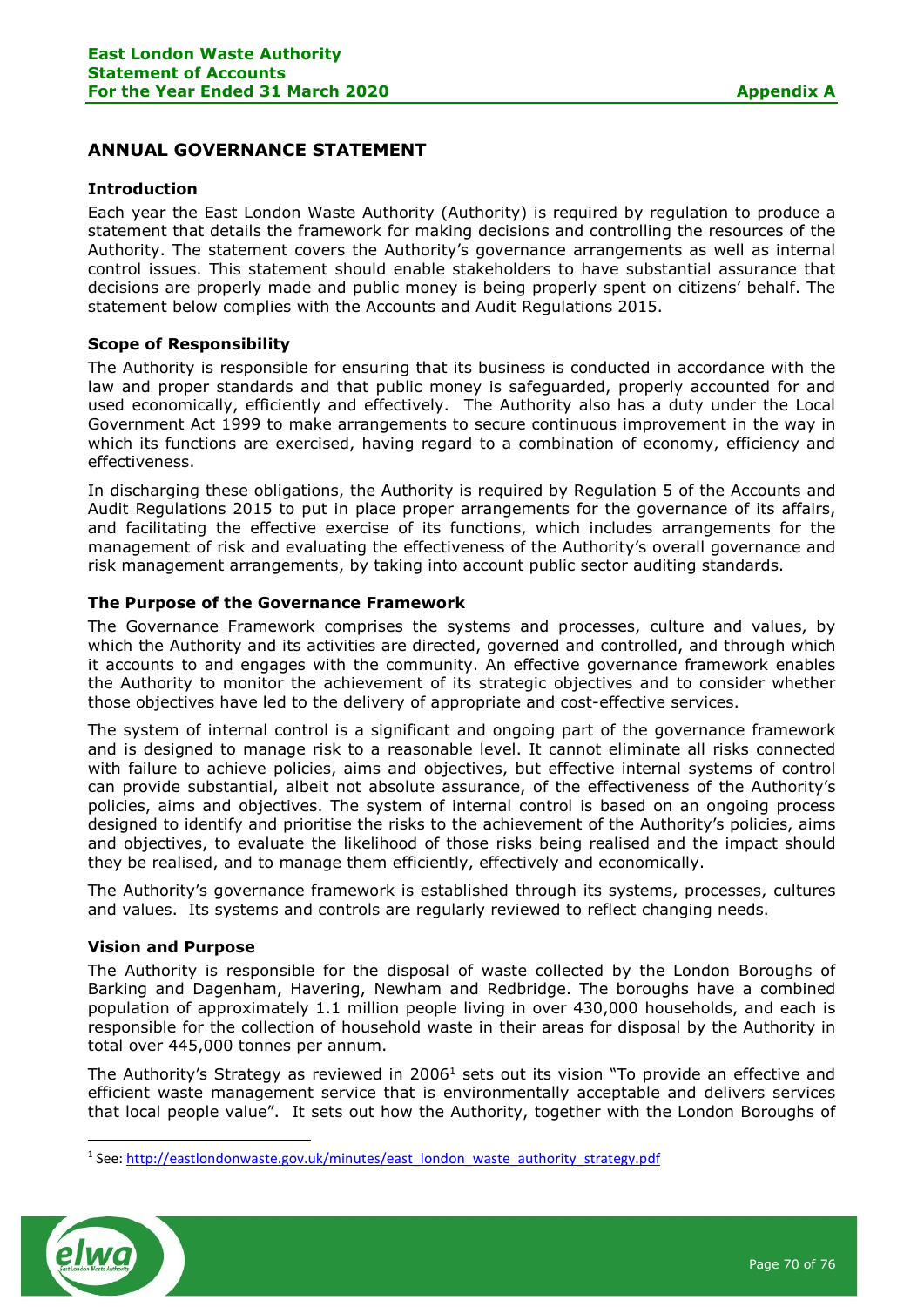Barking and Dagenham, Havering, Newham and Redbridge, intend to manage municipal solid waste by means of a Vision, Objectives and Targets.

The Authority is working with Constituent Councils to develop a new East London Joint Resources and Waste Strategy to plan for the delivery of services, infrastructure and communication and engagement at the end of the existing Integrated Waste Management Services (IWMS) contract. This will be undertaken in three parts with the initial focus being on forecasting waste arisings and then maximising waste reduction, reuse and recycling, with subsequent stages examining waste treatment technology options and the associated infrastructure and procurement requirements. The strategy development, which got underway in early 2019, is proceeding with the following aims:

- a) to promote and implement sustainable municipal resources and wastes management policies in East London;
- b) to minimise the overall environmental impacts of resources and wastes management;
- c) to engage residents, community groups, local business and any other interested parties in the development and implementation of the above resources and wastes management policies; and
- d) to provide customer-focused, cost-effective, best value services.

The Authority is also continuing to engage in and monitor the development of proposals and initiatives under the national resources and waste strategy and the London Environment Strategy.

The IWMS Contract, which runs from 2002 to 2027, has a number of requirements designed to implement the original Strategy:

- a) The Overall Service Delivery Plan (OSDP) of ELWA Limited is a Plan that covers the 25 years of the Contract. This is a schedule to the Contract and is essentially the operational and technical proposal by the Operator (Renewi UK Services Limited) to meet the Authority's requirements.
- b) The Five-Year Service Delivery Plan (FYSDP) follows a similar format to the OSDP but provides a greater level of detail. The first FYSDP is also a schedule to the Contract. A FYSDP can be for less than five years near either end of the Contract.
- c) The Annual Budget and Service Delivery Plan (ABSDP) follows a similar format to the other SDPs but provides a greater level of detail, particularly in respect of financial matters. The ABSDP is considered prior to the commencement of the relevant financial year to which it relates. This ensures that the levy report in February takes the ABSDP into account and can fully reflect the likely expenditure commitments arising from the Contract. The ABSDP process also affords an opportunity for the Constituent Councils to provide input into the proposed plans to take account of any planned service changes or requirements in the coming financial year.

In some cases, the Authority can apply various penalties under its IWMS contract if these Plans, once approved, are not adhered to and met. In exceptional circumstances, the Authority could terminate the Contract.

It is recognised that the Authority cannot achieve its vision alone. It needs to work in partnership with its four Constituent Councils, contractors and sub-contractors, other agencies and the community to make this happen.

## Performance Management and Reporting

The performance management framework demonstrates how effective the actions being taken are and assists in monitoring progress in the way in which the Authority's strategies are translated into action plans. It also helps to identify if any risks are materialising when indicators do not show the level of progression anticipated.

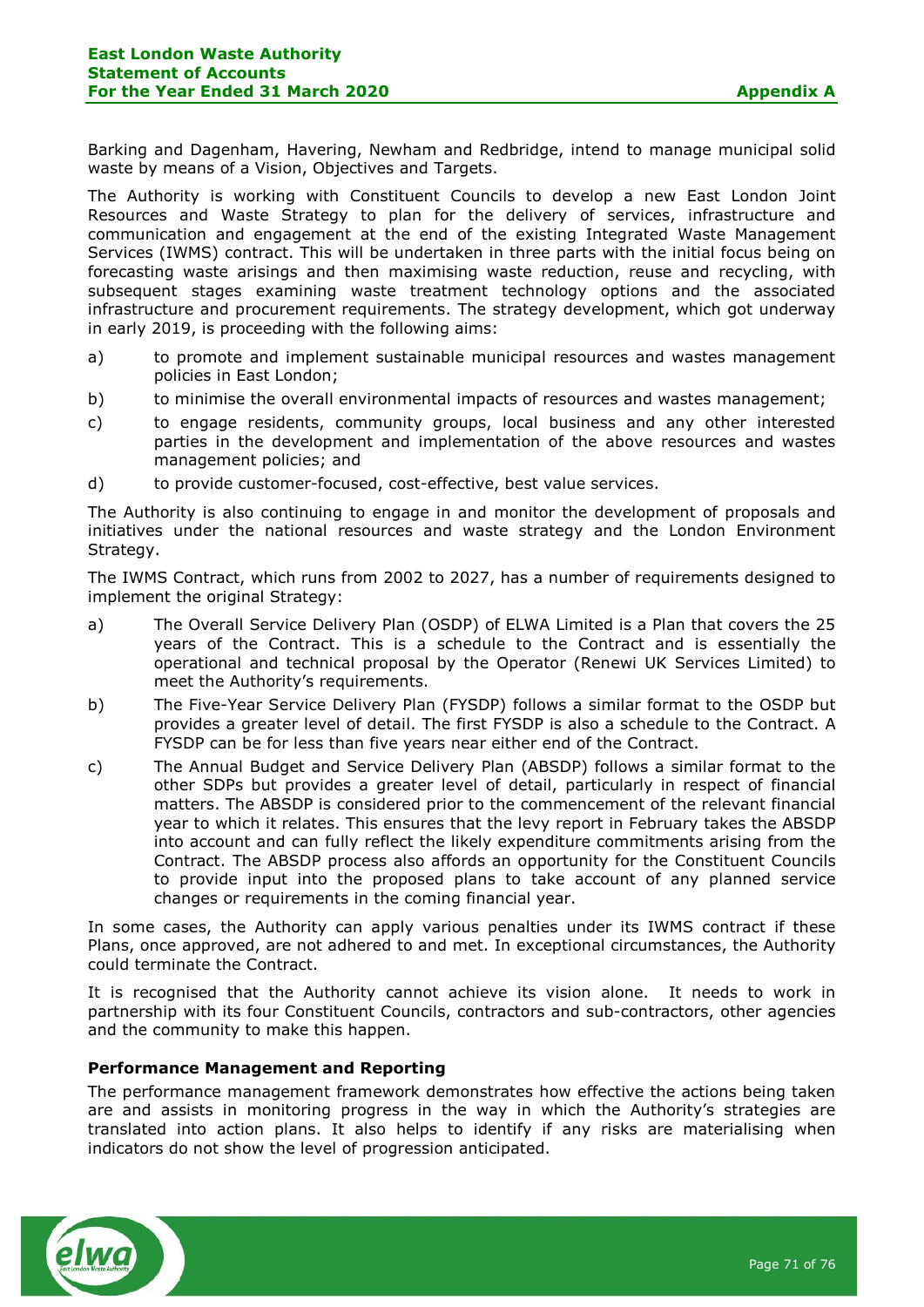The performance management framework is therefore instrumental in identifying and mapping continuous improvement of services across the Authority.

The fundamentals of contractual performance management are embedded in the way the Authority operates. There is:

- a) A corporately defined process that ensures that plans are linked to strategic aims and that performance statements and other published information are accurate and reliable;
- b) Mechanisms whereby performance is discussed and reported throughout all levels of the organisation and those of its partners, in particular to Members and Officers in Authority meetings, Management Board, Operational Management Team and Contract Monitoring Group. Such performance reporting includes not only regular financial monitoring and contract monitoring but also progress on the contract review and achievement of efficiencies.

## Authority Constitution

The Constitution sets out the governance and decision-making arrangements of the Authority, including the roles and responsibilities of Members and Officers. It provides details of how decisions are made and who can make them. It also contains the rules for managing our finances and resources effectively.

A comprehensive update of the Constitution was undertaken in 2018/19 and presented to the Authority meeting in February 2019; no further changes have been necessary during 2019/20. The Constitution includes a clear reference to the scheme of delegation, which outlines who is authorised to make particular decisions and the remit of those decisions. In addition, clear rules regarding contractual and tendering matters and dealings with land are outlined within the Constitution. Alongside these are financial regulations relating to income and expenditure and financial authority limits.

#### Codes of Conduct

The Constitution (Part E) deals with the Codes of Conduct for Members and Employees. The Authority is not required to adopt a statutory Code of Conduct for its Members as it is not a 'relevant authority' as defined by the by the Localism Act 2011. Therefore, the Authority's Members are bound by their respective Council Codes when acting in their official capacity for the Authority. Copies of each Constituent Council's Members' Code of Conduct are available on the respective Councils' websites.

#### Risk Management

The Authority has embedded risk management processes throughout its structure. The Corporate Risk Register which deals with both strategic and operational risks is agreed and reviewed by the Management Board and Authority Members on a regular basis.

Financial, operational and legal risks are embedded within individual reports that are presented at Authority meetings.

Risk identification and management processes are also in place for projects, partnerships and contracts.

## Compliance with Policies, Laws and Regulations

The Constitution sets out the legal framework for making decisions and publishing them. The Authority has the following statutory officers: Head of Paid Service – Managing Director; Section 73 officer (Local Government Act 1985); and Monitoring Officer – Legal Adviser, each of whom has the power to refer matters to the Authority where a breach of regulation is

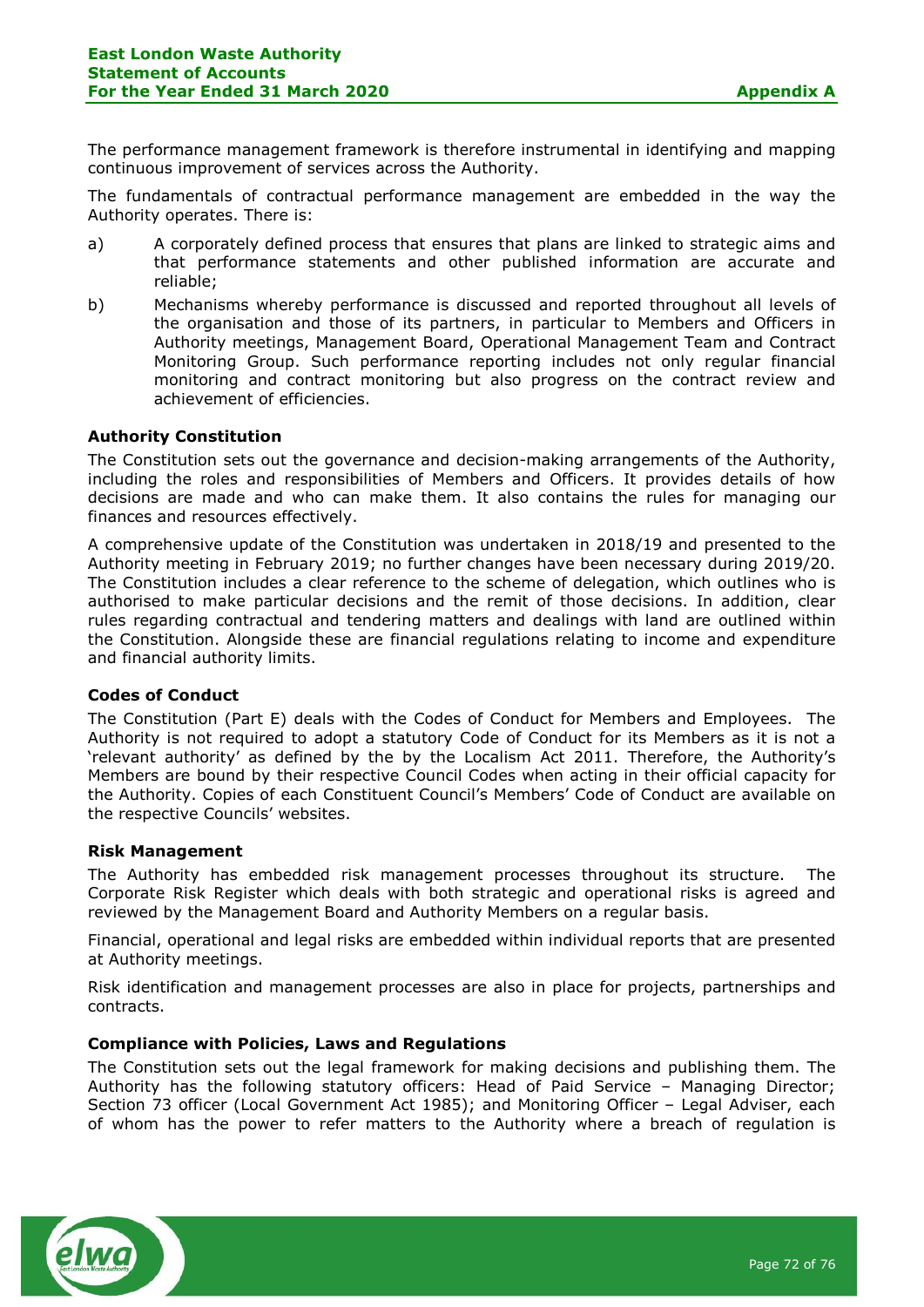possible or suspected. These officers form part of the Management Board. None of these officers have been required to use these powers during the year.

The statutory officers also provide professional advice on all key decision-making reports to ensure all relevant legal, financial, risk management, procedural and equality implications are addressed.

## Counter Fraud including Whistle-blowing

The Authority has an agreed Anti-Fraud and Corruption Strategy and a Whistleblowing procedure embedded in the Constitution. Two key components that support the Strategy are:

- a) Whistleblowing arrangements that are available to the general public, employees and contractors. Our Constituent Councils have their own whistleblowing procedures.
- b) The provision of anti-fraud guidance, including a Fraud Response Plan, to instil a culture and awareness that fraud will not be tolerated.

# Complaints Process

The Authority has a recognised complaints process and aims to comply and conform to the complaints procedures operating in each of the four Constituent Councils.

Members also receive enquiries and complaints via their surgeries, walkabouts or by correspondence. The Authority's Officers support Members in addressing these queries to ensure that the public receive an appropriate answer.

Members of the public may also complain to the Local Government Ombudsman if a corporate complaint has not been satisfactorily resolved and maladministration could arise. The Authority has had no previous history of any such complaints.

Complaints are reviewed so that the organisation can identify if there are any trends and issues and, if necessary, put in place changes and improvements to prevent complaints reoccurring.

## Training and Development

Members receive a briefing to keep them up to date with changes and to supplement training received via their Constituent Councils. This is supplemented by formal and informal information about the Authority through briefings, workshops and conferences where necessary.

Training and development of staff continues via professional associations, committee reports, conferences, seminars, courses run by Constituent Councils, on-line tuition and bespoke courses and liaison with the appropriate central government department. These are related to the demands of new legislation and operational practices.

#### Communication and Engagement

The Authority has a responsibility to communicate how to access basic services and information. The Authority's primary communication methods are comprehensive reporting, its website and briefings for Constituent Councils. In addition, the Authority employs the IWMS contractor to provide a waste education programme for local schools.

#### Partnerships

The most significant partnerships for the Authority are with its four Constituent Councils and through the IWMS Contract with Renewi UK Services Limited and JLEN Environmental Assets Group Limited that make up ELWA Limited.

There are sound governance arrangements in place for partnerships. These are implemented via regular formal meetings with Renewi UK Services Limited and include those with ELWA

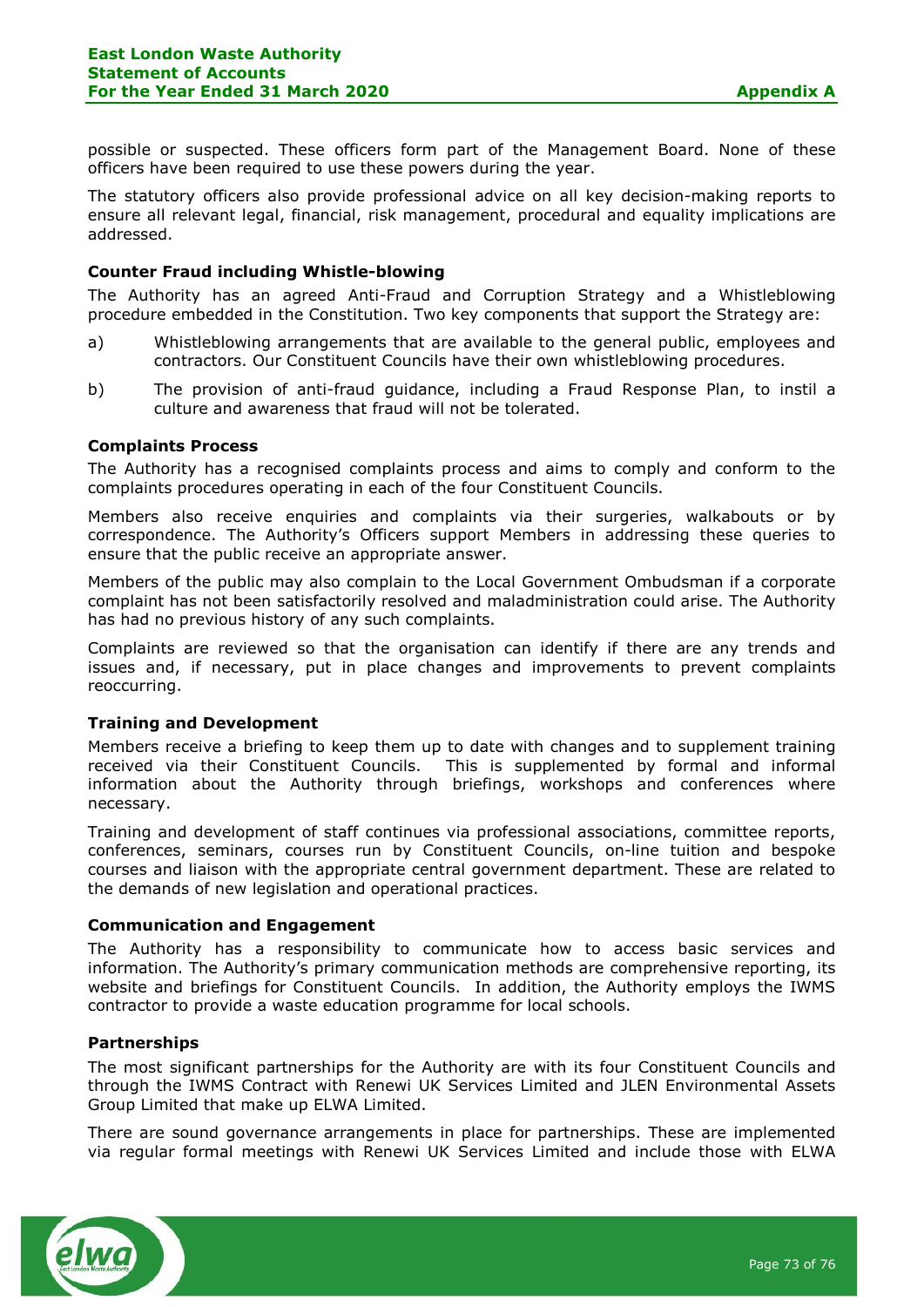Limited. There are also regular formal meetings with the Constituent Councils including those at the Management Board, Operational Management Team and Contract Monitoring Group.

#### Review of Effectiveness

The Authority has responsibility for conducting, at least annually, a review of the effectiveness of its governance framework including the system of internal control, albeit that this is undertaken as an ongoing process. The Managing Director has the responsibility for the maintenance and development of the internal control environment. The framework for this is in the Constitution and support is provided by the regular review processes carried out by Internal Audit, External Audit and other review agencies.

The five yearly and annual processes, conducted within a formal framework provided by the IWMS Contract, enforce a disciplined review of objectives and effectiveness. Actions required are set out in the Annual Governance Statement Action Plan 2019/20. Overall, the governance arrangements are regarded as fit for purpose in accordance with the Authority's governance framework.

### Role of the Finance Director

The Chief Finance Officer (CFO) fulfils the statutory requirements of the Local Government Act 1985 and is the organisation's senior executive charged with leading and directing financial strategy and administration and assisting the Head of Paid Service to discharge their corporate responsibilities. This is a pivotal role, both for external stakeholders and within the Management Board. At the Authority, this role is held by the Finance Director. The Authority fully complies with the governance requirements and principles as set out in the CIPFA Statement on the Role of the Chief Financial Officer in Local Government (2016).

### Internal Audit

Internal audit and external audit operate a joint working arrangement to maximise the effectiveness of the audit scrutiny of the Authority. An effective Internal Audit function is a core part of the Authority's arrangements to ensure the proper conduct of its financial affairs. Internal Audit priorities are risk based and agreed with the Section 73 Officer, following consultation with the Management Board and External Audit as part of the annual planning process.

The Head of Audit and investigations for the London Borough of Redbridge is authorised to complete a programme of audit reviews within the Authority. To assist in the accomplishment of this programme, the Financial Regulations of the Authority give authority for internal auditors to have full, free and unrestricted access to all Authority assets, records, documents, correspondence and personnel for the purposes of that audit. Recommendations arising from the work of both internal and external auditors are discussed and agreed with management, including acceptable timescales for their implementation. The Head of Audit and investigations for the London Borough of Redbridge reports on the outcomes of the annual programme of audit work to Members and management.

Due to a combination of staff shortages and then the impact of COVID-19 and access restrictions imposed on the reuse and recycling sites, it was necessary to defer the planned audit to review the accounting of non-household waste. This review will now be added to the planned Internal Audit coverage for 2020/21.

Based upon the audit work undertaken during 2019/20, Internal Audit has reached the opinion that the Authority's overall control framework is generally sound, the core financial systems continue to operate effectively, there is a proactive approach to risk and there are no fundamental breakdowns in control resulting in material discrepancy. There was no reported fraud or irregularity during the year.

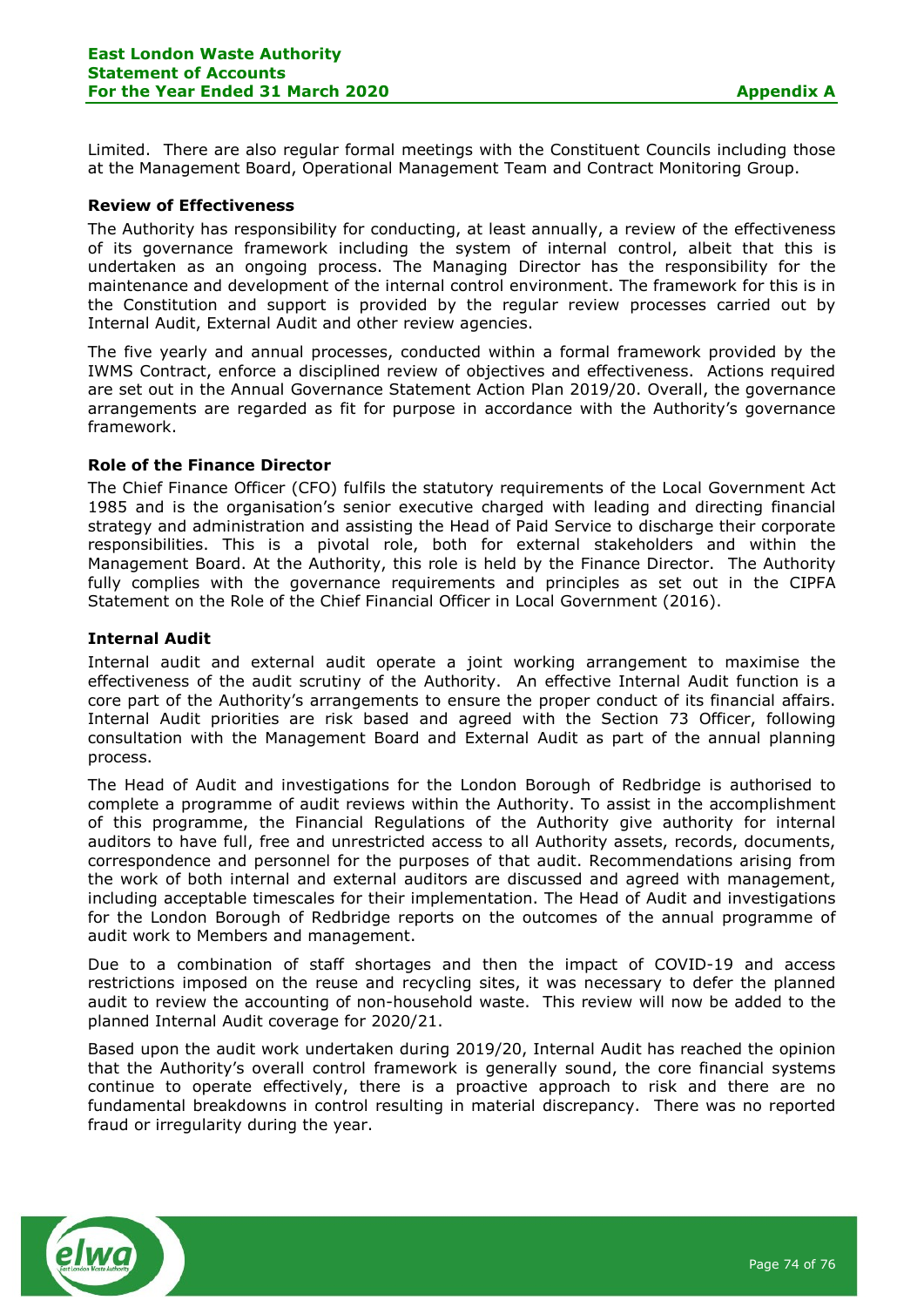# External Audit

The Authority's External Auditor is Ernst & Young (EY). EY has an annual audit plan in place that is risk based and focuses on undertaking areas of work that enables them to fulfil their duties in providing an opinion on the Authority's financial statements and whether or not ELWA has sound arrangements in place to deliver value for money. This value for money conclusion is based on the overall evaluation criterion, that "in all significant respects, the audited body had proper arrangements to ensure it took properly informed decisions and deployed resources to achieve planned and sustainable outcomes for taxpayers and local people". "Proper arrangements" comprise the Authority's arrangements to take informed decisions, deploy resources sustainably and work with partners and other third parties.

## Governance and internal control issues requiring improvement and outcome of 2018/19 action plan

There were two key areas for development identified in the 2018/19 Annual Governance Statement. Progress against these areas is detailed below.

### Contract Management

ELWA's contract monitoring arrangements for the IWMS Contract have continued to evolve as it seeks to maximise the effectiveness of the delivery of the contract and the prevention of non-contract waste being accepted. 2019/20 has seen a consistent application of contract monitoring, enabling the scheduled periodic inspections and other controls to be performed throughout the year.

The reduction in the number of inspections of key sites undertaken by Constituent Councils was highlighted as a significant governance issue in the 2018/19 Annual Governance Statement. There continues to be internal changes within each of the Constituent Councils which has impacted the monitoring programmes that each council had agreed with ELWA, therefore this issue remains as a significant governance issue in the 2019/20 Annual Governance Statement Action Plan.

#### Management of Automatic Number Plate Recognition (ANPR) Systems

ELWA acknowledges that there continues to be a challenge in ensuring that the ANPR system is fully effective as issues in relation to its operation and ability to inform accurate and reliable data remain. The ANPR system remains a key priority in 2020/21 and also remains as a significant governance issue in the 2019/20 Annual Governance Statement Action Plan.

## Impact of the COVID-19 Pandemic

The Authority has regard to the financial and operational risks arising as a result of the COVID-19 pandemic. During March 2020 the Authority instigated procedures, in conjunction with the IWMS contractor and Constituent Councils, to ensure continuity of operations where possible. However, the Constituent Councils had to suspend the collections of some types of waste, changing the volume and profile of wastes received by ELWA. Also, in line with government guidance and legislation, the four reuse and recycling centres were closed to the public on 24 March and reopened on 11 May, following consultation with the four Constituent Councils and the Metropolitan Police, and in line with new government guidance. Appropriate social distancing and other control measures were put in place by ELWA, and the Constituent Councils put in place traffic management arrangements around the RRCs, and worked with ELWA on communications to residents.

The Authority will work with the Contractor and the Operator in accordance with the Contract and relevant government guidance on the financial impacts of COVID-19 on services. The Authority has not yet seen any other direct impact of COVID-19 but will remain alert to the risks and will keep the potential impacts under close review.